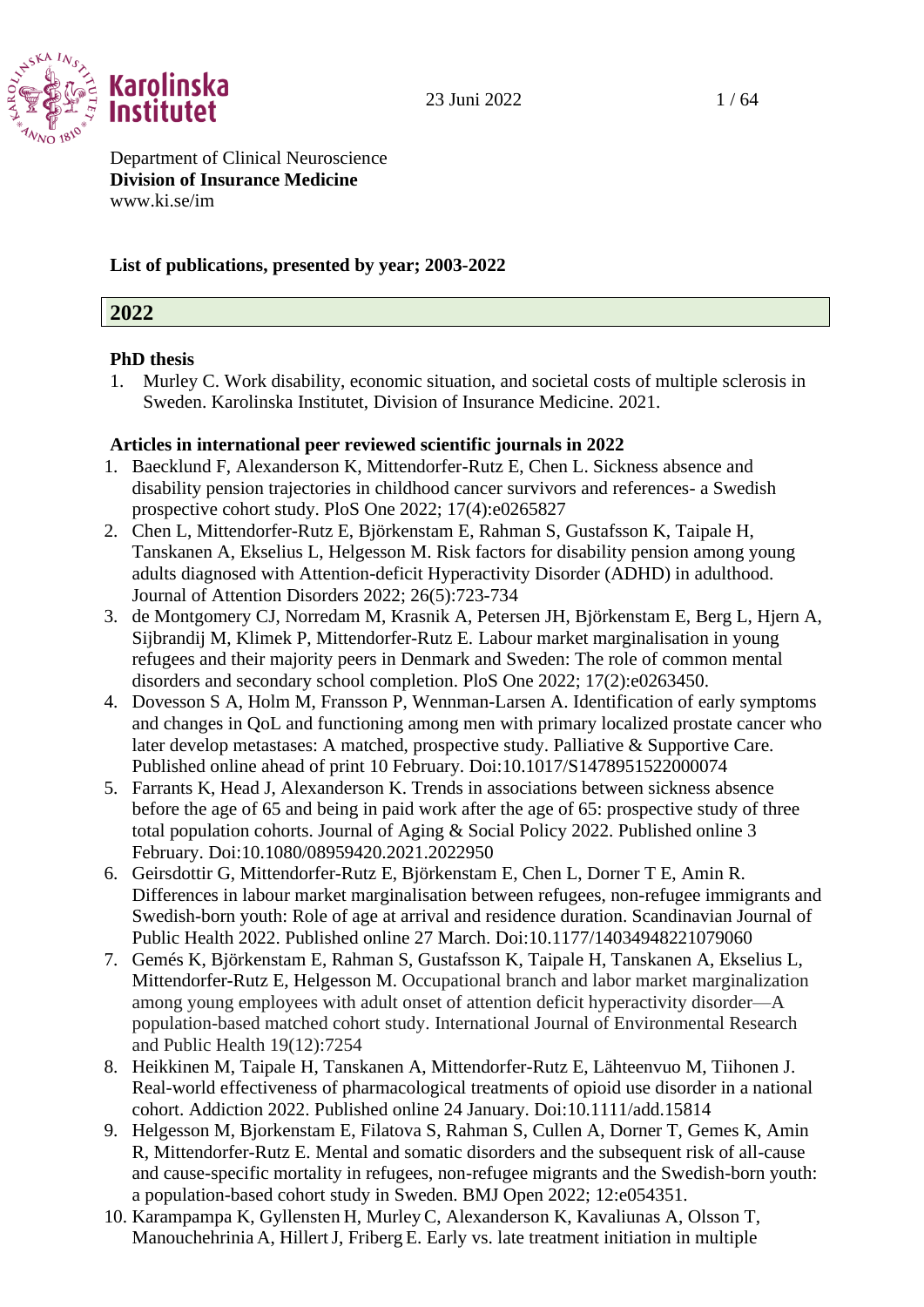

sclerosis and its impact on cost of illness: a register-based prospective cohort study in Sweden. Multiple Sclerosis Journal: Experimental, Translational and Clinical. 2022. April-June 2022 (1-12). DOI: 10.1177/ 20552173221092411

- 11. Lindberg A, Svedberg P, Ropponen A, Narusyte J, Wang M. Work incapacity and psychiatric patient care following attempted suicide – a cohort study of 65 097 Swedish twins. Psychological Medicine 2022. Published online ahead of print 9 March. Doi: 10.1017/S0033291722000435
- 12. Rahman S, Filatova S, Chen L, Björkenstam E, Taipale H, Mittendorfer-Rutz E. Trajectories of antidepressant use and characteristics associated with trajectory groups among young refugees and their Swedish-born peers with diagnosed common mental disorders – findings from the REMAIN study. Social Psychiatry and Psychiatric Epidemiology 2022; 57(2):305- 317
- 13. Ropponen A, Narusyte J, Wang M, Kärkkäinen S, Mather L, Blom V, Bergström G, Svedberg P. Role of social benefits for future long-term sickness absence, disability pension and unemployment among individuals on sickness absence due to mental diagnoses: a competing risk approach. International Archives of Occupational and Environmental Health 2022; 95:867–876.
- 14. Ropponen A, Wang M, Farrants K, Narusyte J, Svedberg P. Psychosocial working conditions and subsequent sickness absence - effects of pain and common mental disorders in a population-based Swedish twin sample*.* J Occup Environ Med 2022. Published online ahead of print 1 February. Doi:10.1097/JOM. 0000000000002501
- 15. Salinas Fredricson A, Krüger Weiner C, Adami J, Rosén A, Lund B, Hedenberg-Magnusson B, Fredriksson L, Svedberg P, Naimi-Akbar A. Sick leave and disability pension in a cohort of TMD-patients – The Swedish National Registry Studies for Surgically Treated TMD (SWEREG-TMD). BMC Public Health 2022; 22:916.
- 16. Serra L, Alexanderson K, Ubalde M, Farrants K, Lallukka T. Trajectory analyses in insurance medicine studies: examples and key methodological aspects and pitfalls. PloS One 2022; 17(2):e0263810
- 17. Söderman M, Wennman-Larsen A, Hoving J, Alexanderson K, Friberg E. Interventions regarding physicians' sickness certification practice – a systematic literature review with meta-analyses. Scandinavian Journal of Primary Health Care 2022. Published online ahead of print 7 March. Doi:10.1080/ 02813432.2022. 2036420
- 18. Sörensen J, Framke E, Pedersen J, Alexanderson K, Bonde J, Farrants K, Flachs E, Magnusson Hanson L, Nyberg S, Kivimäki M, Madsen I, Rugulies R. Work stress and loss of years lived without chronic disease: An 18-year follow-up of 1.5 million employees in Denmark. European Journal of Epidemiology 2022. Published online 21 March. Doi: 10.1007/s10654-022-00852-x
- 19. Taipale H, Schneider-Thoma J, Pinzón-Espinosa J et al. Representation and outcomes of individuals with schizophrenia seen in everyday practice who are ineligible for randomized clinical trials. JAMA Psychiatry 2022. Published online 26 January. Doi:10.1001/jamapsychiatry.2021.3990
- 20. Virtanen M, Lallukka T, Alexanderson K, Helgesson M, Heikkilä K, Ervasti J, Penti J, Vahtera J, Kivimäki M, Mittendorfer-Rutz E. Clustering of social disadvantage with attention-deficit/hyperactivity disorder in young adults: a register-based study in Sweden. Scandinavian Journal of Psychology 2022. Published online 13 April. Doi:10.1111/sjop.12814
- 21. Wang M, Svedberg P, Narusyte J, Farrants K, Ropponen A. Effects of age on psychosocial working conditions and future labour market marginalisation – a cohort study of 56 867 Swedish twins. Int Arch Occup Environ Health 2022; 95(1):199-211.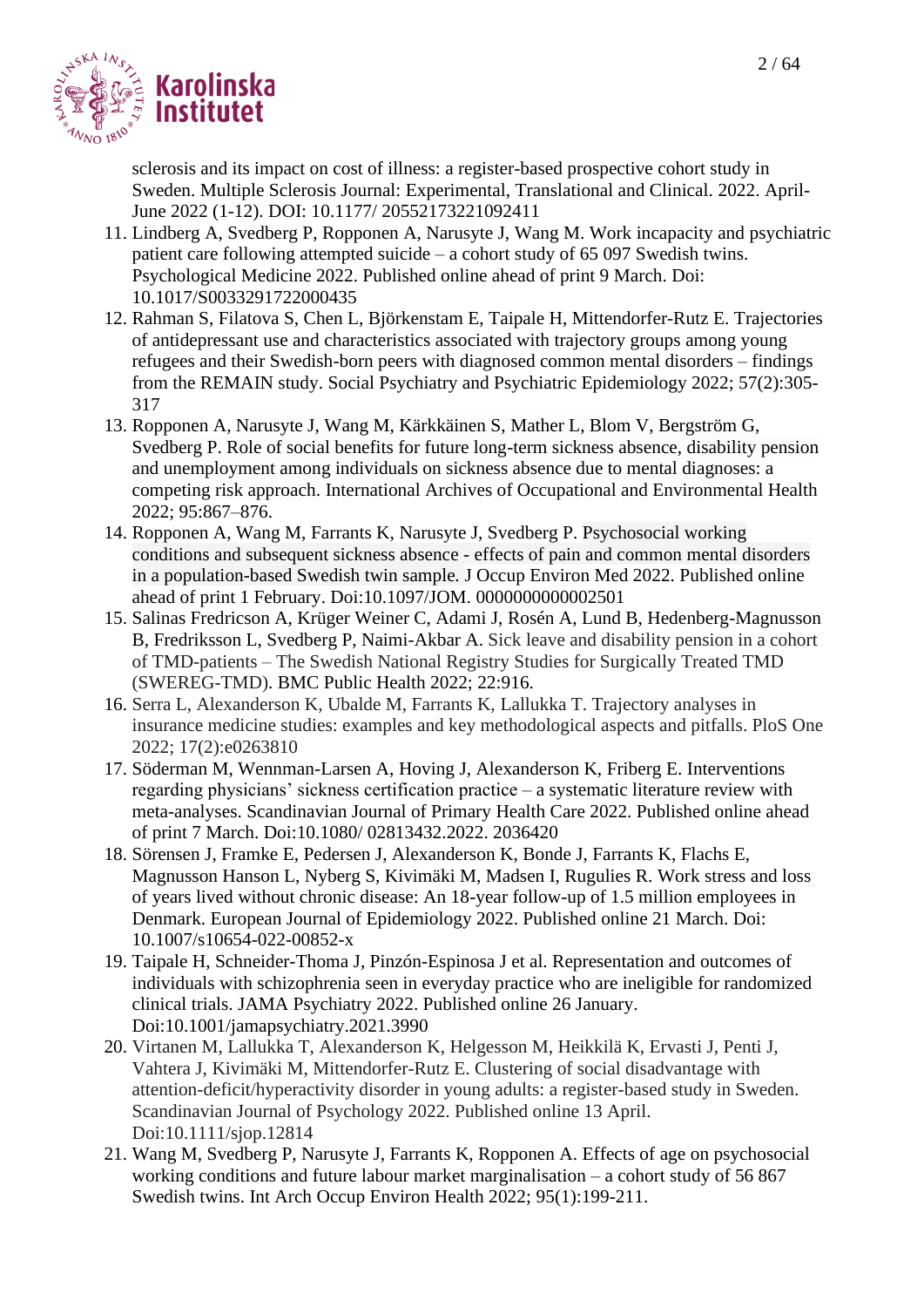

#### **Accepted for publication**

- 1. Machado A, Murley C, Hillert J, Alexanderson K, Friberg E. Self-employment, sickness absence, and disability pension in multiple sclerosis. Acta Neurologica Scandinavica. Accepted 2022.
- 2. Virtanen M, Heikkilä K, Vahtera J, Kivimäki M, Halonen J, Alexanderson K, Rautiainen S, Lallukka T, Mittendorfer-Rutz E. Clustering of disability pension and socioeconomic disadvantage in Sweden: a geospatial analysis. European Journal of Public Health. Accepted 2022.

#### **Reports**

- 1. Farrants K, Alexanderson K. Sjukfrånvaro bland privatanställda tjänstemän 2012-2018. 2022. Avdelningen för Försäkringsmedicin, Karolinska Institutet. ISBN 978-91-8016-494-8
- 2. Farrants K, Alexanderson K. Sammanfattning av rapport Sjukfrånvaro bland privatanställda tjänstemän 2012-2018. 2022. Avdelningen för Försäkringsmedicin, Karolinska Institutet. ISBN 978-91-8016-495-5.
- 3. Farrants K, Alexanderson K. Sjukfrånvaro bland tjänstemän inom Handeln en femårsuppföljning. 2022. Forskningsrapport, Handelsrådet 2022:1. ISBN ISBN 978-91- 86508-78-4
- 4. Farrants K, Alexanderson K. Sammanfattning Sjukfrånvaro bland tjänstemän inom Handeln. 2022. Forskningsrapport. Handelsrådet 2022:1.
- 5. Farrants K, Alexanderson K, Dervish J, Marklund S. Hälsa och sjuklighet bland personer som förvärvsarbetar efter 64 års ålder: en systematisk litteraturöversikt. Avdelningen för försäkringsmedicin, Karolinska Institutet. 2022 (s. 1-125).

#### **2021**

#### **PhD thesis**

2. Amin, Ridwanul. Suicidal behaviour and healthcare use among refugees. Karolinska Institutet, Division of Insurance Medicine. 2021.

- 1. Alozkan Sever C, Cuijpers P, Mittendorfer-Rutz E, Bryant R.A, Dawson K.S, Holmes E.A, Mooren T, Norredam M.L, Sijbrandij M. Feasibility and acceptability of Problem Management Plus with Emotional Processing (PM+EP) for refugee youth living in the Netherlands: study protocol. European Journal of Psychotraumatology 2021; 12:1,1947003.
- 2. Amin R, Helgesson M, Runeson B, Tinghög P, Mehlum L, Qin P, Holmes EA, Mittendorfer-Rutz E. Suicide attempt and suicide in refugees in Sweden – a nationwide population-based cohort study*.* Psychological Medicine 2021;51(2):254-263
- 3. Amin R, Mittendorfer-Rutz E, Runeson B, Helgesson M, Tinghög P, Björkenstam E, Holmes E A, Qin P. Does country of resettlement influence the risk of suicide in refugees? A case-control study in Sweden and Norway. Epidemiology and Psychiatric Sciences 2021;30, E62.
- 4. Amin R, Rahman S, Helgesson M, Björkenstam E, Runeson B, Tinghög P, Mehlun L, Qin P, Mittendorfer-Rutz E. Trajectories of antidepressant use before and after a suicide attempt among refugees and Swedish-born individuals: a cohort study. International Journal for Equity in Health 2021;20:131
- 5. Amin R, Rahman S, Tinghög P, Helgesson M, Runeson B, Björkenstam E, Qin P, Mehlum L, Holmes EA, Mittendorfer-Rutz E. Healthcare use before and after suicide attempt in refugees and Swedish-born individuals. Social Psychiatry and Psychiatric Epidemiology. 2021;56(2):325-338.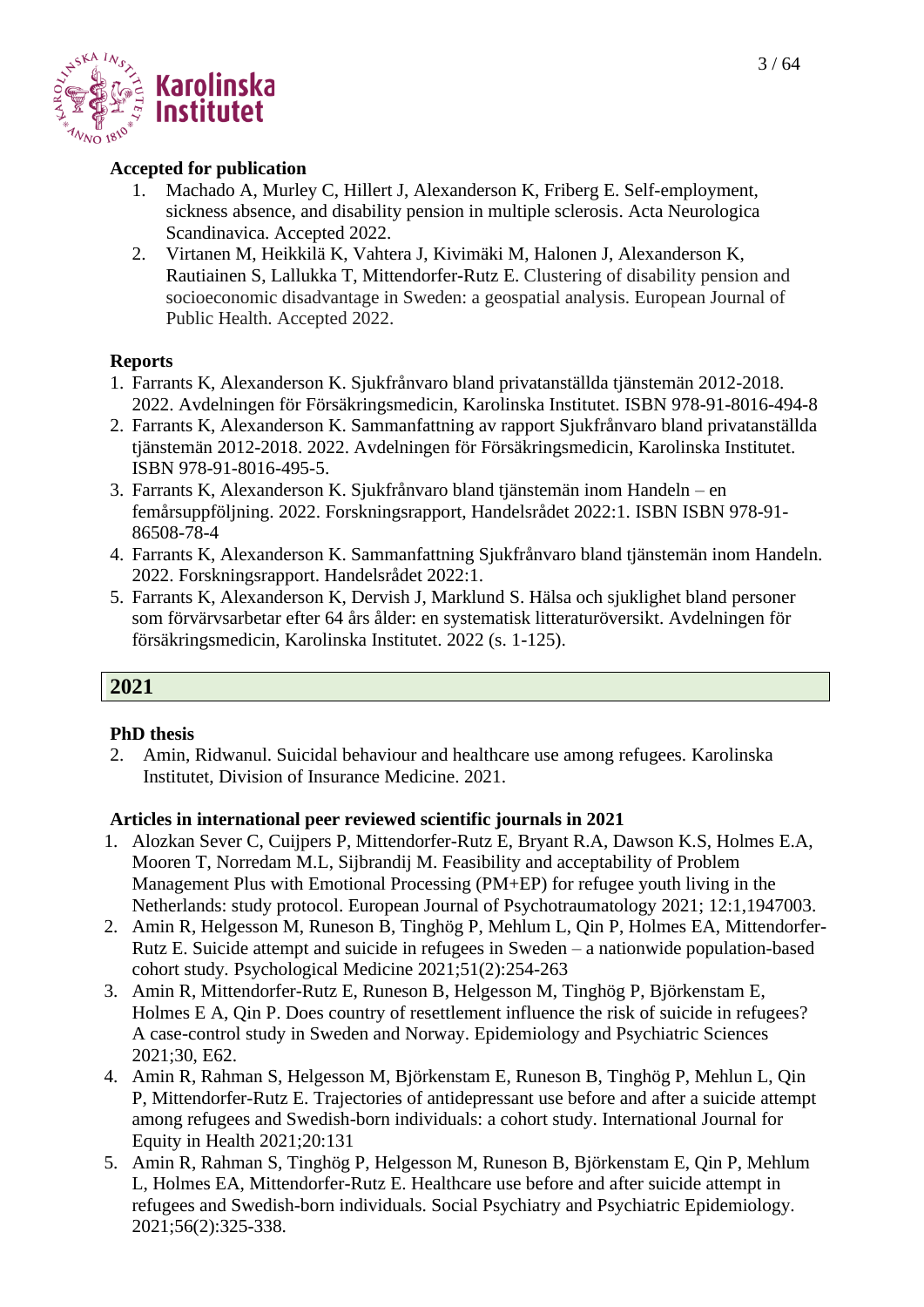

- 6. Amiri Khan D, Madsen T, Norredam M, Brande S E, Mittendorfer-Rutz E, Nordentoft M, Erlangsen A. Suicide and suicide attempt among asylum-seekers in Denmark. Archives of Suicide Research 2021. Published online ahead of print. Doi:10.1080/13811118.2021.2011809
- 7. Aronsson G, Marklund S, Leineweber C, Helgesson M. The changing nature of work Job strain, job support and sickness absence among care workers and in other occupations in Sweden 1991-2013. SSM – Population Health 2021; 15:100893
- 8. Azad A, Svärd V. Patients' with Multimorbidity and Psychosocial Difficulties and Their Views on Important Professional Competence for Rehabilitation Coordinators in the Returnto-Work Process. International Journal of Environmental Research and Public Health 2021; 18(19):10280
- 9. Beermann LC, Alexanderson K, Chen L. Healthcare use, sickness absence, and disability pension among colorectal cancer survivors and population references in Sweden. Acta Oncologica 2021;60(12):1643-1650
- 10. Beermann LC, Alexanderson K, Martling A, Chen L*.* Overall and diagnosis-specific sickness absence and disability pension in colorectal cancer survivors and references in Sweden. Journal of Cancer Survivorship 2021. Published online 16 March. Doi: 10.1007/s11764-021-01017-7
- 11. Berg L, Brendler-Lindquist M, de Montgomery E, Mittendorfer-Rutz E, Hjern A. Parental posttraumatic stress and school performance in refugee children. Journal of Traumatic Stress 2021. Epublished online 18 July. Doi: 10.1002/jts.22708
- 12. Berg L, de Montgomery E, Brendler-Lindquist M, Mittendorfer-Rutz E, Hjern A. Parental post-traumatic stress and psychiatric care utilisation among refugee adolescents. European Child & Adoloscent Psychiatry 2021. Published online 19 June. Doi: 10.1007/ s00787-021- 01827-1
- 13. Björk Brämberg E, Arapovic-Johansson B, Bültmann U, Svedberg P, Bergström G. Prevention of sick leave at the workplace: design of a cluster-randomized controlled trial of a problem-solving intervention among employees with common mental disorders. BMC Public Health 2021; 1756.
- 14. Björkenstam E, Helgesson M, Gustafsson K, Virtanen M, Magnusson Hanson L, Mittendorfer-Rutz E. Occupational class and employment sector differences in common mental disorders: a longitudinal Swedish cohort study. European Journal of Public Health 2021; ckab091.
- 15. Björkenstam E, Helgesson M, Gustafsson K, Virtanen M, Magnusson Hanson L, Mittendorfer-Rutz E. Sickness absence due to common mental disorders in young employees in Sweden: are there differences in occupational class and employment sector? Social Psychiatry and Psychiatric Epidemiology 2021. Published online 12 August. Doi: 10.1007/s00127-021-02152-3
- 16. Björkenstam E, Helgesson M, Mittendorfer-Rutz E. Childhood adversity and common mental disorders in young employees in Sweden: is the association affected by early adulthood occupational class? Social Psychiatry and Psychiatric Epidemiology 2021:56(2)237-246.
- 17. Bosma A, Murley C, Aspling J, Hillert J, Schaafsma F, Anema J, Boot C, Alexanderson K, Machado A, Friberg E. Trajectories of sickness absence and disability pension days among people with multiple sclerosis by type of occupation. Multiple Sclerosis Journal 2021. Epublished ahead of print 6 October. Doi: 10.1177/13524585211048759
- 18. Chen J, Mittendorfer-Rutz E, Berg L, Norredam M, Sijbrandij M, Klimek P. Associations between multimorbidity patterns and subsequent labor market marginalization among refugees and Swedish-born young adults – A nationwide register-based cohort study. Journal of Personalized Medicine 2021; 11(12):1305.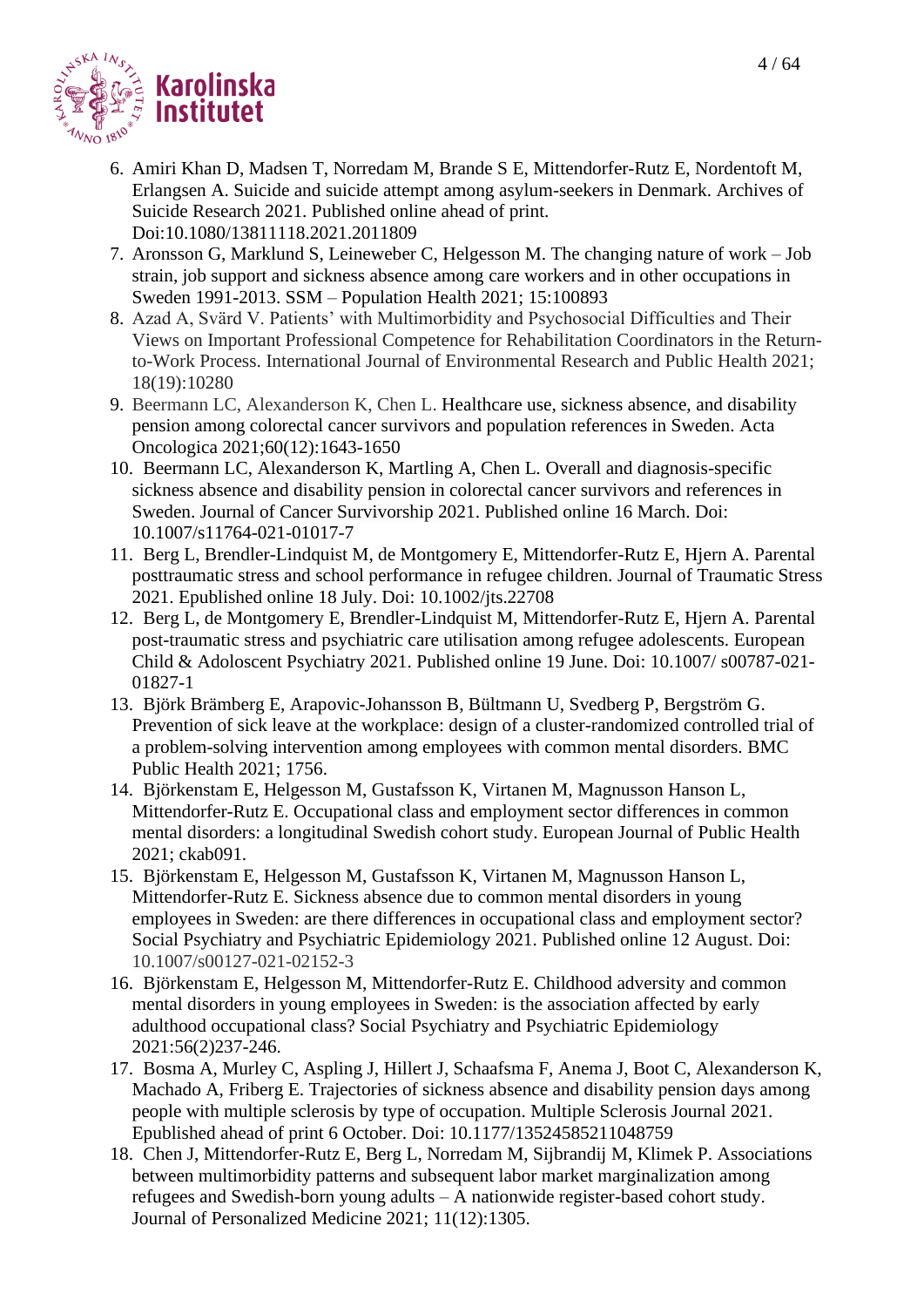

- 19. Chen L, Alexanderson K. Trajectories of sickness absence and disability pension before and after colorectal cancer: a Swedish longitudinal population-based matched cohort study. PLOS ONE 2021:16(1):e0245246.
- 20. Clark KA, Björkenstam C, Kosidou K, Björkenstam E. Psychological distress, suicidal ideation, and suicide attempt among lesbian, gay and bisexual immigrants: Population-based findings from the Stockholm Public Health Cohort. Archives of Sexual Behavior 2021. https://doi.org/10.1007/s10508-021-01997-8
- 21. Di Thiene D, Helgesson M, Rahman S, Alexanderson K, Tiihonen J, La Torre G, Mittendorfer-Rutz E. Risk of labour market marginalisation among young refugees and nonrefugee migrants with common mental disorders. Social Psychiatry and Psychiatric Epidemiology 2021; 56(6):1025-1034
- 22. Dorner T E, Mittendorfer-Rutz E, Helgesson M, Lallukka T, Ervasti J, Pazarlis K, Ropponen A, Svedberg P, Wang M, Rahman S. Diagnosis-specific work disability before and after lumbar spine decompression surgery – a register study from Sweden. International Journal of Environmental Research and Public Health 2021; 18, 8937.
- 23. Elrud R, Friberg E, Alexanderson K, Stigson H. Sickness absence and disability pension among injured car occupants, and associations with injury and car safety factors: A prospective cohort study. Accident, Analysis and Prevention 2021; 159:106262.
- 24. Eriksson L, Wennman-Larsen A, Bergkvist K, Ljungman P, Winterling J. Important factors associated with sick leave after allogeneic haematopoietic stem cell transplantation-a 1-year prospective study. J Cancer Surviv 2021; Jan 8:1–9. Epublished ahead of print 8 January. doi: 10. 1007/s11764-020-00986-5
- 25. Farrants K, Alexanderson K. Sickness absence among privately employed white-collar workers: a total population study in Sweden. Scandinavian Journal of Public Health 2021; 49(2):159-167
- 26. Farrants K, Head J, Framke E, Rugulies R, Alexanderson K. Associations between combinations of job demands and job control among 616,818 people aged 55-64 in paid work with their labour market status 11 years later: a prospective cohort study. International Archives of Occupational and Environmental Health 2021; 95(1):169-185
- 27. Framke E, Sørensen JK, Alexanderson K, Farrants K, Kivimäki M, Nyberg S, Pedersen J, Madsen I, Rugulies R. Emotional demands at work and risk of long-term sickness absence in 1·5 million employees in Denmark: a prospective cohort study on effect modifiers. The Lancet Public Health. 2021:6(10) E752-E759
- 28. Geirsdottir G, Mittendorfer-Rutz E, Amin R. Risk of suicide attempt and suicide in young adult refugees compared to their Swedish-born peers: a register-based cohort study. Social Psychiatry and Psychiatric Epidemiology 2021. https://doi.org/10.1007/s00127-021-02099-5
- 29. Heikkinen M, Taipale H, Tanskanen A, Mittendorfer-Rutz E, Lähteenvuo M, Tiihonen J. Real-world effectiveness of pharmacological treatments of alcohol use disorders in a Swedish nation-wide cohort of 125 556 patients. Addiction 2021; 116(8):1990-1998
- 30. Heikkilä K, Mittendorfer-Rutz E, Alexanderson K, Virtanen M. Work Participation among Women and Men in Sweden: A Register Study of 8.5 Million Individuals. International Journal of Environmental Research and Public Health 2021, 18, 4642.
- 31. Helgesson M, Björkenstam E, Rahman S, Gustafsson K, Taipale H, Tanskanen A, Ekselius L, Mittendorfer-Rutz E. Labour market marginalisation in young adults diagnosed with attention-deficit hyperactivity disorder (ADHD): a population-based longitudinal cohort study in Sweden. Psychological Medicine 2021; 1-9. Doi:10.1017/S0033291721002701
- 32. Helgesson M, Gustafsson K, Marklund S, Aronsson G, Leineweber C. Sickness Absence and Sickness Presence Among Health and Care Employees in Sweden - Health Complaints, Health Behavior, and Future Long-Term Sickness Absence. Journal of Occupational and Environmental Medicine 2021. Epublished ahead of print 24 Februari. doi: 10.1097/JOM.0000000000002181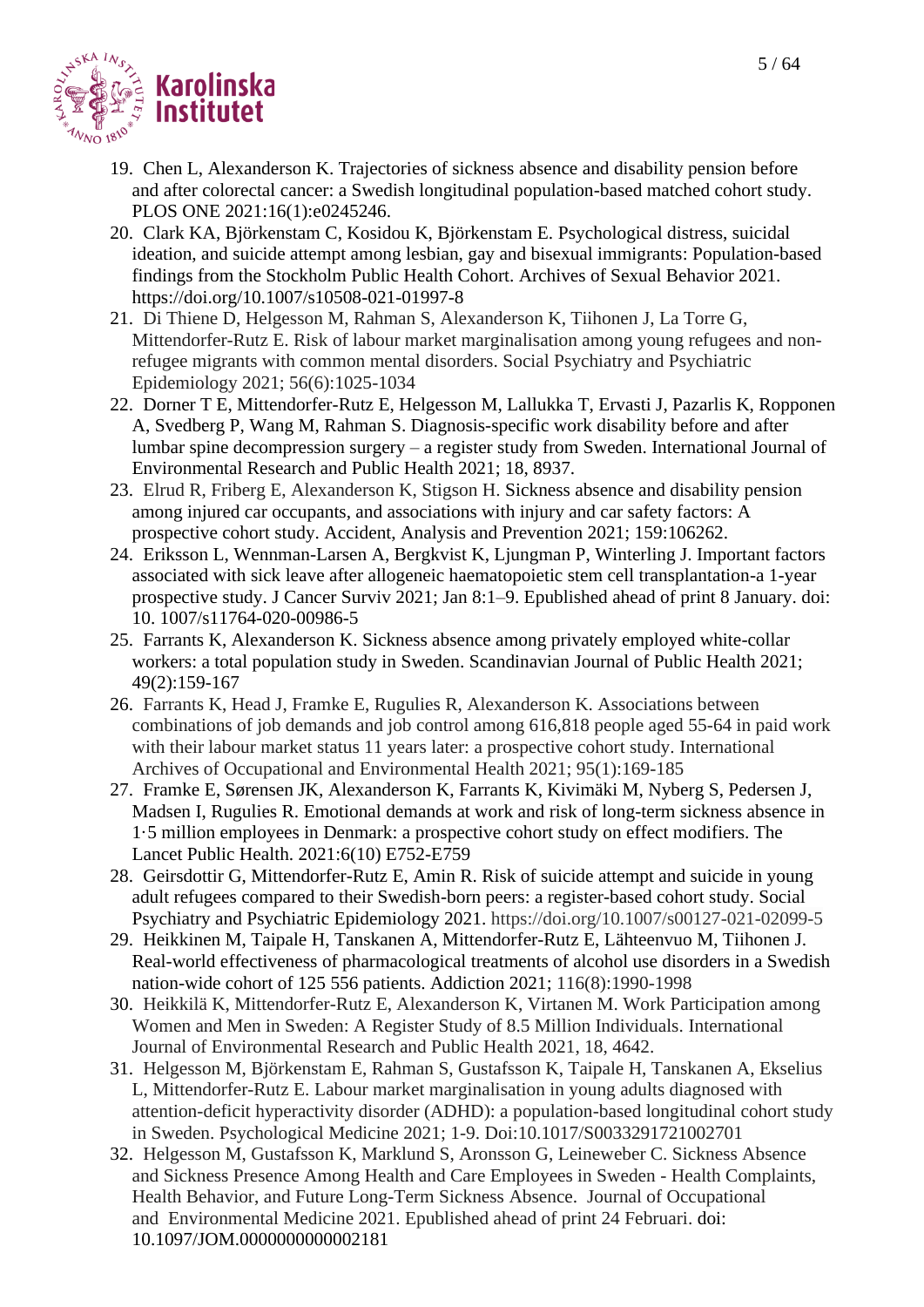

- 33. Helgesson M, Marklund S, Gustafsson K, Aronsson G, Leineweber C. Favorable working conditions related to health behavior among nurses and care assistants in Sweden  $-A$ population-based cohort study. Frontiers in Public Health 2021, 9:681971.
- 34. Helgesson M, Rahman S, Björkenstam E, Gustafsson K, Amin R, Taipale H, Tanskanen A, Ekselius L, Mittendorfer-Rutz E. Trajectories of labour market marginalisation among young adults with newly diagnosed attention deficit/hyperactivity disorder (ADHD). Epidemiology and Psychiatric Sciences 2021, 30, E67. Doi:10.1017/S2045796021000536
- 35. Helgesson M, Rahman S, Saboonchi F, Mittendorfer-Rutz E. Disability pension and mortality in individuals with specific somatic and mental disorders: Examining differences between refugees and Swedish-born individuals. Journal of Epidemiology and Community Health 2021;75(8):721-728
- 36. Holm J, Frumento P, Almondo G, Gémes K, Bottai M, Alexanderson K, Friberg E, Farrants K. Predicting the duration of sickness absence due to knee osteoarthritis: A prognostic model developed in a population-based cohort in Sweden. BMC Musculoskeletal Disorders 2021; 22, 603.
- 37. Holm M, Taipale H, Tanskanen A, Tiihonen J, Mittendorfer-Rutz E. Employment among people with schizophrenia or bipolar disorder: A population-based study using nationwide registers. Acta Psychiatrica Scandinavica 2021; 143(1):61-71
- 38. Jakobsson S, Alexanderson K, Wennman-Larsen A, Charles T, Ringsberg K. Self-rated health over a two-year period after breast cancer surgery: prospective ratings and retrospective rating by means of a health-line. Scandinavian Journal of Caring Sciences 2021(35):833-43. Doi: 10.1111/scs.12899.
- 39. Kjeldgård L, Stigson H, Klingegård M, Alexanderson K, Friberg E. Sickness absence and disability pension among injured working-aged pedestrians - A population-based Swedish register study. BMC Public Health 2021; 21(1):2279.
- 40. Kronsell A, Nordenskjöld A, Bell M, Amin R, Mittendorfer-Rutz E, Tiger M. The effect of anaesthetic dose on response and remission in electroconvulsive therapy for major depressive disorder: Nationwide register-based cohort study. BJPsych Open 2021; 7, e71, 1-6. Doi: 10.1192/bjo.2021.31
- 41. Kvillemo P, Chen L, Bottai M, Frumento P, Almondo G, Mittendorfer-Rutz E, Friberg E, Alexanderson K. Sickness absence and disability pension among women with breast cancer: a population-based cohort study from Sweden. BMC Public Health 2021; 21, 697.
- 42. Kunz R, Verbel A, Weida-Cuignet R, Hoving JL, Weinbrenner S, Friberg E, Klipstein A, Van Haecht C, Autti-Rämö I, Agosti N, Vargas-Prada S, Kneepkens R, Lindenger G, de Boer W, Schaafsma FG. Evidence needs, training demands, and opportunities for knowledge translation in social security and insurance medicine: A European survey. Journal of Rehabilitation Medicine 2021; 53(4).
- 43. Lallukka T, Shiri R, Alexanderson K, Ervasti J, Mittendorfer-Rutz E, Virtanen M. Sickness absence and disability pension after carpal tunnel syndrome diagnosis: a register-based study of patients and matched references in Sweden. Scandinavian Journal of Public Health 2021. Published online 12 April. Doi:10.1177/14034948211002729
- 44. Lintunen J, Taipale H, Tanskanen A, Mittendorfer-Rutz E, Tiihonen J, Lähteenvuo M. Long-Term Real-World Effectiveness of Pharmacotherapies for Schizoaffective Disorder. Schizophrenia Bulletin 2021, sbab004. doi: 10.1093/schbul/sbab004Long-term
- 45. Lähteenvuo M, Batalla A, Luykx JJ, Mittendorfer-Rutz E, Tanskanen A, Tiihonen J, Taipale H. Morbidity and mortality in schizophrenia with comorbid substance use disorders. Acta Psychiatr Scand. 2021;144(1):42-49
- 46. Lähteenvuo M, Taipale H, Tanskanen A, Mittendorfer-Rutz E, Tiihonen J. Effectiveness of Pharmacotherapies for Delusional Disorder in a Swedish National Cohort of 9076 Patients. Schizophrenia Research 2021; 228:367-372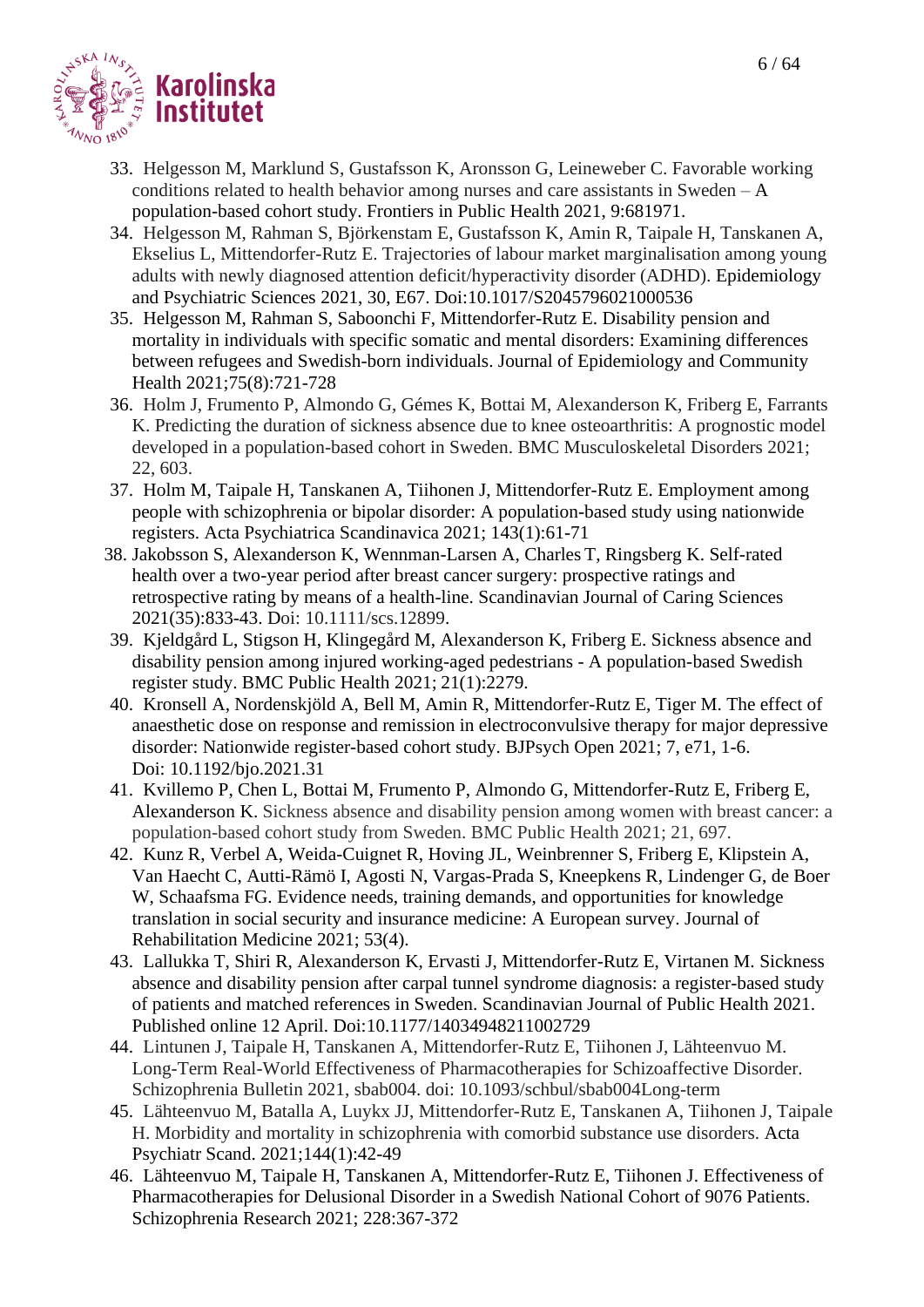

- 47. Marklund S, Gustafsson K, Bergström G, Leineweber C. Reasons for presenteeism in different occupational branches in Sweden: a population based cross-sectional study. International Archives of Occupational and Environmental Health 2021. Published online 29 April. Doi: 10.1007/s00420-021-01701-2
- 48. Martikainen A, Svensson Alavi A, Alexanderson K, Farrants K. Associations of sickness absence and disability pension due to mental and somatic diagnoses when aged 60-64 with paid work after the standard retirement age; a prospective population-based cohort study in Sweden. BMC Public Health 2021; 21(1):2322.
- 49. McKay K, Friberg E, Razaz N, Alexanderson K, Hillert J. Long-term socioeconomic outcomes associated with pediatric-onset multiple sclerosis. JAMA Neurology 2021;78(4):478-482
- 50. Murley C, Tinghög, P, Alexanderson K, Hillert J, Friberg E, Karampampa K. Cost of illness progression before and after diagnosis of multiple sclerosis: a nationwide register-based cohort study in Sweden of people newly diagnosed with multiple sclerosis and a populationbased matched reference group. PharmacoEconomics 2021. Available online: <https://doi.org/10.1007/s40273-021-01035-4>
- 51. Nordling P, Alexandersson K, Hensing G, Lytsy P. Factors associated with general practitioners' contacts with sick-listed patients' employers - a Swedish nationwide questionnaire study. Scandinavian Journal of Public Health 2021. Published online 23 October. Doi: 10.1177/14034948211053141
- 52. Pirkis J, John A, Shin S, DelPozo-Banos M, Arya V et al. (incl. Mittendorfer-Rutz E). Suicide trends in the early months of the COVID-19 pandemic: an interrupted time-series analysis of preliminary data from 21 countries. The Lancet Psychiatry 2021;8(7):P579-588
- 53. Ronne Engström E, Alexanderson K, Friberg E. Sickness absence, disability pension, and economic situation after a spontaneous subarachnoid haemorrhage among people in working age: a Swedish longitudinal nationwide cohort study. BMJ Open. 2021;11:e040941. doi:10. 1136/bmjopen-2020-040941.
- 54. Ropponen A, Mittendorfer-Rutz E, Svedberg P. Psychosocial working conditions, pain, mental disorders and disability pension. Archives of Environmental & Occupational Health 2021;7(4):233-240
- 55. Ropponen A, Narusyte J, Wang M, Kärkkäinen S, Mather L, Blom V, Bergström G, Svedberg P. Role of social benefits for future long-term sickness absence, disability pension and unemployment among individuals on sickness absence due to mental diagnoses: a competingrisk approach. International Archives fo Occupational and Environmental Health 2021. https://doi.org/10.1007/s00420-021-01825-5
- 56. Ropponen A, Wang M, Narusyte J, Kärkkäinen S, Blom V, Svedberg P*.* The predictive role of sickness absence spell durations in associations with inpatient- and specialized outpatient care among a population-based Swedish twin sample. BMC Health Services Research 2021; 21(1), 315.
- 57. Ropponen A, Wang M, Narusyte J, Kärkkäinen S, Blom V, Svedberg P. The role of sickness absence diagnosis for the risk of future inpatient- or specialized outpatient care in a Swedish population-based twin sample. BMC Public Health 2021, 21:957.
- 58. Ropponen A, Wang M, Narusyte J, Silventoinen K, Böckerman P, Svedberg P. Sustainable working life in a Swedish twin cohort—A definition paper with sample overview. International Journal of Environmental Research and Public Health 2021, 18(11):5817
- 59. Svärd V, Alexanderson K. Physician's use of sickness certification guidelines: a nationwide survey of 13 750 physicians in different types of clinics in Sweden. BMJ Open 2021 11(12):e051555.
- 60. Svärd V, Friberg E, Azad A. How people with multimorbidity and psychosocial difficulties experience support by rehabilitation coordinators during sickness absence. Journal of Multidisciplinary Healthcare 2021,14:1245-1257.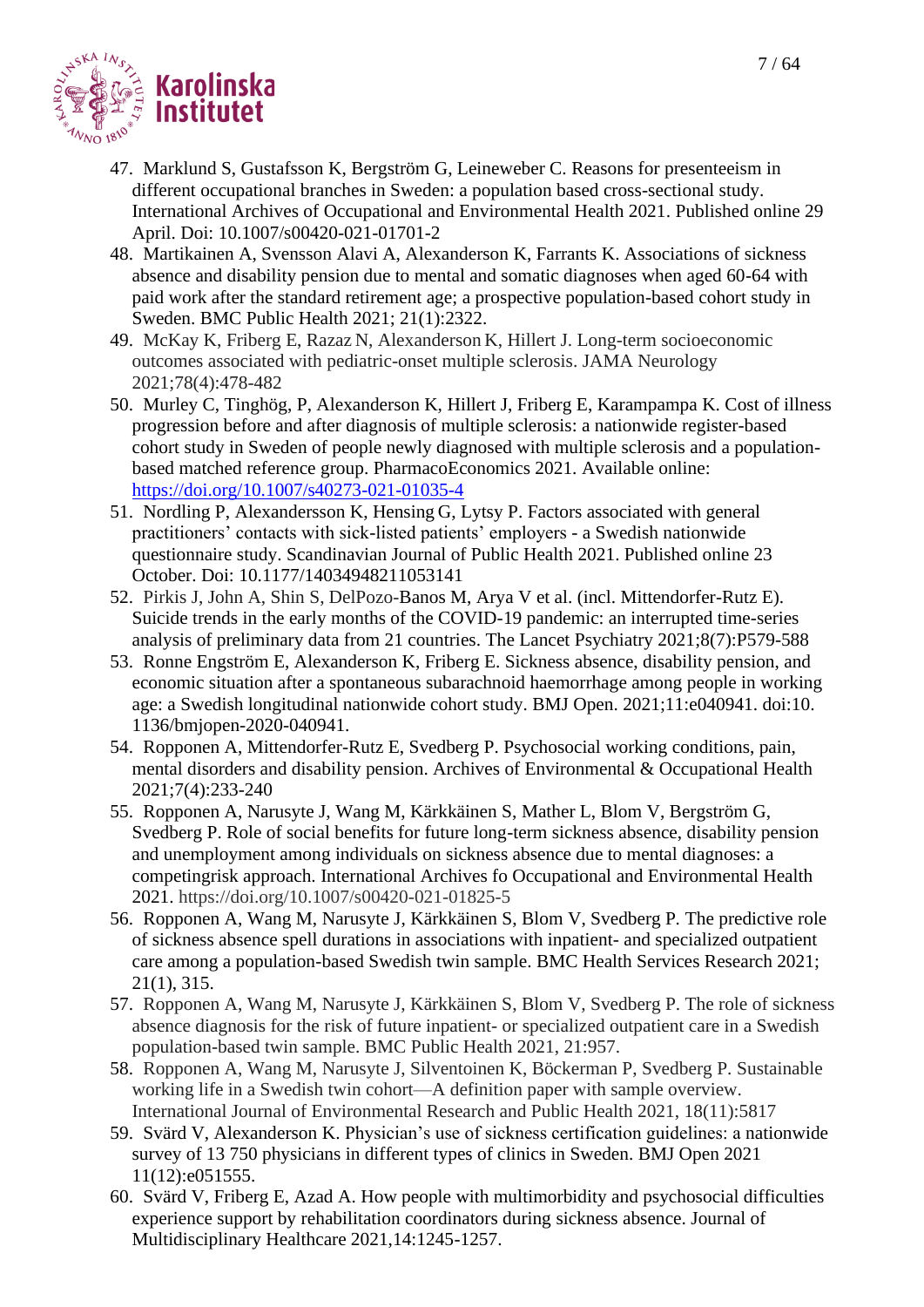

- 61. Söderman M, Wennman-Larsen A, Alexanderson K, Svärd V, Friberg E. Oncologists' experiences of, and prerequisites for sickness certification tasks: a nationwide questionnaire study. European Journal of Cancer Care 2021;00:e13414. Published online 2 February. Doi:10.1111/ecc.13414
- 62. Taipale H, Lähteenvuo M, Tanskanen A, Mittendorfer-Rutz E, Tiihonen J. Comparative effectiveness of antipsychotics for risk of attempted or completed suicide among persons with schizophrenia. Schizophrenia Bulletin 2021; 47(1):23-30.
- 63. Taipale H, Niederkrotenthaler T, Helgesson M, Sijbrandij M, Berg L, Tanskanen A, Mittendorfer-Rutz E. Initiation of antidepressant use among refugee and Swedish-born youth after diagnosis of a common mental disorder: findings from the REMAIN study. Social Psychiatry and Psychiatric Epidemiology 2021;56(3):463-474
- 64. Taipale H, Niederkrothenthaler T, Tanskanen A, Cullen A.E, Helgesson M, Berg L, Sijbrandij M, Klimek P, Mittendorfer-Rutz E. Persistence of antidepressant use among refugee youth with common mental disorder. Journal of Affective Disorders 2021; 294:831- 837.
- 65. Taipale H, Puranen A, Mittendorfer-rutz E, Tiihonen J, Tanskanen A, Cervenka S, Lähteenvuo M. Antipsychotic use among persons with schizophrenia in Sweden and Finland, trends and differences. Nordic Journal of psychiatry 2021;75(5):315-322
- 66. Wang M, Svedberg P, Narusyte J, Farrants K, Ropponen A. Effects of age on psychosocial working conditions and future labour market marginalisation – a cohort study of 56 867 Swedish twins. International Archives of Occupational and Environmental Health 2021. Published online 7 May. Doi: 10.1007/s00420-021-01704-z
- 67. Wang M, Svedberg P, Narusyte J, Silventoinen K, Ropponen A. The role of familial confounding in the associations of physical activity, smoking and alcohol consumption with early exit from the labour market. Preventive Medicine 2021; 150:106717
- 68. Wennman-Larsen A, Svärd V, Alexanderson K, Friberg E. Factors of decisive importance for being in work or not during two years after breast cancer surgery: content analysis of 462 women's open answers. BMC Women's Health 2021:332.
- 69. Åkerstedt T, Narusyte J, Svedberg P. Sleep duration and mortality influence of age and occupational group in retired individuals. Sleep Medicine 2021; 80:199-203

#### **Articles in Swedish scientific journals**

Lytsy P, Åhs A, Alexanderson K, Hallqvist J, Friberg E. Könsskillnader i sjukskrivning, läkemedelsförskrivning och läkemedelsuttag vid depression. Socialmedicinsk tidskrift 2021; 1:133-140.

#### **Comment**

Ljung R, Köster M, Björkenstam E, Salmi P. Associations between statin use and suicidality, depression, anxiety, and seizures. Lancet Psychiatry 2021; 8(2):e2. doi: 10. 1016/S2215- 0366(20)30512-5

# **Reports**

- 1. Alexanderson K. Almondo G. Prediktiva modeller för SRS piloten; 2.2. Avdelningen för försäkringsmedicin, Karolinska Institutet. 2021.
- 2. Alexanderson K, Evolahti A, Friberg E, Larsson N, Staland Nyman C. Rehabkoordinatorer inom psykiatrin: erfarenheter från läkare. Resultat från Region Stockholm. Avdelningen för försäkringsmedicin, Karolinska Institutet. 2021. ISBN: 978-91-8016-178-7.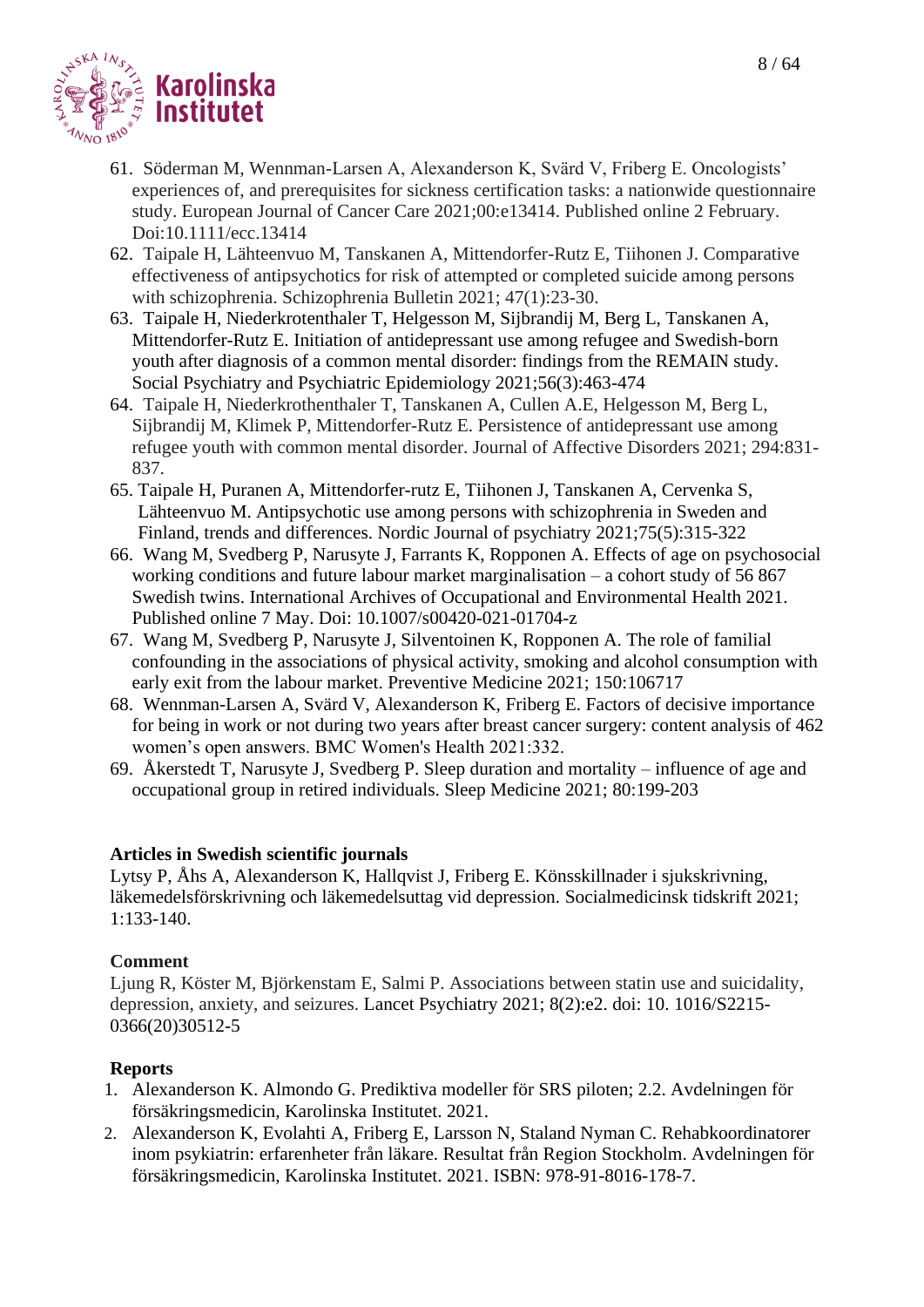

# **2020**

#### **PhD thesis**

- 3. Elrud, R. Sickness absence, disability pension, and permanent medical impairment among car occupants injured in a crash. Karolinska Institutet, Division of Insurance Medicine 2020.
- 2. Söderman, M. Healthcare professionals' work with sickness absence with focus on oncology. Karolinska Institutet, Division of Insurance Medicine 2020.

#### **Licentiate thesis**

Kjeldgård, L. Sickness absence and disability pension among individuals injured in a bicycle crash. Karolinska Institutet, Division of Insurance Medicine 2020.

- 1. Aboagye E, Gustafsson K, Jensen I, Hagberg J, Aronsson G, Marklund S, Leineweber C, Bergström G. What is number of days in number of times? Associations between, and responsiveness of, two sickness presenteeism measures. Journal of Occupational and Environmental Medicine 2020; 62(5):e180-e185.
- 2. Amin R, Rahman S, Dorner TE, Björkenstam E, Helgesson M, Norredam ML, Sijbrandij M, Alozkan Sever C, Mittendorfer-Rutz. Country of birth, time period of resettlement and subsequent treated common mental disorders in young refugees in Sweden. European Journal of Public Health 2020; 30(6):1169-1175.
- 3. Bergström G, Gustafsson K, Aboagye E, Marklund S, Aronsson G, Björklund C, Leineweber C. A resourceful work environment moderates the relationship between presenteeism and health. A study using repeated measures in the Swedish working population. Int. J. Environ. Res. Public Health 2020:17(13): 4711. doi:10.3390/ijerph17134711
- 4. Björkenstam E, Helgesson M, Amin R, Lange T, Mittendorfer-Rutz E. Mental disorders and suicidal behavior in refugees and Swedish-born individuals: Is the association affected by work disability? Soc Psychiatry Psychiatr Epidemiol 2020;55(8):1061-1071
- 5. Björkenstam E, Helgesson M, Amin R, Mittendorfer-Rutz E. Mental disorders, suicide attempt and suicide: Differences in the association in refugees compared with Swedish-born individuals.The British Journal of Psychiatry 2020; 217(6):679-685
- 6. Björkenstam E, Helgesson M, Norredam M, Sijbrandij M, Montgomery CJ, Mittendorfer-Rutz E. Common mental disorders among young refugees in Sweden: The role of education and duration of residency. Journal of Affective Disorders 2020; 266: 563-571.
- 7. Björkenstam E, Helgesson M, Norredam M, Sijbrandij M, de Montgomery CJ, Mittedorfer-Rutz E. Differences in psychiatric care utilization between refugees, nonrefugees and Swedish-born youth. Psychological Medicine 2020. Published online 11 September. doi: 10.1017/S0033291720003190
- 8. Björkenstam C, László K, Orellana C, Lidwall U, Lindfors P, Voss M, Svedberg P, Alexanderson K. Sickness absence and disability pension in relation to first childbirth and in nulliparous women according to occupational groups: A cohort study of 492,504 women in Sweden. BMC Public Health 2020; 20(1)686.
- 9. Björkenstam E, Pierce M, Björkenstam C, Dalman C, Kosidou K. Attention Deficit/Hyperactivity Disorder and risk for Non-Affective Psychotic Disorder: the role of ADHD medication and comorbidity, and sibling comparison. Schizophrenia Research 2020; 218: 124-130.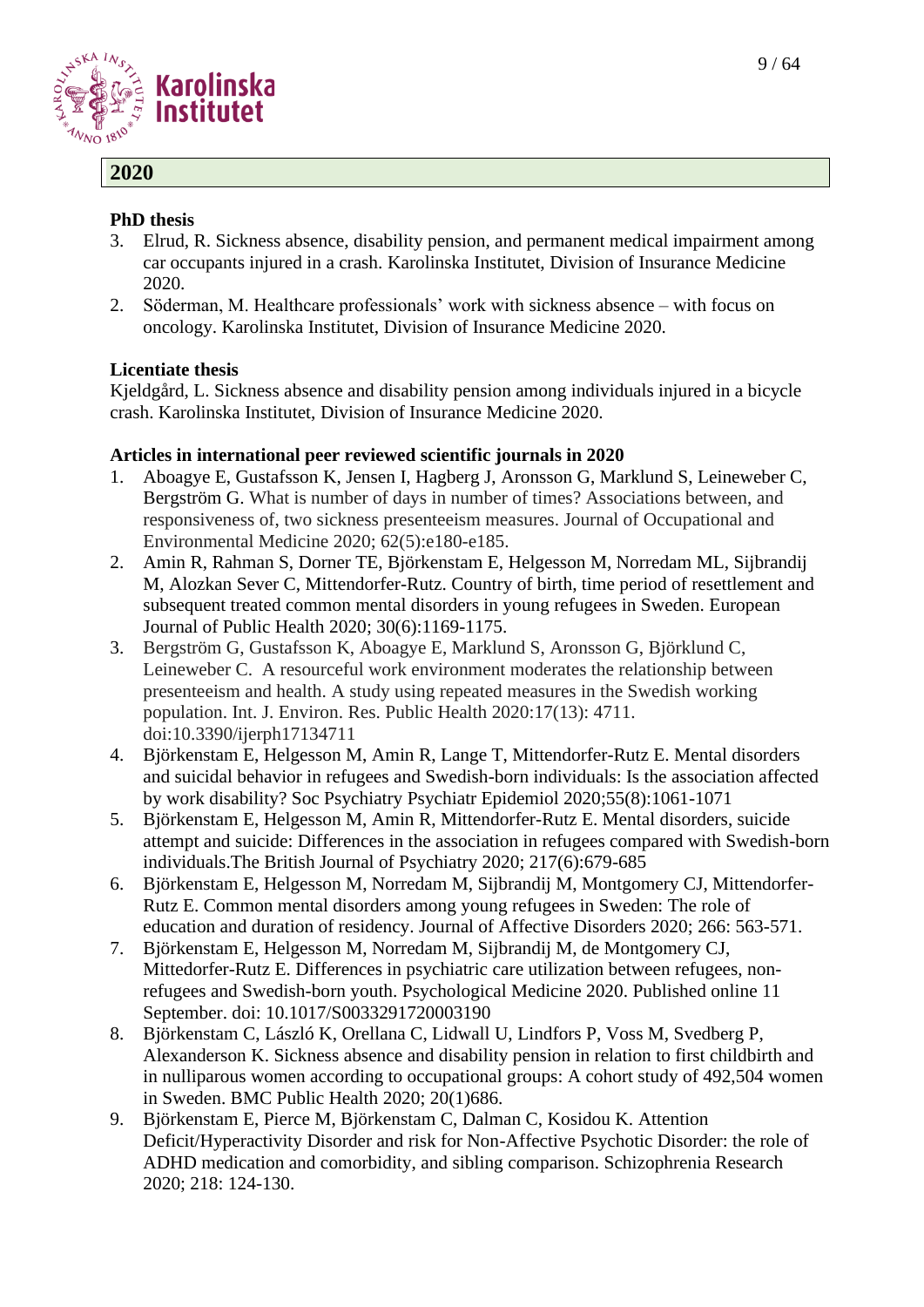

- 10. [Blomqvist S,](https://www.ncbi.nlm.nih.gov/pubmed/?term=Blomqvist%20S%5BAuthor%5D&cauthor=true&cauthor_uid=32370787) [Westerlund H,](https://www.ncbi.nlm.nih.gov/pubmed/?term=Westerlund%20H%5BAuthor%5D&cauthor=true&cauthor_uid=32370787) [Alexanderson K,](https://www.ncbi.nlm.nih.gov/pubmed/?term=Alexanderson%20K%5BAuthor%5D&cauthor=true&cauthor_uid=32370787) Magnusson Hanson LL. Labor market exit around retirement age in Sweden and trajectories of psychotropic drugs in a context of downsizing. BMC Public Health 2020; 20(1):618.
- 11. Bütepage G, Esawi A, Alexanderson K, Friberg E, Murley C, Hillert J, Karampampa K. Cost-of-illness trajectories among people with multiple sclerosis by co-morbidity: A register-based prospective study in Sweden. Multiple Sclerosis Journal 2020; 6(4): 2055217320968597
- 12. Chen L, Alexanderson K**.** Trajectories of sickness absence and disability pension in the 2 years before and 3 years after breast cancer diagnosis: A Swedish longitudinal populationbased cohort study. Cancer 2020; 126(12): 2883-2891.
- 13. Doveson S, Holm M, Axelsson L, Fransson P, Wennman-Larsen A. Facing life-prolonging treatment: The perspectives of men with advanced metastatic prostate cancer – An interview study. European Journal of Oncology Nursing 2020; 49, 101859.
- 14. Farrants K, Norberg J, Framke E, Rugulies R, Alexanderson K. Job demands and job control and future labor market situation: an 11-year prospective study of 2.2 million employees. Journal of Occupational and Environmental Medicine 2020; 62(6): 403-411.
- 15. Framke E, Sørensen JK, Kragh Andersen P, Svane-Petersen A, Alexanderson K, Bonde JP, MD, Farrants K, Meulengracht Flachs E, Krarup Hansen AS, Magnusson Hanson L, Melkevik O, Nyberg S, Villadsen E, Westerlund H, Kivimäki M, Rugulies R, Madsen I. Association between education, income, job strain and cardiovascular disease in 1.6 million Danish employees. European Heart Journal 2020; 41(11):1164-1178.
- 16. Gedin F, Alexanderson K, Zethraeus N, Karampampa K. Productivity losses among people with back pain and among population-based references: a register-based study in Sweden. BMJ Open 2020;10:e036638. doi:10.1136/bmjopen-2019-036638.
- 17. Gustafsson K, Marklund S, Aronsson G, Leineweber C. Interaction effects of physical and psychosocial working conditions on the risk of disability pension among nursing professionals and care assistants in Sweden: A prospective study. International Journal of Nursing Studies 2020; 102:103484
- 18. Gustafsson K, Marklund S, Leineweber C, Bergström G, Aboagye E, Helgesson M. Presenteeism, Psychosocial Working Conditions and Work Ability among Care Workers-A Cross-Sectional Swedish Population-Based Study. International Journal of Environmental Research and Public Health. 2020; 17(7), pii:E2419.
- 19. Heikkilä K, Pentti J, Madsen IEH, Lallukka T, Virtanen M et al. Job Strain as a Risk Factor for Peripheral Artery Disease: A Multi-cohort Study. The Journal of the American Heart Association. 2020, e013538.
- 20. Helgesson M, Marklund S, Gustafsson K, Aronsson G, Leineweber C. Interaction effects of physical and psychosocial working conditions on risk for sickness absence: A prospective study of nurses and care assistants in Sweden. International Journal of Environmental Research and Public Health 2020; 17(20),7427.
- 21. Hirvikoski T, Boman M, Chen Q, D'Onofrio BM, Mittendorfer-Rutz E, Lichtenstein P, Bölte S, Larsson H. Individual risk and familial liability for suicide attempt and suicide in autism: A population-based study. Psychological Medicine 2020; 50(9);1463-1474.
- 22. Holm M, Taipale H, Tanskanen A, Tiihonen J, Mittendorfer-Rutz E. Employment among people with schizophrenia or bipolar disorder: A population-based study using nationwide registers. Acta Psychiatrica Scandinavica 2020. Published online 5 November. Doi: 10.1111/acps.13254
- 23. Karampampa K, Gyllensten H, Yang F, Murley C, Friberg E, Hillert J, Alexanderson K. Healthcare, sickness absence, and disability pension cost trajectories in the first five years after diagnosis with Multiple Sclerosis: a prospective register-based cohort study in Sweden. PharmacoEconomics 2020; 4(1):91-103.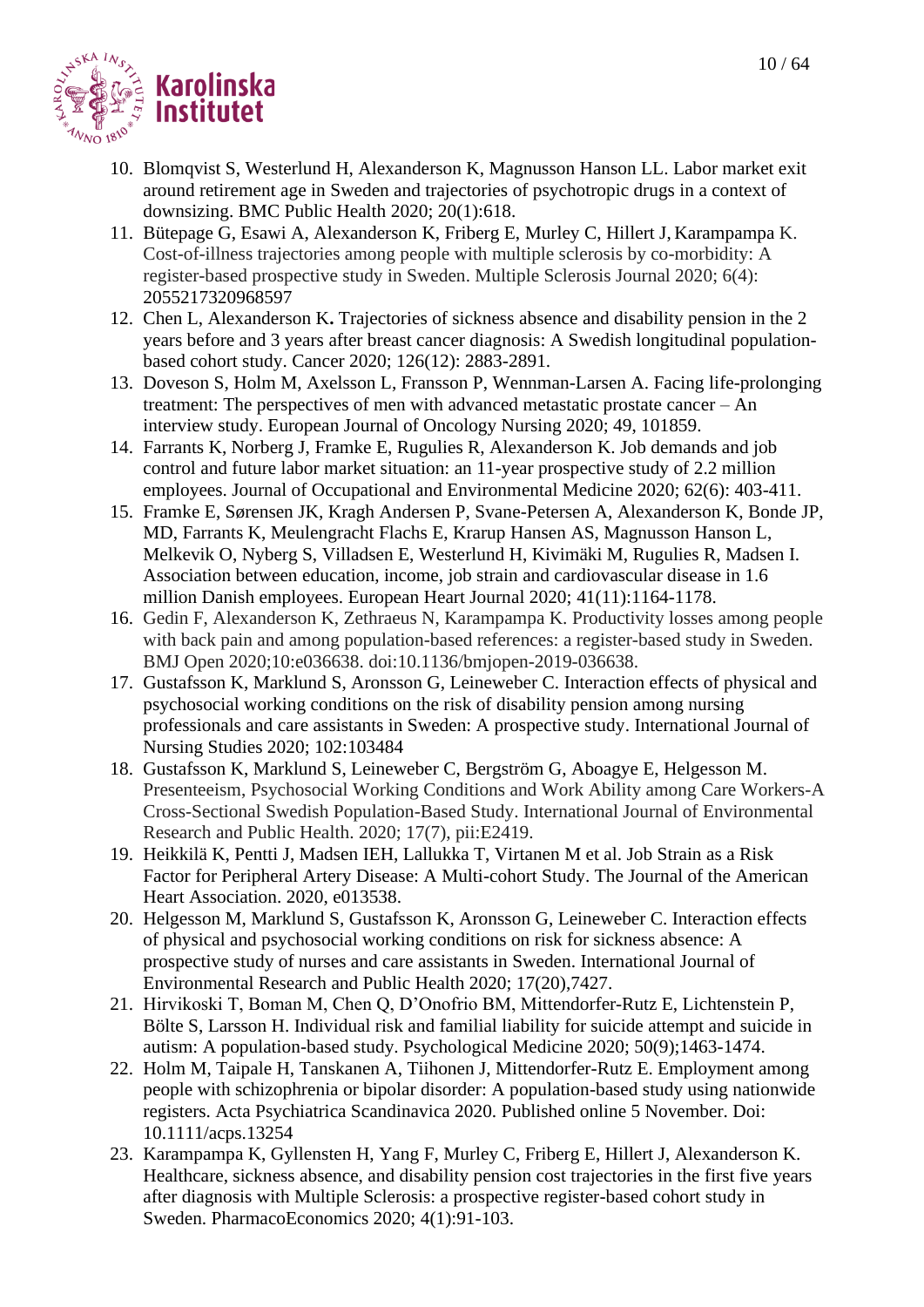

- 24. Kavaliunas A, Manouchehrinia A, Gyllensten H, Alexanderson K, Hillert J. Importance of early treatment decisions on future income of multiple sclerosis patients. Multiple Sclerosis Journal 2020; 1-9. Doi:10.1177/ 2055217320959116
- 25. Kjeldgård L, Stigson H, Alexanderson K, Friberg E. Sequence analysis of sickness absence and disability pension in the year before and the three years following a bicycle crash; a nationwide longitudinal cohort study of 6353 injured individuals. BMC Public Health 2020;20:1710. Doi:10.1186/s12889-020-09788-x.
- 26. Kouppis E, Björkenstam C, Gerdin B, Ekselius L, Björkenstam E. Childbearing and mortality among women with personality disorders: nationwide register-based cohort study. BJPsych Open 2020; 6(5):e95.
- 27. Kärkkäinen S, Silventoinen K, Svedberg P, Ropponen A. Life events as predictors for disability pension due to musculoskeletal diagnoses: A cohort study of Finnish twins. International Archives of Occupational and Environmental Health 2020; 93:469-478
- 28. Lallukka T, Mittendorfer-Rutz E, Ervasti J, Alexanderson K, Virtanen M. Unemployment trajectories and the early risk of disability pension among young people with and without autism spectrum disorders: a nationwide study in Sweden. International Journal of Environmental Research and Public Health 2020;17(7), 2486.
- 29. Leineweber C, Marklund S, Gustafsson K, Helgesson M. Work environment risk factors for the duration of all cause and diagnose-specific sickness absence among healthcare workers in Sweden: A prospective study. Occupational and Environmental Medicine 2020; 77(11):782-789.
- 30. Lidwall U, Voss M. Gender equality and sick leave among first-time parents in Sweden. Scandinavian Journal of Public Health 2020; 48(2):164-171.
- 31. Lytsy P, Alexanderson K, Friberg E. Gender differences in treatment with antidepressants during first weeks of a sick-leave spell due to depressive episode. European Journal of Public Health 2020; 30(2):299-304.
- 32. Magnusson Hansson L, Nyberg A, Mittendorfer-Rutz E, Bondestam F, Madsen IEH. Work related sexual harassment and risk of suicide and suicide attempts: prospective cohort study. BMJ 2020; 370:m2984.
- 33. Malm A, Tinghög P, Narusyte J, Saboonchi F. The refugee post-migration stress scale (RPMS) – development and validation among refugees from Syria recently resettled in Sweden. Conflict and Health 2020; 14:2. Doi:10.1186/s13031-019-0246-5.
- 34. Mather L, Kärkkäinen S, Narusyte J, Ropponen A, Mittendorfer-Rutz E, Svedberg P. Sick leave due to back pain, common mental disorders, and disability pension: Common genetic liability. European Journal of Pain 2020; 24(10):1892-1901.
- 35. Mather L, Narusyte J, Ropponen A, Bergström G, Blom V, Helgadottir B, Svedberg P. Sick leave due to mental disorders, morbidity and mortality: A prospective study of discordant twin pairs. Social Psychiatry and Psychiatric Epidemiology 2020; 55(1):25-32.
- 36. Murley C, Karampampa K, Alexanderson K*,* Hillert J, Friberg F. Diagnosis-specific sickness absence and disability pension before and after multiple sclerosis diagnosis: An 8 year nationwide longitudinal cohort study with matched references. Multiple Sclerosis and Related Disorders 2020; 42:102077.
- 37. Murley C, Tinghög P, Karampampa K, Hillert J, Alexanderson K, Friberg E. Types of working-life sequences among people recently diagnosed with multiple sclerosis in Sweden: A nationwide register-based cohort study. BMJ Open 2020; 10e039228. Doi: 10.1136/bmjopen-2020-039228
- 38. Narusyte J, Ropponen A, Mittendorfer-Rutz E. Svedberg P. Shared liability to pain, common mental disorders, and long-term work disability differs among women and men. PAIN 2020; 161(5):1005-1011.
- 39. Niederkrotenthaler T, Mittendorfer-Rutz E, Mehlum L, Qin P, Björkenstam E. Previous suicide attempt and subsequent risk of re-attempt and suicide: Are there differences in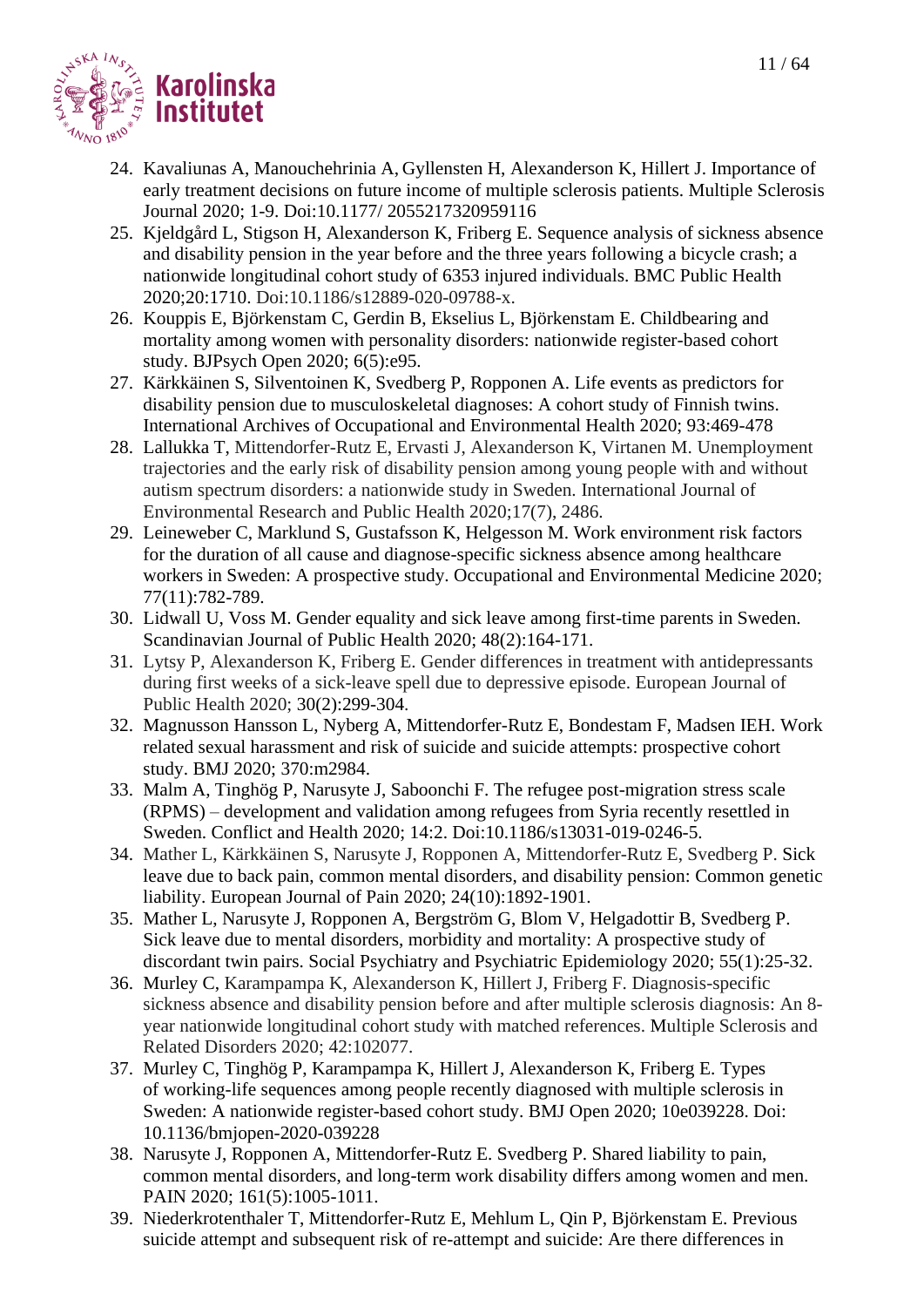

immigrant subgroups compared to Swedish-born individuals? Journal of Affective Disorders 2020; 265:263-271.

- 40. Niederkrotenthaler T**,** Mittendorfer-Rutz E, Saboonchi F, Helgesson M. The role of refugee status and mental disorders regarding subsequent labour market marginalisation: A register study from Sweden. Social Psychiatry and Psychiatric Epidemiology 2020; 55:697-704.
- 41. Norberg J, Alexanderson K, Framke E, Rugulies R, Farrants K. Job demands and control and sickness absence, disability pension and unemployment among 2 194 692 individuals in Sweden. Scandinavian Jounal of Public Health 2020; 48(2):125-133.
- 42. Piirtola M, Kaprio J, Svedberg P, Silventoinen K, Ropponen A. Associations of sitting time with leisure-time physical inactivity, education and BMI change. Scandinavian Journal of Medicine & Science in Sports 2020; 30(2):322-331.
- 43. Ropponen A, Gémes G, Frumento P, Almondo G, Bottai M, Friberg E, Alexanderson K. Predicting the duration of sickness absence spells due to back pain – a population-based study from Sweden. Occupational and Environmental Medicine 2020; 77(2)115-121.
- 44. Ropponen A, Narusyte J, Silventoinen K, Svedberg P. Health behaviours and psychosocial working conditions as predictors of disability pension due to different diagnoses: a population-based study. BMC Public Health2020; 20:1507.
- 45. Rugulies R, Framke E, Sørensen JK, Svane-Petersen AC, PhD, Alexanderson K, Bonde JP, Farrants K, Meulengracht Flachs E, Magnusson Hanson L, Nyberg S, Kivimäki M, Madsen EH. Persistent and changing job strain and risk of coronary heart disease. A population-based cohort study of 1.6 million employees in Denmark. Scandinavian Journal of Work, Environment and Health 2020; 46(5):498-507.
- 46. Salonen L, Alexanderson K, Rugulies R, Framke E, Niemelä M, Farrants K. Combinations of job demands and job control and future trajectories of sickness absence and disability pension: An 11-year follow up of 2 million employees in Sweden. Journal of Occupational and Environmental Medicine 2020; 62(10):795-802.
- 47. Seglem K, Torvik FA, Röysamb E, Gjerde LC, Magnus P, Reichborn-Kjennerud T, Svedberg P, Örstavik R. A Life Course Study of Genetic and Environmental Influences on Work Incapacity. Twin Research and Human Genetics 2020;23(1):16-22
- 48. Sjöstrand C, Alexanderson K, Josefsson P, Steinberg A. Sickness absence and disability pension days in cluster headache patients and matched references. Neurology 2020; 94(21):e2213-e2221.
- 49. Solberg Ö, Vaez M, Johnson-Singh CM, Saboonchi F. Asylum-seekers' psychosocial situation: A diathesis for post-migratory stress and mental health disorders? Journal of Psychosomatic Research, Volume 130, March 2020, 109914.
- 50. Taipale H, Lähteenvuo M, Tanskanen A, Mittendorfer-Rutz E, Tiihonen J. Comparative Effectiveness of Antipsychotics for Risk of Attempted or Completed Suicide Among Persons With Schizophrenia. Schizophrenia Bulletin 2020;46 (Suppl 1): S118-S119
- 51. [Taipale H,](https://eur01.safelinks.protection.outlook.com/?url=https%3A%2F%2Fwww.ncbi.nlm.nih.gov%2Fpubmed%2F%3Fterm%3DTaipale%2520H%255BAuthor%255D%26cauthor%3Dtrue%26cauthor_uid%3D31988392&data=02%7C01%7Cannika.evolahti%40ki.se%7Cbd39e19a2240471ed72e08d7a4c918fd%7Cbff7eef1cf4b4f32be3da1dda043c05d%7C0%7C0%7C637159055930296350&sdata=nUbpT%2FQXBqC1C3kd2HvRZjQ9vNdiPEhU8u4AgHA4k%2BE%3D&reserved=0) [Rahman S,](https://eur01.safelinks.protection.outlook.com/?url=https%3A%2F%2Fwww.ncbi.nlm.nih.gov%2Fpubmed%2F%3Fterm%3DRahman%2520S%255BAuthor%255D%26cauthor%3Dtrue%26cauthor_uid%3D31988392&data=02%7C01%7Cannika.evolahti%40ki.se%7Cbd39e19a2240471ed72e08d7a4c918fd%7Cbff7eef1cf4b4f32be3da1dda043c05d%7C0%7C0%7C637159055930296350&sdata=I4K1a0XLB6h4OKv5zGbSsV%2BGoqBv2vjIBsOUbmZ19e4%3D&reserved=0) [Tanskanen A,](https://eur01.safelinks.protection.outlook.com/?url=https%3A%2F%2Fwww.ncbi.nlm.nih.gov%2Fpubmed%2F%3Fterm%3DTanskanen%2520A%255BAuthor%255D%26cauthor%3Dtrue%26cauthor_uid%3D31988392&data=02%7C01%7Cannika.evolahti%40ki.se%7Cbd39e19a2240471ed72e08d7a4c918fd%7Cbff7eef1cf4b4f32be3da1dda043c05d%7C0%7C0%7C637159055930296350&sdata=Iztpsi0izRfGoJPefIXJy7EIIUbGdNDBj1XkX%2BmtjqE%3D&reserved=0) [Mehtälä J,](https://eur01.safelinks.protection.outlook.com/?url=https%3A%2F%2Fwww.ncbi.nlm.nih.gov%2Fpubmed%2F%3Fterm%3DMeht%25C3%25A4l%25C3%25A4%2520J%255BAuthor%255D%26cauthor%3Dtrue%26cauthor_uid%3D31988392&data=02%7C01%7Cannika.evolahti%40ki.se%7Cbd39e19a2240471ed72e08d7a4c918fd%7Cbff7eef1cf4b4f32be3da1dda043c05d%7C0%7C0%7C637159055930306341&sdata=6RDRKgLPdEZd%2BB0RnVdKNGqK54EFS%2F5nPfBiW7tLQuU%3D&reserved=0) [Hoti F,](https://eur01.safelinks.protection.outlook.com/?url=https%3A%2F%2Fwww.ncbi.nlm.nih.gov%2Fpubmed%2F%3Fterm%3DHoti%2520F%255BAuthor%255D%26cauthor%3Dtrue%26cauthor_uid%3D31988392&data=02%7C01%7Cannika.evolahti%40ki.se%7Cbd39e19a2240471ed72e08d7a4c918fd%7Cbff7eef1cf4b4f32be3da1dda043c05d%7C0%7C0%7C637159055930306341&sdata=OwWCiy4SrKAA2%2Fn1XmIlK%2F9rr7gFlZ02NCH4la%2FxMdM%3D&reserved=0) [Jedenius E,](https://eur01.safelinks.protection.outlook.com/?url=https%3A%2F%2Fwww.ncbi.nlm.nih.gov%2Fpubmed%2F%3Fterm%3DJedenius%2520E%255BAuthor%255D%26cauthor%3Dtrue%26cauthor_uid%3D31988392&data=02%7C01%7Cannika.evolahti%40ki.se%7Cbd39e19a2240471ed72e08d7a4c918fd%7Cbff7eef1cf4b4f32be3da1dda043c05d%7C0%7C0%7C637159055930316335&sdata=voyEPFiZuyQhGQRXEpOZO9XTnV62O3SPiUrRcO2YzIM%3D&reserved=0) [Enkusson](https://eur01.safelinks.protection.outlook.com/?url=https%3A%2F%2Fwww.ncbi.nlm.nih.gov%2Fpubmed%2F%3Fterm%3DEnkusson%2520D%255BAuthor%255D%26cauthor%3Dtrue%26cauthor_uid%3D31988392&data=02%7C01%7Cannika.evolahti%40ki.se%7Cbd39e19a2240471ed72e08d7a4c918fd%7Cbff7eef1cf4b4f32be3da1dda043c05d%7C0%7C0%7C637159055930316335&sdata=r5Jmwf8vMiKSwBALIw2t%2FD6rSGzh2UQyiTb3CqKzILY%3D&reserved=0) D, [Leval A,](https://eur01.safelinks.protection.outlook.com/?url=https%3A%2F%2Fwww.ncbi.nlm.nih.gov%2Fpubmed%2F%3Fterm%3DLeval%2520A%255BAuthor%255D%26cauthor%3Dtrue%26cauthor_uid%3D31988392&data=02%7C01%7Cannika.evolahti%40ki.se%7Cbd39e19a2240471ed72e08d7a4c918fd%7Cbff7eef1cf4b4f32be3da1dda043c05d%7C0%7C0%7C637159055930326333&sdata=phmeV6y0DxOytFH3wVoF0Je27RkVELlk7SG%2FjGY73Kg%3D&reserved=0) [Sermon J,](https://eur01.safelinks.protection.outlook.com/?url=https%3A%2F%2Fwww.ncbi.nlm.nih.gov%2Fpubmed%2F%3Fterm%3DSermon%2520J%255BAuthor%255D%26cauthor%3Dtrue%26cauthor_uid%3D31988392&data=02%7C01%7Cannika.evolahti%40ki.se%7Cbd39e19a2240471ed72e08d7a4c918fd%7Cbff7eef1cf4b4f32be3da1dda043c05d%7C0%7C0%7C637159055930326333&sdata=CiFslasurAV5NVR8%2FJX1AqvQ6j5alelSa%2B1950KJON0%3D&reserved=0) [Tiihonen J,](https://eur01.safelinks.protection.outlook.com/?url=https%3A%2F%2Fwww.ncbi.nlm.nih.gov%2Fpubmed%2F%3Fterm%3DTiihonen%2520J%255BAuthor%255D%26cauthor%3Dtrue%26cauthor_uid%3D31988392&data=02%7C01%7Cannika.evolahti%40ki.se%7Cbd39e19a2240471ed72e08d7a4c918fd%7Cbff7eef1cf4b4f32be3da1dda043c05d%7C0%7C0%7C637159055930326333&sdata=aieu59nHH9b50t98YjYEwRfcnaTWKtq%2Fy1pirS3UYTg%3D&reserved=0) [Mittendorfer-Rutz E.](https://eur01.safelinks.protection.outlook.com/?url=https%3A%2F%2Fwww.ncbi.nlm.nih.gov%2Fpubmed%2F%3Fterm%3DMittendorfer-Rutz%2520E%255BAuthor%255D%26cauthor%3Dtrue%26cauthor_uid%3D31988392&data=02%7C01%7Cannika.evolahti%40ki.se%7Cbd39e19a2240471ed72e08d7a4c918fd%7Cbff7eef1cf4b4f32be3da1dda043c05d%7C0%7C0%7C637159055930336324&sdata=bkFkylzpKWnLts1clRce8pehrdPEC69Y4Gz2G1B4n6c%3D&reserved=0) Health and work disability outcomes in parents of patients with schizophrenia associated with antipsychotic exposure by the offspring. Scientific Reports 2020; 10(1):1219.
- 52. Taipale H, Reutfors J, Tanskanen A, Brandt L, Tiihonen J, DiBernardo A, Mittendorfer-Rutz E, Brenner P. Risk and risk factors for disability pension among patients with treatment resistant depression – a matched cohort study. BMC Psychiatry 2020; 20, 232.
- 53. Thordardottir EB, Yin L, Hauksdottir A, Mittendorfer-Rutz E, Hollander A-C, Hultman CM, Lichtenstein P, Ye W, Arnberg FK, Fang F, Holmes EA,Valdimarsdottir UA. Mortality and major disease risk among migrants of the 1991-2001 Balkan wars to Sweden: A register-based cohort study. PloS Medicine 2020; 17(12):e1003392.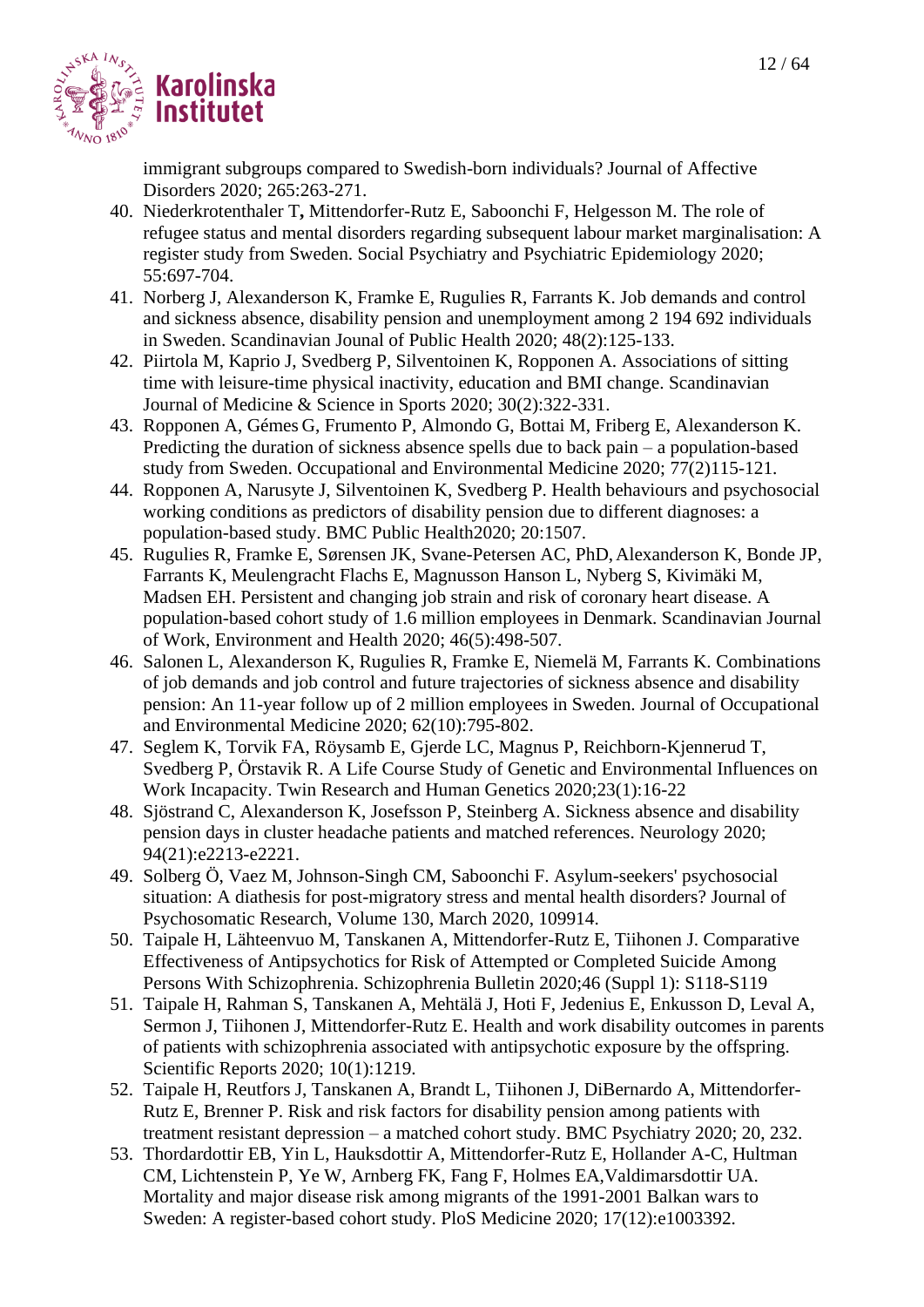- 54. Vaez M, Leijon O, Wikman A, Nord T, Lidwall U, Wiberg M, Alexanderson K, Gonäs L. A follow-up of the introduction of a maximum entitlement period for receiving sickness benefits in Sweden: a nationwide register-based study. Scandinavian Journal of Public Health 2020; 48(2):144-154.
- 55. Virtanen M, Lallukka T, Kivimäki M, Alexanderson K, Ervasti J, Mittendorfer-Rutz E. Neurodevelopmental disorders among young adults and the risk of sickness absence and disability pension: A nationwide register linkage study. Scandinavian Journal of Work, Environment and Health 2020; 46(4):410-416
- 56. Wang M, László K, Svedberg P, Nylén L, Alexanderson K. Childbirth, morbidity, sickness absence, and disability pension: a population-based longitudinal cohort study in Sweden. BMJ Open 2020; 10(11):e037726.
- 57. Wang M, Mather L, Svedberg P, Mittendorfer-Rutz E. Suicide attempt following sickness absence and disability pension due to common mental disorders – A prospective Swedish twin study. Soc Psych Psych Epi 2020; 55(8);1053-1060.
- 58. Wang M, Ropponen A, Narusyte J, Helgadottir B, Bergström G, Blom V, Svedberg P. Adverse outcomes of chronic widespread pain och common mental disorders in individuals with sickness absence – a prospective study of Swedish twins. BMC Public Health 2020; 20:1301.
- 59. Åkerstedt T, Mittendorfer-Rutz E, Rahman S. Sleep disturbance and work-related mental strain: A national prospective cohort study of the prediction of subsequent long-term sickness absence disability pension and mortality. Scandinavian Journal of Public Health 2020; 48(4):888-895
- 60. Åkerstedt T, Narusyte J, Svedberg P. Night work, mortality, and the link to occupational group and sex. Scandinavian Journal of Work, Environment & Health 2020. Epublished ahead of print 9 April. doi:10.5271/sjweh.3892

# **Editorial**

Niederkrotenthaler T, Gunnell D, Arensman E, Pirkis J, Appleby L, Hawton K, John A, Kapur N, Khan M, O´Connor R, Platt S, and The International COVID-19 Suicide Prevention Research Collaboration. Crisis 2020, 41:321-330

# **Reports**

- 1. Alexanderson K, Azad A, Haque M, Lindholm C, Svärd V. Sammanfattning av rapporten: "Läkares erfarenheter av samverkan med Försäkringskassan; kvalitativa och kvantitativa analyser av enkätsvar 2017 och jämförelser med tidigare år". Avdelningen för försäkringsmedicin, Karolinska Institutet; 2020. (sid 1-20). ISBN 978-7831-837-7.
- 2. Alexanderson K, Azad A, Haque M, Lindholm C, Svärd V. Läkares erfarenheter av samverkan med Försäkringskassan; kvalitativa och kvantitativa analyser av enkätsvar 2017 och jämförelser med tidigare år. Avdelningen för försäkringsmedicin, Karolinska Institutet; 2020. (sid 1-186) ISBN 978-91-7831-755-4

# **2019**

# **PhD thesis**

Di Thiene, D. Pathways to labour market marginalisation – aspects of common mental disorders, migration status and age. Karolinska Institutet, Division of Insurance Medicine 2019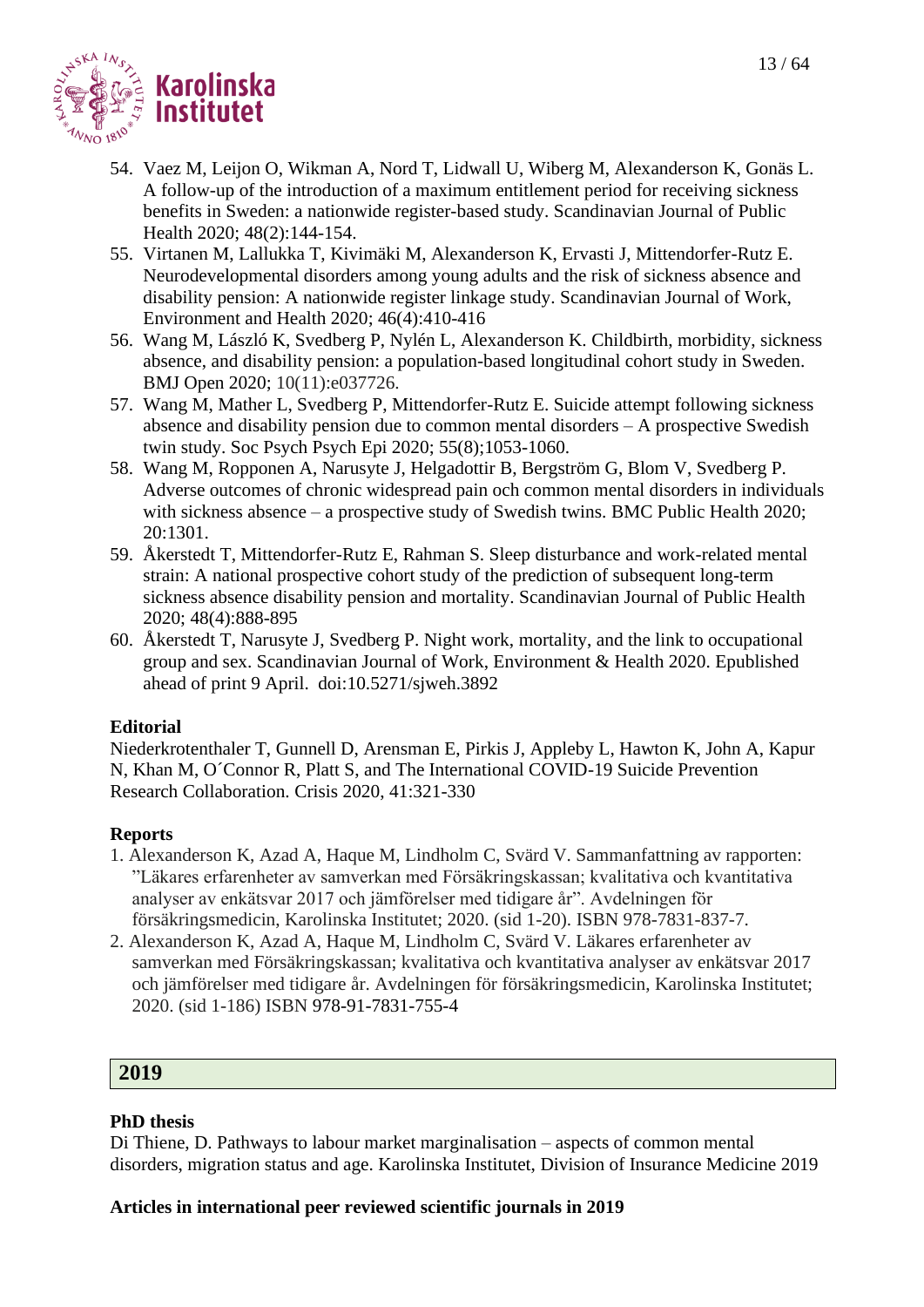

- 1. Aboagye E, Björklund C, Gustafsson K, Hagberg J, Aronsson G, Marklund S, Leineweber C, Bergström G. Exhaustion and impaired work performance in the workplace: Associations with presenteeism and absenteeism. Journal of Occupational and Environmental Medicine 2019; 61(11):e438-e444.
- 2. Amin R, Svedberg P, Narusyte J. Associations between adolescent social phobia, sickness absence and unemployment: A prospective study of twins in Sweden. European Journal of Public Health 2019; 29(5):931-936
- 3. Björkenstam C, Orellana C, László K, Svedberg P, Voss M, Lidwall U, Lindfors P, Alexanderson K. Sickness absence and disability pension before and after first childbirth and in nulliparous women: longitudinal analyses of three cohorts in Sweden. BMJ Open 2019; 9:e031593
- 4. Bokenberger K, Rahman S, Wang M, Dorner TE, Helgesson M, Ivert T, Mittendorfer-Rutz E. Work-disability patterns before and after incident acute myocardial infarction and subsequent risk of common mental disorders: A Swedish cohort study. Scientific Reports 2019; 9 (16086) doi 10.1038/s41598-019-52487-w
- 5. Di Thiene D, Mittendorfer-Rutz E, Rahman S, Wang M, Alexanderson K, Tiihonen J, La Torre G, Helgesson M. Trajectories of sickness absence, disability pension and unemployment in young immigrants with common mental disorders. European Journal of Public Health 2019; 29(6):1055-1062.
- 6. Elrud R, Friberg E, Alexanderson K, Stigson H. Sickness absence, disability pension and permanent medical impairment among 64 000 injured car occupants of working ages; A two-year prospective cohort study. Accident Analysis & Prevention 2019; 127:35-41.
- 7. Farrants K, Friberg E, Sjölund S, Alexanderson K. Trajectories of future sickness absence and disability pension days among individuals with a new sickness absence spell due to osteoarthritis diagnosis ≥21 days: a prospective cohort study with 13-month follow-up. BMJ Open 2019; 9:e030054.
- 8. Gémes K, Frumento F, Almondo G, Bottai M, Holm J, Alexanderson K, Friberg E. A prediction model for duration of sickness absence due to stress-related disorders. Journal of Affective Disorders 2019; 250:9-15.
- 9. Gonäs L, Wikman A, Alexanderson K, Gustafsson K. Age, period, and cohort effects for future employment, sickness absence, and disability pension by occupational gender segregation; a population-based study of all employed people in a country (>3 millions). Canadian Journal of Public Health 2019; 110(5):584-594.
- 10. Gonäs L, Wikman A, Vaez M, Alexanderson K, Gustafsson K. Gender segregation of occupations and sustainable employment: A prospective population-based cohort study. Scand J Public Health. 2019;47:348-56.
- 11. Gonäs L, Wikman A, Vaez M, Alexanderson K, Gustafsson K. Changes in the gender segregation of occupations in Sweden between 2003 and 2011. Scandinavian Journal of Public Health. 2019;47:344-47.
- 12. Gustafsson K, Bergström G, Marklund S, Aboagye E, Leineweber C. Presenteeism as a predictor of disability pension: A prospective study among nursing professionals and care assistants in Sweden. Journal of Occupational Health 2019; 61(6):453-463.
- 13. Gustafsson K, Marklund S, Aronsson G, Leineweber C. Physical work environment factors affecting risk for disability pension due to mental or musculoskeletal diagnoses among nursing professionals, care assistants and other occupations: A prospective, populationbased cohort study. BMJ Open 2019; 9(10):e026491.
- 14. Gyllensten H, Kavaliunas A, Murley C, Alexanderson K, Hillert J, Tinghög P, Friberg F. Costs of illness progression for different multiple sclerosis phenotypes: A population-based study in Sweden. Multiple Sclerosis Journal 2019; 5(2). Doi: 10.1177/2055217319858383
- 15. Head J, Singh Chungkham H, Hyde M, Zaninotto P, Alexanderson K, Stenholm S, Salo S, Kivimäki M, Goldberg M, Zins M, Vahtera J, Westerlund H. Socioeconomic differences in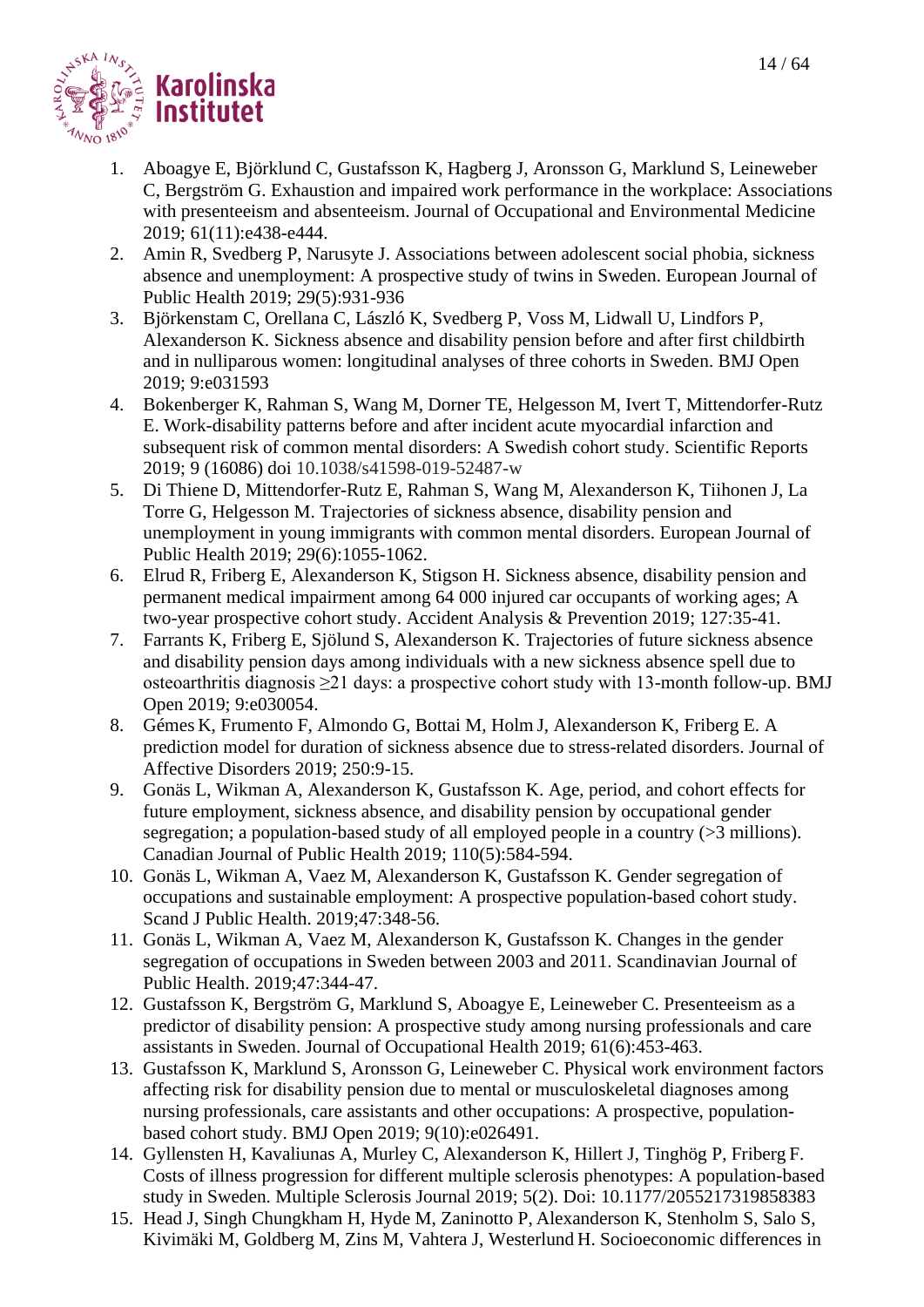

healthy and disease-free life expectancy between ages 50 and 75: a multicohort study. European Journal of Public Health. 2019;29(2):267-272.

- 16. Helgadottir B, Mather L, Narusyte J, Ropponen A, Blom V, Svedberg P. Transitioning from sickness absence to disability pension —the impact of poor health behaviours: a prospective Swedish twin cohort study. BMJ Open 2019;9:e031889. doi:10.1136/ bmjopen-2019- 031889
- 17. Helgadottir B, Narusyte J, Ropponen A, Bergström G, Mather L, Blom V, Svedberg P. The role of occupational class on the association between sickness absence and disability pension: A Swedish register-based twin study. Scand J Work Environ Health 2019; 45(6):622-630.
- 18. [Helgadóttir B,](https://www.ncbi.nlm.nih.gov/pubmed/?term=Helgad%C3%B3ttir%20B%5BAuthor%5D&cauthor=true&cauthor_uid=30084947) [Svedberg P,](https://www.ncbi.nlm.nih.gov/pubmed/?term=Svedberg%20P%5BAuthor%5D&cauthor=true&cauthor_uid=30084947) [Mather L,](https://www.ncbi.nlm.nih.gov/pubmed/?term=Mather%20L%5BAuthor%5D&cauthor=true&cauthor_uid=30084947) [Lindfors P,](https://www.ncbi.nlm.nih.gov/pubmed/?term=Lindfors%20P%5BAuthor%5D&cauthor=true&cauthor_uid=30084947) [Bergström G,](https://www.ncbi.nlm.nih.gov/pubmed/?term=Bergstr%C3%B6m%20G%5BAuthor%5D&cauthor=true&cauthor_uid=30084947) [Blom V.](https://www.ncbi.nlm.nih.gov/pubmed/?term=Blom%20V%5BAuthor%5D&cauthor=true&cauthor_uid=30084947) The association between part-time and temporary employment and sickness absence: a prospective Swedish twin study. [Eur J Public Health](https://www.ncbi.nlm.nih.gov/pubmed/30084947) 2019; 29(1): 147-153
- 19. Helgesson M, Johansson B, Nordquist T, Vingard E, Svartengren M. Healthy migrant effect in the Swedish context: a register-based, longitudinal cohort study. BMJ Open 2019;9(3). Doi: 10.1136/bmjopen-2018-026972
- 20. Helgesson M, Wang M, Niderkrotenthaler T, Saboonchi F, Mittendorfer-Rutz E. Labour market marginalisation among refugees from different countries of birth: A prospective cohort study on refugees to Sweden. Journal of Epidemiology & Community Health 2019; 73(5):407-415
- 21. Kavaliunas A, Tinghög P, Friberg E, Olsson T, Alexanderson K, Hillert J, Danylaite Karrenbauer V. Cognitive function predicts work disability among multiple sclerosis patients. Multiple Sclerosis Journal – Experimental, Translational and Clinical 2019; 5(1): 2055217318822134
- 22. Kavaliunas A, Karrenbauer V, Tinghög P, Friberg E, Gyllensten H, Olsson T, Alexanderson K, Hillert J. Cognitive function is a major determinant of income among multiple sclerosis patients in Sweden acting independently from physical disability. Multiple Sclerosis Journal. 2019: 25(1):104-112. DOI:10.1177/1352458517740212
- 23. Kjeldgård L, Ohlin M, Elrud R, Stigson H, Alexanderson K, Friberg F. Bicycle crashes and sickness absence - A population-based Swedish register study of all individuals of working ages. BMC Public Health 2019; 15;19(1):943.
- 24. Kouvonen A, Mänty M, Harkko J, Sumanen H, Konttinen H, Lahti J, Pietilainen O, Blomgren J, Tuovinen E, Ketonen E-L, Stenberg J-H, Donnelly M, Sivertsen B, Mittendorfer-Rutz E, Pirkola S, Rahkonen O, Lallukka T. Effectiveness of internet-delivered cognitive behavioural therapy in reducing sickness absence among young employees with depressive symptoms: study protocol for a large-scale pragmatic randomised controlled trial. BMJ Open2019;9:e032119. doi:10.1136/bmjopen-2019-03211
- 25. Lalic S, Simon S, Gyllensten H, Gisev N, Friberg E, Ilomaki J, Sluggett J, Mittendorfer-Rutz E, Alexanderson K. Trajectories of sickness absence and disability pension before and after opioid initiation for non-cancer pain: 10-year population-based study. Pain 2019; 160(5):1224-33.
- 26. László KD, Björkenstam C, Svedberg P, Lindfors P, Alexanderson K. Sickness absence and disability pension before and after first childbirth and in nulliparous women by numerical gender segregation of occupations: A Swedish population-based longitudinal cohort study. PlosOne 2019; 14(12):e0226198.
- 27. Leineweber C, Marklund S, Aronsson G, Gustafsson K. Work-related psychosocial risk factors and risk of disability pension among employees in health and personal care: A prospective cohort study. International Journal of Nursing Studies 2019; 93:12-20
- 28. Ludvigsson JF, Svedberg P, Olén O, Bruze G, Neovius M. The longitudinal integrated database for health insurance and labour market studies (LISA) and its use in medical research. European Journal of Epidemiology 2019; 34(4):423-437.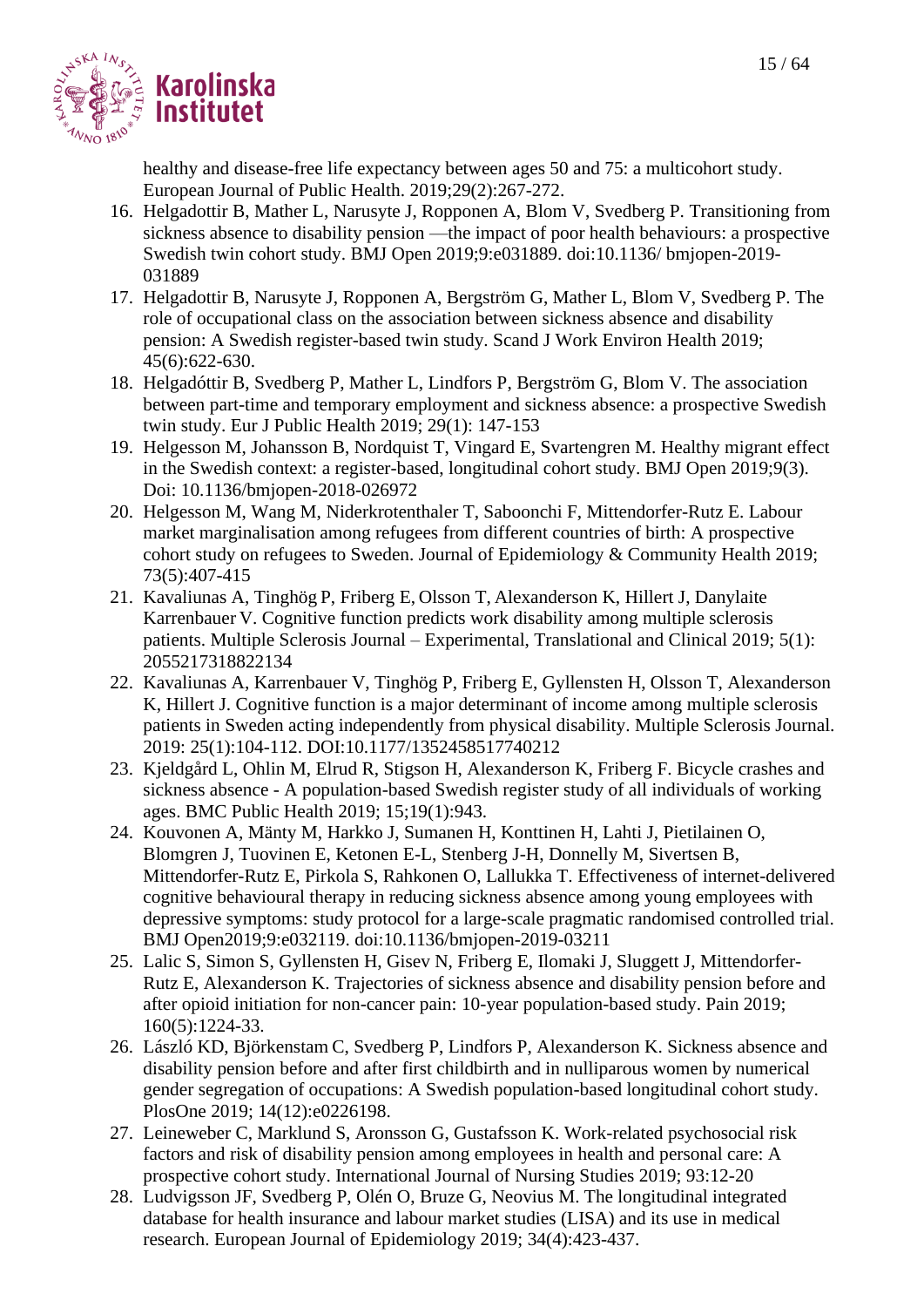

- 29. Lytsy P, Hallqvist J, Alexanderson K, Åhs A. Gender differences in healthcare management of depression: aspects of sick leave and treatment with psychoactive drugs in a Swedish setting. Nordic Journal of Psychiatry 2019; 73(7):441-450.
- 30. Marklund S, Gustafsson K, Aronsson G, Leineweber C. Helgesson M. Working conditions and compensated sickness absence among nurses and care assistants in Sweden during two decades: a cross-sectional biennial survey study. BMJ Open 2019; 9:e030096. doi:10.1136/bmjopen-2019-030096
- 31. Mather L, Blom V, Bergström G, Svedberg P. Adverse outcomes of sick leave due to mental disorders: A prospective study of discordant twin pairs. Scandinavian Journal of Public Health. 2019; 47:127-36
- 32. Mather L, Ropponen A, Narusyte J, Mittendorfer-Rutz E, Svedberg P. Health, work and demographic factors associated with a lower risk of work disability and unemployment in employees with lower back, neck and shoulder pain. BMC Musculoskeletal Disorders 2019; 20:622.
- 33. Mittendorfer-Rutz E, Hagström A, Hollander AC. High Suicide Rates Among Unaccompanied Minors/Youth Seeking Asylum in Sweden. Crisis 2019; 41(4):1-4.
- 34. Murley C, Friberg E, Hillert J, Alexanderson K, Yang F. Validation of multiple sclerosis diagnoses in the Swedish National Patient Register. European Journal of Epidemiology 2019;34:1161-1169
- 35. Månsson T, Lynøe N, Alexanderson K, Hinas E, Helgesson G, Friberg E. Respectful encounters from healthcare professionals and return to work among 9032 long-term sicklisted due to cancer or due to other diagnoses - Results from a Swedish population-based survey. Supportive Care in Cancer 2019;27(9):3555-3561
- 36. Nilsson H, Saboonchi F, Gustavsson C, Malm A, Gottvall M. Trauma-afflicted refugees´experiences of participating in physical activity and exercise treatment: A qualitative study based on focus group discussions. European Journal of Psychotraumatology 2019; 10(1): 1699327
- 37. Niederkrotenthaler T, Mittendorfer-Rutz E, Thurner S, Endel G, Klimek P. Healthcare utilization, psychiatric medication and risk of rehospitalization in suicide-attempting patients with common mental disorders. Australian and New Zealand Journal of Psychiatry 2019; 54(4):409-422.
- 38. Okenwa-Emegwa L, Saboonchi F, Mittendorfer-Rutz E, Helgesson M, Tinghög P. Prevalence and predictors of low future expectations among Syrian refugees resettled in Sweden. Heliyon 2019; 5(10):e02554. Doi: 10.1016/j.heliyon.2019.e02554
- 39. Perez-Vigil A, Mittendorfer-Rutz E, Helgesson M, Fernandez de la Cruz L, Mataix-Cols D. Labour market marginalisation in obsessive-compulsive disorder: a nationwide registerbased sibling control study. Psychol Med 2019;49(6):1015-1024
- 40. Pini A, Stenbeck M, Galanis I, Kalberg H, Danis K, Tegnell A, Wallensten A. Socioeconomic disparities of infectious diseases in Sweden, 2005-2014, matched casecontrol study. The Lancet. Infectious diseases 2019; 19(2):165-176.
- 41. Plym A, Johansson ALV, Bower H, Voss M, Holmberg L, Fredriksson I, Lambe M. Causes of sick leave, disability pension and death following a breast cancer diagnosis in women of working age. Breast 2019; 45:48-55.
- 42. Rahman S, Mittendorfer-Rutz E, Dorner TE, Pazarlis K, Ropponen A, Svedberg P, Wang M, Helgesson M. Work-disability in low back pain patients with or without surgery, and the role of social insurance regulation changes in Sweden. European Journal of Public Health 2019; 29(3):524-530.
- 43. Rantonen O, Alexanderson K, Clark A, Aalto V, Sónden A, Brønnum-Hansen H, Hougaard C, Rod N, Mittendorfer-Rutz E, Kivimäki M, Oksanen T, Salo P. Antidepressant treatment among social workers, human service professionals, and non-human service professionals: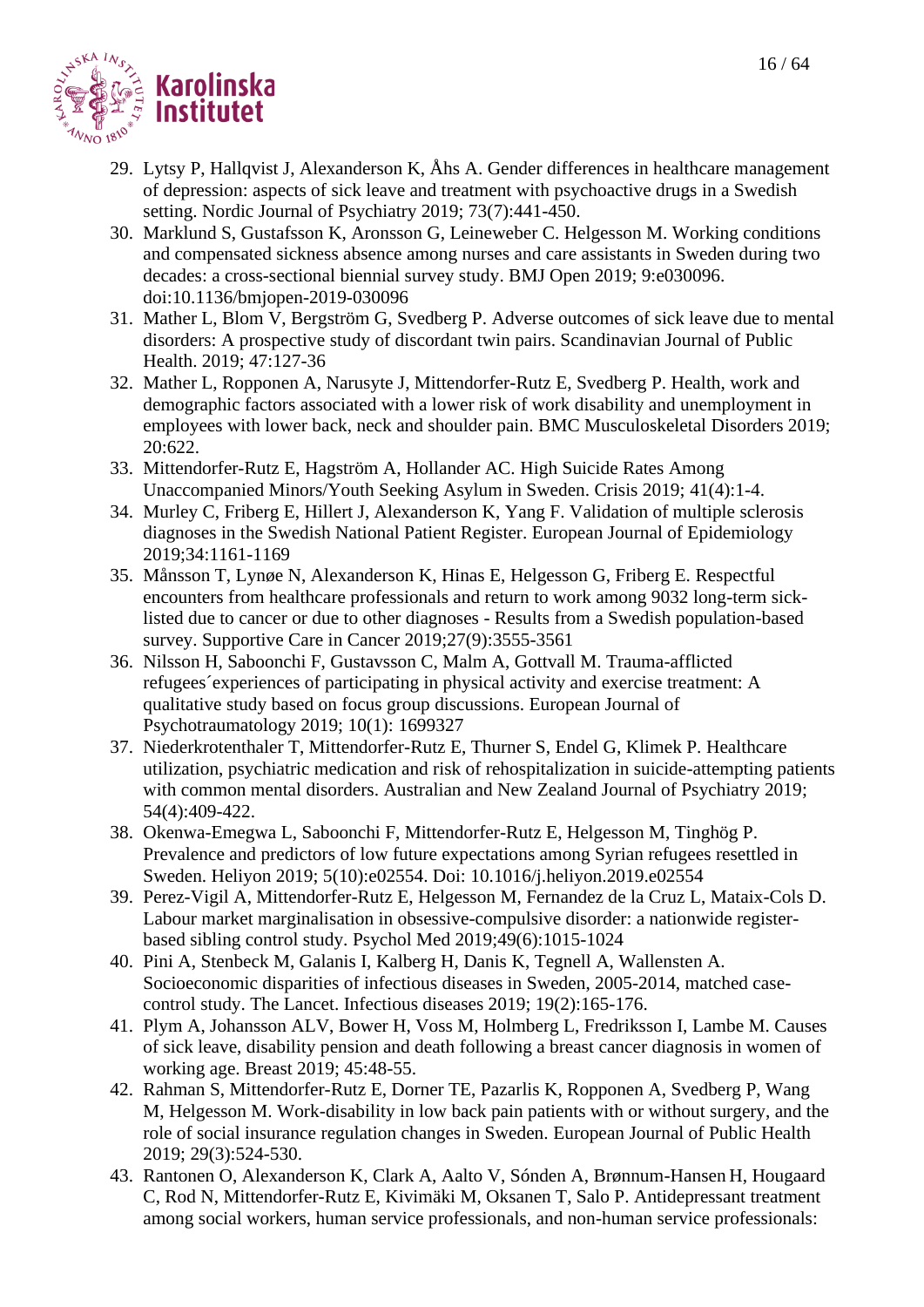

A multi-cohort study in Finland, Sweden, and Denmark. Journal of Affective Disorders 2019; 250:153-162.

- 44. Ropponen A, Narusyte J, Mittendorfer-Rutz E, Svedberg P. Number of Pain Locations as a Predictor of Cause-Specific Disability Pension in Sweden-Do Common Mental Disorders Play a Role? Journal of Occupational and Environmental Medicine 2019; 61(8): 646-652.
- 45. Ropponen A, Rahman S, Svedberg P, Helgesson M, Dorner T, Mittendorfer-Rutz E. Changes in prescription of antidepressants and disability pension due to back pain, compared with other musculoskeletal and other somatic diagnoses: a cohort study in Sweden. BMJ Open 2019; 9:e029836
- 46. Rönningås U, Fransson P, Holm M, Wennman-Larsen A. Prostate-specific antigen (PSA) and distress: A cross-sectional nationwide survey in men with prostate cancer in Sweden. BMC Urology 2019; 19(1):66.
- 47. Saed L, Varse F, Baradaran HR, Moradi Y, Khateri S, Friberg E, Khazaei Z, Gharahjeh S, Tehrani S, Sioofy-Khojine AB, Najmi Z. The effect of diabetes on the risk of endometrial Cancer: an updated a systematic review and meta-analysis. BioMed Central Cancer 2019; 19(1):527.
- 48. Sengoelge M, Johnson-Singh CM, Mittendorfer-Rutz E, Vaez M, Saboonchi F. Identifying subgroups of refugees from Syria resettled in Sweden based on multiple trauma exposures: A latent class analysis of trauma history and mental health outcomes. Journal of Psychosomatic Research 2019; 125: 109814.
- 49. Steinberg A, Josefsson P, Alexanderson K, Sjöstrand C. Cluster headache; prevalence, sickness absence and disability pension in working ages in Sweden. Neurology 2019; 93(4):e404-e413.
- 50. Ståhl C, Karlsson EA, Sandqvist J, Hensing G, Brouwer S, Friberg E, MacEachen E. Social insurance literacy: a scoping review on how to define and measure it. Disability and Rehabilitation 2019. Published online 7 October. doi: 10.1080/09638288.2019.1672111
- 51. Söderman M, Friberg E, Alexanderson K, Wennman-Larsen A. Women's experiences of encounters with healthcare professionals regarding work after breast-cancer surgery and associations with sickness absence; a 2-year follow-up cohort study. Supportive Care in Cancer, 2019; 27(4):1197-1206
- 52. Söderman M, Wennman-Larsen A, Alexanderson K, Friberg E. Experiences of positive encounters with healthcare professionals among women on long-term sickness absence due to breast cancer or due to other diagnoses: A nationwide survey. BMC Public Health 2019;19(1):349.
- 53. Wang M10, Mittendorfer-Rutz E, Dorner TE, Pazarlis KA, Ropponen A, Svedberg P, Helgesson M. Determinants of work disability following lumbar spine decompression surgery. Scandinavian Journal of Public Health 2019;47(3):281-292.
- 54. Wang M, Vaez M, Dorner TE, Rahman S, Helgesson M, Ivert T, Mittendorfer-Rutz E. Risk factors for subsequent work disability in patients with acute myocardial infarction. European Journal of Public Health 2019; 29(3):531-540.
- 55. Wang M, Vaez M, Dorner TE, Rahman S, Helgesson M, Ivert T, Mittendorfer-Rutz E. Socio-demographic, labour market marginalisation, and medical characteristics as risk factors for re-infarction and mortality within one year after a first acute myocardial infarction-A register-based cohort study of a working age population in Sweden. BMJ Open 2019; 9(12):e033616.
- 56. Wiberg M, Murley C, Tinghög P, Alexanderson K, Palmer E, Hillert J, Stenbeck M, Friberg E. Earnings among people with multiple sclerosis compared to references, in total and by educational level and type of occupation: a population-based cohort study at different points in time. BMJ Open 2019; 9(7):e024836.

# **Book chapters, English**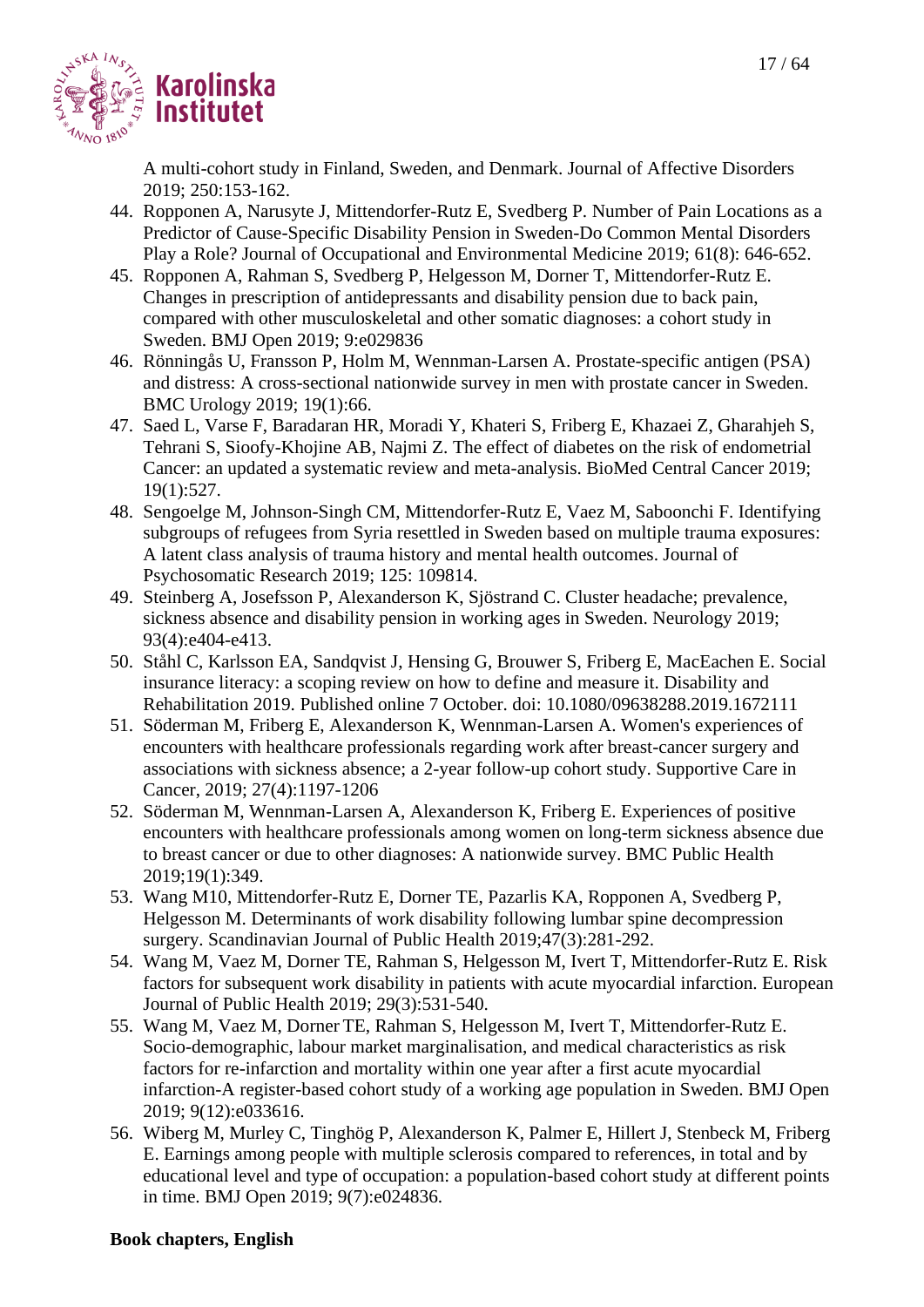



1. Fehr F, Alexanderson K, Favaretti C, de Jong J, La Torre G, Lim T, Martin-Olmedo P, Mekel O, Michelsen K, Rosenkötter N, Verschuuren M, de Waure C, Zeegers Paget D. Relating Population Health Monitoring to other Types of Health Assessments. In: Verschuuren M, von Oers H (Eds.): Population Health Monitoring – Climbing the Information Pyramid. Springer International Publishing; 2019. p.175-96.

#### **Book chapters, Swedish**

1. Friberg E. Sjukskrivnas upplevelse av bemötande från Försäkringskassan och hälso- och sjukvården. Finns i: En sjukförsäkring att lita på? Rapport från forskarseminarium i Umeå 14-15 januari 2015. Socialförsäkringsrapport 2017:1;105-116.

#### **Reports**

- 1. Björkenstam E, Amin R, Mittendorfer-Rutz E. Suicidalt beteende och vård skillnader mellan flyktingar, andra migranter och personer födda i Sverige. Delmi, Vetenskapsrådet, Stockholm. Delmi Policy Brief 2019:9. ISBN 978-91-88021-45-8
- 2. Svärd V, Haque M, Alexanderson K. Införande av rehabkoordinatorer vid ortopediska kliniker inom Region Stockholm – Läkares erfarenheter av rehabkoordinators verksamhet samt av sjukskrivningsarbete. Jämförelser av enkätsvar från år 2016 och 2018. Avdelningen för försäkringsmedicin, Karolinska Institutet; 2019. ISBN 978-91-7676-059-8.
- 3. Söderberg E, Lindholm C, Kärrholm J, Alexanderson K. Physician's sickness certification practices: A systematic review. Division of Insurance Medicine, Karolinska Institutet. 2019. ISBN 978-91-7831-362-4.

# **2018**

#### **Licentiate thesis**

Elrud R. Sickness absence, disability pension, and permanent medical impairment after a car crash. Karolinska Institutet, Division of Insurance Medicine 2018.

- 1. Andersson TM, Engholm G, Brink AL, Pukkala E Stenbeck M, Tryggvadottir L,Weiderpass E, Storm H. Tackling the tobacco epidemic in the Nordic countries and lower cancer incidence by 1/5 in a 30-year period – the effect of envisaged scenarios changing smoking prevalence. Eur J Cancer 2018; 103:288-298.
- 2. Beckman K, Mittendorfer-Rutz E, Waern M, Larsson H, Runeson B, Dahlin M. [Method of](https://www.ncbi.nlm.nih.gov/pubmed/29504652)  [self-harm in adolescents and young adults and risk of subsequent suicide.](https://www.ncbi.nlm.nih.gov/pubmed/29504652) J Child Psychol Psychiatry. 2018; 59(9):948-956.
- 3. Blom V, Richter A, Hallsten L, Svedberg P. The associations between job insecurity, depressive symptoms and burnout: The role of performance-based self-esteem. Economic and Industrial Democracy 2018;39(1):48-63.
- 4. Blomqvist S, Alexanderson K, Vahtera J, Westerlund H, Magnusson Hanson L. Downsizing and purchases of psychotropic drugs: a longitudinal study of stayers, changers and unemployed. PLOS ONE 2018;13(8) e0203433.
- 5. Di Thiene D, Rahman S, Helgesson M, Wang M, Alexanderson K, Tiihonen J, La Torre G, Mittendorfer-Rutz E. Healthcare use among immigrants and natives in Sweden on disability pension, before and after changes of regulations. European Journal of Public Health 2018; 28(3):445-451
- 6. Dorner TE, Helgesson M, Nilsson K, Pazarlis K, Ropponen A, Svedberg P, Mittendorfer-Rutz E. Course and characteristics of work disability 3 years before and after lumbar spine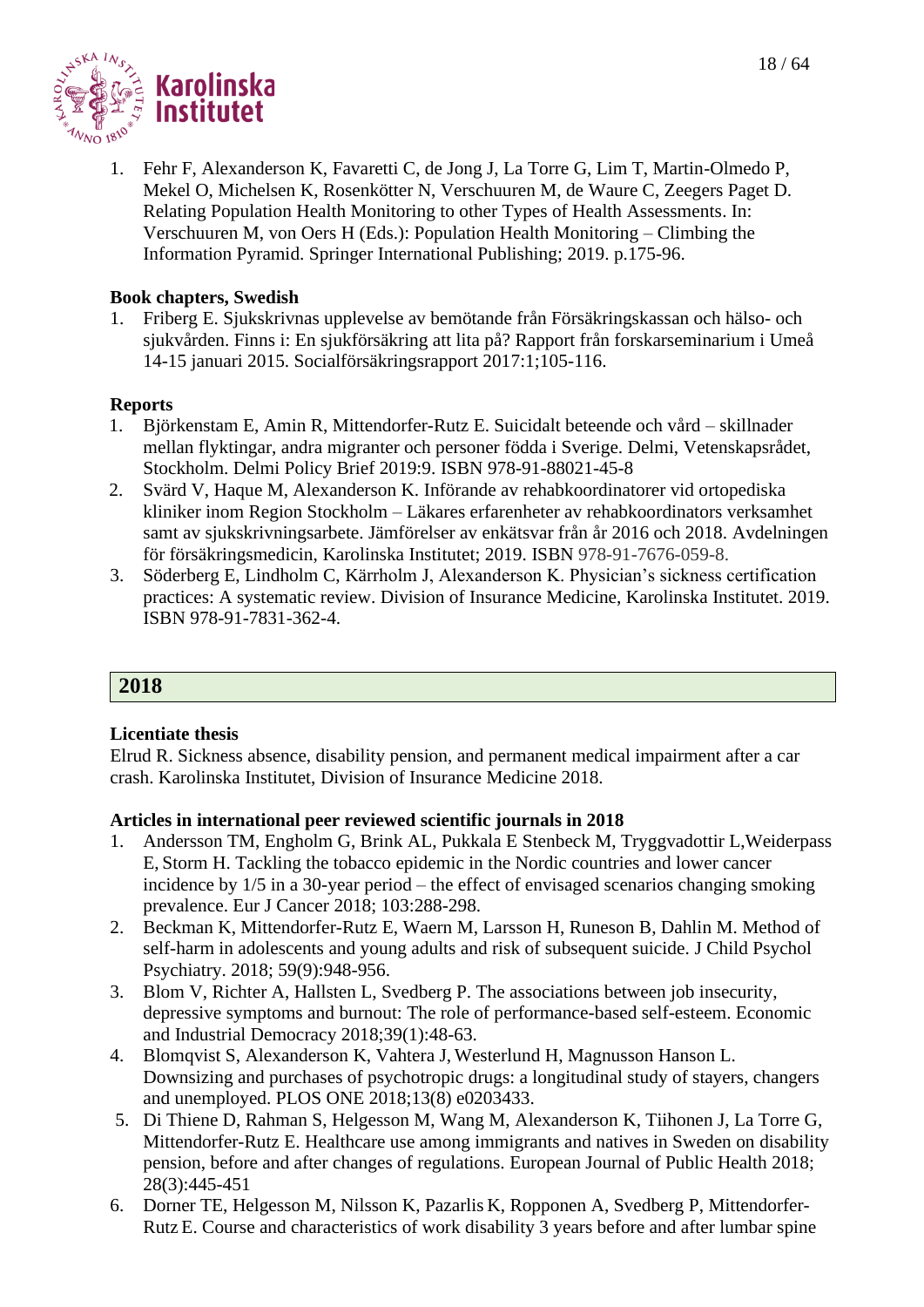

decompression surgery– a national population-based study. Scientific reports, 2018 Aug 7;8(1):11811.

- 7. Dorner T, Stein KV, Hahne J, Wepner F, Friedrich M, Mittendorfer-Rutz E. How are sociodemographic and psycho-social factors associated with the prevalence and chronicity of severe pain in 14 different body sites? A cross-sectional populationbased survey. Wien Klin Wochenschr 2018;130(1-2):14-22
- 8. Ervasti J, Virtanen M, Lallukka T, Friberg E, Mittendorfer-Rutz E, Lundström E, Alexanderson K. Trends in diagnosis-specific work disability before and after ischaemic heart disease: A nationwide population-based cohort study in Sweden. BMJ Open, 2018;8:e019749. doi:10.1136/bmjopen-2017-019749
- 9. Farrants K, Friberg E, Sjölund S, Alexanderson K. Work disability trajectories among individuals with a sick-leave spell due to depressive episode  $\geq$ 21 days: A prospective cohort study with 13-month follow up. Journal of Occupational Rehabilitation. 2018;28(4):678-690
- 10. Farrants K, Marklund S, Kjeldgård L, Head J, Alexanderson K. Sick leave among individuals in paid work after age 65; a Swedish population-based study covering 1995, 2000, 2005, and 2010. Scandinavian Journal of Public Health. 2018;46:297-305.
- 11. Gustavsson C, Hinas E, Ljungquist T, Alexanderson K. General practitioners' use of sickness certification guidelines in Sweden at introduction and four years later – a survey study. International Journal for Quality in Health Care 2018;30(6);429-36.
- 12. Gyllensten H, Kavaliunas A, Hillert J, Alexanderson K, Tinghög P, Friberg E. Costs and quality of life by disability among people with multiple sclerosis: A register-based study in Sweden. Multiple Sclerosis Journal. 2018;4(3): 2055217318783352.
- 13. Gyllensten H, Wiberg M, Alexanderson K, Friberg E, Hillert J, Tinghög P. Comparing costs of illness of multiple sclerosis in three different years: A population-based study. Multiple Sclerosis Journal. 2018;24(4):520-528
- 14. Gyllensten H, Wiberg M, Alexanderson K, Norlund A, Friberg E, Hillert J, Ernstsson O, Tinghög P. Costs of illness of multiple sclerosis in Sweden: A population-based register study of people of working age. The European Journal of Health Economics 2018;19(3):435-446
- 15. Magnusson Hanson L, Westerlund H, Chungkham H, Vahtera J, Rod N, Alexanderson K, Goldberg M, Kivimäki M, Stenholm S, Platts L, Zins M, Head J. Job strain and loss of healthy life years between ages 50 and 75 by sex and occupational position: Analyses of 64934 individuals from four prospective cohort studies. Occupational and Environmental Medicine. 2018;75(7):486-493.
- 16. Helgesson M, Tinghög P, Wang M, Rahman S, Saboonchi F, Mittendorfer-Rutz E. Trajectories of work disability and unemployment among young adults with common mental disorders. BMC Public Health 2018;18(1):1228.
- 17. Holm M, Doveson S, Lindqvist O, Wennman-Larsen A, Fransson P. Quality of life in men with metastatic prostate cancer in their final years before death - a retrospective analysis of prospective data. BMC Palliat Care 2018;17(1):126
- 18. Lallukka T, Ervasti J, Lundström E, Mittendorfer-Rutz E, Friberg E, Virtanen M, Alexanderson K. Trends in Diagnosis-Specific Work Disability Before and After Stroke: A Longitudinal Population-Based Study in Sweden. J Am Heart Assoc. 2018 Jan 4;7(1). pii: e006991.
- 19. Mittendorfer-Rutz E, Dorner T. Socio-economic factors associated with the 1-year prevalence of severe pain and pain-related sickness absence in the Austrian population. Wien Klin Wochenschr 2018;130(1-2):4-13
- 20. Mittendorfer-Rutz E, Rahman S, Tanskanen A, Majak M, Mehtälä J, Hoti F, Jedenius E, Enkusson D, Leval A, Sermon J, Taipale H, Tiihonen J. Burden for Parents of Patients With Schizophrenia—A Nationwide Comparative Study of Parents of Offspring With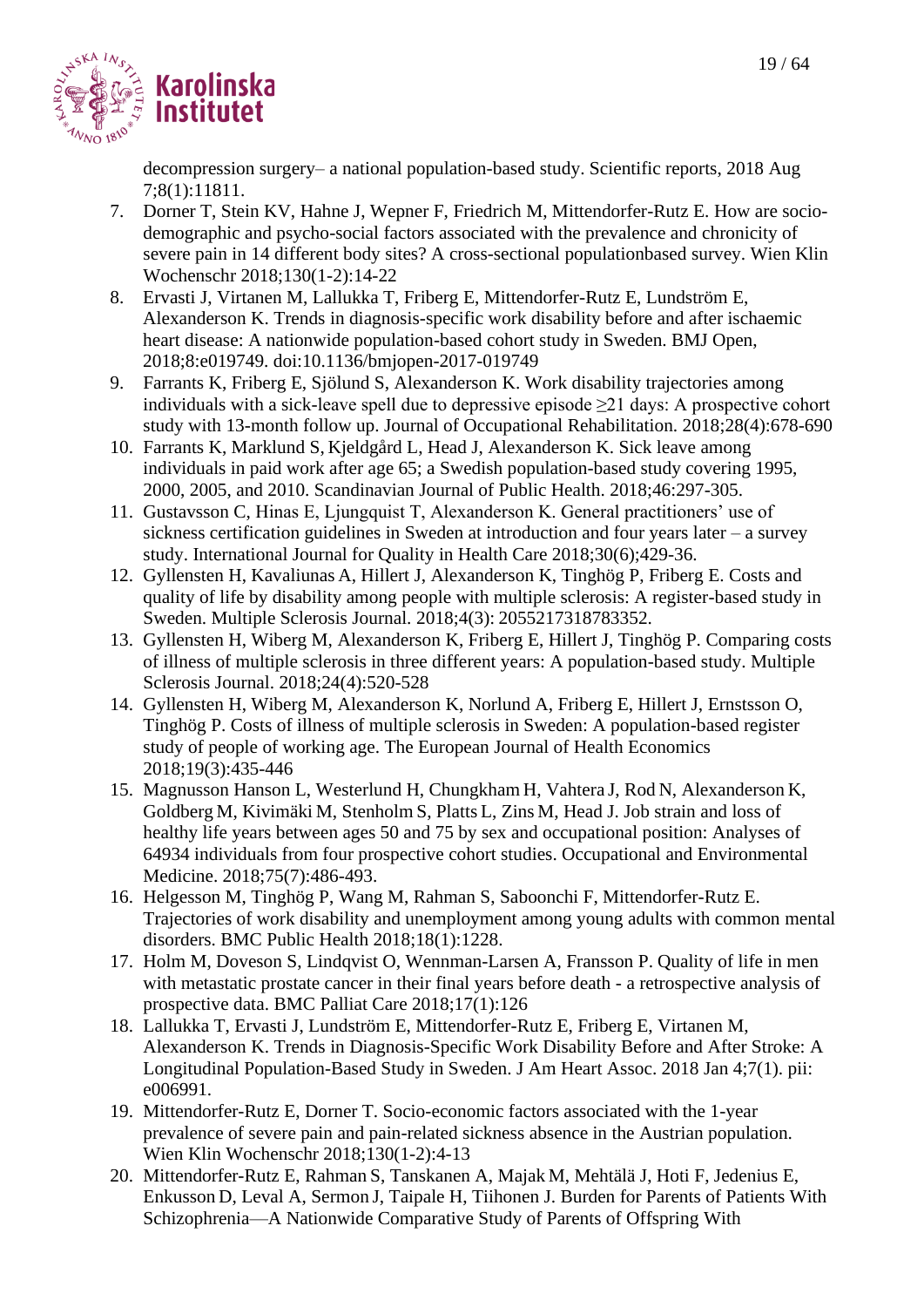

Rheumatoid Arthritis, Multiple Sclerosis, Epilepsy, and Healthy Controls. Schizophrenia Bulletin 2019;45(4):794-803.

- 21. Murley C, Mogard O, Wiberg M, Alexanderson K, Karampampa K, Friberg E, Tinghög P. Trajectories of disposable income among people of working ages diagnosed with multiple sclerosis: A nationwide register-based cohort study in Sweden 7 years before to 4 years after diagnosis with a population-based reference group. BMJ Open. 2018; 8(5): e020392.
- 22. Murley C, Yang F, Gyllensten H, Alexanderson K, Friberg E. Disposable income trajectories of working-aged individuals with diagnosed multiple sclerosis. Acta Neurol Scand 2018:138(6):490-499.
- 23. Niederkrotenthaler T, Helgesson M, Rahman S, Wang M, Mittendorfer-Rutz E. Period effects in the risk of subsequent labour market marginalization in young suicide attempters. European Journal of Public Health 2018; 28(2):253-258
- 24. Ohlin M, Kjeldgård L, Elrud R, Stigson H, Alexanderson K, Friberg E. Duration of sickness absence following a bicycle crash, by injury type and injured body region; a nationwide register-based study. Journal of Transport & Health. 2018:9;275-81.
- 25. Olsson D, Alexanderson K, Bottai M. Assessing the degree of residual confounding: a cohort study on the association between disability pension and mortality. European Journal of Public Health. 2018;28(5):836-41.
- 26. Petersson LM, Vaez M, Nilsson M, Saboonchi F, Alexanderson K, Olsson M, Wennman-Larsen A. Sickness absence following breast cancer surgery; a two-year follow-up cohort study. Scandinavian Journal of Caring Sciences. 2018;32(2):715-724
- 27. Rahman S, Wiberg M, Alexanderson K, Jokinen J, Tanskanen A, Mittendorfer Rutz E. Trajectories of antidepressant medication use in individuals before and after being granted disability pension due to common mental disorders- a nationwide register-based study. BMC Psychiatry. 2018;18:47. [DOI:10.1186/s12888-018-1628-8.](https://doi.org/10.1186/s12888-018-1628-8)
- 28. Ropponen A, Narusyte J, Mather L, Mittendorfer-Rutz E, Åkerstedt T, Svedberg P (2017): Night work as a risk factor for future cause-specific disability pension: A prospective twin cohort study in Sweden. Chronobiology International 2018; 35(2):249-260.
- 29. Svedberg P, Mather L, Bergström G, Lindfors P, Blom V. Time pressure and sleep problems due to thoughts about work as risk factors for future sickness absence. International Archives Occupational Environmental Health 2018; 91(8):1051-1059.
- 30. Svedberg P, Mather L, Bergström G., Lindfors P, Blom V. Work-Home Interference, Perceived Total Workload, and the Risk of Future Sickness Absence Due to Stress-Related Mental Diagnoses Among Women and Men: a Prospective Twin Study. International Journal of Behavioral Medicine 2018; 25:103-111.
- 31. Taipale H, Mittendorfer-Rutz E, Alexanderson K, Majak M, Mehtälä J, Hoti F, Jedenius E, Enkusson D, Leval A, Sermon J, Tanskanen A, Tiihonen J. Antipsychotics and mortality in a nationwide cohort of 29,823 patients with schizophrenia. Schizophr Res 2018; 197:274- 280.
- 32. Winterling J, Johansson E, Wettergren L, Ljungman P, Alexanderson K. Occupational status among adult survivors following allogeneic stem cell transplantation in childhood. Eur J Cancer Care. 2018;27(2):e2808. doi: 10.1111/ecc.12808.

# **Editorial**

Erlangsen A, Qin P, Mittendorfer-Rutz E. Studies of suicidal behaviour using national registers. Crisis. 2018;39(3):153-158.

# **Reports**

1. Alexanderson K, Aronsson V, Haque M, Lindholm C. Läkares arbete med sjukskrivning i Södermanlands län. Resultat från en enkät år 2017 och jämförelser med motsvarande enkäter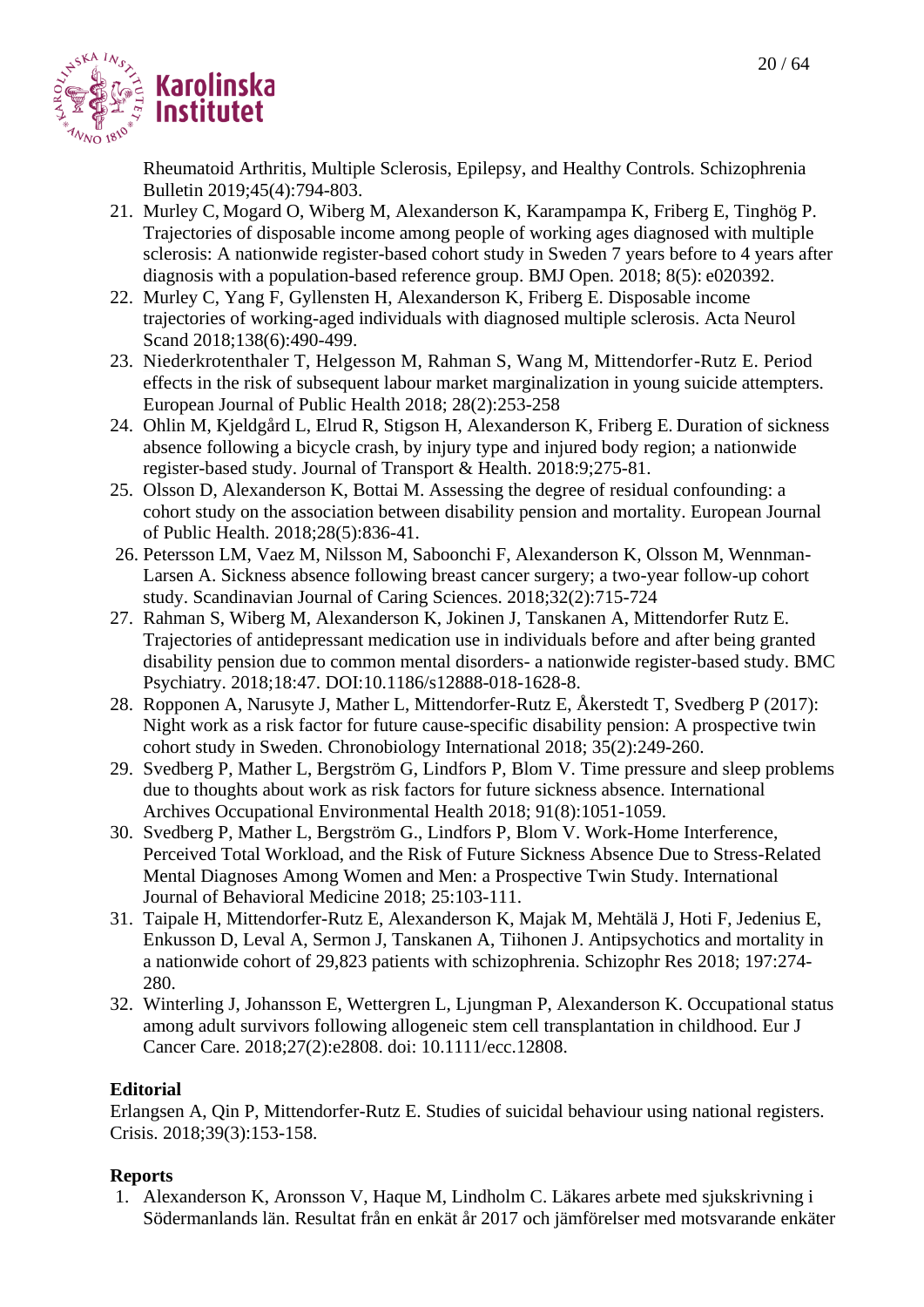

från 2012 och 2008. Avdelningen för försäkringsmedicin, Karolinska Institutet; 2018. ISBN 978-91-7676-058-1

- 2. Alexanderson K, Aronsson V, Haque M, Lindholm C. Läkares arbete med sjukskrivning i Jönköpings län. Rapport från en enkät år 2017. Avdelningen för försäkringsmedicin, Karolinska Institutet; 2018. ISBN 978-91-7676-057-4.
- 3. Alexanderson K, Arrelöv B, Friberg E, Haque M, Lindholm C, Svärd V. Läkares erfarenheter av arbete med sjukskrivning i Stockholm. Resultat från en enkät år 2017 och jämförelser med motsvarande enkäter från 2012, 2008 respektive 2004. Avdelningen för försäkringsmedicin, Karolinska Institutet; 2018.
- 4. Alexanderson K, Arrelöv B, Friberg E, Haque M, Lindholm C, Lytsy P, Svärd V. Läkares erfarenheter av arbete med sjukskrivning. Resultat från en enkätstudie år 2017 och jämförelser med resultat från motsvarande enkäter år 2012, 2008 respektive 2004. Avdelningen för försäkringsmedicin, Karolinska Institutet. 2018. ISBN 978-91-7676-053-6.
- 5. Farrants K, Sondén A, Nilsson K, Alexanderson K. Sjukfrånvaro bland privatanställda tjänstemän. Avdelningen för försäkringsmedicin, Karolinska Institutet. 2018. ISBN 978-91- 7549-353-4.
- 6. Farrants K, Sondén A, Nilsson K, Alexanderson K. Sammanfattning 2017 av rapport om Sjukfrånvaro bland privatanställda tjänstemän. Avdelningen för försäkringsmedicin, Karolinska Institutet. 2018. ISBN 978-91-7676-051-2. (sid. 1-10)
- 7. Hagström A, Hollander A-C, Mittendorfer-Rutz E. Kartläggning av självskadebeteende, suicidförsök, suicid och annan dödlighet bland ensamkommande barn och unga. Avdelningen för försäkringsmedicin, Institutionen för klinisk neurovetenskap, Institutionen för folkhälsovetenskap, Karolinska Institutet. 2018. ISBN 978-91-7676-052-9
- 8. Svärd V, Friberg E, Haque M, Alexanderson. Läkares erfarenheter av Socialstyrelsens försäkringsmedicinska beslutsstöd och av digitalisering av läkarintyg. Rapport 2018. Avdelningen för försäkringsmedicin, Karolinska Institutet; 2018. ISBN 978-91-7676-055-0

# **2017**

# **PhD thesis**

- 1. Mather L. Burnout and sick leave due to mental disorders: heritability, comorbidity, risk factors and adverse outcomes. Karolinska Institutet, Division of Insurance Medicine 2017.
- 2. Kvillemo P. Coping and stress management training with special focus on women with breast cancer. Karolinska Institutet, Division of Insurance Medicine 2017.
- 3. Rahman S. Disability pension due to common mental disorders subsequent psychiatric morbidity and suicidal behaviour. Karolinska Institutet, Division of Insurance Medicine 2017.
- 4. Wiberg M. Development of income following sickness absence from the workplace or long-term unemployment, and among individuals with Multiple Sclerosis. Karolinska Institutet, Division of Insurance Medicine 2017.

- 1. Andersson TM, Weiderpass E, Engholm G, Lund AQ, Olafsdottir E, Pukkala E, Stenbeck M, Storm H. Avoidable cancer cases in the Nordic countries - The impact of overweight and obesity. 2017. Eur J Cancer 79:106-118.
- 2. Blom V, Svedberg P, Bergström G, Mather L, Lindfors P. Stress in paid and unpaid work as related to cortisol and subjective health complaints in women working in the public health care sector. International Journal of Workplace Health Management 2017;10(4):286-299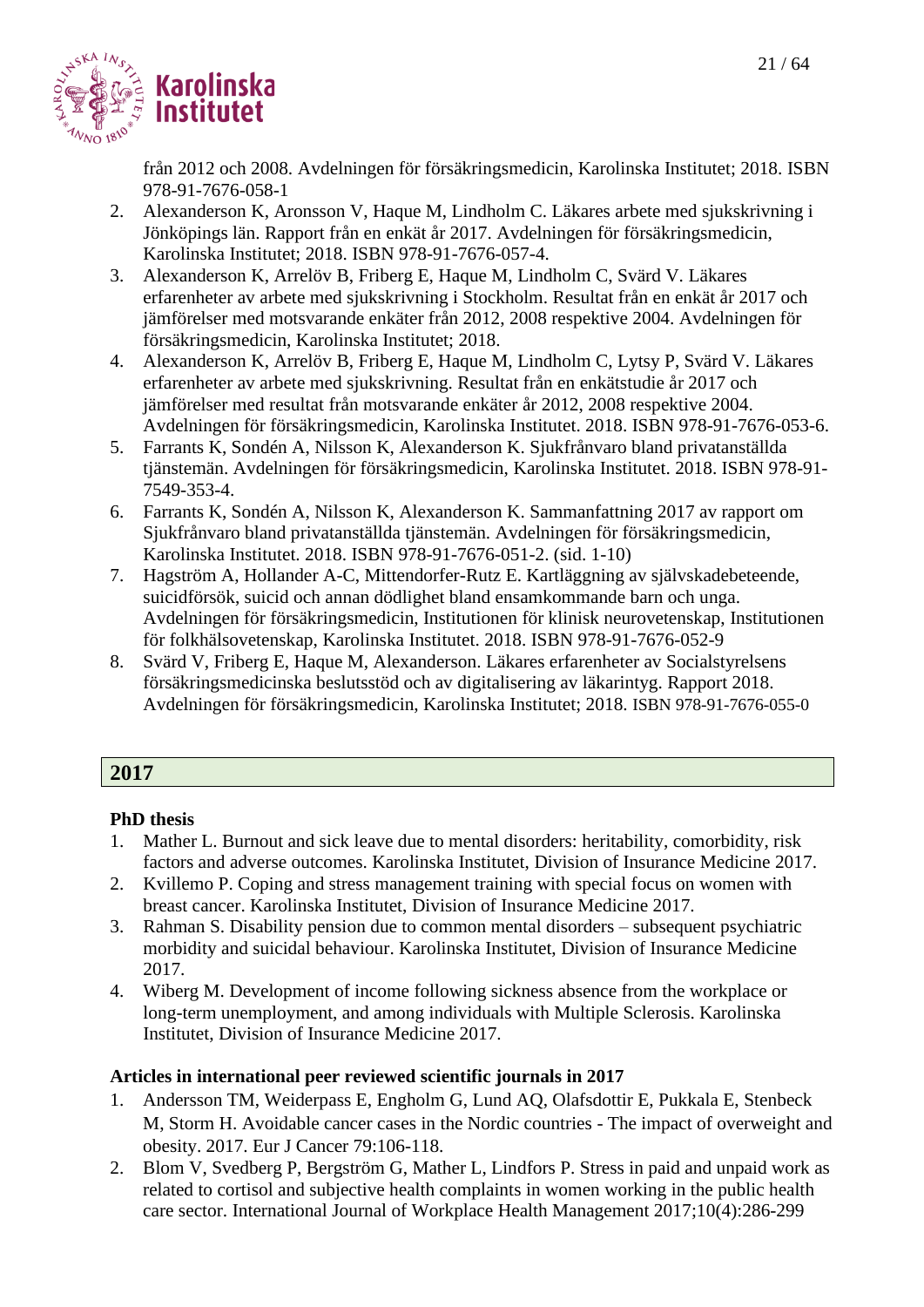

- 3. Brehmer L, Alexanderson K, Schytt E. Days with sick leave and inpatient care at the time around pregnancy and childbirth in relation to maternal age. Scandinavian Journal of Public Health 2017;45(3):222-229.
- 4. Di Thiene D, Helgesson M, Alexanderson K, La Torre G, Tiihonen J, Mittendorfer-Rutz E. Risk of disability pension in first and second generation immigrants: the role of age and region of birth in a prospective population-based study from Sweden. BMC Public Health 2017:17:931. DOI 10.1186/s12889-017-4944-x.
- 5. Dorner T, Mittendorfer-Rutz E. Socioeconomic inequalities in treatment of individuals with common mental disorders regarding subsequent development of mental illness. Social Psychiatry and Psychiatric Epidemiology 2017. Soc Psychiatry Psychiatr Epidemiol. 2017 Aug;52(8):1015-1022.
- 6. Elrud E, Stigson H, Ohlin M, Alexanderson K, Kjeldgård L, Friberg E. Sickness absence among passenger car occupants following a crash. IRCOBI Conference Proceedings, 2017, IRC-17-18, s. 79-90, ISSN 2235-3151.
- 7. Ernstsson O, Tinghög P, Alexanderson K, Hillert J, Burström K. The external validity of mapping MSIS-29 on EQ-5D among individuals with multiple sclerosis in Sweden. MDM Policy & Practice. 2017: 2(1): 2381468317692806.
- 8. Ervasti J, Virtanen M, Lallukka T, Friberg E, Mittendorfer-Rutz E, Lundström E, Alexanderson K. Permanent work disability before and after ischaemic heart disease or stroke event: a nationwide population-based cohort study in Sweden. BMJ Open 2017;(7)9:e017910. doi:10.1136/ bmjopen-2017-017910.
- 9. Farrants K, Kjeldgård L, Marklund S, Head J, Alexanderson K. Sick leave before and after the age of 65 years among those in paid work in Sweden in 2000 or 2005: a register-based cohort study. Journal of International Medical Research. 2017;46(2):564-577.
- 10. Fehr F, Alexanderson K, Favaretti C, de Jong J, La Torre G, Lim T et al. Health assessments for health governance – Concepts and methodologies. European Journal of Public Health 2017 Aug 1;27(4):609-616.
- 11. Gyllensten H, Jönsson AK, Hakkarainen KM, Svensson S, Hägg S, Rehnberg C. Comparing Methods for Estimating Direct Costs of Adverse Drug Events. Value in Health 2017;20(10):1299–1310.
- 12. Helgesson M, Tinghög P, Niederkrotenthaler T, Saboonchi F, Mittendorfer-Rutz E. Labourmarket marginalisation after mental disorders among young natives and immigrants living in Sweden. BMC Public Health 2017; 17:593.
- 13. Hulvej Rod N, Kjeldgård L, Åkerstedt T, Ferrie J, Salo P, Vahtera J, Alexanderson K. Sleep apnea, disability pension and cause-specific mortality: a nationwide register linkage study. American Journal of Epidemiology; 2017 Sep 15;186(6):709-718.
- 14. Kavaliunas A, Manouchehrinia A, Danylaite Karrenbauer V, Gyllensten H, Glaser A, Alexanderson K, Hillert J. Income in multiple sclerosis patients with different disease phenotypes. Plos One 2017;12(1)e0169460.
- 15. Kvillemo P, Mittendorfer-Rutz E, Bränström R, Nilsson K, Alexanderson K. Sickness absence and disability pension after breast cancer diagnosis: A 5-year nationwide cohort study. Journal of Clinical Oncology. 2017:35(18):2044-2052.
- 16. Kärkkäinen S, Ropponen A, Narusyte J, Mather L, Åkerstedt T, Silventoinen K, Mittendorfer-Rutz E, Svedberg P. Night work as a risk factor of disability pension due to musculoskeletal diagnoses: a cohort study of Swedish twins. European Journal of Public Health. 2017;27(4):659-664.
- 17. Leijon O, Balliu N, Lundin A, Vaez M, Kjellberg K, Hemmingsson T. Effects of psychosocial work factors and psychological distress on self-assessed work ability: A 7-year follow-up in a general working population. American Journal of Industrial Medicine 2017;60(1):121-130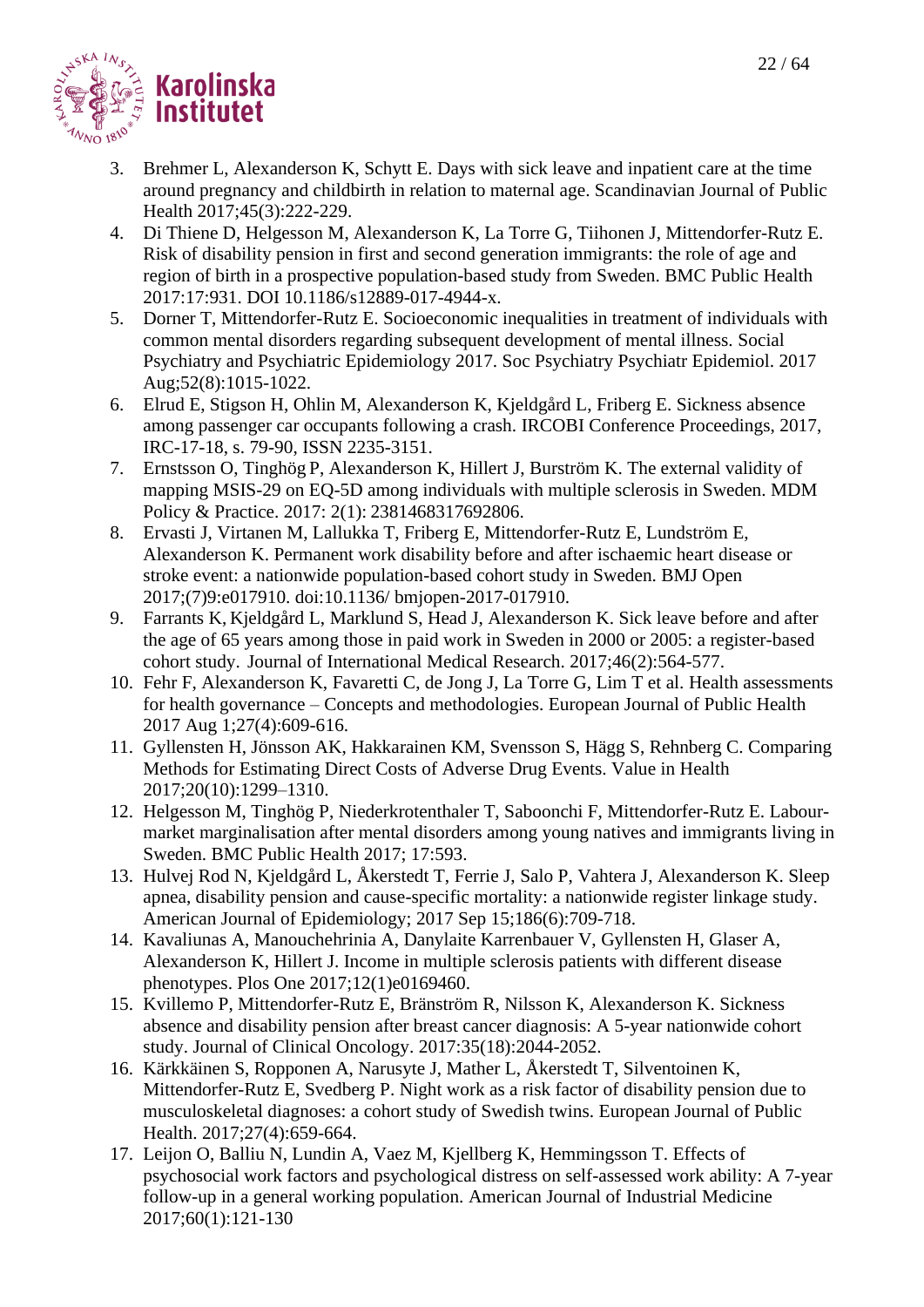

- 18. Mcadams T, Rijsdijk F, Narusyte J, Ganiban J, Reiss D, Spotts E, Neiderhiser JM*,* Lichtenstein P, Eley TC. Associations between the parent-child relationship and adolescent self-worth: A genetically informed study of twin parents and their adolescent children. Journal of child psychology and psychiatry, and allied disciplines 2017;58(1):46-54.
- 19. Mittendorfer-Rutz E, Ivert T, Vaez M, Dorner T. Synergistic effect between ischaemic heart disease and common mental disorders ant the risk of premature exit from the labour market: A nationwide register-based study from Sweden. European Heart Journal 2017;39(7):578- 585
- 20. Mortensen J, Dich N, Lange T, Alexanderson K, Goldberg M, Head J, Kivimäki M, Madsen I, Rugulies R, Vahtera J, Zins M, Hulvej Rod N. Job strain and informal caregiving as predictors of long-term sickness absence: A longitudinal multi-cohort study. Scandinavian Journal of Work, Environment and Health 2017; 43(1):5-14.
- 21. Narusyte J, Ropponen A, Alexanderson K, Svedberg P. Internalizing and externalizing problems in childhood and adolescence as predictors of work incapacity on young adulthood. Social Psychiatry and Pcyhiatric Epidemiology 2017; 52(9):1159-1168
- 22. Niederkrotenthaler, T. Wang, M. Helgesson, M. Wilcox, H. Gould, M. Mittendorfer-Rutz E. Labour market marginalisation subsequent to suicide attempt in young migrants and native Swedes. Soc Psychiatry Psychiatr Epidemiol 2017; 52(5):549-558
- 23. Nymark C, Saboonchi F, Mattiasson A-C, Henriksson P, Kiessling A. Development and validation of an instrument to assess patients' appraisal, emotions and action tendencies preceding care-seeking in acute myocardial infarction: The PA-AMI questionnaire. European Journal of Cardiovascular Nursing 2017;16(3):240-248
- 24. Olsson M, Nilsson M, Fugl-Meyer K, Lena-Marie Petersson LM, Wennman-Larsen A, Kjeldgård L, Alexanderson K. Life satisfaction of women of working age shortly after breast cancer surgery. Quality of Life Research 2017; 26(3):673-84.
- 25. Piirtola M, Kaprio J, Silventoinen K, Svedberg P, Korhonen T, Ropponen A. Association between long-term smoking and leisure-time physical inactivity: a cohort study among Finnish twins with a 35-year follow-up. Int J Public Health 2017; 62(7):819-829.
- 26. Rahman S, Mittendorfer-Rutz E, Alexanderson K, Jokinen J, Tinghög P. Disability pension due to common mental disorders and healthcare use before and after policy changes; a nationwide study. European Journal of Public Health 2017;27(1):90-6.
- 27. Rantonen O, Alexanderson K, Pentti J, Kjeldgård L, Hämäläinen J, Mittendorfer-Rutz E, Kivimäki M, Vahtera J, Salo P. Trends in work disability due to mental diagnoses among social workers in Finland and Sweden in 2005-2012. Epidemiology and Psychiatric Sciences 2017;26(6):644-654
- 28. Sigvardsdotter E, Nilsson H, Malm A, Tinghög P, Gottvall M, Vaez M, Saboonchi F. Development and Preliminary Validation of Refugee Trauma History Checklist (RTHC)—A Brief Checklist for Survey Studies. Int. J. Environ. Res. Public Health 2017;4:1175.
- 29. Snöljung Å, Kärrholm J, Hinas E, Alexanderson K. Neurologists dealing with sickness certification: experiences of problems and need of competence. Brain and Behavior. 2017;(7)11:e00845. DOI:10.1002/brb3.845.
- 30. Takami Lageborn C, Ljung R, Vaez M, Dahlin M. Ongoing university studies and the risk of suicide: A register-based nationwide cohort study of 5 million young and middle-aged individuals in Sweden, 1993-2011. BMJ Open 2017; 7(3):e014264.
- 31. Tiihonen J, Mittendorfer-Rutz E, Majak M, Mehtälä J, Hoti F, Mehtälä J, Hoti F, Jedenius E, Enkusson D, Leval A, Sermon J, Tanskanen A, Taipale H. Real-world effectiveness of antipsychotic treatments in a nationwide cohort of 29 823 patients with schizophrenia. JAMA Psychiatry 2017 Jul 1;74(7):686-693.
- 32. Tinghög P, Malm A, Arwidson C, Sigvardsdotter E, Lundin A, Saboonchi F. Prevalence of mental ill health, traumas and postmigration stress among refugees from Syria resettled in Sweden after 2011: A population-based survey. BMJ Open 2017;7:e018899.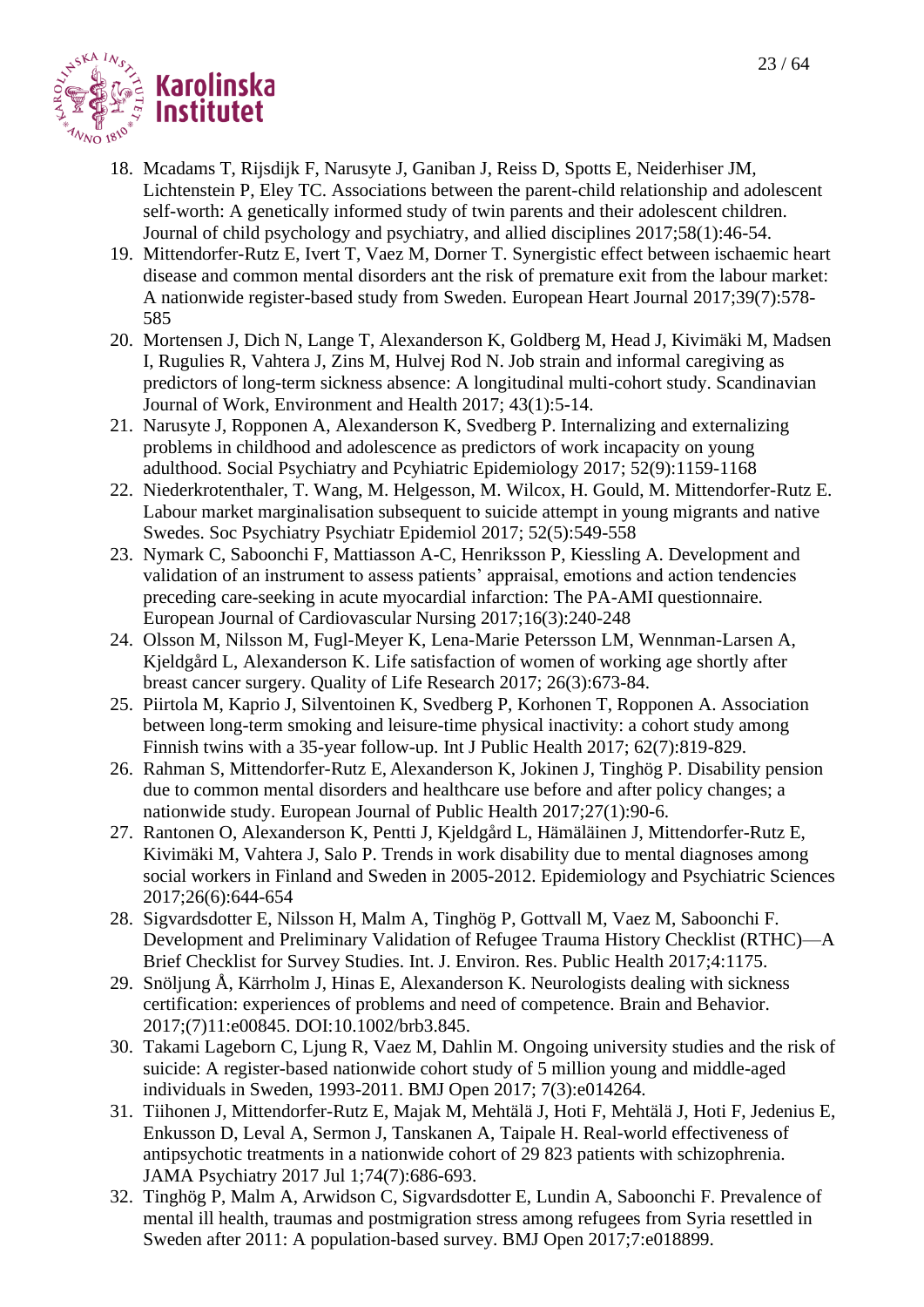

- 33. Vaez M, Dalén M, Friberg Ö, Nilsson J, Frøbert O, Lagerqvist B, Ivert T. Regional differences in coronary revascularization procedures and outcomes: a nationwide 11-year observational study. European Heart Journal - Quality of Care and Clinical Outcomes (2017);3:243–248.
- 34. Virtanen M, Ervasti J, Mittendorfer-Rutz E, Lallukka T, Kjeldgård L, Friberg E, Kivimäki M, Lundström E, Alexanderson K. Work disability before and after a major cardiovascular event: A ten-year study using nationwide medical and insurance registers. Scientific Reports 2017 Apr 25;7(1):1142.
- 35. Wang M, Helgesson M, Rahman S, Niederkrotenthaler T, Mittendorfer-Rutz E. Trajectories and characteristics of functional Impairment before and after suicide attempt in young adults – a nationwide register-based cohort study. BMC Psychiatry (217) 17:393 DOI 10.1186/s12888-017-1567-9.
- 36. Wang M, Vaez M, Dorner T, Tiihonen J, Voss M, Ivert T, Mittendorfer-Rutz E. Trajectories and characteristics of work disability before and after acute myocardial infarction. Heart 2017;104(4):340-348
- 37. Werlen L, Helgesson M, Mittendorfer-Rutz E. Differences in predictors of permanent work disability between immigrants and natives: A cohort study of adults with sick leave due to common mental disorders. BMJ Open 2017;7:e014431.
- 38. Wiberg M, Marklund S, Alexanderson K. Transitions between compensated work disability, joblessness, and self-sufficiency, a cohort study 1997-2010 of those jobless in 1995. Population Research and Policy Review 2017;36(1):85-107.
- 39. Åkerstedt T, Narusyte J, Alexanderson K, Svedberg P. Sleep, Duration, Mortality, and Heredity – A Prospektive Twin Study. SLEEP 2017;40(10).
- 40. Åkerstedt T, Narusyte J, Svedberg P, Knutsson A, Kecklund G, Alexanderson K. Night work and prostate cancer in men – A Swedish prospective cohort study. BMJ Open 2017;7:e015751.

# **Articles in Swedish peer reviewed scientific journals**

- 1. Alexanderson K, Lumikukka T, Tinghög P, Åkerlund K. Att uppmärksamma barn till svårt sjuka patienter på en neurologisk klinik – utvärdering av implementering av rutiner och arbetssätt. Socialmedicinsk tidskrift. 2017:4;485-495.
- 2. Gyllensten H, Alexanderson K, Hillert J, Tinghög P. Mönster i sjukfrånvaron före och efter MS diagnos. BEST PRACTICE, Multipel Skleros. 2017:5(18);14-16. American Journal of Industrial Medicine

# **Scientific reports**

- 1. Alexanderson K, Arrelöv B, Friberg E, Haque M, Lindholm C, Nilsson G. Läkares erfarenheter av arbete med sjukskrivning. Resultat från en enkätstudie år 2017. Avdelningen för försäkringsmedicin, Karolinska Institutet. 2017. ISBN 978-91-7549-252-4.
- 2. Alexanderson K, Friberg E, Haque M, Josefsson P, Nilsson K, Sjölund S. Socialstyrelsens försäkringsmedicinska beslutsstöd; underlag för utvärdering. Avdelningen för försäkringsmedicin, Karolinska Institutet. 2017. ISBN 978-91-7676-050-5. (sid 1-486)
- 3. Alexanderson, K, Almondo G, Bottai M, Friberg E, Frumento P, Granvald V, Josefsson P, Nilsson K, Sondén A. Prediktiva modeller för SRS-piloten. Delrapport Stöd för rätt sjukskrivning. Avdelningen för försäkringsmedicin och Enheten för biostatistik, Karolinska Institutet/ Sveriges kommuner och Landsting (SKL). 2017.
- 4. Friberg E. Sjukskrivnas upplevelse av bemötande från Försäkringskassan och hälso- och sjukvården in En sjukförsäkring att lita på? Rapport från forskarseminarium i Umeå 14–15 januari 2015. Försäkringskassan: Socialförsäkringsrapport 2017:1;105-116.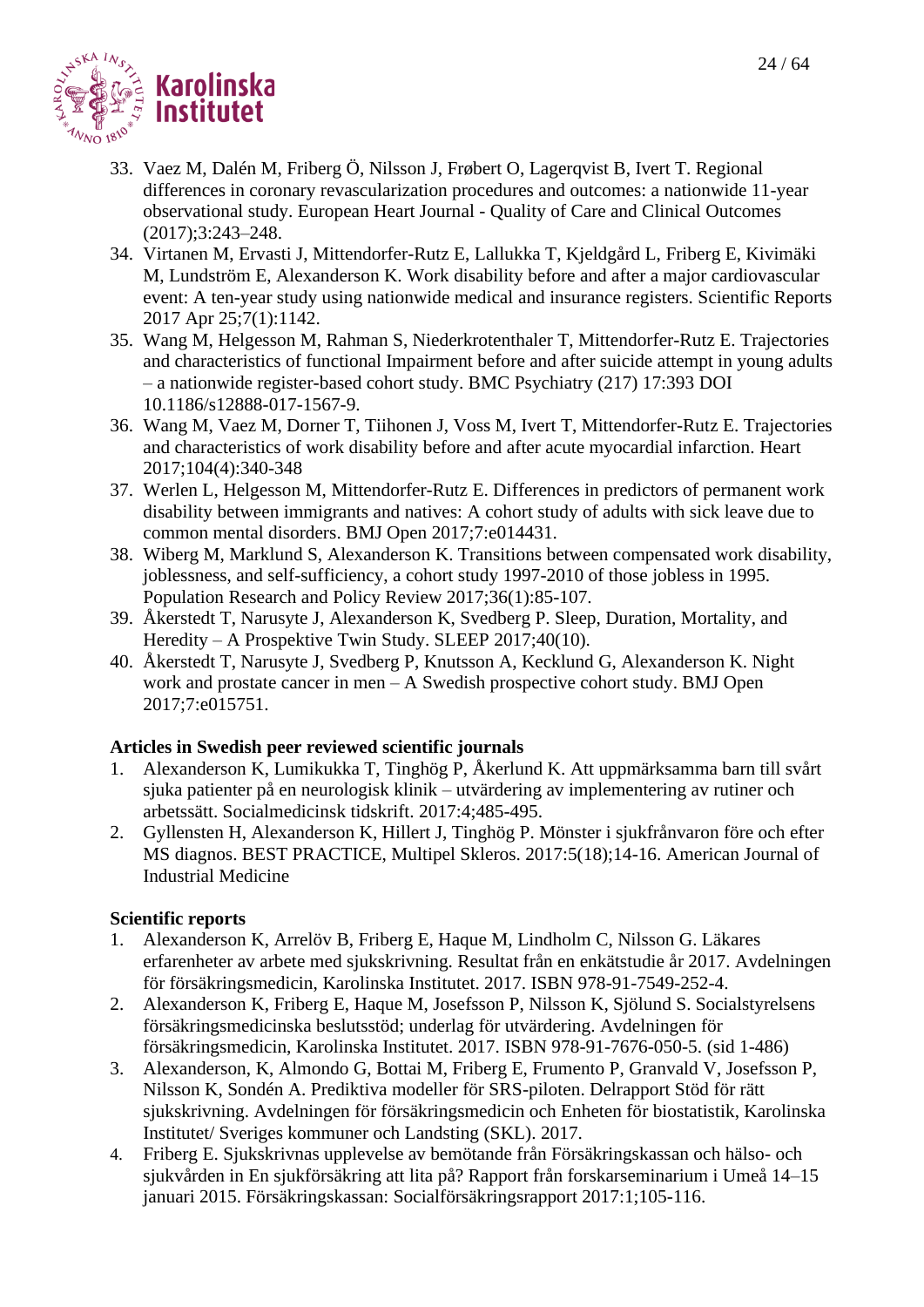

# **2016**

- 1. [Beckman K,](http://www.ncbi.nlm.nih.gov/pubmed/?term=Beckman%20K%5BAuthor%5D&cauthor=true&cauthor_uid=27644850) [Mittendorfer-Rutz E,](http://www.ncbi.nlm.nih.gov/pubmed/?term=Mittendorfer-Rutz%20E%5BAuthor%5D&cauthor=true&cauthor_uid=27644850) [Lichtenstein P,](http://www.ncbi.nlm.nih.gov/pubmed/?term=Lichtenstein%20P%5BAuthor%5D&cauthor=true&cauthor_uid=27644850) [Larsson H,](http://www.ncbi.nlm.nih.gov/pubmed/?term=Larsson%20H%5BAuthor%5D&cauthor=true&cauthor_uid=27644850) [Almqvist C,](http://www.ncbi.nlm.nih.gov/pubmed/?term=Almqvist%20C%5BAuthor%5D&cauthor=true&cauthor_uid=27644850) [Runeson B,](http://www.ncbi.nlm.nih.gov/pubmed/?term=Runeson%20B%5BAuthor%5D&cauthor=true&cauthor_uid=27644850) [Dahlin M.](http://www.ncbi.nlm.nih.gov/pubmed/?term=Dahlin%20M%5BAuthor%5D&cauthor=true&cauthor_uid=27644850) Mental illness and suicide after self-harm among young adults: long-term followup of self-harm patients, admitted to hospital care, in a national cohort. Psychological Medicine 2016; 46(16):3397-3405.
- 2. Beckman L, Stenbeck M, Hagquist C. Disability in relation to different peer-victimization groups and psychosomatic problems. Children and Schools 2016; 38(3):153-161.
- 3. Blom V, Bodin L, Bergström G, Svedberg P. Applying the Demand-control-support model on burnout in managers and non-managers. International Journal of Workplace Health Management 2016; 9(1):110-122.
- 4. Bondesson T, Petersson LM, Wennman-Larsen A, Alexanderson K, Kjeldgård L, Nilsson M. A study to examine the influence of health professionals' advice and support on work capacity and sick leave after breast cancer surgery. Supportive Care in Cancer 2016; 24(10): 4141-4148.
- 5. Brenner P, Mittendorfer-Rutz E, Jokinen J, Alexanderson K, Hillert J, Tinghög P. Prescribed psychiatric medication among multiple sclerosis patients before and after disability pension: A register study with matched controls. Social Psychiatry and Psychiatric Epidemiology 2016; 51(7):1047-1054.
- 6. Bränström R, Hatzenbuehler ML, Pachankis JE. Sexual orientation disparities in physical health: Age and gender effects in a population-based study. Social Psychiatry and Psychiatric Epidemiology 2016; 51(2):289-301.
- 7. Bränström R, Hatzenbuehler ML, Pachankis JE, Link BG. Sexual orientation disparities in preventable disease: A fundamental cause perspective. American Journal of Public Health. 2016;106(6):1109-1115.
- 8. Chruzander C, Ytterberg C, Widén Holmqvist L, Alexanderson K, Tinghög P, Hillert J, Johansson S. Longitudinal changes in sickness absence and disability pension, and associations between disability pension and disease-specific and contextual factors and functioning, in people with multiple sclerosis. Journal of the Neurological Sciences. 2016;367:319-325.
- 9. Dorner T E, Alexanderson K, Svedberg P, Tinghög P, Ropponen A, Mittendorfer-Rutz E. Synergistic effect between back pain and common mental disorders and the risk of future disability pension: A nationwide study from Sweden. Psychological Medicine 2016; 46(2):425-436.
- 10. Durkee T, Carli V, Floderus B, Wasserman C, Sarchiapone M, Apter A, Balazs JA, Bobes J, Brunner R, Corcoran P, Cosman D, Haring C, Hoven CW, Kaess M, Kahn J-P, Nemes B, Postuvan V, Saiz PA, Värnik P, Wasserman D. Pathological internet use and risk-behaviors among European adolescents. International Journal of Environmental Research and Public Health 2016;13(3):294.
- 11. Eriksson Tinghög M, Tinghög P. Preventing alcohol problems and improving drinking habits among employees: An evaluation of alcohol education. Work 2016; 53(2):421-428.
- 12. Ernstsson O, Gyllensten H, Alexanderson K, Tinghög P, Friberg E, Norlund A. Cost of illness of multiple sclerosis - A systematic review. Plos One. 2016;11(7).e0159129.
- 13. Ervasti J, Virtanen M, Lallukka T, Pentti J, Kjeldgård L, Mittendorfer-Rutz E, Tinghög P, Alexanderson K. Contribution of comorbid conditions to the association between diabetes and disability pensions: a population-based nationwide cohort study. Scandinavian Journal of Work, Environment and Health. 2016;42(3):209-216.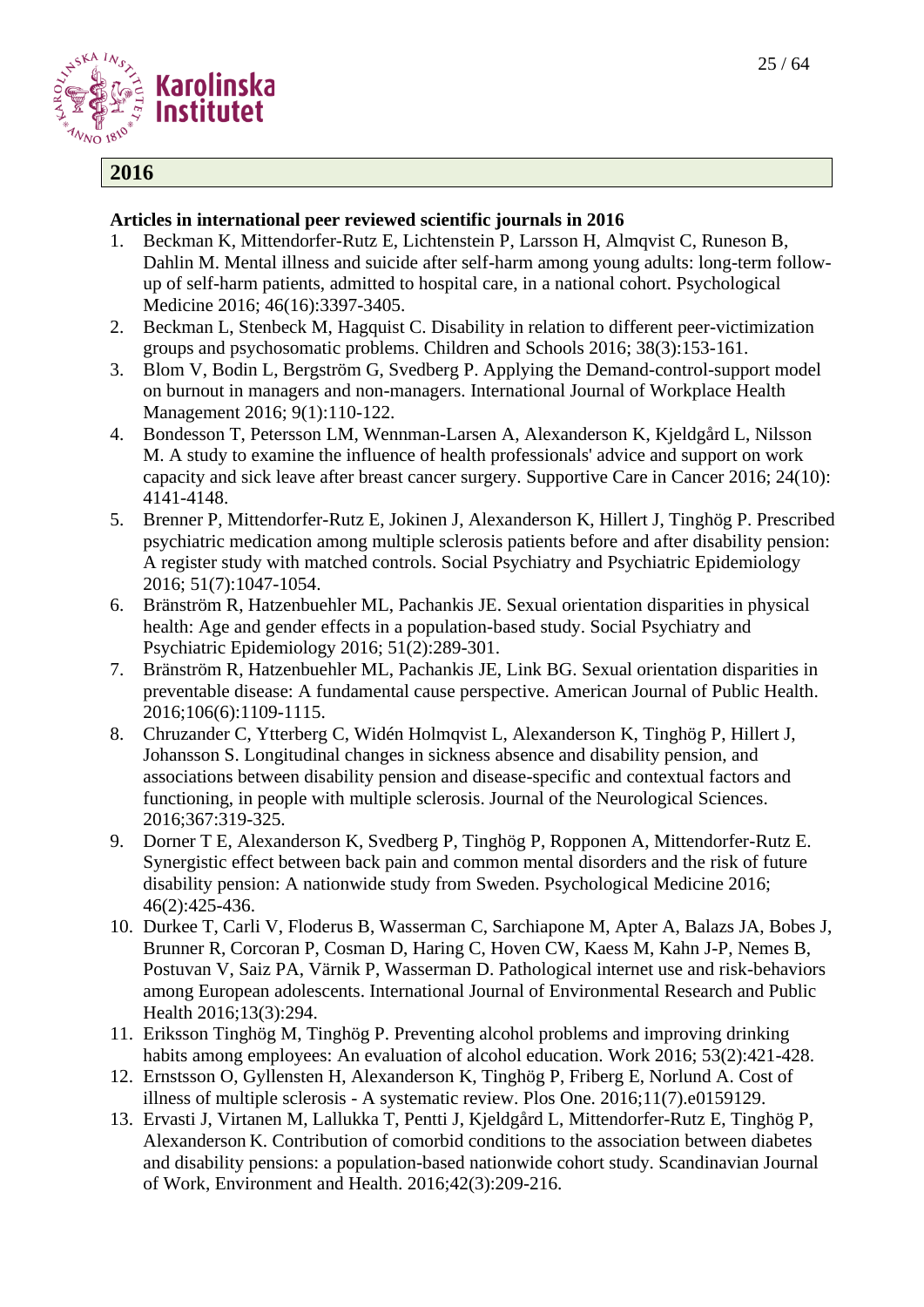

- 14. Gustavsson C, Hinas E, Ljungquist T, Alexanderson K. Obstetricians/gynecologists' problems in sickness certification consultations: two nationwide surveys. Obstetrics and Gynecology International 2016; Volume 2016. DOI:10.1155/2016/9421316
- 15. Gyllensten H, Wiberg M, Alexanderson K, Hillert J, Tinghög P. How does work disability of patients with MS develop before and after diagnosis? A nationwide cohort study with a reference group. BMJ Open 2016; 6:e012731.
- 16. Hirvikoski T, Mittendorfer-Rutz E, Boman M, Larsson H, Lichtenstein P, Bölte S. Premature mortality in autism spectrum disorder. The British Journal of Psychiatry 2016; 208(3):232-238
- 17. Jonsson U, Bertilsson G, Allard P, Gyllensvärd H, Söderlund A, Tham A, Andersson G. Psychological Treatment of Depression in People Aged 65 Years and Over: A Systematic Review of Efficacy, Safety, and Cost-Effectiveness. PloS One 2016; 11(8):e0160859.
- 18. Kannan V, Swartz F, Kiani N, Silberberg G, Tsipras G, Gomez-Cabrero D, Alexanderson K, Tegner J. Conditional disease development extracted from longitudinal health care cohort data using layered network construction. Scientific Reports 2016; 6:26170.
- 19. Kvillemo P, Brandberg Y, Bränström R. Feasibility and outcomes of an internet-based mindfullness training program: A pilot randomized controlled trial. JMIR Mental Health 2016; 3(3)e33:1-14.
- 20. Lallukka T, Ervasti J, Mittendorfer-Rutz E, Tinghög P, Kjeldgård L, Pentti J, Virtanen M, Alexanderson K. The joint contribution of diabetes and work disability to premature death during working age: a population-based study in Sweden. Scandinavian Journal of Public Health 2016; 44:580-6.
- 21. Lidwall U. Effort–reward imbalance, overcommitment and their associations with all-cause and mental disorder long-term sick leave - A case-control study of the Swedish working population. International Journal of Occupational Medicine and Environmental Health 2016; 29(6): 973-989.
- 22. Magnusson Hanson L, Westerlund H, Chungkham H, Vahtera J, Sverke M, Alexanderson K. Purchases of prescription antidepressants in the Swedish population in relation to major workplace downsizing. Epidemiology 2016; 27(2):257-64.
- 23. Mather L, Blom V, Bergström G, Svedberg P. An underlying common factor explains the covariation between major depressive disorder, generalized anxiety disorder and burnout: A Swedish twin study. Twin Research and Human Genetics 2016; 19(6): 619-627.
- 24. Mogensen H, Möller J, Hultin H, Mittendorfer-Rutz E. Death of a close relative and the risk of suicide in Sweden- a large scale register based case-crossover study. PLoS One 2016 Oct 11;11(10):e0164274. DOI: 10.1371/journal.pone.0164274
- 25. Nahlén Bose C, Elfström M L, Björling G, Persson H, Saboonchi F. Patterns and the mediating role of avoidant coping style and illness perception on anxiety and depression in patients with chronic heart failure. Scandinavian Journal of Caring Sciences 2016; 30(4):704-713.
- 26. Nahlén Bose C, Persson H, Björling G, Ljunggren G, Elfström M L, Saboonchi F. Evaluation of a Coping Effectivness Training intervention in patients with chronic heart failure - a randomized controlled trial. European Journal of Cardiovascular Nursing 2016; 15(7):537-548.
- 27. Narusyte J, Björkenstam E, Alexanderson K, Ropponen A, Kjeldgård L, Svedberg P. Occurrence of sickness absence and disability pension in relation to childbirth: A 16-year follow-up study of 6323 Swedish Twins. Scandinavian Journal of Public Health 2016;44(1):98-105.
- 28. Narusyte J, Ropponen A, Alexanderson K, Svedberg P. Genetic and environmental influences on disability pension due to mental diagnoses: Limited importance of major depression, generalized anxiety, and chronic fatigue. Twin Research and Human Genetics 2016; 19(1):10-16.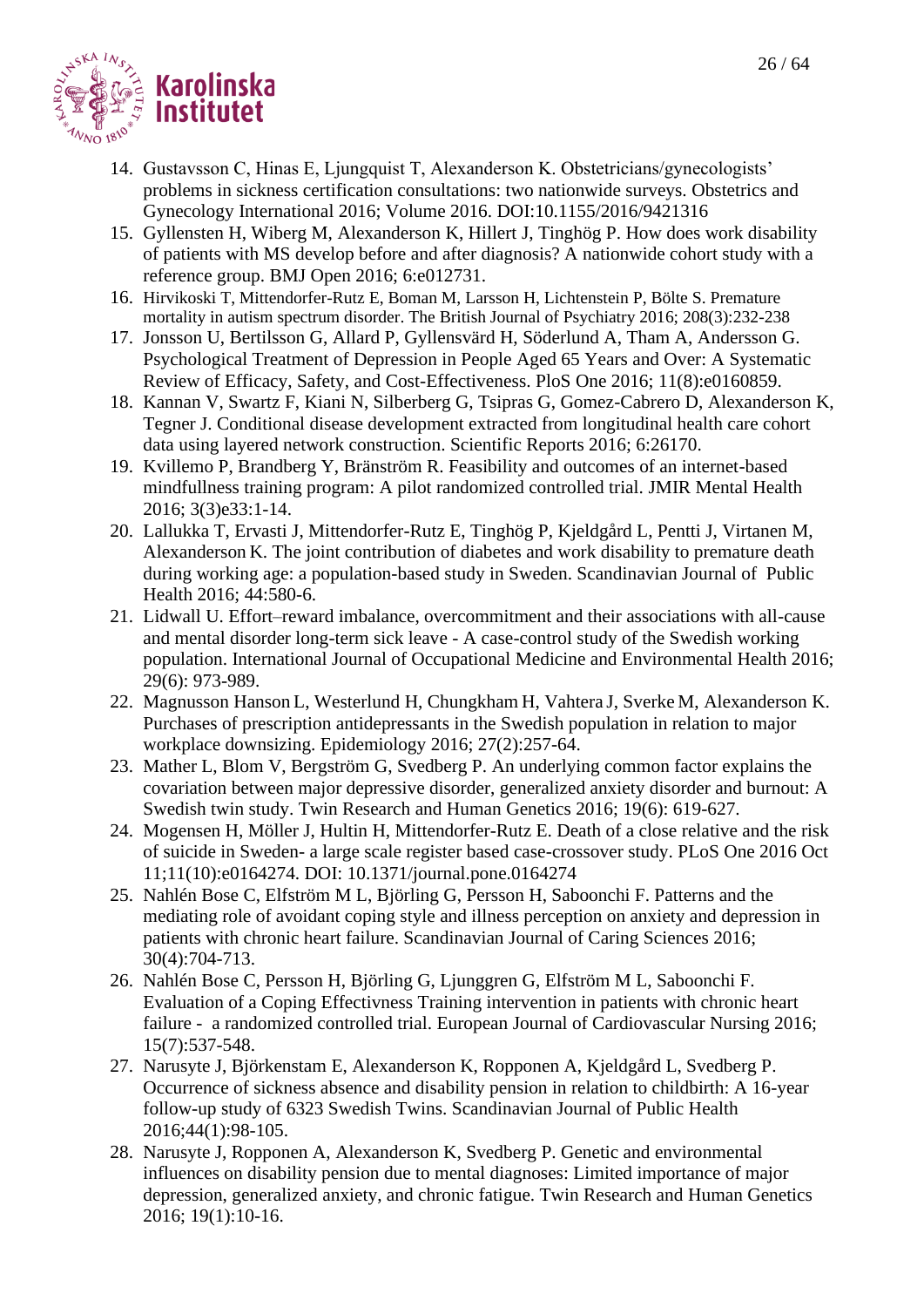

- 29. Niederkrotenthaler T, Tinghög P, Goldman-Mellor S, Wilcox H C, Gould M, Mittendorfer-Rutz. Medical and social determinants of subsequent labour market marginalization in young hospitalized suicide attempters. Plos One 2016; 11(1): e0146130. DOI:10.1371/journal.pone.0146130
- 30. Nilsson M, Saboonchi F, Alexanderson K, Olsson M, Wennman-Larsen A, Petersson LM. Changes in importance of work and vocational satisfaction during the 2 years after breast cancer surgery and factors associated with this. Journal of Cancer Survivorship: Research and Practice 2016; 10: 564-72.
- 31. Olsson D, Alexanderson K, Bottai M. What positive encounters with healthcare and social insurance staff promotes ability to return to work of long-term sickness absentees? Scandinavian Journal of Public Health 2016; 44(1): 91-7.
- 32. Piirtola M, Kaprio J, Waller K, Heikkilä K, Koskenvuo M, Svedberg P, Silventoinen K, Kujala U M, Ropponen A. Leisure-time physical inactivity and association with body-mass index: A Finnish Twin Study with a 35-year follow-up. International Journal of Epidemiology 2016; 16:720.
- 33. Plym A, Chiesa F, Voss M, Holmberg L, Johansson E, Stattin P, Lambe M. Work disability after robot-assisted or open radical prostatectomy: A nationwide, population-based study. European Urology 2016; 70(1): 64-71.
- 34. Rahman SG, Alexanderson K, Jokinen J, Mittendorfer-Rutz E. Disability pension due to common mental disorders and subsequent suicidal behaviour: A population-based prospective cohort study. BMJ Open 2016; 6:e010152. DOI: 10.1136/bmjopen-2015-010152
- 35. Ropponen A, Silventoinen K, Koskenvuo M, Svedberg P, Kaprio J. Stability and change of body mass index as a predictor of disability pension. Scandinavian Journal of Public Health 2016; 44(4): 369-76.
- 36. Saboonchi F, Petersson LM, Alexanderson K, Bränström B, Wennman-Larsen A. Expecting the best and being prepared for the worst: Structure, profiles and 2-year temporal stability of dispositional optimism in women with breast cancer. Psycho-Oncology 2016; 25(8):957-63.
- 37. Sigvardsdotter E, Malm A, Tinghög P, Vaez M, Saboonchi F. Refugee trauma measurement: A review of existing checklists. Public Health Reviews 2016; 37(10):1-9.
- 38. Sigvardsdotter E, Vaez M, Rydholm Hedman A-M, Saboonchi F. Prevalence of torture and other war-related traumatic events in forced migrants: A systematic review. Torture 2016; 26(2):41-73.
- 39. Svedberg, Hallsten, Narusyte, Bodin, Blom. Genetic and environmental influences on the association between performance-based self-esteem and exhaustion: A study of the selfworth notion of burnout. Scandinavian journal of psychology, 2016;57(5):419-426
- 40. Taloyan M, Kecklund G, Thörn L, Kjeldgård L, Westerlund H, Svedberg P, Alexanderson K. Sickness presence in the Swedish Police in 2007 and in 2010: Associations with demographic factors, job characteristics, and health. Work 2016; 54(2):379-387.
- 41. Tham A, Jonsson U, Andersson G, Söderlund A, Allard P, Bertilsson G. Efficacy and tolerability of antidepressants in people aged 65 years or older with major depressive disorder - A systematic review and a meta-analysis. Journal of Affective Disorders 2016, 205:1-12.
- 42. Tiihonen J, Mittendorfer-Rutz E, Torniainen M, Alexanderson K, Tanskanen A. Mortality and cumulative exposure to antipsychotics, antidepressants and benzodiazepines in patients with schizophrenia: An observational follow-up study. The American Journal of Psychiatry. 2016; 173(6):600-6.
- 43. Tuvblad C, Narusyte J, Comasco E, Andershed H, Andershed A-K, Colins OF, Fanti KA, Nilsson KW. Physical and verbal aggressive behavior and COMT genotype: Sensitivity to the Environment. American Journal of Medical Genetics 2016; Part B 9999:1-11.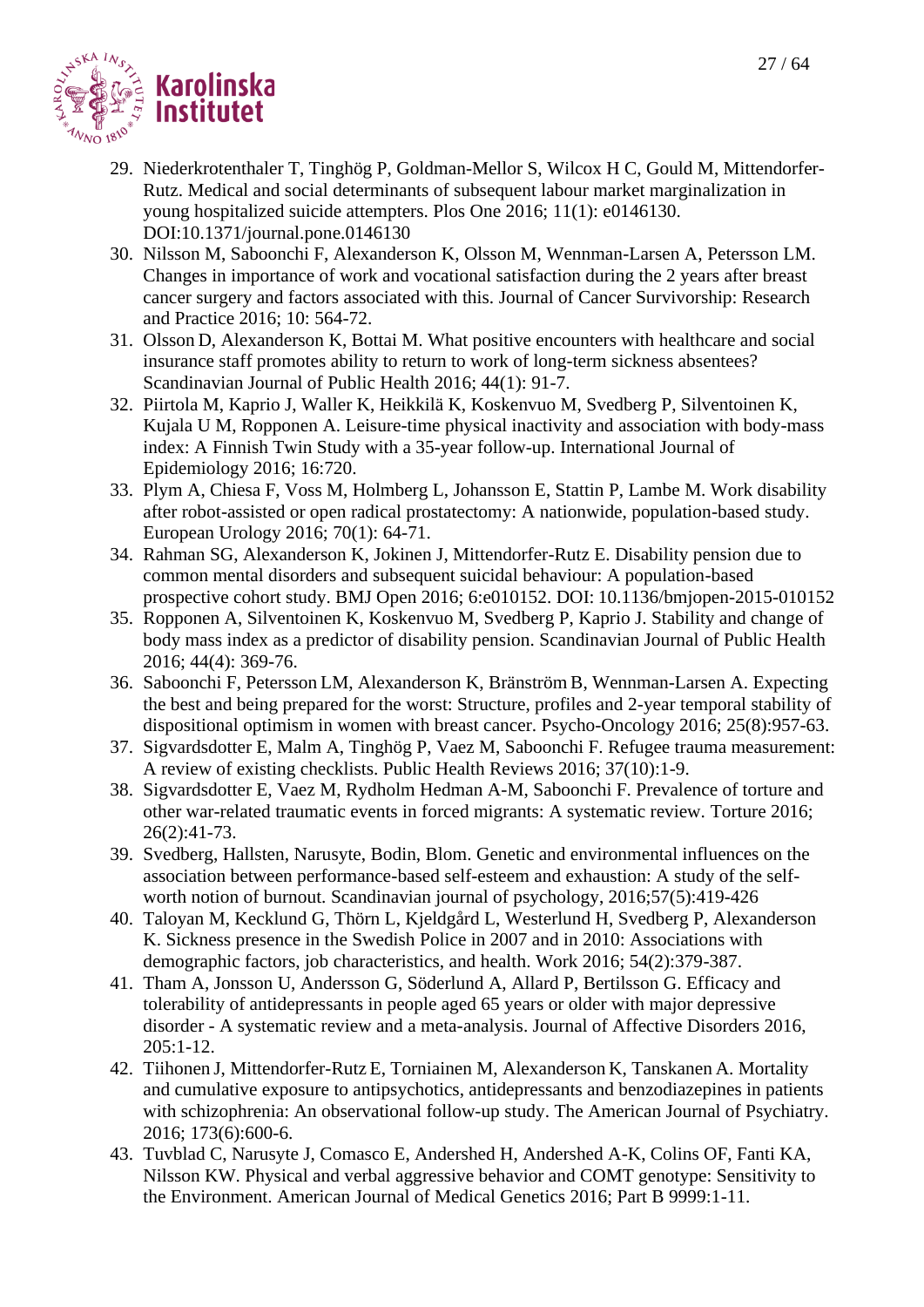

- 44. von Knorring M, Alexanderson K, Eliasson M. Healthcare managers' construction of the manager role in relation to the medical profession. Journal of Health Organization and Management 2016; 30(3):421-40.
- 45. Wang M, Alexanderson K, Runeson B, Mittendorfer-Rutz E. Morbidity and suicide mortality following sick leave in relation to changes of social insurance regulations in Sweden. European Journal of Public Health 2016; 26(6):1061-1069.
- 46. Wennman-Larsen A, Nilsson M, Saboonchi F, Olsson M, Alexanderson K, Fornander T, Sandelin K, Petersson LM. Can breast cancer register data on recommended adjuvant treatment be used as a proxy for actually given treatment? European Journal of Oncology +Nursing 2016; 22:1-7.
- 47. Wiedel AP, Norlund A, Petrén S, Bondemark L. A cost minimization analysis of early correction of anterior crossbite - a randomized controlled trial. The European Journal of Orthodontics 2016; 38(2):140-5.

#### **Editorials**

1. Bränström R, van der Star, A. More knowledge and research concerning the health of lesbian, gay, bisexual and transgender individuals is needed. European Journal of Public Health 2016; 26(2):208-9.

#### **Scientific reports**

- 1. Alexandersson K, Bottai M, Frumento P, Hinas E, Nilsson K, Kjeldgård L. Prediktionsmodeller för sjukskrivningsduration. Bilaga 8. Stöd för rätt sjukskrivning. Försäkringskassan och Sveriges Kommuner och Landsting (SKL). Oktober 2016.
- 2. Alexanderson K, Bottai M, Frumento P, Hinas E, Nilsson K, Kjeldgård L, Tinghög P. Prediktion av risk för sjukskrivning respektive av långtidsjukskrivning bland sjukskrivna personer. Bilaga 5. Stöd för rätt sjukskrivning. Försäkringskassan och Sveriges Kommuner och Landsting (SKL). Juni 2016.
- 3. Alexanderson K, Hinas E, Nilsson K. Faktisk sjukskrivningslängd för vissa diagnoser i det diagnosspecifika försäkringsmedicinska beslutsstödet. Rapport från en inledande studie 2016. Sektionen för försäkringsmedicin, Karolinska Institutet 2016. ISBN 978-91-7549-354- 1.

# **2015**

# **PhD thesis**

- 1. Ljungblad, C. Workplace health promotion and employee health in municipal social care organizations. Karolinska Institutet, Division of Insurance Medicine 2015.
- 2. Wang, M. Sickness absence subsequent psychiatric morbidity and suicidal behaviour. Karolinska Institutet, Division of Insurance Medicine 2015.
- 3. Zetterström, K. Disability pension among patients undergoing coronary revascularization. Karolinska Institutet, Division of Insurance Medicine 2015.

- 1. Bertilsson M, Vaez M, Waern M, Ahlborg G, Hensing G. A prospective study on selfassessed mental well-being and work capacity as determinants of all-cause sickness absence. Journal of Occupational Rehabilitation 2015; 25(1):52-64.
- 2. Björkenstam C, Alexanderson K, Wiberg M, Hillert J, Tinghög P. Heterogeneity of sickness absence and disability pension trajectories among individuals with MS. Multiple Sclerosis Journal 2015;1:1-11.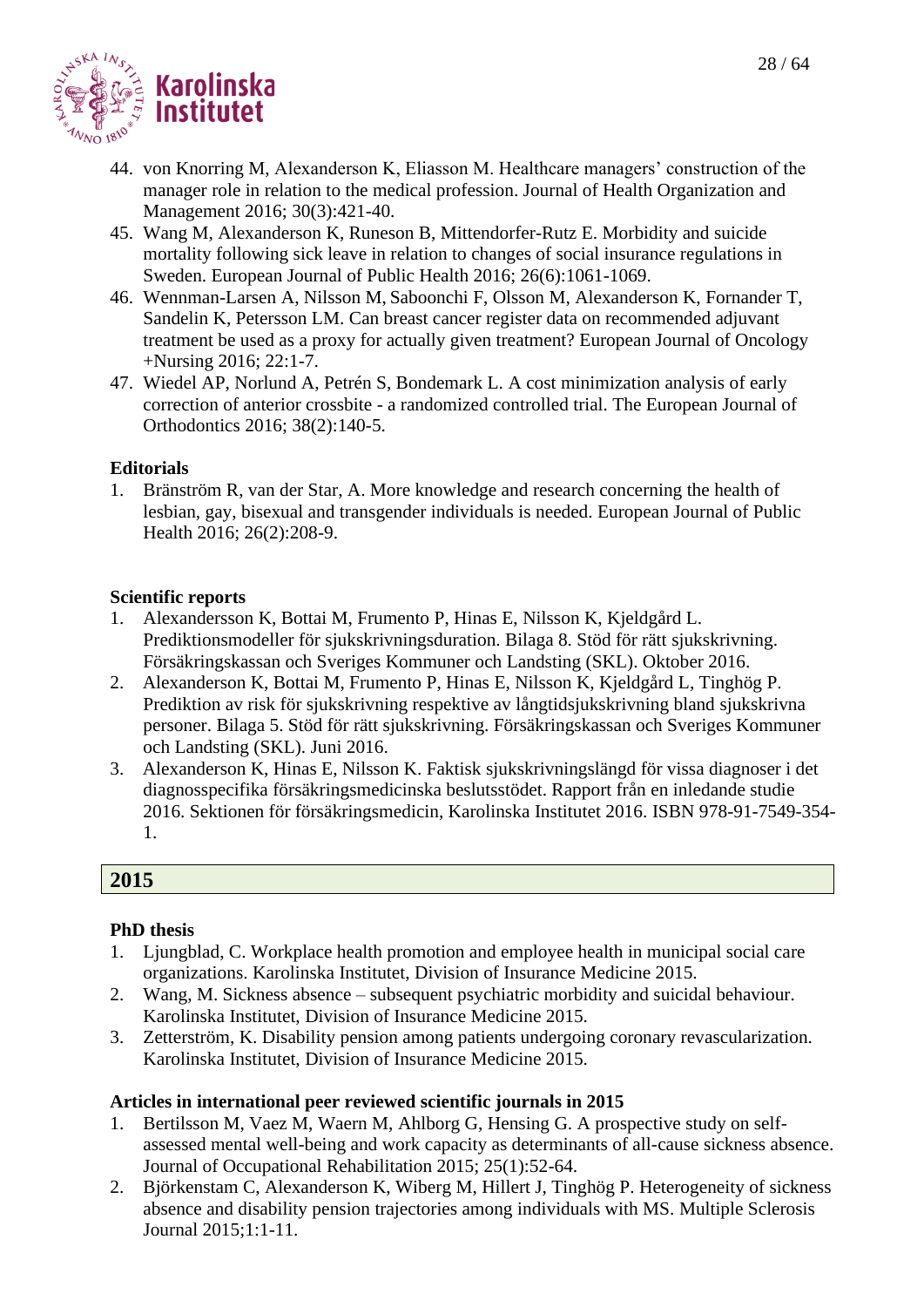

- 3. Björkenstam E, Alexanderson K, Narusyte J, Kjeldgård L, Ropponen A, Svedberg P. Childbirth, hospitalisation and sickness absence: a study of female twins. BMJ Open 2015;5: e006033. DOI: 10.1136/bmjopen-2014-006033
- 4. Björkenstam E, Björkenstam C, Holm H, Gerdin B, Ekselius L. Excess cause-specific mortality in in-patient-treated individuals with personality disorder: 25-year nationwide population-based study. The British Journal of Psychiatry 2015; 207(4):339-45.
- 5. Björkenstam C, Tinghög P, Brenner P, Mittendorfer-Rutz, Hillert J, Jokinen J, Alexanderson K. Is disability pension a risk indicator for future need of psychiatric healthcare or suicidal behavior among MS patients – a nationwide register study in Sweden? BMC Psychiatry 2015; 15(1):286.
- 6. Bränström R, Petersson L-M, Saboonchi F, Wennman-Larsen A, Alexanderson K. Physical activity following a breast cancer diagnosis: Implications for self-rated health and cancerrelated symptoms. European Journal of Oncology Nursing 2015; 19(6):680-685.
- 7. Di Thiene D, Alexanderson K, Tinghög P, La Torre G, Mittendorfer-Rutz E. Suicide among first- and second-generation immigrants in Sweden: association with labour market marginalisation and morbidity. Journal of Epidemiology & Community Health 2015; 69:(5)467-73.
- 8. Dorner T E, Alexanderson K, Svedberg P, Ropponen A, Stein K V, Mittendorfer-Rutz E. Sickness absence due to back pain or depressive episode and the risk of all-cause and diagnosis-specific disability pension: A Swedish cohort study of 4,832,069 individuals. European Journal of Pain 2015; 19(9):1308-20.
- 9. Eib C, von Thiele Schwarz U, Blom V. Don´t let it get to you! A moderated mediated approach to the (in)justice-health relationship. Journal of Occupational Health Psychology 2015; 20(4):434-45.
- 10. Eley T, McAdams T, Rijsdijk F, Lichtenstein P, Narusyte J, Reiss D, Spotts E, Ganiban J, Neiderhiser J. The intergenerational transmission of anxiety: A children-of-twins study. American Journal of Psychiatry 2015; 172(7):630-7.
- 11. Ervasti J, Virtanen M, Mittendorfer-Rutz E, Tinghög P, Lallukka T, Kjeldgård L, Pentti J, Alexanderson K. Work disability before and after the diagnosis of diabetes: A nationwide population-based register study in Sweden. American Journal of Public Health 2015; 105(6):22-9.
- 12. Gonäs L, Tyrkkö A. Changing structures and women´s role as labor force. Nordic journal of working life studies 2015; 5(2):89-108.
- 13. Gustafsson K, Marklund S, Aronsson G, Wikman A, Floderus B. Interaction effects of social isolation and peripheral work position on risk of disability pension: A prospective study of Swedish women and men. Plos One 2015; 10(6): e0130361. DOI:10.1371/journal.pone.0130361
- 14. Haggård U, Trolldal B, Kvillemo P, Guldbrandsson K. Implementation of a multicomponent Responsible Beverage Service programme in Sweden - a qualitative study of promoting and hindering factors. Nordic studies on alcohol and drugs 2015; 32(1):73-90.
- 15. Halava H, Westerlund H, Korhonen M, Pentti J, Kivimäki M, Kjeldgård L, Alexanderson K, Vahtera J. Influence of retirement on adherence to statins in the Insurance Medicine All-Sweden total population data base. Plos One 2015;10(6) e0130901. DOI: 10.1371/journal.pone.0130901.
- 16. Hedna K, Hakkarainen K M, Gyllensten H, Jönsson A K, Andersson Sundell K, Petzold M, Hägg S. Adherence to antihypertensive therapy and elevated blood pressure: Should we consider the use of multiple medications? Plos One 2015; 10(9). e0137451. DOI:10.1371/journal.pone.0137451
- 17. Hedna K, Hakkarainen K M, Gyllensten H, Jönsson A K, Petzold M, Hägg S. Potentially inapproriate prescribing and adverse drug reactions in the elderly: A population-based study. European Journal of Clinical Pharmacology 2015; 71(12):1525-1533.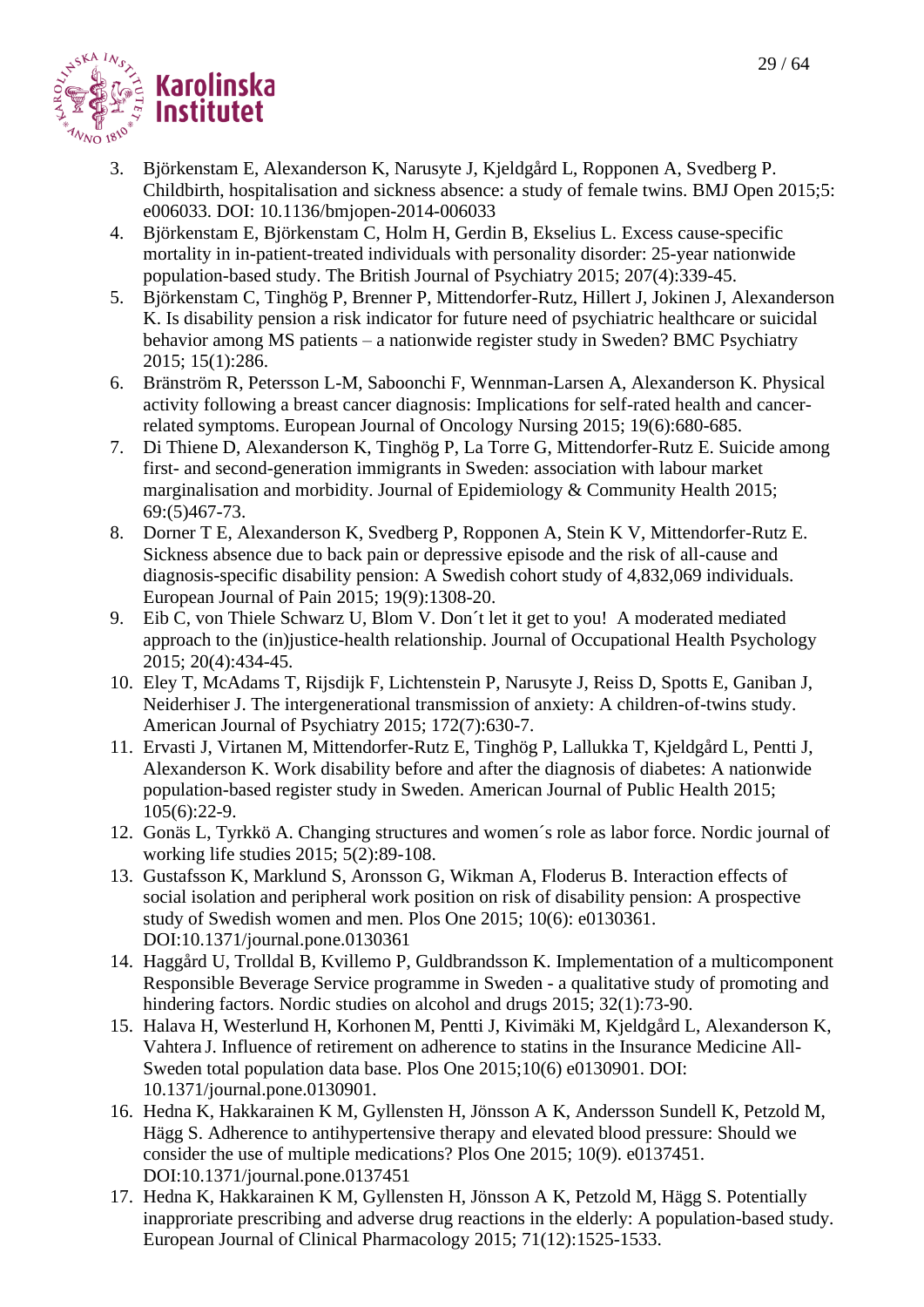

- 18. Johansson G, Gustafsson K, Marklund S. Association between adjustment latitude and sickness presence –a panel study of Swedish employees. International Journal of Occupational Medicine and Environmental Health 2015; 28(3).
- 19. Kavaliunas A, Wiberg P, Tinghög P, Glaser A, Gyllensten H, Alexanderson K, HillertJ. Earnings and financial compensation from social security systems correlate strongly with disability for multiple sclerosis patients. PLOS ONE 2015 Dec 22;10(12):e0145435. DOI:10.1371/journal.pone.0145435.
- 20. Kedzia S, Kunz R, Zeller A, Rosemann T, Frey P, Sommer J, Herzig L, Alexanderson K, de Boer W. Sickness certification in primary care: A survey on views and practices among Swiss physicians. Swiss Medical Weekly 2015; 145:w14201 (online)1-8.
- 21. Ljungquist T, Alexanderson K, Kjeldgård L, Arrelöv B, Nilsson G. Occupational health physicians have better work conditions for handling sickness certification compared to general practitioners: Results from a nationwide survey in Sweden. Scandinavian Journal of Public Health 2015; 43(1):35-43.
- 22. Ljungquist T, Hinas E, Nilsson G, Gustavsson C, Arrelöv B, Alexanderson K. Problems with sickness certification tasks: experiences from physicians in different clinical settings. A cross-sectional nation-wide study in Sweden. BMC Health Services Research 2015; 15:321.
- 23. Marklund S, Aronsson G, Johansen V, Solheim LJ. Previous sickness presence among longterm sick-listed in Norway and Sweden: A retrospective study of prevalence and selfreported reasons. International Journal of Social Welfare 2015; 24(4): 376–387.
- 24. Marklund S, Lundh G, Gustafsson K, Linder J, Svedberg P, Alexanderson K. The actions of the social insurance agency regarding long-term sickness absentees before and after a medical assessment – a study of 384 case files. Disability and Rehabilitation 2015; 37(18):1683-91.
- 25. Mather L, Bergström G, Blom V, Svedberg P. High job demands, job strain and iso-strain are risk factors for sick leave due to mental disorders: a prospective Swedish twin study with a five year follow-up. JOEM 2015; 57(8):858-865.
- 26. McAdams TA, Rijsdijk FV, Neiderhiser JM, Narusyte J, Shaw DS, Natsuaki MN, Spotts EL, Ganiban JM, Reiss D, Leve LD, Lichtenstein P, Eley TC. The relationship between parental depressive symptoms and offspring psychopathology: evidence from a children-oftwins and an adoption study. Psychological Medicine 2015; 45(12): 2583–2594.
- 27. Olsson D, Alexanderson K, Bottai M. Sickness absence and the time-varying excess risk of premature death; a Swedish population-based prospective cohort study. JECH 2015; 69(11):1052-1057.
- 28. Saboonchi F, Petersson LM, Wennman-Larsen A, Alexanderson K, Vaez M. Trajectories of anxiety among women with breast cancer: A proxy for adjustment from acute to transitional survivorship. Journal of Psychosocial Oncology 2015; 33(6):603-19.
- 29. Saha R, Järnbert Pettersson H, Svedberg P, Olovsson M, Bergqvist A, Marions L, Tornvall P, Kuja-Halkola R. Heritability of Endometriosis. Fertility and Sterility 2015; 104(4):947- 952.
- 30. Sollenius O, Petrén S, Björnsson L, Norlund A, Bondemark L. Health economic evaluations in orthodontics: A systematic review. The European Journal of Orthodontics 2015. First published online 12 June. DOI: <http://dx.doi.org/10.1093/ejo/cjv040>
- 31. Stenholm S, Vahtera J, Kjeldgård L, Kivimäki M, Alexanderson K. Length of sick-leave as a risk marker of hip fracture: a nation-wide cohort study from Sweden. Osteoporosis International 2015; 33(3):943-949.
- 32. Stålsby Lundborg C, Gyllensten H, Hedna K, Hakkarainen K M, Lesén E, Andersson Sundell K. Pharmacoepidemiology at Nordic School of Public Health NHV: Examples from 1999 to 2014. Scandinavian Journal of Public Health 2015; 43(Suppl 16):73-80.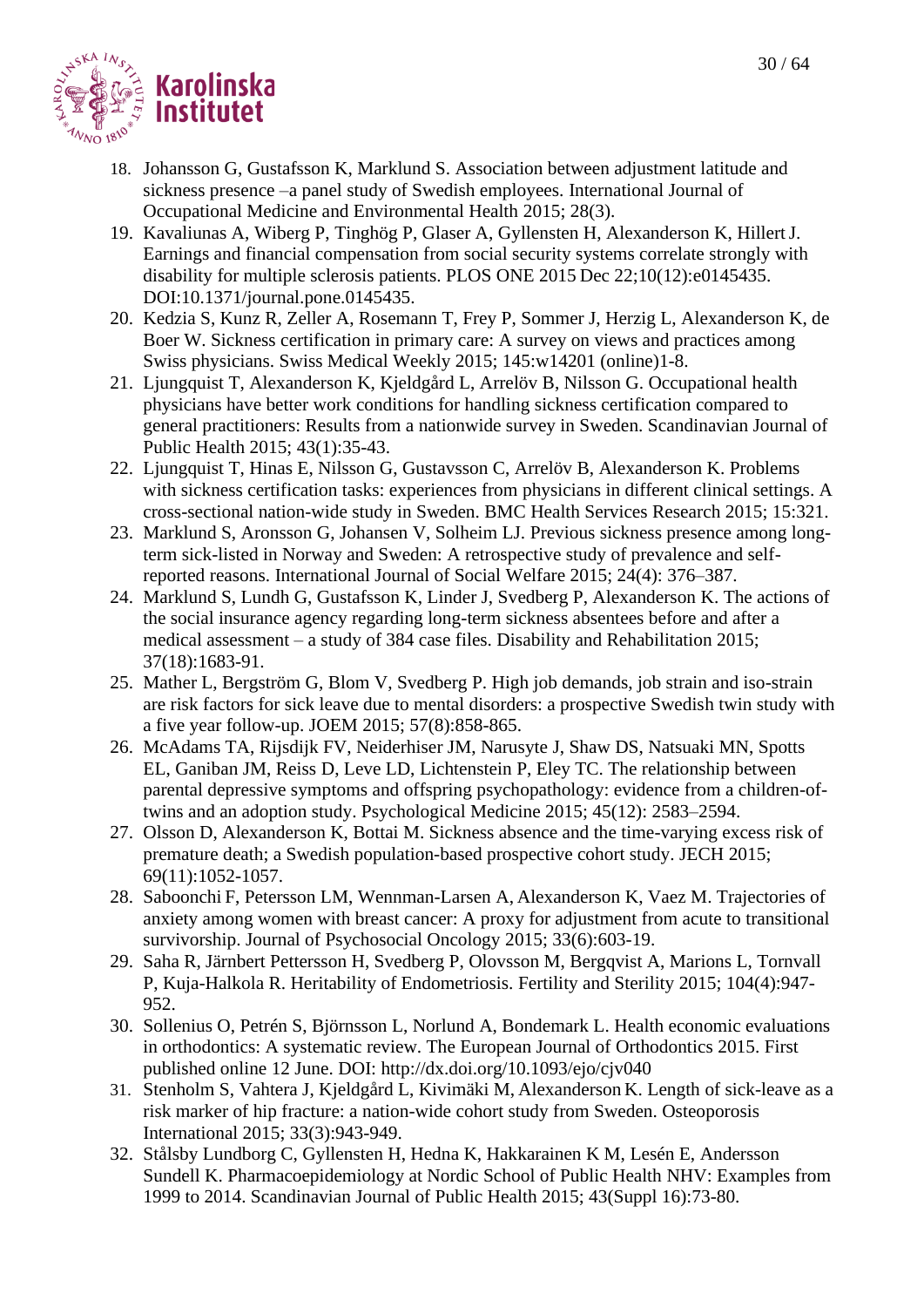

- 33. Torniainen M, Mittendorfer-Rutz E, Tanskanen A, Björkenstam C, Suvisaari J, Alexanderson K, Tiihonen J. Antipsychotic treatment and mortality in schizophrenia. Schizophrenia Bulletin 2015; 41(3):656-63.
- 34. Van der Star A, Bränström R. Acceptance of sexual minorities, discrimination, social capital and health and well-being: A cross-European study among members of same-sex and opposite-sex couples. BMC Public Health 2015; 15:812. DOI:10.1186/s12889-015- 2148-9.
- 35. [Virtanen M,](http://www.ncbi.nlm.nih.gov/pubmed/?term=Virtanen%20M%5BAuthor%5D&cauthor=true&cauthor_uid=26251407) [Ervasti J,](http://www.ncbi.nlm.nih.gov/pubmed/?term=Ervasti%20J%5BAuthor%5D&cauthor=true&cauthor_uid=26251407) [Mittendorfer-Rutz E,](http://www.ncbi.nlm.nih.gov/pubmed/?term=Mittendorfer-Rutz%20E%5BAuthor%5D&cauthor=true&cauthor_uid=26251407) [Tinghög P,](http://www.ncbi.nlm.nih.gov/pubmed/?term=Tingh%C3%B6g%20P%5BAuthor%5D&cauthor=true&cauthor_uid=26251407) [Lallukka T,](http://www.ncbi.nlm.nih.gov/pubmed/?term=Lallukka%20T%5BAuthor%5D&cauthor=true&cauthor_uid=26251407) [Kjeldgård L,](http://www.ncbi.nlm.nih.gov/pubmed/?term=Kjeldg%C3%A5rd%20L%5BAuthor%5D&cauthor=true&cauthor_uid=26251407) [Pentti](http://www.ncbi.nlm.nih.gov/pubmed/?term=Pentti%20J%5BAuthor%5D&cauthor=true&cauthor_uid=26251407)  [J,](http://www.ncbi.nlm.nih.gov/pubmed/?term=Pentti%20J%5BAuthor%5D&cauthor=true&cauthor_uid=26251407) [Alexanderson K.](http://www.ncbi.nlm.nih.gov/pubmed/?term=Alexanderson%20K%5BAuthor%5D&cauthor=true&cauthor_uid=26251407) Trends of diagnosis-specific work disability after newly diagnosed diabetes: A four-year nationwide prospective cohort study. [Diabetes](http://www.ncbi.nlm.nih.gov/pubmed/26251407)  [Care.](http://www.ncbi.nlm.nih.gov/pubmed/26251407) 2015:38(10)1883-90. DOI:10.2337/dc15-0247.
- 36. Wang M, Alexanderson K, Runeson B, Mittendorfer-Rutz E. Sick-leave measures, sociodemographic factors and health care as risk indicators for suicidal behavior in patients with depressive disorders – a nationwide prospective cohort study in Sweden. Journal of Affective Disorders 2015;173:201-210.
- 37. Wang M, Björkenstam C, Alexanderson K, Runeson B, Tinghög P, Mittendorfer-Rutz E. Trajectories of work-related functional impairment prior to suicide. Plos One 2015; 10(10): e0139937. DOI:10.1371/journal.pone.0139937
- 38. Wennman-Larsen A, Petersson L-M, Saboonchi F, Alexanderson K, Vaez V. Consistency of breast and arm symptoms during the first two years after breast cancer surgery. Oncology Nursing Forum 2015; 42(2):145-55.
- 39. Wiberg M, Friberg E, Stenbeck M, Alexanderson K, Norlund A, Hillert J, Tinghög P. Sources and level of income among individuals with multiple sclerosis compared to the general population: A nationwide population-based study. Multiple Sclerosis Journal 2015; 21(13)1730-41.
- 40. Wilcox H, Mittendorfer-Rutz E, Kjeldgård L, Alexanderson K, Runeson B. Functional impairment due to bereavement after the death of adolescent or young adult offspring in a national population study of 1,051,515 parents. Social Psychiatry and Psychiatric Epidemiology 2015;50(8):1249-56.
- 41. Zetterström K, Voss M, Alexanderson K, Ivert T, Pehrsson K, Hammar N, Vaez W. Disability pension at the time of coronary revascularisation is associated with higher fiveyear mortality: A Swedish nationwide, register-based prospective cohort study. Plos One 2015; 10(8): e0135277
- 42. Zetterström K, Voss M, Alexanderson K, Ivert T, Pehrsson K, Hammar N, Vaez M. Prevalence of all-cause and diagnosis-specific disability pension at the time of first coronary revascularization: A population-based Swedish cross-sectional study. PLOS ONE 2015; 10(1):e0115540
- 43. Åkerstedt T, Knutsson A, Narusyte J, Svedberg P, Kecklund G, Alexanderson K. Night work and breast cancer in women: A Swedish cohort study. BMJ Open 2015; 5(4):e008127

# **Articles in Swedish peer reviewed scientific journals**

- 1. Aronsson G, Marklund S, Solheim L J. Skam, stigmatisering och framtidstro bland långtidssjukskrivna i "osynliga" diagnoser. Socialmedicinsk tidskrift 2015; 4, 519-534.
- 2. Wiberg M, Friberg E, Tinghög P, Alexanderson K. Inkomstkällor för patienter med MS. BestPractice, Multipel Skleros 2015;12:26-30.

# **Scientific reports**

1. Elrud R, Alexanderson K. Utvärdering av ett ettårigt projekt (2014-2015) med rehabkoordinatorer vid Verksamhetsområdet Ortopedi, Södersjukhuset i Stockholm. Sektionen för försäkringsmedicin, Karolinska Institutet, 2015. ISBN 978-91-7549-356-5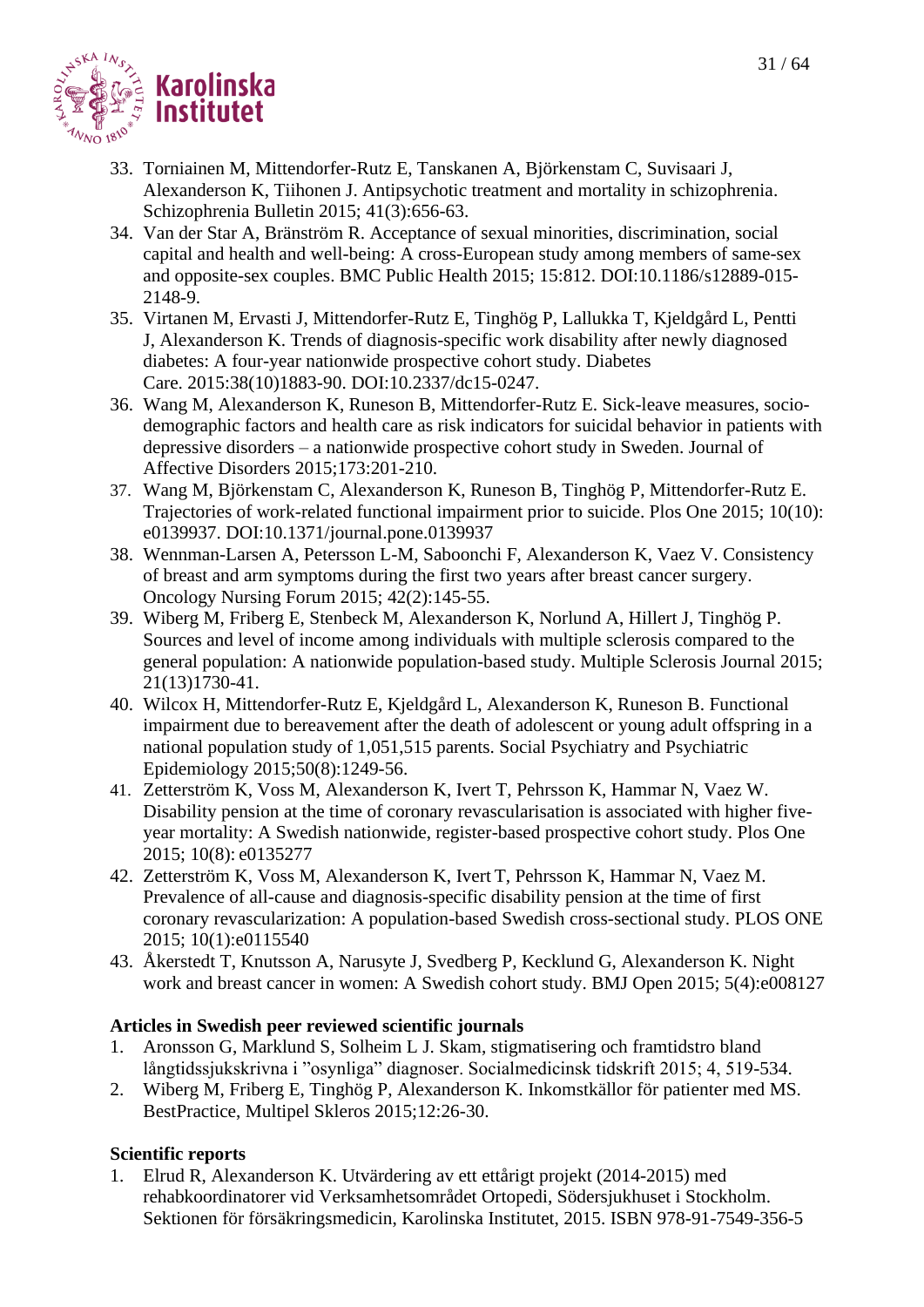

- 2. Elrud R, Hinas E, Alexanderson K. Läkares upplevelser av kontakter med Försäkringskassan – med fokus på förtroende. Försäkringskassan, Socialförsäkringsrapport 2015:9. ISSN 1654-8574
- 3. Elrud R, Ljungquist T, Alexanderson K. Litteraturöversikt svenska rapporter ("grå litteratur"). Bilaga 3. Förstudierapport Stöd för rätt sjukskrivning. Försäkringskassan och SKL, 2015.
- 4. Friberg E, Alexanderson K. Sjukskrivna personers upplevelse av bemötande i samband med aktivitetsförmågeutredningen. Sektionen för försäkringsmedicin, Karolinska Institutet, 2015.
- 5. Gyllensten H, Norlund A, Alexanderson K. Beräkningar av kostnader för hälso- och sjukvårdens koordinering i sjukskrivnings- och rehabiliteringsprocessen. Sektionen för försäkringsmedicin, Karolinska Institutet, 2015. ISBN 978-91-7549-355-8
- 6. Hinas E, Nilsson K, Tinghög P, Mittendorfer-Rutz E, Alexanderson K. Prediktion av fortsatt sjukfrånvaro bland personer sjukskrivna i depressiv episod respektive i artros. Bilaga 5. Förstudierapport Stöd för rätt sjukskrivning. Försäkringskassan och SKL, 2015.
- 7. Åkerlund K, Tinghög P, Lumikukka T, Alexanderson K. Att uppmärksamma barn till svårt sjuka patienter på en neurologisk klinik – utvärdering av implementering av rutiner och arbetssätt. Rapport från ett interventionsprojekt. Neurologiska kliniken, Karolinska Universitetssjukhuset och Sektionen för försäkringsmedicin, Karolinska Institutet, 2015. ISBN 978-91-7549-347-3

#### **Books, Swedish**

Aronsson G, Johansen V, Marklund S, Rönning R, Solheim L J. Sjukfrånvarons dimensioner: svensk-norska jämförelser och analyser. Liber, 2015. (ISBN: 9789147114573)

# **2014**

- 1. Arnberg FK, Linton SJ, Hultcrantz M, Heintz E, Jonsson U. Internet-delivered psychological treatments for mood and anxiety disorders: A systematic review of their efficacy, safety, and cost-effectiveness. PLOS One 2014; 9(5): e98118. DOI:10.1371/journal.pone.0098118
- 2. Aronsson G, Astvik W, Gustafsson K. Work conditions, recovery and health A study among workers within pre-school, home care, and social work. The British Journal of Social Work 2014; 44(6):1654-72.
- 3. Björkenstam C, Alexanderson K, Björkenstam E, Lindholm, Mittendorfer-Rutz E. Diagnosis-specific disability pension and risk of all-cause and cause-specific mortality - a cohort study of 4.9 million inhabitants in Sweden. BMC Public Health 2014; 14(1):1247.
- 4. Björkenstam E, Alexanderson K, Narusyte J, Kjeldgård L, Ropponen A, Svedberg P. Associations between childbirth, hospitalization and disability pension: a cohort study of female twins. PLOS ONE 2014:9(7)e101566.
- 5. Björkenstam E, Ringbäck Weitoft G, Lindholm C, Björkenstam C, Alexanderson K, Mittendorfer-Rutz E. Associations between number of sick-leave days and future all-cause and cause-specific mortality: A population-based cohort study. BMC Public Health 2014;14:733.
- 6. Blom V, Sverke M, Bodin L, Bergstrom G, Lindfors P, Svedberg P. Work–Home Interference and Burnout. A study based on Swedish twins. JOEM 2014; 56(4):361-366.
- 7. Brenner P, Alexanderson K, Björkenstam C, Hillert J, Jokinen J, Mittendorfer-Rutz E, Tinghög P. Psychiatric diagnoses, medication and risk for disability pension in multiple sclerosis patients; a population-based register study. PLOS ONE 2014;9(8):e104165.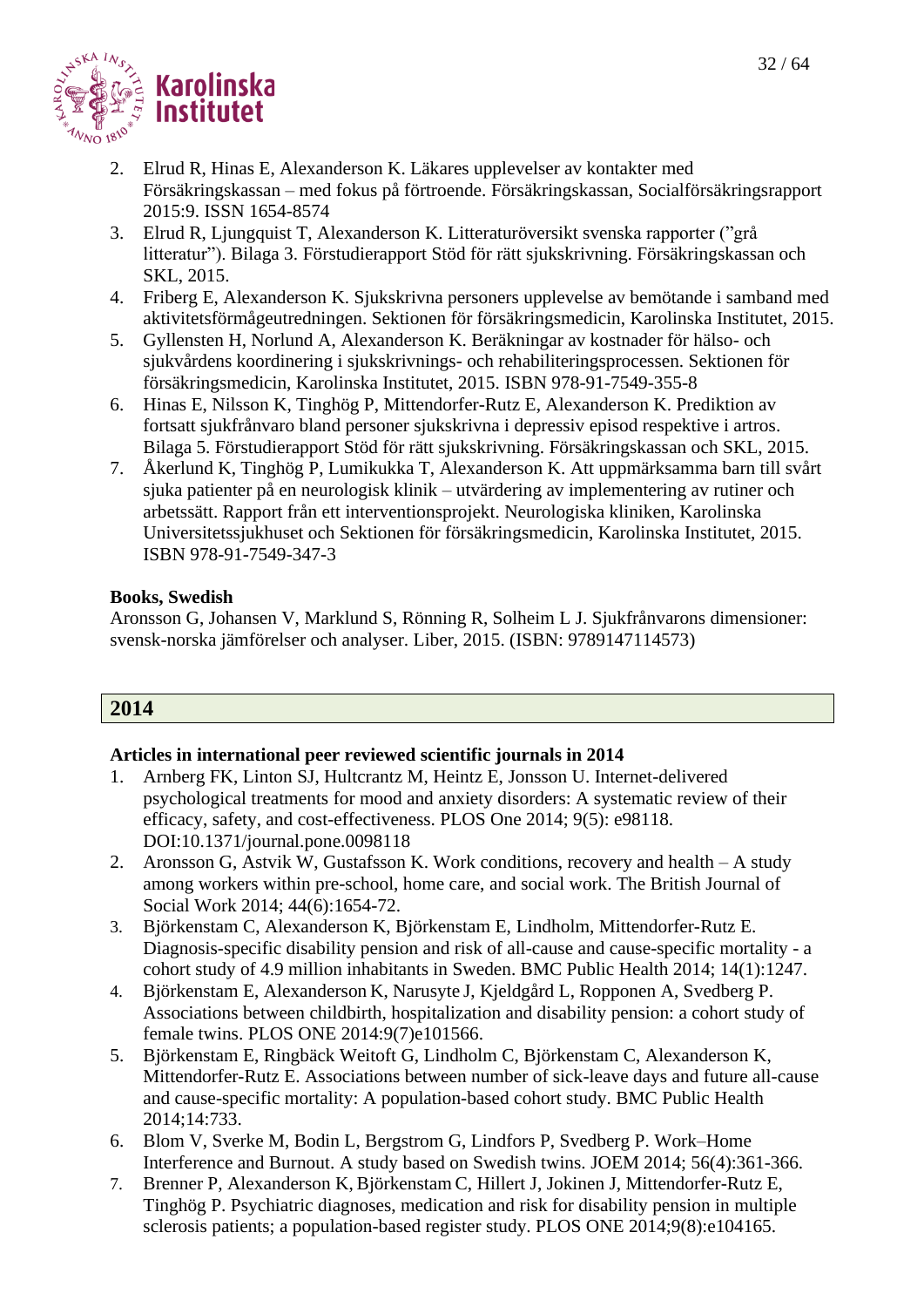

- 8. Bränström R, Arrelöv B, Gustavsson C, Kjeldgård L, Ljungquist T, Nilsson GH, Alexanderson K. Sickness certification at oncology clinics: perceived problems, support, need for education, and reasons for certifying unnecessarily long sickness absences. European Journal of Cancer Care 2014; 23(1):89-97.
- 9. Bygren LO, Tinghög P, Carstensen J, Edvinsson S, Kaati G, Pembrey M, Sjöström M. Change in paternal grandmothers´ early food supply influenced cardiovascular mortality of the female grandchildren. BMC Genetics 2014; 15:12.
- 10. Friberg E, Rosenhall U, Alexanderson K. Sickness absence and disability pension due to otoaudiological diagnoses: Risk of premature death - a nationwide prospective cohort study. BMC Public Health 2014; 14:137.
- 11. Gimeno D, Bültmann U, Benavides F G, Alexanderson K, Abma F I, Ubalde-López M, Roelen C, Kjeldgård L, Delclos G L. Cross-national comparisons of sickness absence systems and statistics: towards common indicators. European Journal of Public Health. 2014; 24(4):663-6.
- 12. Gustafsson K, Aronsson G, Marklund S, Wikman A, Floderus B. Peripheral labour market position and risk of disability pension: a prospective population-based study. BMJ Open 2014; 4:e005230. DOI:10.1136/bmjopen-2014-005230
- 13. Gustafsson K, Aronsson G, Marklund S, Wikman A, Hagman, M, Floderus B. Social integration, socioeconomic conditions and type of ill health preceding disability pension in young women: a Swedish population-based study. International Journal of Behavioral Medicine 2014; 21(1):77-87.
- 14. Gustafsson K, Marklund S. Associations between health and combinations of sickness presence and absence. Occupational Medicine 2014; 64(1): 49-55.
- 15. Ishtiak-Ahmed K, Perski A, Mittendorfer-Rutz E. Risk markers of all-cause and diagnosis specific disability pension – a prospective cohort study of individuals' sickness absence due to stress-related mental disorders. BMC Public Health 2014; 14(1):805.
- 16. Johansen V, Aronsson G, Marklund S. Positive and negative reasons for sickness presenteeism in Norway and Sweden: a cross-sectional survey. BMJ Open 2014; 4(2)e004123.
- 17. Jonsson U, Alaie I, Parling T, Arnberg FK. Reporting of harms in randomized controlled trials of psychological interventions for mental and behavioral disorders: A review of current practice. Contemporary Clinical Trials 2014; 38:1-8.
- 18. Jonsson U, Alexanderson K, Kjeldgård L, Mittendorfer-Rutz E. Psychiatric diagnoses and risk of suicidal behaviour in young disability pensioners: Prospective cohort studies of all 19-23 year olds in Sweden in 1995, 2000, and 2005, respectively. PLOS ONE, 2014:9(11)e111618.
- 19. Kvillemo P, Bränström R. Coping with breast cancer: A meta-analysis. PLOS ONE, 2014: 9(11): e112733.
- 20. Kärkkäinen S, Pitkäniemi J, Silventoinen K, Svedberg P, Huunan-Seppälä A, Koskenvuo K, Koskenvuo M, Alexanderson K, Kaprio J, Ropponen A. Disability pension due to musculoskeletal diagnoses: importance of work-related factors in a prospective cohort study of Finnish twins. Scandinavian Journal of Work, Environment and Health 2014; 39(4):343-50.
- 21. Larsson R, Ljungblad C, Sandmark H, Åkerlind I. Workplace health promotion and employee health in Swedish municipal social care organizations. Journal of Public Health 2014; 22(3):235-244.
- 22. Lindqvist P G, Epstein E, Landin-Olsson M, Ingvar C, Nielsen K, Stenbeck M, Olsson H. Avoidance of sun exposure is a risk factor for all-cause mortality: results from the Melanoma in Southern Sweden cohort. Journal of Internal Medicine 2014; 276(1): 77-86.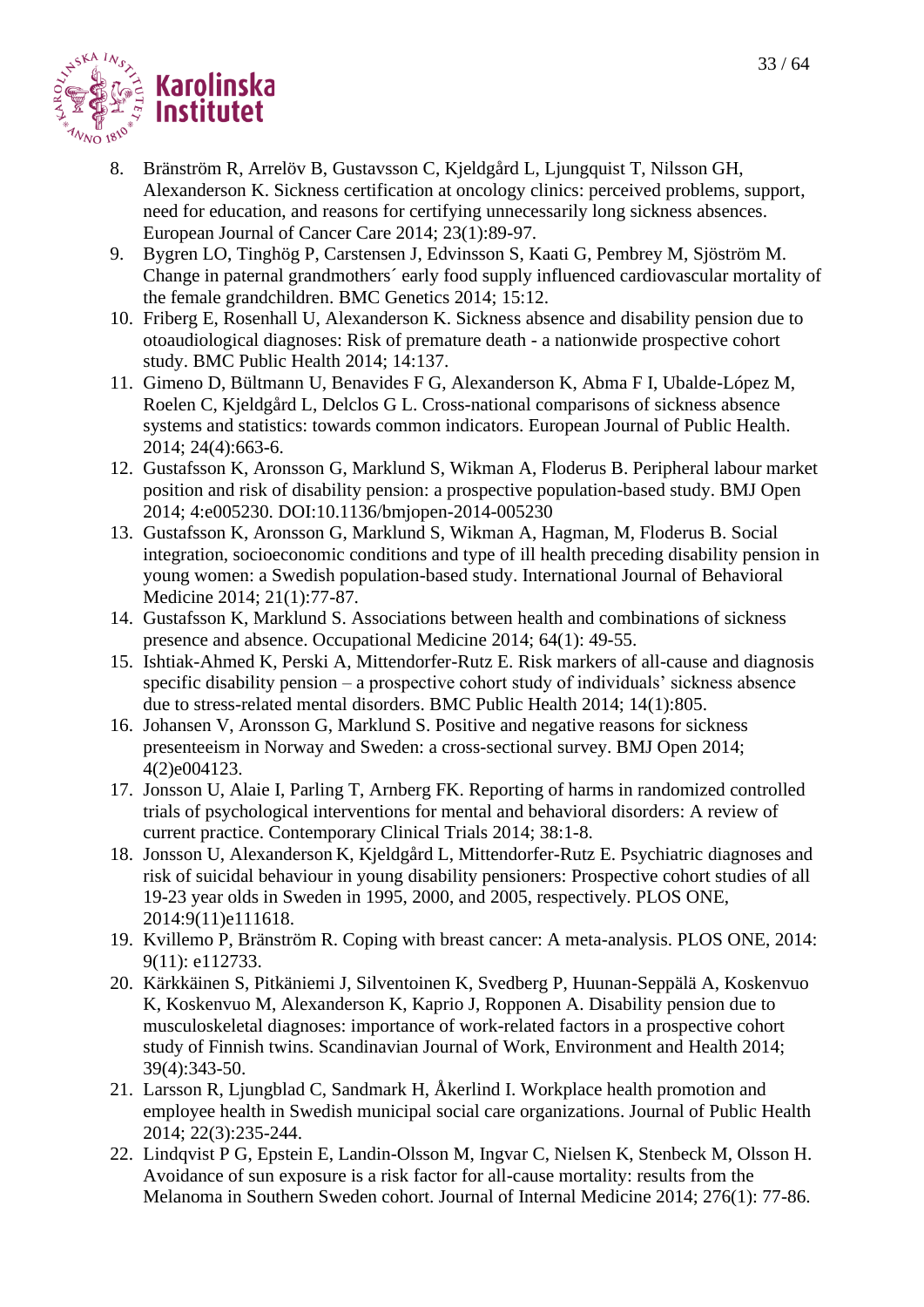- 23. Ljungblad C, Granström F, Dellve L, Åkerlind I. Workplace health promotion and working conditions as determinants of employee health. International Journal of Workplace Health Management 2014; 7(2):89-104.
- 24. Lundh G, Gustafsson K, Linder J, Svedberg P, Alexanderson K, Marklund S. Associations between prognosed future work capacity among long-term sickness absentees and their actual work incapacity two years later. Work 2014; 49(2):245-55.
- 25. Mather L, Bergström G, Blom V, Svedberg P. The covariation between burnout and sick leave due to mental disorders is explained by a shared genetic liability: A prospective Swedish twin study with a five-year follow-up. Twin Research and Human Genetics 2014; 17(6):535-544.
- 26. Mather L, Blom V, Svedberg P. Stressful and traumatic life events are associated with burnout – A cross-sectional twin study. International Journal of Behavioral Medicine 2014; 21(6):899-907.
- 27. McAdams TA, Neiderhiser JM, Rijsdijk FV, Narusyte J, Lichtenstein P, Eley TC. Accounting for genetic and environmental confounds in associations between parent and child characteristics: A systematic review of children-of-twins studies. Psychological Bulletin 2014; 140(4):1138-1173.
- 28. Mittendorfer-Rutz E, Alexanderson K, Westerlund H, Lange T. Is transition to disability pension in young people associated with changes in risk of attempted suicide? Psychological Medicine 2014; 44(11):2331-2338.
- 29. Mittendorfer-Rutz E, Härkänen T, Tiihonen J, Haukka J. Association of sociodemographic factors, sick-leave and health care patterns with the risk of being granted a disability pension among psychiatric outpatients with depression. PLOS One 2014; 9(6):e99869. Doi:10.1371/journal.pone.0099869
- 30. Narusyte J, Ropponen A, Alexanderson K, Svedberg P. The role of familial factors in the associations between sickness absence and disability pension or mortality. The European Journal of Public Health 2014; 24(1):106-110.
- 31. Niederkrotenthaler T, Tinghög P, Alexanderson K, Dahlin M, Wang M, Beckman K, Gould M, Mittendorfer-Rutz E. Future risk of labour market marginalization in young suicide attempters – a population-based prospective cohort study. International Journal of Epidemiology. 2014; (5)43:1520-30.
- 32. Olt H, Jirwe M, Saboonchi F, Gerrish K, Emami A. Communication and equality in elderly care settings: perceptions of first- and second-generation immigrant and native Swedish healthcare workers. Diversity and Equality in Health and Care 2014; 11(2): 99-111.
- 33. Rahman S, Alexanderson K, Jokinen J, Mittendorfer-Rutz E. Risk factors for suicidal behaviour in individuals on disability pension due to common mental disorders - A nationwide register-based prospective cohort study in Sweden. PLOS One 2014; 9(5):e98497.
- 34. Ropponen A, Alexanderson K, Svedberg P. Part-time work or social benefits as predictors for disability pension. A prospective study of Swedish twins. International Journal of Behavioral Medicine 2014; 21(2):329-36.
- 35. Ropponen A, Svedberg P, Koskenvuo M, Silventoinen K, Kaprio J. Physical work load and psychological stress of daily activities as predictors for disability pension due to musculoskeletal disorders. Scandinavian Journal of Public Health 2014; 42(4):370-376.
- 36. Ropponen A, Svedberg P. Single and additive effects of health behaviours on the risk for disability pensions among Swedish twins. European Journal of Public Health. 2014;24(4):643-8.
- 37. Saboonchi F, Petersson LM; Wennman-Larsen A, Alexanderson K, Bränström R V, Vaez M. Changes in caseness of anxiety and depression in breast cancer patients during the first year following surgery: Patterns of transiency and severity of the distress response. European Journal of Oncology Nursing 2014; 18(6):598-604.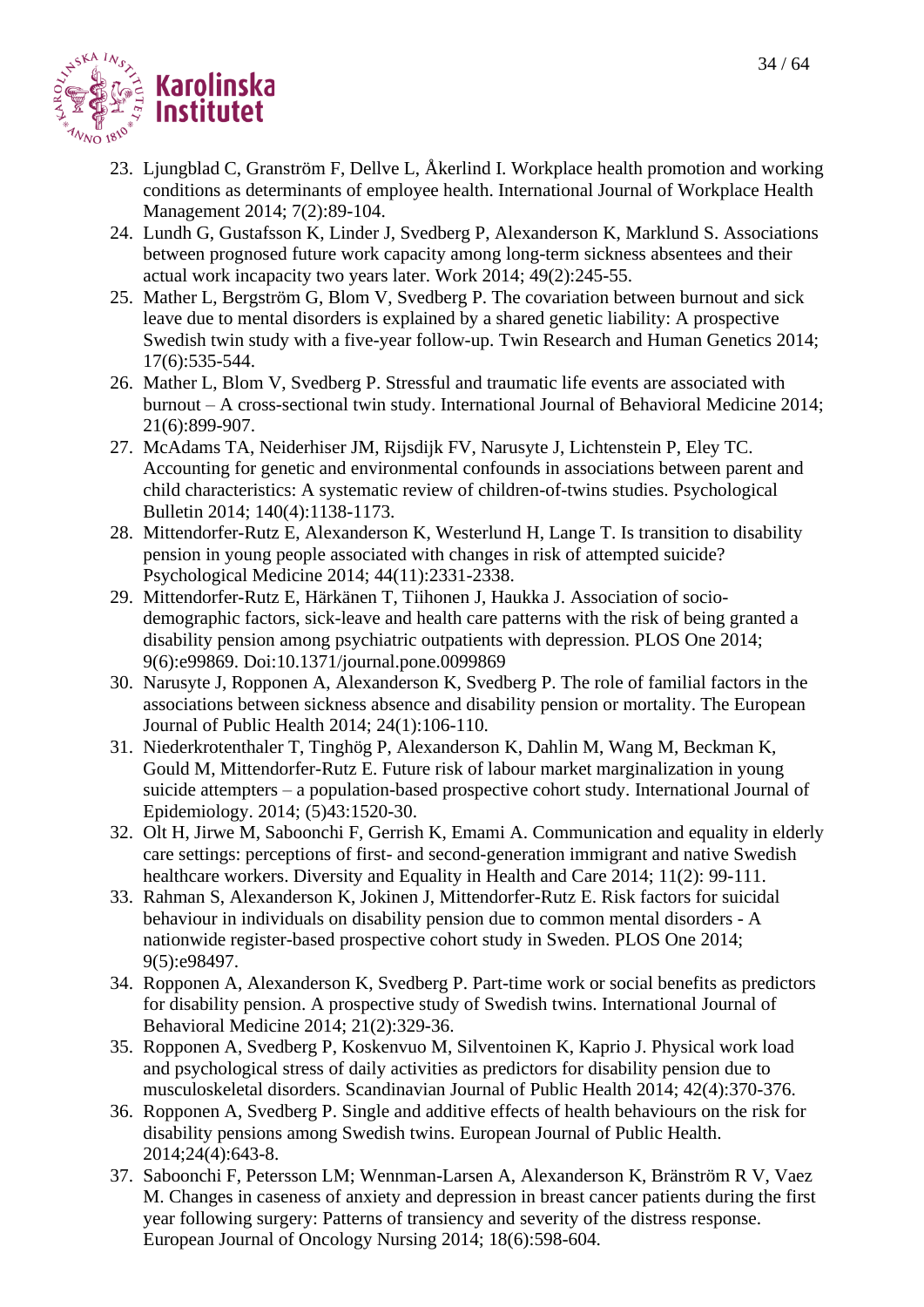

- 38. Svedberg P, Blom V, Narusyte J, Bodin L, Bergström G, Hallsten L. Genetic and environmental influences on performance-based self-esteem in a population-based cohort of Swedish twins. Self and Identity 2014; 13(2): 243-256.
- 39. Tidemalm D, Beckman K, Dahlin M, Vaez M, Lichtenstein P, Långström N, Runeson B. Age-specific suicide mortality following non-fatal self-harm: National cohort study in Sweden. Psychological Medicine 2014; 41(12):2527-2534.
- 40. Tinghög G, Andersson D, Tinghög P, Lyttkens C H. Horizontal inequality in rationing by waiting lists. International Journal of Health Services 2014; 44(1): 169-184.
- 41. Tinghög P, Björkenstam C, Carstensen J, Jansson C, Glaser A, Hillert J, Alexanderson K. Co-morbidities increase the risk of disability pension among MS patients: A populationbased nationwide cohort study. BMC Neurology 2014; 14:117.
- 42. Wang M, Alexanderson K, Runeson B, Head J, Melchior M, Perski A, Mittendorfer-Rutz E. Are all-cause and diagnosis-specific sickness absence and sick-leave duration risk indicators for suicidal behavior? A nationwide register-based cohort study of 4.9 million inhabitants of Sweden. Occupational and Environmental Medicine 2014; 71:12-20.
- 43. Winterling J, Johansson E, Wennman-Larsen A, Petersson LM, Ljungman P, Alexanderson K. [Occupational status among adult survivors following allo-SCT.](http://www.ncbi.nlm.nih.gov/pubmed/24614841?otool=karolib&tool=karolinska) Bone marrow transplantation 2014; 49(6):836-42.
- 44. Zetterström K, Vaez M, Alexanderson K, Ivert T, Pehrsson K, Hammar N, Voss M. Disability pension after coronary revascularization: A prospective nationwide registerbased Swedish cohort study. European Journal of Preventive Cardiology 2014; 22(3):304- 311.

# **Commentaries**

Nyrén O, Stenbeck M, Grönberg H. The European Parliament proposal for the new EU General Data Protection Regulation may severely restrict European epidemiological research. European Journal of Epidemiology 2014; 29(4):227-230. DOI: 10.1007/s10654-014-9909-0

#### **Book chapters, English**

- 1. Backhans M C, Burström B, Marklund S. Gender policy and policy regimes in 22 OECD countries, 1979-2008. In: Navarro V & Mutaner C (eds). The financial and economic crises and their impact on health and social well-being. Amityville, NY, USA: Baywook Publishing Company; 2014. p. 362-390.
- 2. Bränström R, Duncan L. Mindfulness and Balanced Positive Emotion. In: Positive Emotion: Integrating the Light Sides and Dark Sides. USA: Oxford University Press; 2014. p. 496-514.
- 3. Gonäs L, Larsson P. Employment regimes and personnel work in Sweden*.* In: The Development of Human Resource Management across Nations. Cheltenham, UK: Edward Elgar Publishing Ltd; 2014. p. 410-436.

#### **Book chapters, Swedish**

Abrahamsson L, Gonäs L. Jämställda organisationer – att bryta ny mark. In: Abrahamsson L, Gonäs L (Eds). Jämställt arbete? Organisatoriska ramar och villkor i arbetslivet. SOU 2014:30. Stockholm, 2014, p. 9-22.

# **Scientific reports**

- 1. Abrahamsson L, Gonäs L (Eds). Jämställt arbete? Organisatoriska ramar och villkor i arbetslivet. SOU 2014:30. Stockholm, 2014.
- 2. Alexanderson K, Ernstsson O, Hinas E, Ljungquist T. Läkares erfarenheter av arbete med sjukskrivning i Kalmar län. Resultat från en enkätstudie år 2012 och jämförelser med 2008. Sektionen för försäkringsmedicin, Karolinska Institutet, 2014. ISBN 978-91-981256-5-8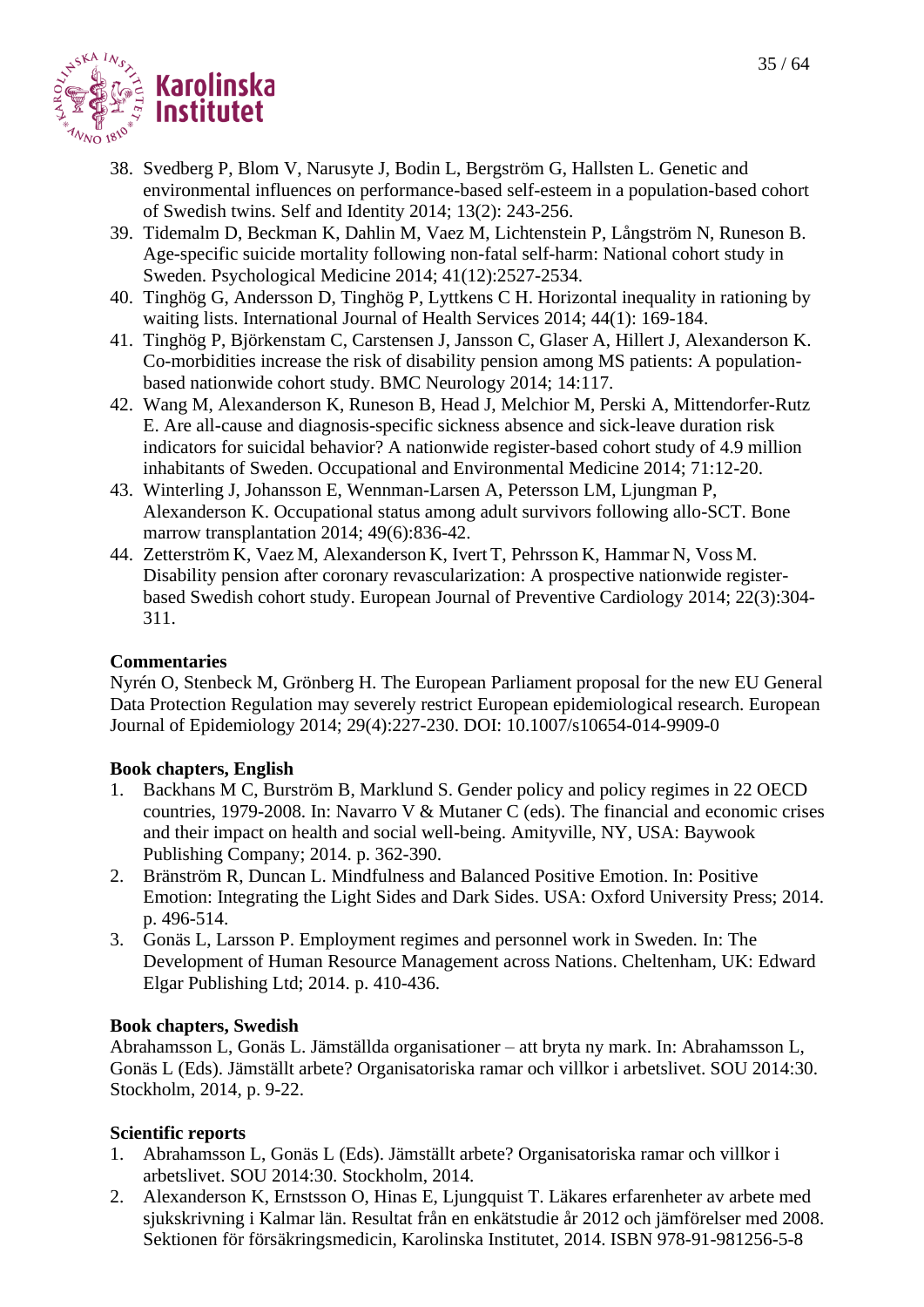

- 3. Alexanderson K, Elrud R, Hinas E, Ljungquist T. Läkares erfarenheter av arbete med sjukskrivning i Västerbottens län. Resultat från en enkätstudie år 2012 och jämförelser med 2008. Sektionen för försäkringsmedicin, Karolinska Institutet, 2014. ISBN 978-91-7549- 351-0.
- 4. Alexanderson K, Ernstsson O, Hinas E, Ljungquist T. Läkares erfarenheter av arbete med sjukskrivning i Västernorrlands län. Resultat från en enkätstudie år 2012 och jämförelser med 2008. Sektionen för försäkringsmedicin, Karolinska Institutet, 2014. ISBN 978-91- 9821256-6-5.
- 5. Alexanderson K, Elrud R, Hinas E, Ljungquist T. Läkares erfarenheter av arbete med sjukskrivning i Gävleborgs län. Resultat från en enkätstudie år 2012 och jämförelser med 2008. Sektionen för försäkringsmedicin, Karolinska Institutet, 2014. ISBN 978-91-7549- 351-0.
- 6. Alexanderson K, Elrud R, Hinas E, Ljungquist T. Läkares erfarenheter av arbete med sjukskrivning i Dalarnas län. Resultat från en enkätstudie år 2012 och jämförelser med 2008. Sektionen för försäkringsmedicin, Karolinska Institutet, 2014. ISBN 978-91-7549- 348-0.
- 7. Alexanderson K, Elrud R, Hinas E, Ljungquist T. Läkares erfarenheter av arbete med sjukskrivning i Södermanlands län. Resultat från en enkätstudie år 2012 och jämförelser med 2008. Sektionen för försäkringsmedicin, Karolinska Institutet, 2014. ISBN 978-91- 7549-352-7.
- 8. Friberg E, Hinas E, Alexanderson K. Sjukskrivna personers upplevelse av bemötande från Försäkringskassan och hälso- och sjukvården. Inspektionen för socialförsäkringen, rapport 2014:9
- 9. Hinas E, Friberg E, Alexanderson K. Långtidssjukskrivna personers upplevelse av bemötande från Försäkringskassans handläggare, med fokus på professionellt bemötande. Socialförsäkringsrapport 2014:19. ISSN 1654-8574
- 10. Ljungquist T. Utvärdering av utvidgad sjukgymnastisk undersökning inom arbetsförmågeutredning (AFU). Sektionen för försäkringsmedicin, Karolinska Institutet, 2014. ISBN 978-91-7549-350-3
- 11. Jonsson U, Westin M, Alexanderson K. Psykologers och läkares arbete med psykologutredningen vid aktivitetsförmågeutredning (AFU) – svårigheter och utmaningar. Sektionen för försäkringsmedicin, Karolinska Institutet, 2014. ISBN 978-91-7549-349-7

# **2013**

# **PhD thesis**

- 1. Samuelsson, Åsa. Risk factors for disability pension: Studies of a Swedish twin cohort. Karolinska Institutet, Division of Insurance Medicine 2013.
- 2. Nilsson, I Marie. Psychosocial situation and work after breast cancer surgery women's experiences. Karolinska Institutet, Division of Insurance Medicine 2013.
- 3. Bohman, Katarina. Car Safety for Children Aged 4-12. Real world evaluations of longterm injury outcome, head injury causation scenarios, misuse, and pre-crash maneuver kinematics. Karolinska Institutet, Division of Insurance Medicine 2013.

# **Articles in international peer reviewed scientific journals in 2013**

1. Andersson G, Waara J, Jonsson U, Malmaeus F, Carlbring P, Ost L-G. Internet-based exposure treatment versus one-session exposure treatment of snake phopia: A randomized controlled trial. Cognitive Behaviour Therapy 2013; 42(4):284-291.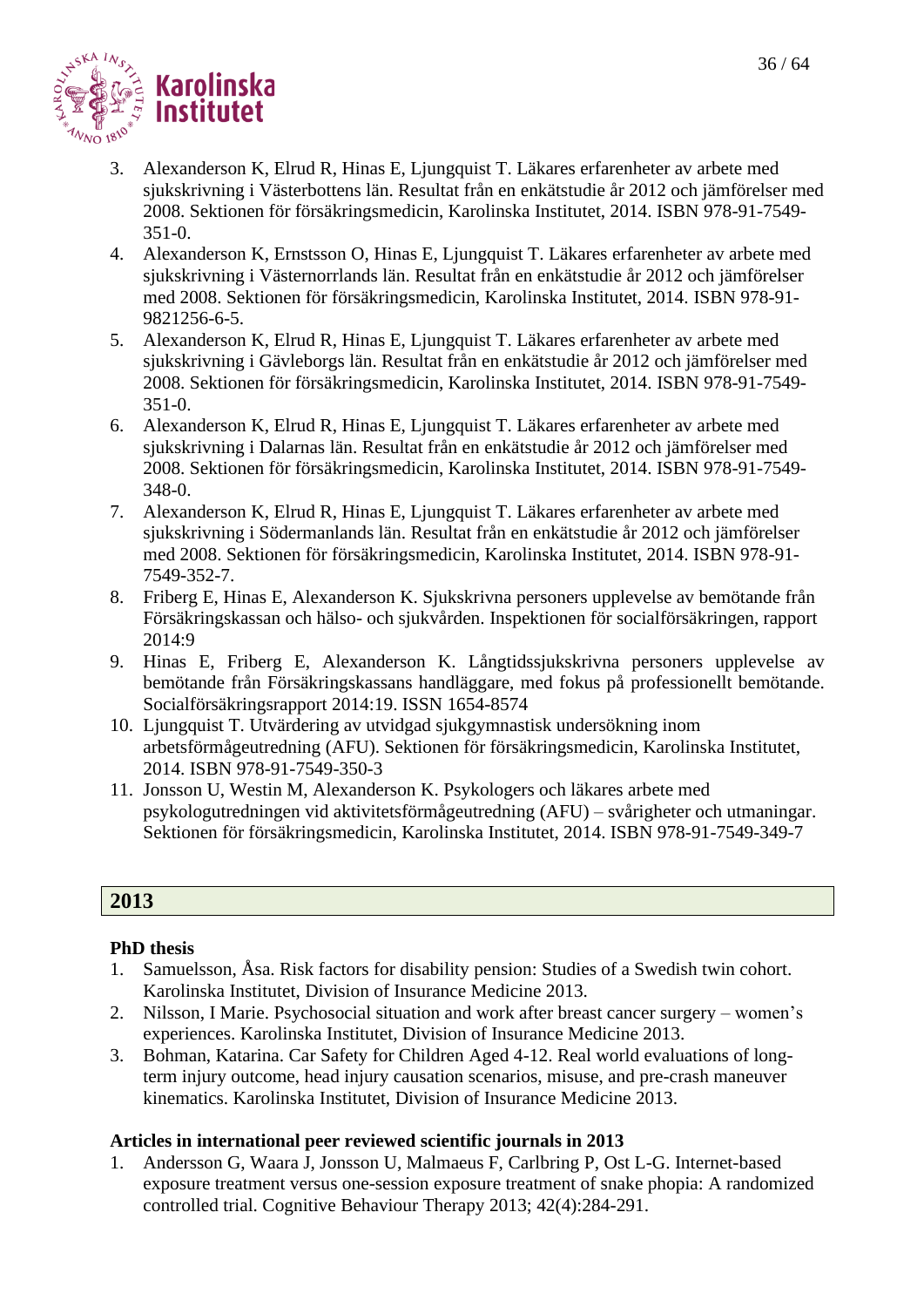

- 2. Arnberg F K, Alaie I, Parling T, Jonsson U. Recent randomized controlled trials of psychological interventions in healthcare: A review of their quantity, scope, and characteristics. Journal of Psychosomatic Research 2013; 75(5): 401-408.
- 3. Barnhoorn F, McCarthy M, Devillé W, Alexanderson K, Voss M, Conceição C. PHIRE (Public Health Innovation and Research in Europe): methods, structures and evaluation 2013**.** Eur J Public Health 2013, 23 (suppl 2): 6-11 doi:10.1093/eurpub/ckt148
- 4. Björkenstam E, Hjern A, Mittendorfer-Rutz E, Vinnerljung B, Hallqvist J, Ljung R. Multiexposure and clustering of adverse childhood experiences, socioeconomic differences and psychotropic medication in young adults. PLoS ONE 2013; 8(1)e53551.
- 5. Blom V, Bodin L, Bergström G, Hallsten L, Svedberg P. The Importance of genetic and shared environmental factors for the associations between job demands, control, support and burnout. PLoS ONE 8(9): e75387. doi:10.1371/journal.pone.0075387
- 6. Bryngelson A, Åsberg M, Nygren Å, Jensen I, Mittendorfer-Rutz E. All-cause and causespecific mortality after long-term sickness absence for psychiatric disorders: A prospective cohort study. PLoS One 213:8(6): e67887.
- 7. Bränström R. Frequency of positive states of mind as a moderator of the effects of stress on psychological functioning and perceived health. BMC Psychology 2013, 1:13. doi:10.1186/2050-7283-1-13
- 8. Bränström R, Arrelöv B, Gustavsson G, Kjeldgård L, Ljungquist T, Nilsson G, Alexanderson K. Reasons for and factors associated with issuing sickness certificates for longer periods than necessary: results from a nationwide survey of physicians. BMC Public Health 2013; 13:478. DOI: 10.1186/1471-2458-13-478.
- 9. Bränström R, Kvillemo P, Åkerstedt T. Effects of mindfulness training on levels of cortisol in cancer patients. Psychosomatics 2013, 54(2):158-164.
- 10. Friberg E, Rosenhall U, Alexanderson K. Sickness absence due to otoaudiological diagnoses; a descriptive nationwide study. BMC Public Health 2013, 13(1):635
- 11. Gustavsson C, Kjeldgård L, Bränström R, Lindholm C, Ljungquist T, Nilsson G.H., Alexanderson K. Problems experienced by gynecologists/obstetricians in sickness certification consultations. ACTA Obstetricia et Gynecologica. 2013 (92)1007-16.
- 12. Gustafsson K, Aronsson G, Marklund S, Wikman A, Floderus B. Does social isolation and low societal participation predict disability pension? A population based study. PLoS ONE 2013, Nov 6;8(11):e80655. doi: 10.1371/journal.pone.0080655.
- 13. Gustafsson K, Lundh G, Svedberg P, LinderJ, Alexanderson K, Marklund S. Psychological, factors related to return to work among long-term sickness absentees who have undergone a multidisciplinary medical assessment. Journal of Rehabilitation Medicine 2013;45:186-191
- 14. Gustavsson P, Jansson C, Hogstedt C. Incidence of myocardial infarction in Swedish chimney sweeps 1991-2005: a prospective cohort study. Occupational Environmental Medicine 2013, 70:505-507 Doi: 10.1136/oemed-2013-101371
- 15. Hensing G, Bertilsson M, Ahlborg G, Waern M, Vaez M. Self-assessed mental health problems and work capacity as determinants of return to work: A prospective general population-based study of individuals with all-cause sickness absence. BMC Psychiatry 2013, 13:259. doi:10.1186/1471-244X-13-259
- 16. Hogstedt C, Jansson C, Hugosson M, Tinnerberg H, Gustavsson P. Cancer incidence in a cohort of Swedish chimney sweeps 1958-2006. American Journal of Public Health 2013; 103(9);1708-1714.
- 17. Holth, L, Almasri A, Gonäs L. Career patterns for IT engineering graduates. Economic and Industrial Democracy, 2013; 34(3): 519-535. DOI: 10.1177/0143831X13492832
- 18. Hultin H, Hallqvist J, Alexanderson K, Johansson G, Lindholm L, Lundberg I, Möller J. Lack of adjustment latitude at work as trigger of taking sick leave – a Swedish casecrossover study. PLoS ONE 8(4): e61830. 2013.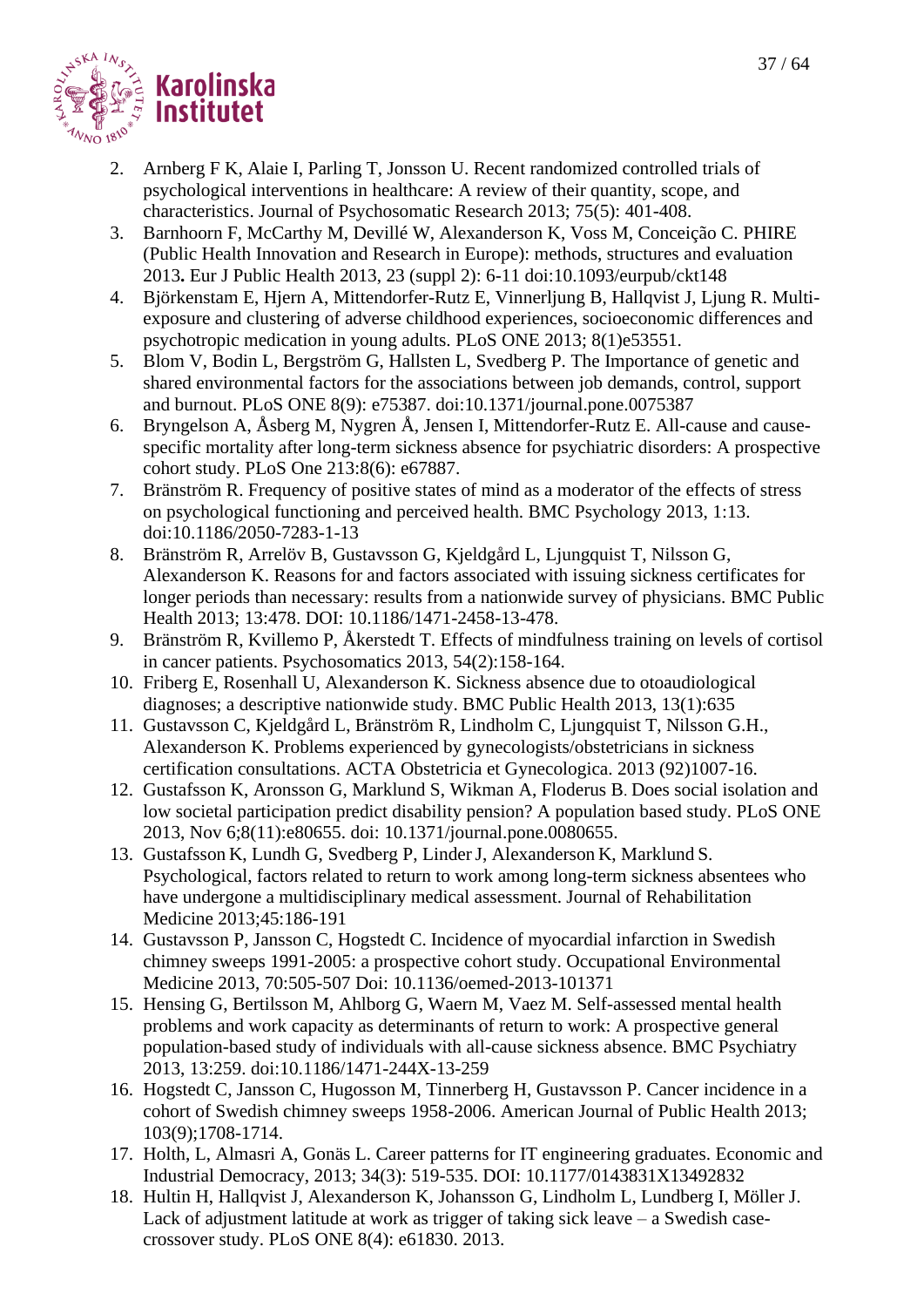

- 19. Ishtiak-Ahmed K, Perski A, Mittendorfer-Rutz E. Predictors of suicidal behaviour in 36,304 individuals sickness absent due to stress-related mental disorders - a Swedish register linkage cohort study. BMC Public Health 2013;13:492
- 20. Jaghult S, Saboonchi F, Moller J, Johansson U-B, Wredling R, Kapraali M. Stress as a trigger for relapses in IBD: A case-crossover study. Gastroenterology Research 2013; 6(1):10-16.
- 21. Jansson C, Alexanderson K. Sickness absence due to musculoskeletal diagnoses and risk of diagnosis-specific disability pension: a nationwide Swedish prospective cohort study. Pain 2013:154(6)933-41.
- 22. Jansson C, Alexanderson K, Kecklund G, Åkerstedt T. Clinically diagnosed insomnia and risk of all-cause and diagnosis-specific sickness absence: a nationwide Swedish prospective cohort study. Scandinavian Journal of Public Health. 2013; 41:712-21.
- 23. Jansson C, Alexanderson K, Kecklund G, Åkerstedt T. Clinically diagnosed insomnia and risk of all-cause and diagnosis-specific disability pension: A nationwide cohort study. Sleep Disorders 2013; Article ID 209832, doi:10.1155/2013/209832.
- 24. Jansson C, Wiberg M, Alexanderson K. Sickness absence due to gastroesophageal reflux diagnoses: a nationwide Swedish population-based study. Scandinavian Journal of Gastroenterology. 2013; 48:17-26.
- 25. Jonsson U, Alexanderson K, Kjeldgård L, Westerlund H, Mittendorfer-Rutz E. Diagnosisspecific disability pension predicts suicidal behaviour and mortality in young adults: a nation-wide prospective cohort study. BMJ Open 2013; 3:e002286. Doi:10.1136/bmjopen-2012-002286.
- 26. Lidwall, U. Termination of sickness benefits or transition to disability pension after changes in sickness insurance: A Swedish register study. Disability & Rehabilitation. 2013; 358(2):118-24.
- 27. Lindholm C, von Knorring M, Arrelöv B, Nilsson G, Hinas E, Alexanderson A. Health care management of sickness certification tasks: results from two surveys to physicians. BMC Research Notes 2013; 6:207. Doi:10.1186/1756-0500-6-207
- 28. Ljungquist T, Hinas E, Arrelöv B, Lindholm C, Wilteus A, Nilsson G, Alexanderson K. Sickness certification of patients - a work environment problem among physicians? Occupational Medicine. 2013; 63:23-29.
- 29. Lynöe L, Wessel M, Olsson D, Alexanderson K, Helgesson G. Does feeling respected influence return to work? Cross-sectional study on sick-listed patients' experiences of encounters with social insurance office staff. BMC Public Health. 2013:13(1)268.
- 30. Lynöe N, Juth N, Alexanderson K, Wessel M, Olsson D, Tannsjö T. Duelling with doctors, restoring honour and avoiding shame? A cross-sectional study of sick-listed patients' experiences of negative healthcare encounters with special reference to feeling wronged and shame. Journal of Medical Ethics, 2013;39(10)654-7.
- 31. Lööf H, Johansson U-B, Welin Henriksson E, Lindblad S, Saboonchi F. Pain and fatigue in adult patients with rheumatoid arthritis: Association with body awareness, demographic, disease-related, emotional and psychosocial factors. Open Journal of Nursing 2013, 3:293- 300
- 32. Marceau K, Horwitz B N, Narusyte J, Ganiban J M, Spotts E L, Reiss D, Neiderhiser J M. Gene-environment correlation underlying the association between parental negativity and adolescent externalizing problems. Child Development 2013; 84(6):2031-2046.
- 33. McCarthy M, Alexanderson K, Voss M, Conceição C, Grimaud O, Narkauskaité L, Katreniakova Z, Saliba A, Sammut M. Impact of innovations in national public health markets in Europe. Eur J Public Health 2013, 23 (suppl 2): 25-29 doi:10.1093/eurpub/ckt151
- 34. Mittendorfer-Rutz E, Hensing G, Westerlund H, Backheden M, Hammarström A. Determinants in adolescence for adult sickness absence in women and men: a 26-year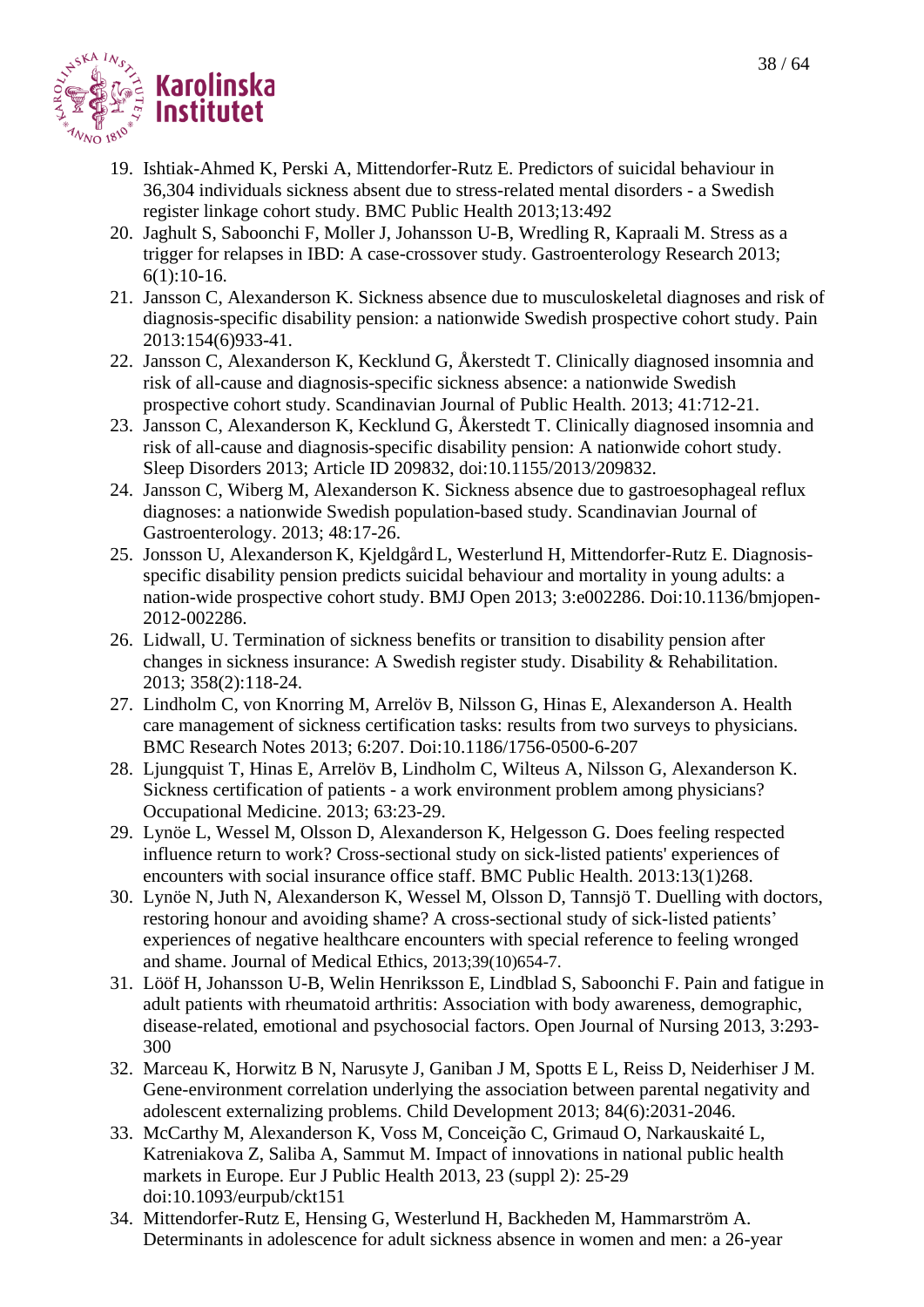

follow-up of a prospective population based cohort (Northern Swedish cohort). BMC Public Health 2013;13:75.

- 35. Naimi-Akbar A, Svedberg P, Alexanderson K, Carlstedt-Duke B, Ekstrand J, Sandborgh Englund G. Health related quality of life and symptoms in patients with experiences of health problems related to dental restorative materials. Community Dentistry and Oral Epidemiology 2013 Apr; 41(2):163-72.
- 36. Nilsson M, Olsson M, Wennman-Larsen A, Petersson L-M, Alexanderson K. Women´s reflections and actions regarding working after breast cancer surgery – a focus group study. Psycho-Oncology 2013; 22(7):1639-1644.
- 37. Nilsson M, Petersson L-M, Wennman-Larsen A, Olsson M, Alexanderson K. Adjustment and social support at work early after breast cancer surgery and its associations with sickness absence. Psycho-Oncology 2013; 22(12):2755-62.
- 38. Paget DZ, Barnhoorn F, McCarthy M, Alexanderson K, Conceição C, Devillé W, Grimaud O, Katreniakova Z, Narkauskaité L, Saliba A, Sammut M, Voss M. Civil society engagement in innovation and research through the European Public Health Association. Eur J Public Health 2013; 23(suppl 2):12-18.
- 39. Petersson L-M, Nilsson M, Alexanderson K, Olsson M, Wennman-Larsen A. How do women value work shortly after breast cancer surgery and are their valuations associated with being on sick leave? Journal of Occupational Rehabilitation 2013; 23(3): 391-399.
- 40. Ropponen A, Korhonen T, Svedberg P, Koskenvuo M, Silventoinen K, Kaprio J. Persistent smoking as a predictor of disability pension due to musculoskeletal diagnoses: A 23year prospective study of Finnish twins. Preventive Medicine 2013; 57:889-893.
- 41. Ropponen A, Samuelsson Å, Alexanderson K, Svedberg P. Register-based data of psychosocial working conditions and occupational groups as predictors of disability pension due to musculoskeletal diagnoses: a prospective cohort study of 24 543 Swedish twins. BMC Musculoskeletal Disorders 2013, 14:268. doi: 10.1186/1471-2474-14-268.
- 42. Ropponen A, Siventoinen, K, Hublin C, Svedberg P, Koskenvuo M, Kaprio J. Sleep patterns as predictors for disability pension due to low back diagnoses: A 23-year longitudinal study of Finnish twins. SLEEP 2013; 36(6):891-897.
- 43. [Ropponen A,](http://www.ncbi.nlm.nih.gov/pubmed?term=Ropponen%20A%5BAuthor%5D&cauthor=true&cauthor_uid=23711476) [Svedberg P,](http://www.ncbi.nlm.nih.gov/pubmed?term=Svedberg%20P%5BAuthor%5D&cauthor=true&cauthor_uid=23711476) [Kalso E,](http://www.ncbi.nlm.nih.gov/pubmed?term=Kalso%20E%5BAuthor%5D&cauthor=true&cauthor_uid=23711476) [Koskenvuo M,](http://www.ncbi.nlm.nih.gov/pubmed?term=Koskenvuo%20M%5BAuthor%5D&cauthor=true&cauthor_uid=23711476) [Silventoinen K,](http://www.ncbi.nlm.nih.gov/pubmed?term=Silventoinen%20K%5BAuthor%5D&cauthor=true&cauthor_uid=23711476) [Kaprio J.](http://www.ncbi.nlm.nih.gov/pubmed?term=Kaprio%20J%5BAuthor%5D&cauthor=true&cauthor_uid=23711476) A prospective twin cohort study of disability pensions due to musculoskeletal diagnoses in relation to stability and change in pain. Pain 2013; 154:1966-1972. doi: 10.1016/j.pain.2013.05.029.
- 44. Saboonchi F, Wennman-Larsen A, Alexanderson K, Petersson LM. Examination of the construct validity of the Swedish version of Hospital Anxiety and Depression Scale in breast cancer patients. Quality of Life Research. 2013; 22(10):2849-56.
- 45. Saboonchi F, Perski A, Grossi G. Validation of Karolinska Exhaustion Scale: psychometric properties of a measure of exhaustion syndrome. Scan J Caring Sci 2013; (27):1010-1017
- 46. Samuelsson Å, Ropponen A, Alexanderson K, Svedberg P. A prospective cohort study of disability pension due to mental diagnoses: the importance of health factors and behaviors. BMC Public Health 2013, 13:621. DOI: 10.1186/1471-2458-13-621.
- 47. Samuelsson Å, Ropponen A, Alexanderson K, Svedberg P. Psychosocial working conditions, occupational groups, and risk of disability pension due to mental diagnoses: A cohort study of 43000 Swedish twins. Scandinavian Journal of Work, Environment and Health 2013;39(4): 351-360.
- 48. Svedberg P, Eriksson M, Boman E. Associations between scores of psychosomatic health symptoms and health-related quality of life in children and adolescents. Health and quality of life outcomes 2013, 11:176.
- 49. Tinghög P, Wiberg M, Glaser A, Kjeldgård L, Hillert J, Alexanderson K. High prevalence of sickness absence and disability pension among multiple sclerosis patients; a nationwide population-based study. Multiple Sclerosis Journal 2013; 19(4): 1923-1930. DOI:10.1177/1352458513488234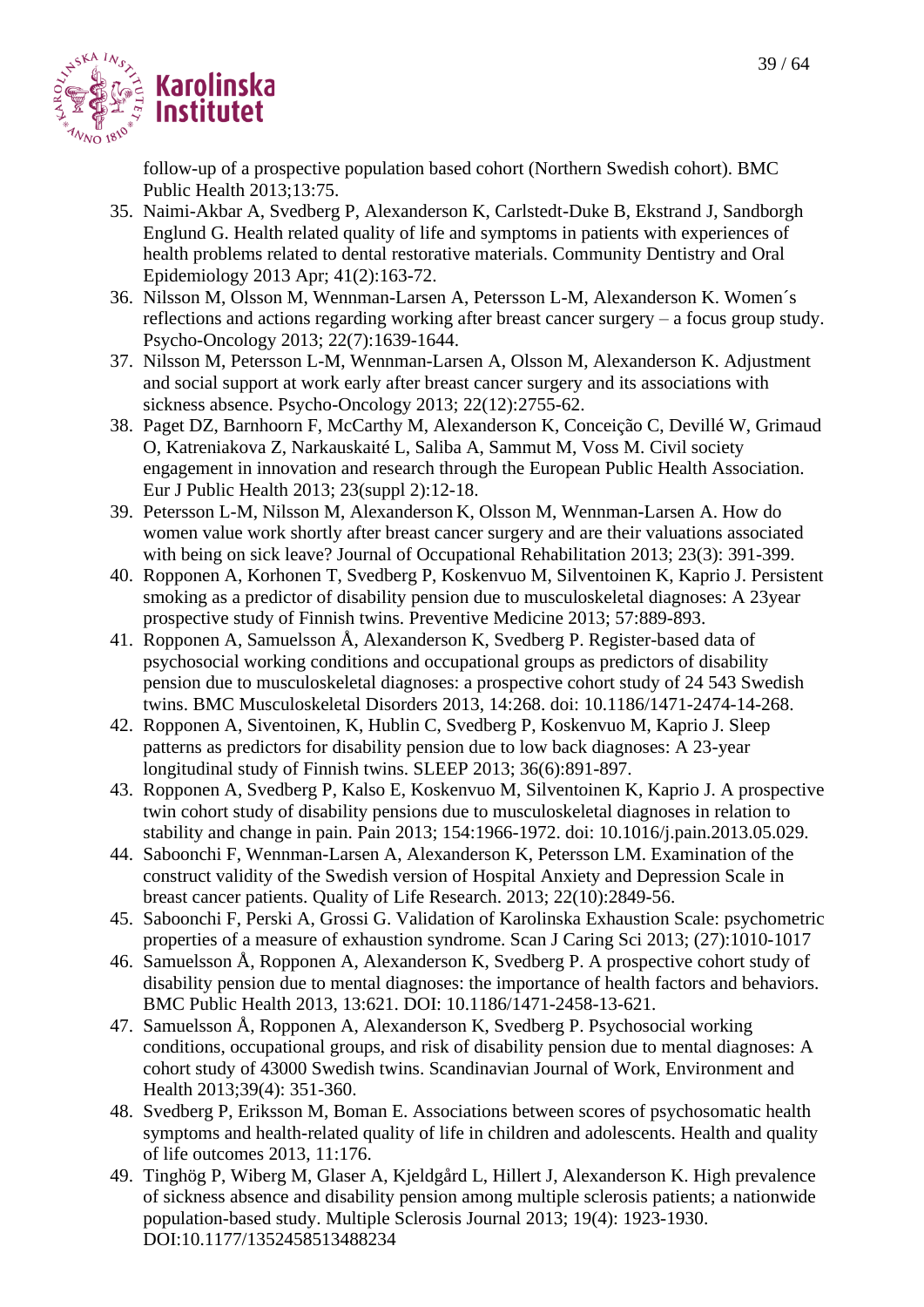- 50. Vaez M, Josephson M, Vingård E, Voss M. Work-related violence and its association with self-rated general health among public sector employees in Sweden. Work 2013. DOI: 10.3222/WOR-131715
- 51. Wawrzyniak A, Hamułka J, Friberg E, Wolk A. Dietary, anthropometric, and lifestyle correlates of serum carotenoids in postmenopausal women. European Journal of Nutrition 2013; 52:1919-1926.
- 52. Wennman-Larsen A, Alexanderson K, Olsson M, Nilsson M, Petersson LM. Sickness absence in relation to breast and arm symptoms shortly after breast cancer surgery. The Breast 2013; 22:767-772. doi:pii: S0960-9776(13)00008-8. 10.1016/j.breast.2013.01.006.
- 53. Wennman-Larsen A, Olsson M, Alexanderson K, Nilsson M, Petersson L-M. Arm morbidity and sick leave among working women shortly after breast cancer surgery. European Journal of Oncology Nursing 2013; 17(1): 101-106.
- 54. Wessel M, Helgesson G, Olsson D, Juth N, Alexanderson K, Lynöe N. When do patients feel wronged? Empirical study of sick-listed patients' experiences with healthcare encounters. European J Public Health 2013;23(2):230-5.
- 55. Voss M, Alexanderson K, McCarthy M. Tracking uptake of innovations from the European Union Public Health Programme. Eur J Public Health 2013, 23 (suppl 2):19-24 doi:10.1093/eurpub/ckt150

# **Articles in Swedish peer reviewed scientific journals**

- 1. Bergman A, Karlsson J, Gonäs L. Tankar om det möjliga, det troliga och det önskvärda. Arbetsmarknad & Arbetsliv 2013;19(4).
- 2. Bränström R. Familjer med ökad risk för malignt melanom syn på genetisk forskning och genetisk testning. Best Practice Dermatology 2013;10.
- 3. Gustafsson K, Marklund S, Wikman A. Sjukfrånvaro och hälsa före och efter hög sjuknärvaro. Arbetsmarknad & Arbetsliv 2013; 19(4): 51-60.
- 4. Gustavsson C. Att hantera långvarig smärta behandlingsstrategier för att öka förmågan till egenvård. Best Practice 2013;6:9-13.
- 5. Jonsson U, Mittendorfer-Rutz E. Kjeldgård L, Alexanderson K. Suicidalt beteende bland unga med aktivitetsersättning. Socialmedicinsk tidskrift 2013, nr 5: 705-714.
- 6. Kamp A, Klemdal L, Gonäs L. Working in the Public Sector. Introduction to the thematic issue. Nordic journal of Working Life Studies 2013;3(2):1-8.
- 7. Leineweber C, Kecklund G, Theorell T, Åkerstedt T, Alexanderson K, Westerlund H. Inflytande över arbetstiden och sjuknärvaro/sjukfrånvaro. Arbetsmarknad & Arbetsliv 2013;19(4):87-99.
- 8. Mittendorfer-Rutz E, Beckman K, Jonsson U. Suicidalt beteende bland unga i Europa kan vi förstå tidstrenderna och skillnaderna mellan olika länder? Socialmedicinsk tidskrift 2013;5,684-95.
- 9. Tinghög P, HillertJ, Kjeldgård L, Wiberg M, Glaser A, Alexanderson K. Stor brist på kunskap om sjukfrånvaro bland personer med MS. Neurologi i Sverige 2013;4:24-27.

# **Commentaries**

Bränström R, van der Star A. All inclusive Public Health – what about LGBT populations? Eur J Public Health. 2013 Jun;23(3):353-4. doi: 10.1093/eurpub/ckt054.

# **Editorials**

- 1. Gonäs L, Karlsson J. Introduktion. Arbetsmarknad & Arbetsliv 2013; 19(1).
- 2. Gonäs L, Sandlund E. Guest editor´s introduction: Capturing change Approaching gender relations in working life. Economic and Industrial Demogracy 2013; 34(3):471- 482.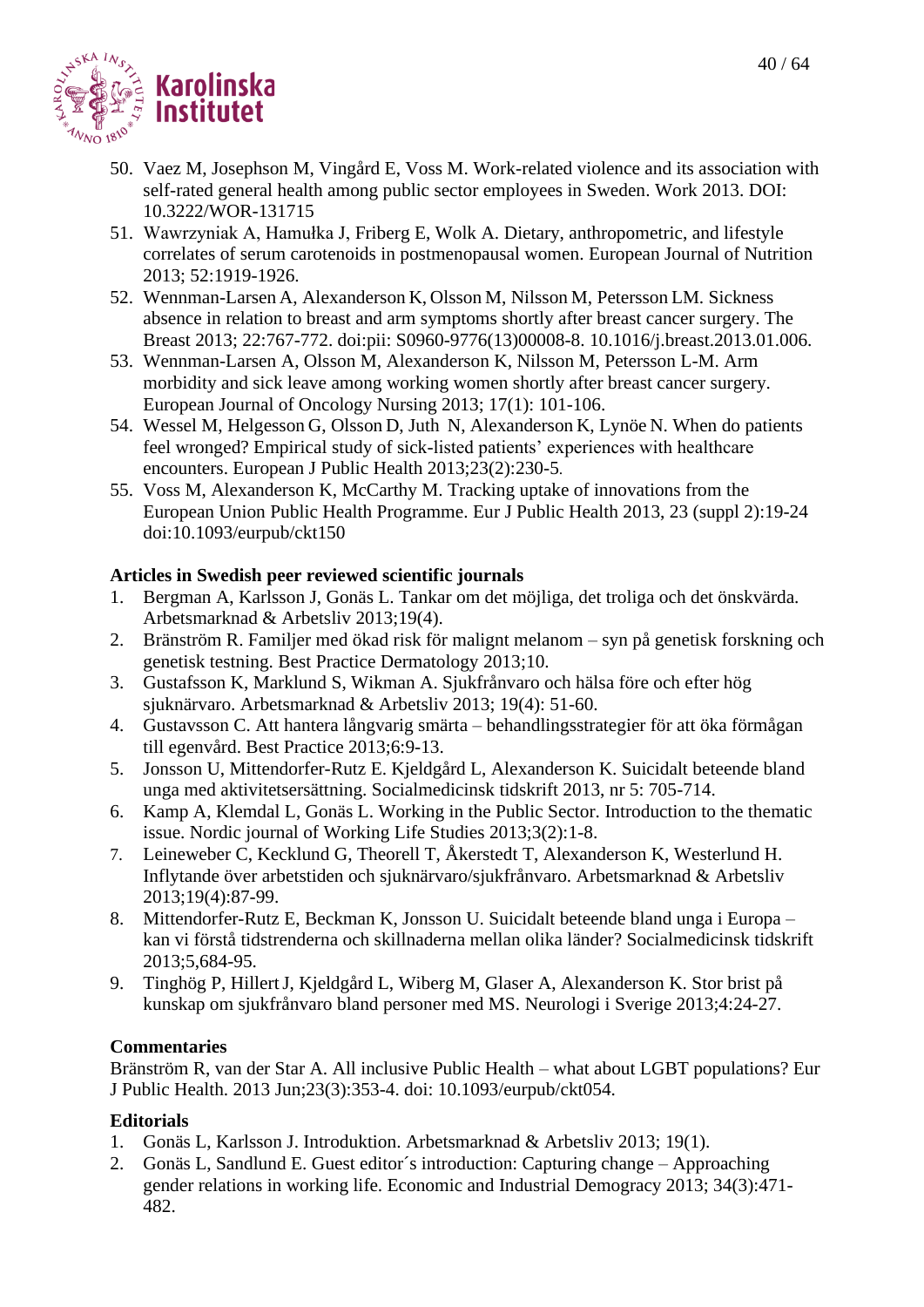

3. Kemph A, Klemsdal L, Gonäs L. Introduction the special issue on the Public Sector. Nordic Journal of Working Life Studies 2013; 3(2).

#### **Book chapter, English**

Bränström R. Effect of Mindfulness-based Interventions in Cancer Care. In: Evidence-based Non-pharmacological Therapies for Palliative Cancer Care. New York: Springer; 2013. p.175- 192.

#### **Book chapter, Swedish**

Alexanderson K, Sjukdom och hälsa. In Järvholm B, Mannelqvist R, Olofsson C, Torén K. Försäkringsmedicin. Lund: Studentlitteratur; 2013. s. 53-60.

#### **Scientific reports**

- 1. Alexanderson K, Arrelöv B, Bränström R, Gustavsson C, Hinas E, Kjeldgård L, Ljungquist T, Nilsson G. Läkares erfarenheter av arbete med sjukskrivning. Resultat från en enkätstudie 2012 och jämförelser med 2008 och 2004. Sektionen för försäkringsmedicin, Karolinska Institutet, 2013. (ISBN 978-91-981256-0-3)
- 2. Alexanderson K, Arrelöv B, Gustavsson C, Hinas E, Kjeldgård L, Ljungquist T. Läkares erfarenheter av arbete med sjukskrivning i Stockholm. Resultat från en enkätstudie år 2012 och jämförelser med 2008 och 2004. Rapport 2013. Sektionen för försäkringsmedicin, Karolinska Institutet, 2013. (ISBN 978-91-981256-2-7)
- 3. Alexanderson K, Arrelöv B, Hinas E, Ljungquist T, Nilsson G. Försäkringsmedicinsk kompetens och kompetensutveckling bland läkare under vidareutbildning i Stockholms län. Resultat från en enkätstudie år 2012 och jämförelse med 2008. Sektionen för försäkringsmedicin, Karolinska Institutet, 2013. (ISBN 978-91-981256-3-4)
- 4. Alexanderson K, Björkenstam E, Kjeldgård L, Narusyte J, Ropponen A, Svedberg P. Barnafödande, sjuklighet och sjukfrånvaro: en studie av tvillingsystrar. Sektionen för försäkringsmedicin, Karolinska Institutet, 2013. (ISBN 978-91-981256-9-6)
- 5. Alexanderson K, Keller C, von Knorring M, Paul A-S. Ledning och styrning av hälso- och sjukvårdens arbete med patienters sjukskrivning. Resultat från 2013 och jämförelse med 2007. Sektionen för försäkringsmedicin, Karolinska Institutet, 2013. (ISBN 978-91- 981256-8-9)
- 6. Jonsson U, Mittendorfer-Rutz E, Kjeldgård L, Alexanderson K. Unga vuxna med aktivitetsersättning: risk för suicidförsök och suicid. Underlagsrapport nr 13 till den parlamentariska socialförsäkringsutredningen (S 2010:04) SOU 2013.
- 7. Kjeldgård L, Alexanderson K. Läkares arbete med sjukskrivning i Västernorrlands län. Sektionen för försäkringsmedicin, Karolinska Institutet, 2013.
- 8. Marklund S, Kjeldgård L, Alexanderson K. Sjukfrånvaro efter 65 år ålder. Underlagsrapport nr 14 till den parlamentariska socialförsäkringsutredningen (S 2010:04) SOU 2013.
- 9. McCarthy M, Alexanderson A, Conceição C, Barnhoorn F, Grimaud O, Katreniakova Z, Narkauskaité L, Saliba A, Sammut M, Devillé W, Voss M, Zeegers D. PHIRE - Public Health Innovation and Research in Europe. Summary report. European Public Health Associations (EUPHA) 2013. [\(http://www.eupha.org/repository/projects/PHIRE\\_Reports/PHIRE\\_Summary\\_Report.pdf\)](http://www.eupha.org/repository/projects/PHIRE_Reports/PHIRE_Summary_Report.pdf)
- 10. Stenbeck M, Andersson G, Berglund A, Bihagen E, Lagergren J, de Luna X, Rignell-Hydbom A, Ye W, Holmström A. Svenska register – En unik resurs för hälsa och välfärd. SIMSAM, 2013.
- 11. Stenbeck M, Andersson G, Berglund A, Bihagen E, Lagergren J, de Luna X, Rignell-Hydbom A, Ye W, Holmström A. Swedish registers – A unique resource for health and welfare. SIMSAM, 2013.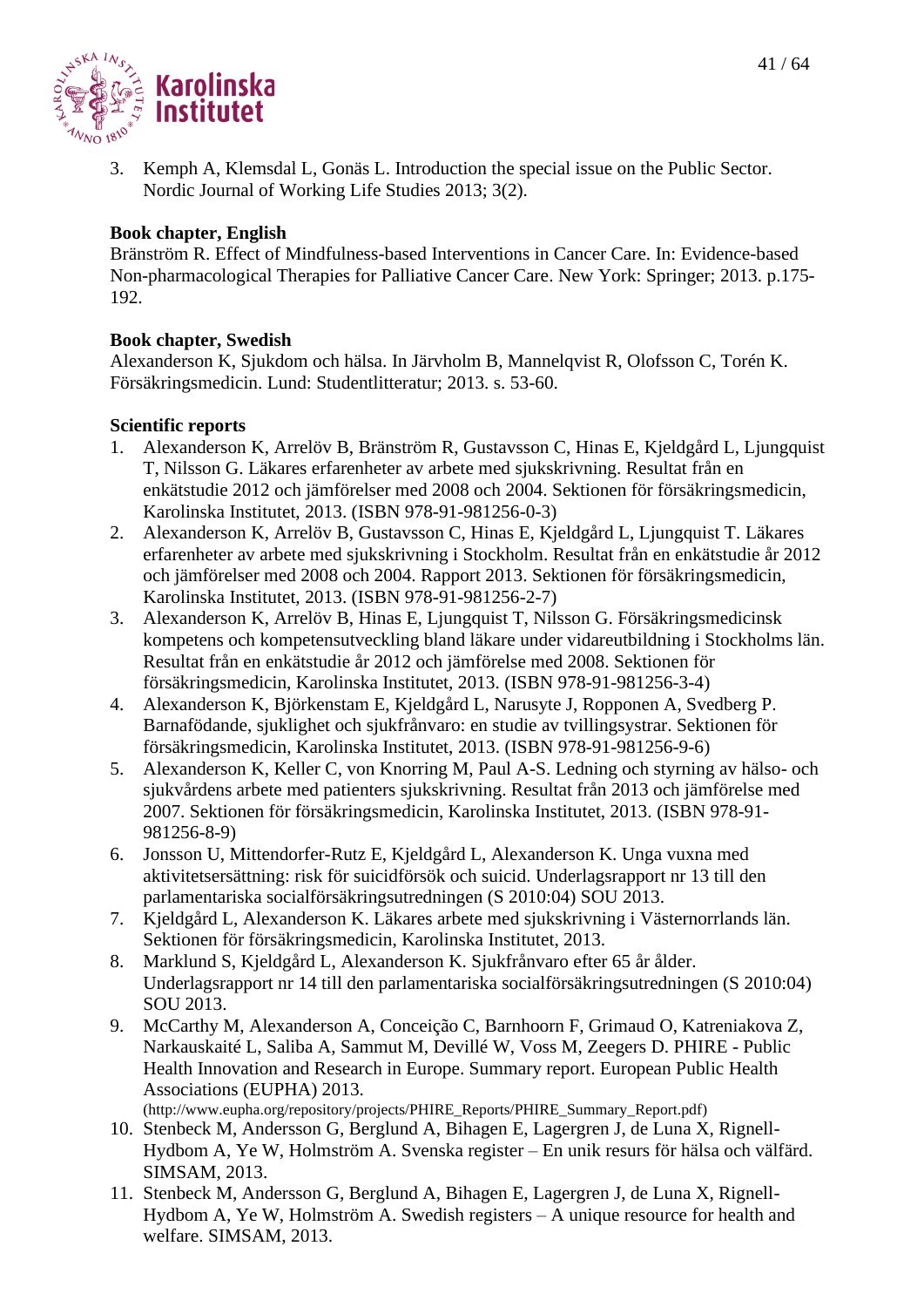

- 12. Stjernschantz Forsberg, J. Registerforskning Etiken bakom juridiken. Sektionen för försäkringsmedicin, Karolinska Institutet och Centrum för forsknings- och bioetik, Uppsala universitet, 2013.
- 13. Söderberg E, Hinas E, Alexanderson K. Läkares erfarenheter av arbete med sjukskrivning i Östergötland. Resultat från en enkätstudie år 2012 och jämförelser med enkäter från 2008 och 2004. Rapport 2013. Sektionen för försäkringsmedicin, Karolinska Institutet och Linköpings universitet, 2013. (ISBN 978-91-7519-454-7)
- 14. Voss M, Alexanderson K. Public Health Innovation and Research in Europe (PHIRE). Report from the PHIRE work package 4. European Public Health Association (EUPHA) 2013.[\(http://www.eupha.org/repository/projects/PHIRE\\_Reports/PHIRE\\_Innovations\\_Rep](http://www.eupha.org/repository/projects/PHIRE_Reports/PHIRE_Innovations_Report.pdf) [ort.pdf\)](http://www.eupha.org/repository/projects/PHIRE_Reports/PHIRE_Innovations_Report.pdf)

# **2012**

#### **PhD thesis**

- 1. Lie A. Managing traffic safety An approach to the evaluation of new vehicle safety systems. Karolinska Institutet, Division of Insurance Medicine 2012.
- 2. Heijbel B. Return to work after long-term sick leave: barriers and facilitators. Karolinska Institutet, Division of Insurance Medicine 2012.
- 3. Von Knorring M. The manager role in relation to the medical profession. Karolinska Institutet, Division of Insurance Medicine 2012.

- 1. Aas R, Alexanderson K. Challenging evidence-based decision making. A hypothetical case-study about return to work. Occupational Therapy International. 2012:19(1)28-44.
- 2. Alexanderson K, Kivimäki M, Ferrie JE, Westerlund H, Vahtera J, Singh-Manoux A, Melchior M, Zins M, Goldberg M, Head J. Diagnosis-specific sick leave as a long-term predictor of disability pension: a 13-year follow-up of the GAZEL cohort study. Journal of Epidemiology and Community Health. 2012:66(2)155-9.
- 3. Backhans M, Marklund S, Ponce de Leon A, Burström B. Is gender policy related to the gender gap in external cause and circulatory disease mortality? A mixed effects model of 22 OECD countries 1973-2008, BMC Public Health, 2012:1:969-81
- 4. Björkenstam E, Ljung R, Burström B, Mittendorfer-Rutz E, Hallqvist J, Ringbäck Weitoft G. Quality of medical care and excess mortality in psychiatric patients – a nationwide register-based study in Sweden. BMJ Open 2012;2;e000778.
- 5. Blom V, Bergström G, Hallsten L, Bodin L, Svedberg P. Genetic susceptibility to burnout in a Swedish twin cohort.. European Journal of Epidemiology. 2012;27(3):225-31.
- 6. Bryngelson A, Mittendorfer-Rutz E, Jensen I, Lundberg U, Åsberg M, Nygren Å. Selfreported treatment, workplace-oriented rehabilitation, change of occupation and subsequent sickness absence and disability pension among employees long-term sick-listed for psychiatric disorders: A prospective cohort study. BMJ Open, 2012;2:e001704.
- 7. Durkee T, Michael Kaess M, Carli1V, Parzer P, Wasserman C, Floderus B, Apter A, Balazs J, Barzilay S, Bobes J, Brunner R, Corcoran P, Cosman D, Cotter P, Despalins R, Graber N, Guillemin F, Haring C, Kahn J-P, Mandelli L,Marusic D, Mészáros G, Musa G J, Postuvan V, Resch F, Saiz P A, Sisask M, Varnik A, Sarchiapone M, Hoven C W, Wasserman D. Prevalence of pathological internet use among adolescents in Europe: demographic and social factors. Addiction 2012:107;2210-22.
- 8. Floderus B, Hagman M, Aronsson G, Gustafsson K, Marklund S, Wikman A. Disability pension among young women in Sweden, with special emphasis on family structure: a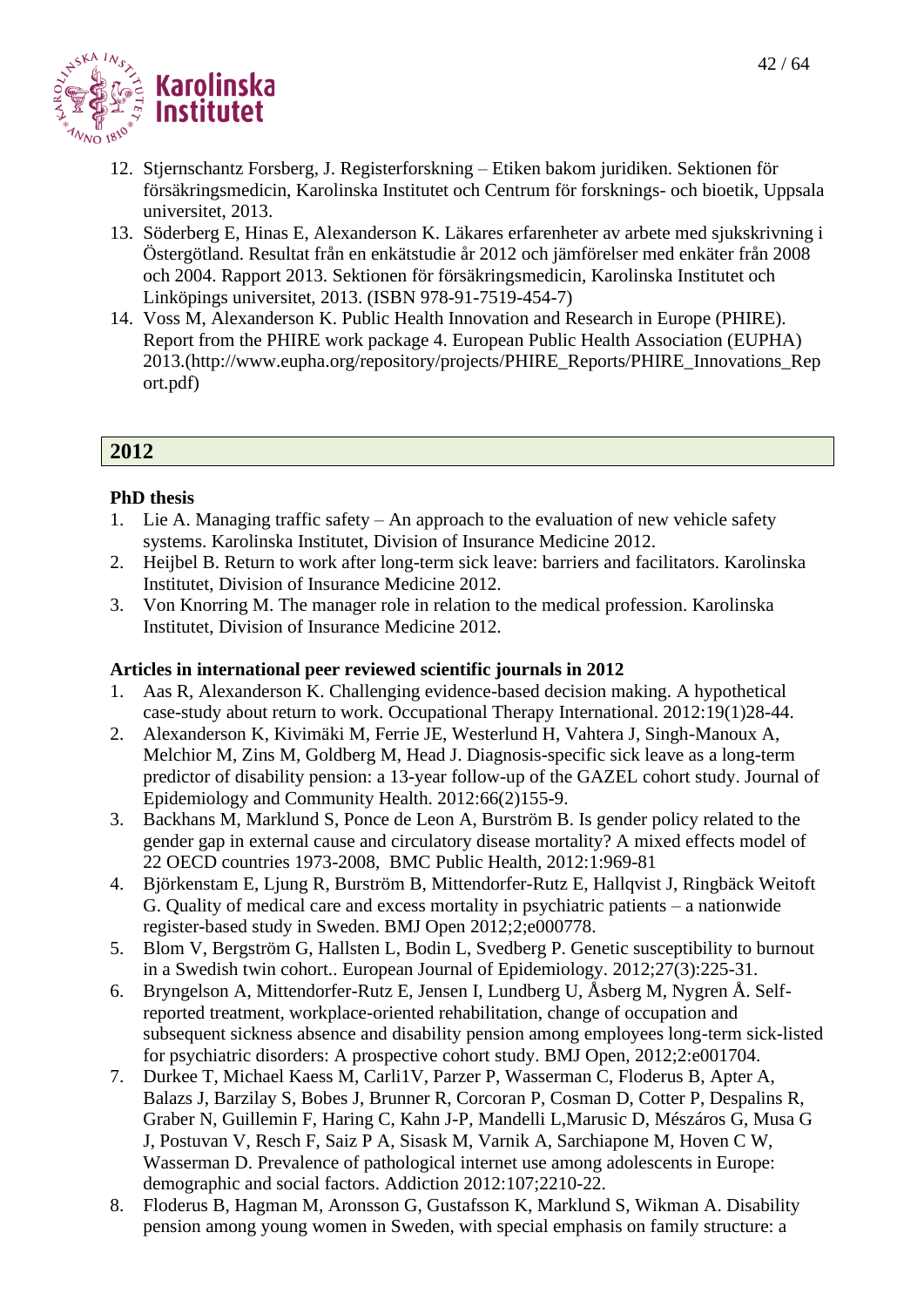

dynamic cohort study. BMJ Open 2012; 2(3):e000840.doi: 10.1136/bmjopen-2012- 000840.

- 9. Floderus B, Hagman M, Aronsson G, Marklund S, Wikman A. Medically certified sickness absence with insurance benefits in women with and without children. European Journal of Public Health 2012 Feb; 22(1):85-92.
- 10. Friberg E, Jansson C, Mittendorfer-Rutz E, Rosenhall U, Alexanderson K (2012) Sickness Absence Due to Otoaudiological Diagnoses and Risk of Disability Pension: A Nationwide Swedish Prospective Cohort Study. PLoS ONE 7(1): e29966. doi:10.1371/journal.pone.0029966
- 11. Friberg E, Gustafsson K, Alexanderson K. Hearing difficulties, ear-related diagnoses and sickness absence or disability pension - a systematic literature review. BioMed Central Public Health 2012, 12(1):772.
- 12. Genkinger JM, Friberg E, Goldbohm RA, Wolk A. Long-term dietary heme iron and red meat intake in relation to endometrial cancer risk. The American Journal of Clinical Nutrition 2012 Oct; 96(4): 848-54.
- 13. Hultin H, Möller J, Alexanderson K, Johansson G, Lundberg I, Hallqvist J. Low Workload as a Trigger of Sick Leave: Results from a Swedish Case-Crossover Study. JOEM. 2012;54(2)202-9.
- 14. Jansson C, Mittendorfer-Rutz E, Alexanderson K. Sickness absence due to musculoskeletal diagnoses and risk of all-cause and cause-specific mortality: a nationwide Swedish cohort study. Pain. 2012:153;5:998-1005.
- 15. Jansson C, Alderling M, Hogstedt C, Gustavsson P. Mortality among Swedish chimney sweeps 1952-2006: an extended cohort study. OEM, 2012;69(1):41-7
- 16. Leineweber C, Westerlund H, Hagberg J, Svedberg P, Alexanderson K. Sickness presenteeism is more than an alternative to sickness absence: Results from the populationbased SLOSH study. International Archives of Occupational and Environmental Health. 2012; 85:905-14.
- 17. Lindam A, Jansson C, Nordenstedt H, Pedersen N, Lagergren J. A population-based study of gastroesophageal reflux disease and sleep problems in elderly twins. PLoS ONE, 2012;7(10)e48602
- 18. Lindfors S, Boman J, Alexanderson K. Strategies used to handle stress by academic physicians at a university hospital. Work. 2012:43(2)183-93.
- 19. Ljung R, Jansson C, Nordenstedt H, Martin L, Lagergren P, Lagergren J. Twelve tips for conducting a postgraduate course on study design and study protocol writing for the medical profession. Medical Teacher, 2012;34(1):25-9.
- 20. Ljungquist T, Arrelöv B, Lindholm C, Löfgren A, Nilsson G, Alexanderson K. Physicians who experience sickness certification as a work environmental problem: where do they work and what specific problems do they have? A nation-wide survey in Sweden. BMJ Open;2012. 2:e000704.
- 21. Mittendorfer Rutz E, Kjeldgård L, Runeson B, Perski A, Melchior M, Head J, Alexanderson K. Sickness Absence Due to Specific Mental Diagnoses and All-Cause and Cause-Specific Mortality: A Cohort Study of 4.9 Million Inhabitants of Sweden. PLOS ONE 7(9): e45788 doi:10.1371/journal.pone.0045788
- 22. Mittendorfer Rutz E, Rasmussen F, Lange T. A life-course study on effects of parental markers of morbidity and mortality on offspring´s suicide attempt. PLOS ONE, 2012: 7(12), e51585
- 23. Naimi-Akbar A, Svedberg P, Alexanderson K, Ekstrand J, Sandborgh Englund G. Reliance on social security benefits by Swedish patients with ill-health attributed to dental fillings: a register-based cohort study. BMC Public Health. 2012, 12(1):713.
- 24. Niederkrotenthaler T, Floderus B, Alexanderson K, Rasmussen F, Mittendorfer-Rutz E. Exposure to parental mortality and markers of morbidity, and the risks of attempted and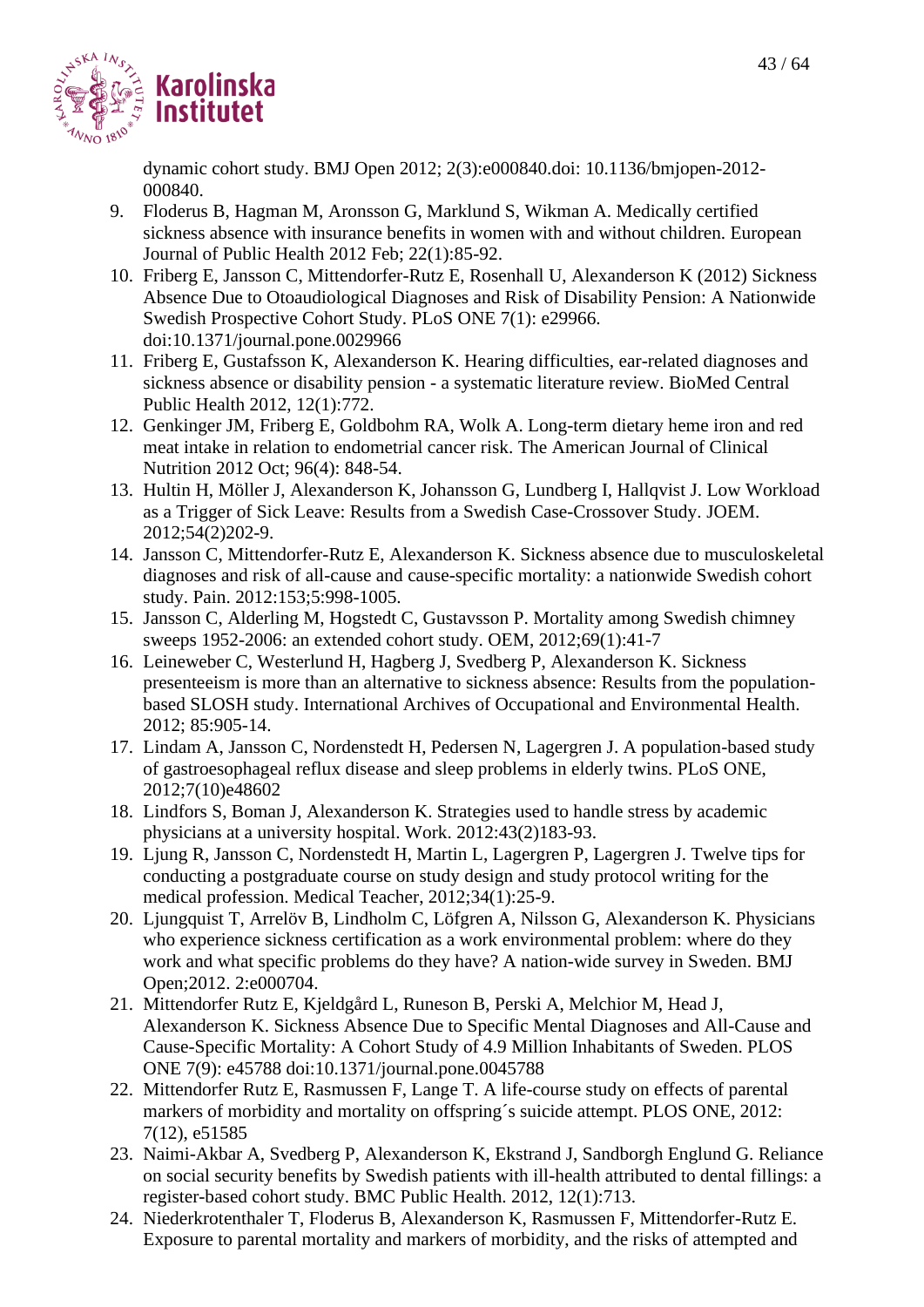

completed suicide in offspring: an analysis of sensitive life periods. JECH. 2012:66(3)233- 9.

- 25. Niederkrotenthaler T, Rasmussen F, Mittendorfer-Rutz E. Perinatal conditions and parental age at birth as risk markers for subsequent suicide attempt and suicide: A population based case-control study. Psychiatric epidemiology 2012 Sep;27(9):729-38. doi: 10.1007/s10654- 012-9724-4. PMID: 22911024
- 26. Niederkrotenthaler T, Sonneck G, Dervic K, Nader E, Voracek M, Kapusta N, Etzersdorfer E, Mittendorfer-Rutz E, Dorner T. Predictors of Suicide and Suicide Attempt in Subway Stations: A Population-based Ecological Study. Journal of Urban Health 2012; Apr;89(2):339-53. Doi:10.1107/s11524-011-9656-4
- 27. Nilsson G, Arrelöv A, Lindholm C, Ljungquist T, Kjeldgård L, Alexanderson K. Psychiatrists' work with sickness certification: frequency, experiences and severity of the certification tasks in a national survey in Sweden. BMC Health Services Research. 2012;12:362.<http://www.biomedcentral.com/1472-6963/12/362>
- 28. Nilsson M, Olsson M, Wennman-Larsen A, Petersson L-M, Alexanderson K. Women's reflections and actions regarding working after breast cancer surgery – a focus group study. Psycho-Oncology. 2012. DOI: 10.1002/pon.3192
- 29. Ropponen A, Svedberg P, Huunan-Seppälä A, Koskenvuo K, Koskenvuo M, Alexanderson K, Silventoinen K, Kaprio J. Personality traits and life dissatisfaction as risk factors for disability pension due to low back diagnoses: A 30-year longitudinal cohort study of Finnish twins. Journal of Psychosomatic Research. 2012(73)289-294.
- 30. Ropponen A, Silvenoinen K, Svedberg P, Alexanderson K, Koskenvuo K, Huunan-Seppälä A, Koskenvuo M, Kaprio J. Effects of work and lifestyle on risk for future disability pension due to low back diagnoses: a 30-year prospective study of Finnish twins. JOEM. 2012:54(11)1330-6.
- 31. Samuelsson Å, Ropponen A, Alexanderson K, Lichtenstein P, Svedberg P. Disability Pension among Swedish Twins—Prevalence over 16 Years and Associations with Sociodemographic Factors in 1992. JOEM 2012:54(1)10-6
- 32. Samuelsson Å, Houkes I, Verdonk P, Hammarström A. Types of employment and their associations with work characteristics and health in Swedish women and men. Scandinavian Journal of Public Health, 2012; 40(2):183-90.
- 33. Samuelsson Å, Alexanderson K, Ropponen A, Lichtenstein P, Svedberg P. Incidence of disability pension and associations with socio-demographic factors in a Swedish twin cohort. Soc Psychiatry Psychiatr Epidemiol. 2012:47(12)1999-2009.
- 34. Svedberg P, Alexanderson K. Associations between sickness absence and harassment, threats, violence, or discrimination: A cross-sectional study of the Swedish Police. Work. 2012:42:83-92.
- 35. Svedberg P, Ropponen A, Narusyte J, Alexanderson K, Lichtenstein P. Genetic susceptibility to sickness absence is similar among women and men: findings from a Swedish twin cohort. Twin Research and Human Genetics. 2012 (15)5:642-8.
- 36. Taloyan M, Aronsson G, Leineweber C, Magnusson Hanson L, Alexanderson K. Westerlund H. Sickness Presenteeism Predicts Suboptimal Self-Rated Health and Sickness Absence: A Nationally Representative Study of the Swedish Working Population. PLOS One, September 2012:7(9)e44721
- 37. Voss M, Ivert I, Pehrsson K, Hammar H, Alexanderson K, Nilsson T, Vaez V. Sickness absence following coronary revascularisation. A national study of women and men of working age in Sweden 1994-2006. PloS ONE, 2012:7(7)e40952.
- 38. Wennman-Larsen A, Olsson M, Alexanderson K, Nilsson M, Petersson LM. Arm morbidity and sick leave among working women shortly after breast cancer surgery. European Journal of Oncology Nursing. 2012. <http://dx.doi.org/10.1016/j.ejon.2012.05.004>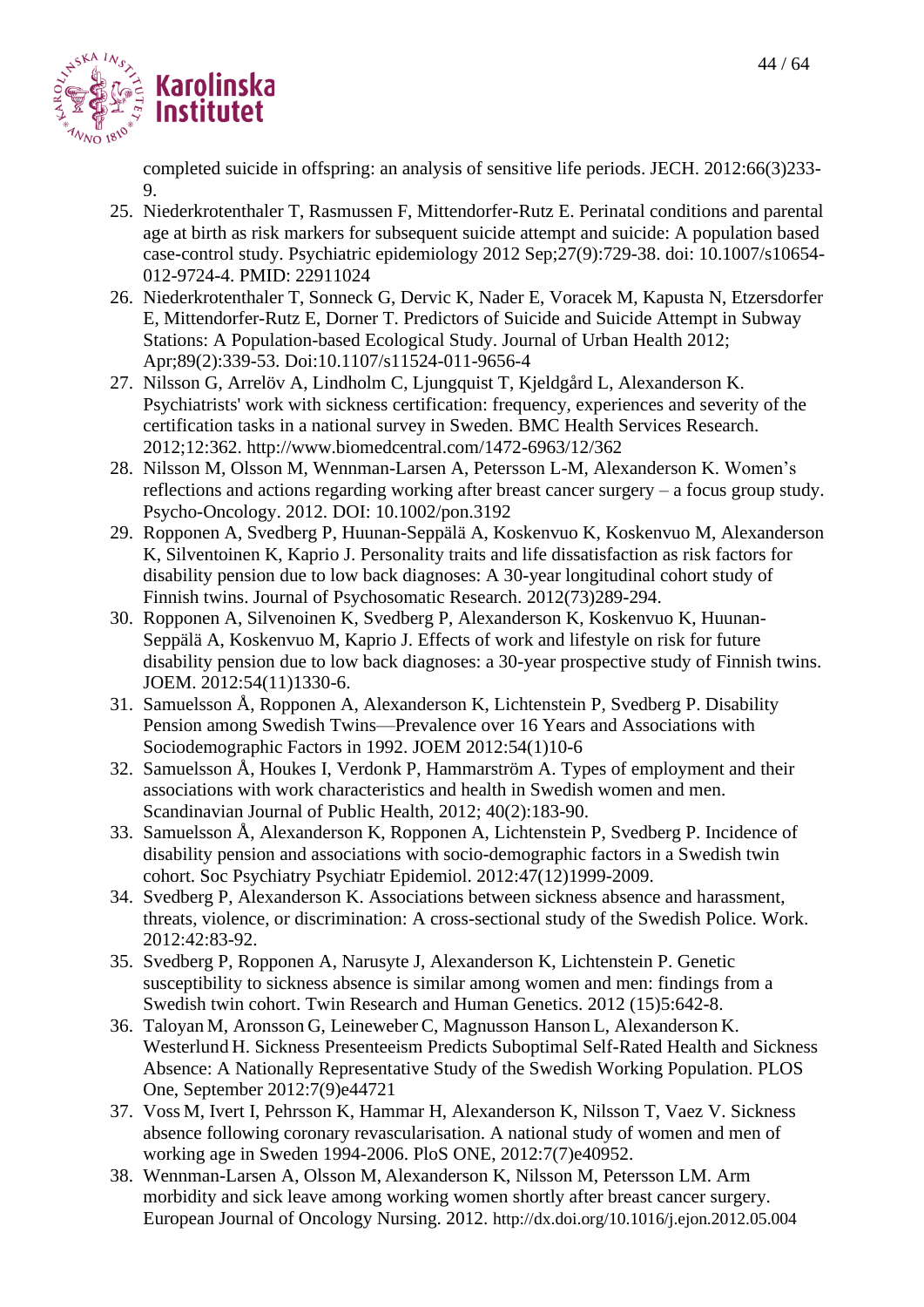

- 39. Videhult Pierre P, Fridberger A, Wikman A, Alexanderson K. Self-reported hearing difficulties, main income sources, and socio-economic status; a cross-sectional populationbased study in Sweden. BMC Public Health 2012, 12:874. Doi: 10.1186/1471-2458-12- 874
- 40. Wikman A, Wiberg M, Marklund S, Alexanderson K. Activities and sources of income after a period of long-term sick leave – a population-based prospective cohort study. BMC Public Health 2012; 12(1):745.
- 41. Winde L, Alexanderson K, Carlsen B, Kjeldgård L, Löfgren Wilteus A, Gjesdal S. General practitioners' experiences with sickness certification: A comparison of survey data from Sweden and Norway. BMC Family Practice. 2012, 13:10 Doi:10.1186/1471-2296-13-10

#### **Scientific articles in Swedish peer reviewed scientific journals**

- 1. Grahn B, Kjellberg K, Ljungquist T, Stigmar K, Wåhlin C. Arbetsförmåga, del 1. Definitioner, modeller, perspektiv, prediktorer, riskfaktorer. Fysioterapi 2012;5:42-49.
- 2. Grahn B, Kjellberg K, Ljungquist T, Stigmar K, Wåhlin C. Arbetsförmåga, del 2. Bedömningar och insatser. Fysioterapi 2012;6:42-49.
- 3. Marklund S, Berntson E, Stjernström C. Effekter på hälsa och anställningsbarhet av geografiskt och karriärmässigt perifer anställning. Arbetsmarknad & Arbetsliv, 2012 18(1) 25-41.

#### **Book, in Swedish**

Alexanderson K (Red.) Socialförsäkringsforskning. En vänbok till Staffan Marklund. Sektionen för försäkringsmedicin, Karolinska Institutet; 2012. (ISBN 978-91-7549-041-0)

#### **Book chapters, Swedish**

- 1. Alexanderson K. Socialförsäkringsforskning och dess nestor; Staffan Marklund. I: Alexanderson K (Red.) Socialförsäkringsforskning. En vänbok till Staffan Marklund. Sektionen för försäkringsmedicin, Karolinska Institutet; 2012. s.15-22. (ISBN 978-91- 7549-041-0)
- 2. Linder, J. Vanliga symptom och depressivitet hos långtidssjukskrivna personer som av Försäkringskassan remitterats till försäkringsmedicinsk utredning. I: Alexanderson K (Red.) Socialförsäkringsforskning. En vänbok till Staffan Marklund. Sektionen för försäkringsmedicin, Karolinska Institutet; 2012. s.86-92. (ISBN 978-91-7549-041-0)
- 3. Marklund S, Lidwall U. Socialförsäkringen och rättvisan, i Kön, klass och etnicitet jämlikhetsfrågor i socialförsäkringen, Rapport från forskarseminariet i Umeå 18-19 januari 2012, Försäkringskassan, *Socialförsäkringsrapport* 2012:4. s. 7-22. [www.försäkringskassan.se/press/publikationer](http://www.försäkringskassan.se/press/publikationer)

#### **Other publications/presentations**

- 1. Alexanderson K. Proud to be a EUPHA section! In: EUPHA 1992-2012; still going strong! European Public Health Association, 2012. 32-34.
- 2. Alexanderson K. Who works after 65? The need for nation-wide studies. Presentation at Breakfast meeting, the EU Parliament, 20 March 2012. Brussels, EU Parliament.

# **2011**

#### **PhD thesis**

1. Engblom, M. Sickness certification when experienced as problematic by physicians. Karolinska Institutet, Division of Insurance Medicine 2011.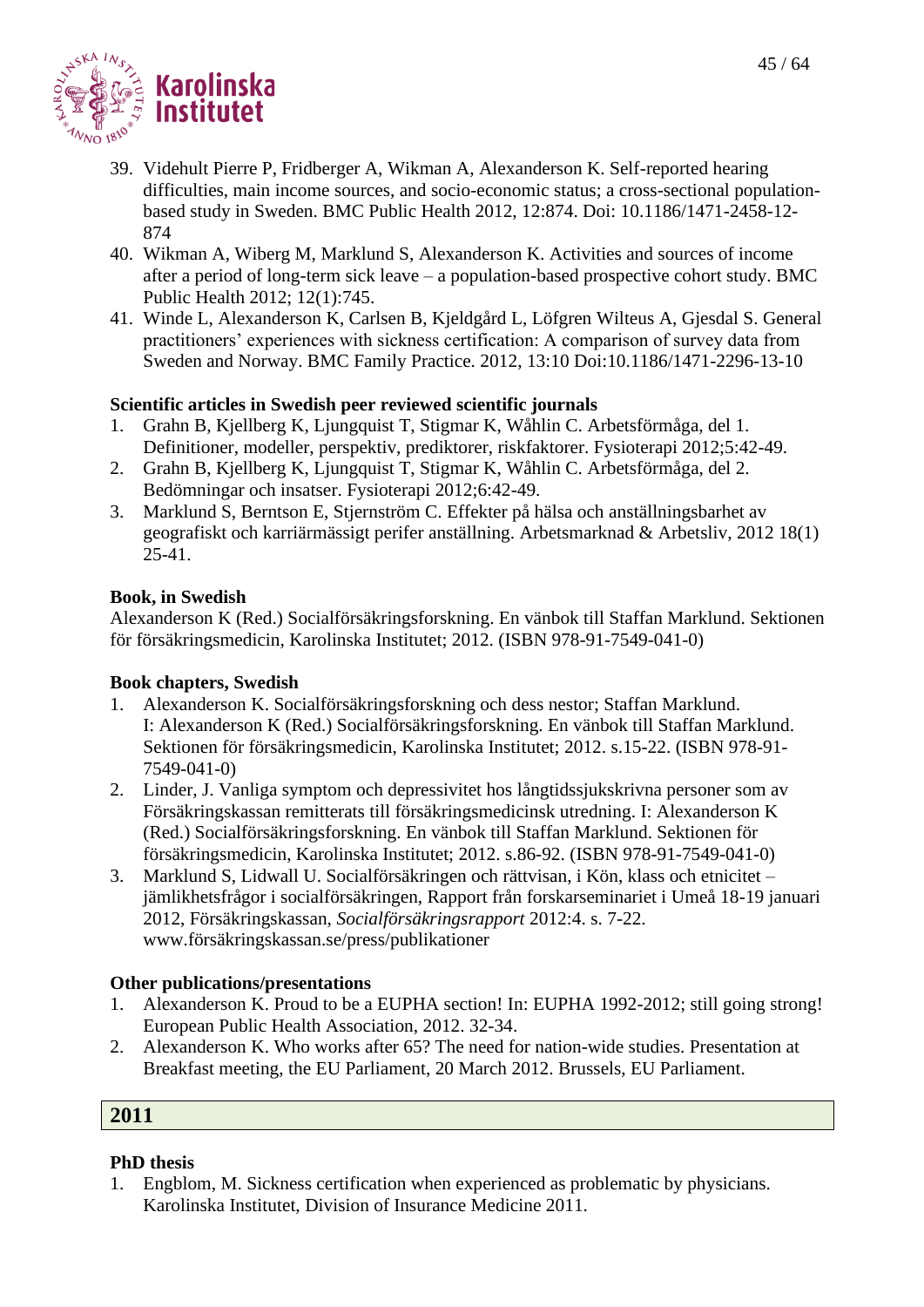2. Aas, Randi Wågö. Workplace-Based Sick Leave Prevention and Return to Work. Exploratory Studies. Karolinska Institutet, Division of Insurance Medicine 2011.

- 1. Aas R W, Tuntland H, Holte K A, Roe C, Lund T, Moller A, Marklund S. Workplace interventions for neck pain in workers (review), Issue 4, The Cochrane Library 2011
- 2. Aronsson G, Gustafsson K, Mellner C. Sickness presence, sickness absence and selfreported health and symptoms. International Journal of Workplace Health Management, 2011;4(3):228-243.
- 3. Backhans M, Burstrom B, Marklund S. Gender policy developments and policy regimes in 22 OECD countries 1979-2008, International Journal of Health Services. 2011 Vol 41, No 4:595-623
- 4. Bogdanovica I, Jiang G-X, Lohr C, Schmidtke A, Mittendorfer-Rutz E. Changes in rates, methods and characteristics of suicide attempters over a 15-year period: comparison between Stockholm, Sweden, and Wurzburg, Germany, Social Psychiatry and Psychiatric Epidemiology, 2011;46(11)1103-14.
- 5. Bryngelson A, Mittendorfer-Rutz E, Fritzell J, Åsberg M, Nygren Å. Reduction in personnel and long-term sickness absence for psychiatric disorders among employees in Swedish county councils: an ecological population-based study. Journal of Occupational and Environmental Medicine, 2011; 53(6): 658–662.
- 6. Christensson A, Vaez M, Dickman P, Runeson B. Self-reported depression in first-year nursing students in relation to socio-demographic and educational factors: A nationwide cross-sectional study in Sweden. [Soc Psychiatry Psychiatr Epidemiol.](javascript:AL_get(this,%20) 2011; 46(4):299-310
- 7. Engblom M, Alexanderson K, Rudebeck CE. Physicians' messages in problematic sickness certification: a narrative analysis of case reports. BMC Family Practice, 2011:12.
- 8. Engblom M, Nilsson G, Arrelöv B, Skånér Y, Lindholm C, Hinas E, Löfgren A, Alexanderson K. General practitioners and sickness certification; frequency and severity of problems according to a national survey in Sweden. Scandinavian Journal of Primary Health Care. 2011:29(4)227-233.
- 9. Ferrie J, Kivimäki M, Westerlund H, Head J, Melchior M, Singh-Manoux A, Zins M, Goldberg M, Alexanderson K, Vahtera J. Differences in the association between sickness absence and long-term sub-optimal health: a 14-year follow-up in the GAZEL cohort. OEM 2011:68(10)729-733.
- 10. Friberg E, Wallin A, Wolk A. Sucrose, high-sugar foods, and risk of endometrial cancer a population-based cohort study. Cancer Epidemiology Biomarkers and Prevention. 2011; Sep;20(9):1831-7. doi: 10.1158/1055-9965. EPI-11-0402
- 11. Gustafsson K, Marklund S. Consequences of sickness presence and sickness absence on health and work ability: a Swedish prospective cohort study. International Journal of Occupational Medicine and Environmental Health, 2011; 24(2):153-165.
- 12. Gustafsson K, Backenroth-Ohsako G, Rosenhall U, Ternevall-Kjerulf E, Ulfendahl M, Alexanderson K. Future risk for disability pension among persons sickness absent due to otoaudiological diagnoses; a population-based cohort study with a 12-year follow up. Scandinavian Journal of Public Health 2011:39(5)501-507.
- 13. Gustafsson K, Lundh G, Svedberg P, LinderJ, Alexanderson K, Marklund S. Disability, sickness and unemployment benefits among long-term sickness absentees five years before, during and after a multidisciplinary medical assessment. Journal of Multidisciplinary Healthcare, 2011;11(4) 25-31.
- 14. Hallsten L, Voss M, Stark S, Vingård E, Josephson M. Job burnout and job wornout as risk factors for long-term sickness absences. Work 2011;38(2):181-92.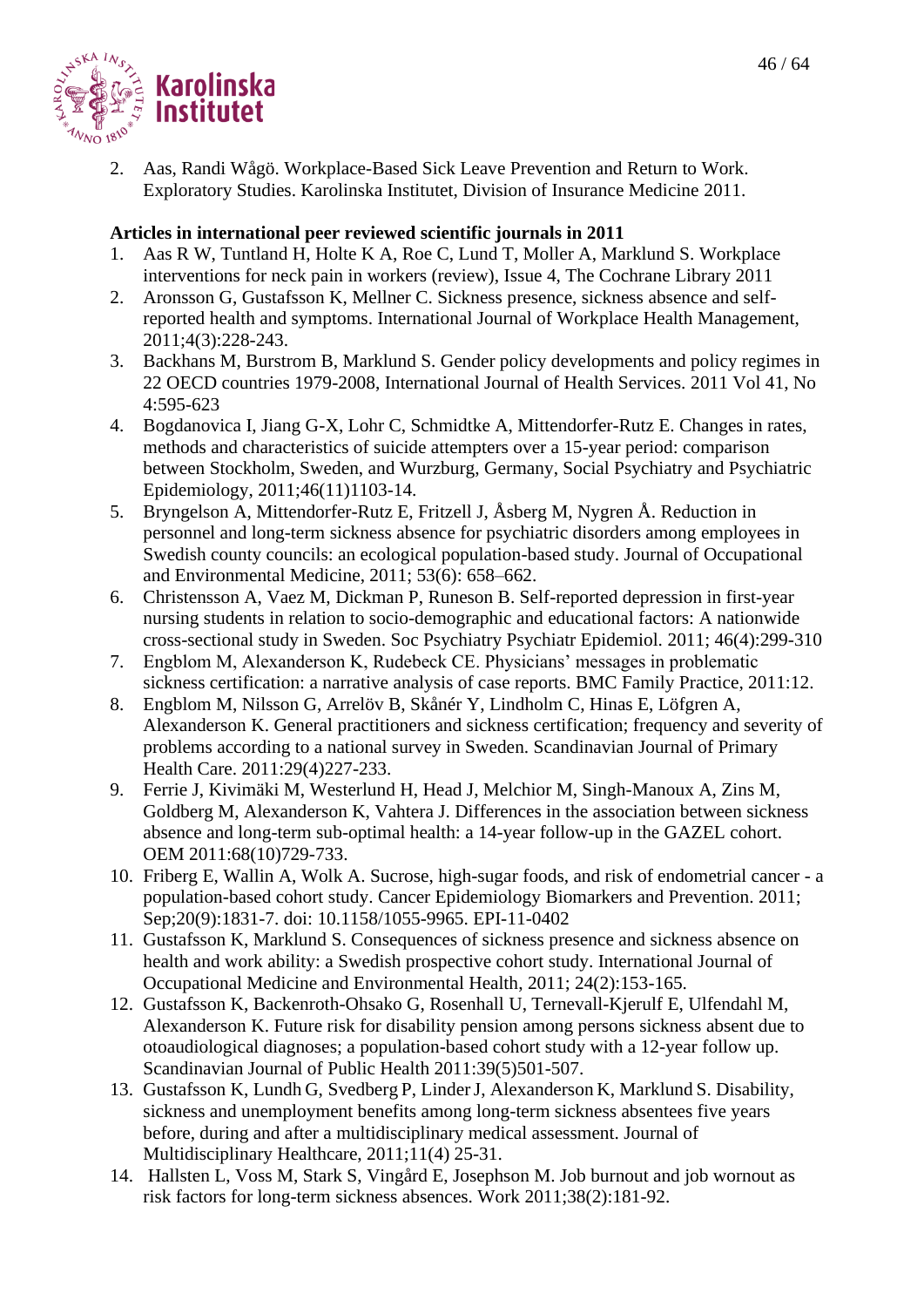

- 15. Hultin H, Hallqvist J, Alexanderson K, Johansson G, Lindholm C, Lundberg I, Möller J. Work-related psychosocial events as triggers of sick leave - results from a Swedish casecrossover study. BMC Public Health. 2011:11.
- 16. Labriola M, Holte KA, Bang Christensen K, Feveile H, Alexanderson K, Lund T. The attribution of work environment in explaining gender differences in long-term sickness absence among a cohort of 5,026 employees in Denmark. Results from the prospective DREAM study. Occupational and Environmental Medicine2011;68(9)703-705
- 17. Lagergren J, Jansson C, Li Y. Motor vehicle exposure and risk of oesophagal adenocarcinoma. European Journal of Cancer, 2011;47(10):1446-9.
- 18. Leineweber C, Westerlund H, Hagberg J, Svedberg P, Luokkala M, Alexanderson K. Sickness Presenteeism Among Swedish Police Officers. J Occup Rehabil. 2011, 21:17–22.
- 19. Lidwall U, Marklund S. Trends in long-term sickness absence in Sweden 1992–2008: the role of economic conditions, legislation, demography, work environment and alcohol consumption. International Journal of Social Welfare. 2011;2(20):167-79.
- 20. Lynöe N, Wessel M, Olsson D, Alexanderson K, Helgesson G. Respectful encounters and return to work – empirical study of long-term sick-listed patients' experiences of Swedish healthcare. BMJ Open 2011;2:e000246. doi:10.1136/bmjopen-2011-000246.
- 21. Löfgren A, Silén C, Alexanderson K. How physicians have learned to handle sicknesscertification cases. Scandinavian Journal of Public Health, 2011:39:245-254.
- 22. Löfgren A, Hagberg J, Alexanderson K. What physicians want to learn about sickness certification: analyses of questionnaire data from 4019 physicians. BMC Public Health. 2011;39(3):245-54.
- 23. Martinsson G, Wiklund-Gustin L, Fagerberg I, Lindholm C. Mental disorders affect older persons in Sweden – A register-based study. International Journal of Geriatric Psychiatry. 2011; 26(3):277-83
- 24. Martinsson G, Wiklund-Gustin L, Lindholm C, Fagerberg I. Being altruistically egoistic-Nursing aides' experiences of caring for older persons with mental disorders. Int J Qual Stud Health Well-being. 2011;6(4)
- 25. Narusyte J, Ropponen A, Silventoinen K, Alexanderson K, Kaprio J, Samuelsson A, Svedberg P. Genetic liability to disability pension in women and men: a prospective population-based twin study. PLoS One 2011:6(8):e23143.
- 26. Nilsson M, Olsson M, Wennman-Larsen A, Petersson L-M, Alexanderson K. Return to work after breast cancer: women's experiences of encounters with different stakeholders. European Journal of Oncology Nursing. 2011;15:267-74.
- 27. Petersson L-M, Wennman-Larsen A, Nilsson M, Olsson M, Alexanderson K. Work situation and sickness absence in the initial period after breast cancer surgery. Acta Oncologica. 2011 Feb;50(2):282-8.
- 28. Pietikäinen S, Silventoinen K, Svedberg P, Alexanderson K, Koskenvuo K, Kaprio J, Ropponen A. Health-Related and Sociodemographic Risk Factors for Disability Pension due to Low Back Disorders: a 30 year prospective Finnish twin cohort study. JOEM 2011:53(5),488-496. 1.
- 29. Ropponen A, Silventoinen K, Svedberg P, Alexanderson K. Koskenvuo K, Huunan-Seppälä A, Koskenvuo M, Kaprio J. Health-related risk factors for disability pensions due to musculoskeletal diagnoses: A 30-year Finnish twin cohort study. Scandinavian Journal of Public Health, 2011;39;839-848.
- 30. Ropponen A, Narusyte J, Alexanderson A, Svedberg P. Stability and change in health behaviours as predictors for disability pension: a prospective cohort study of Swedish twins. BMC Public Health. 2011; 11:678.
- 31. Skånér Y, Nilsson G, Arrelöv B, Lindholm C, Hinas E, Löfgren A, Alexanderson K. Use and usefulness of guidelines for sickness certification: results from a national survey of all general practitioners in Sweden, BMJ Open. 2011 Dec 20;1(2):e000303.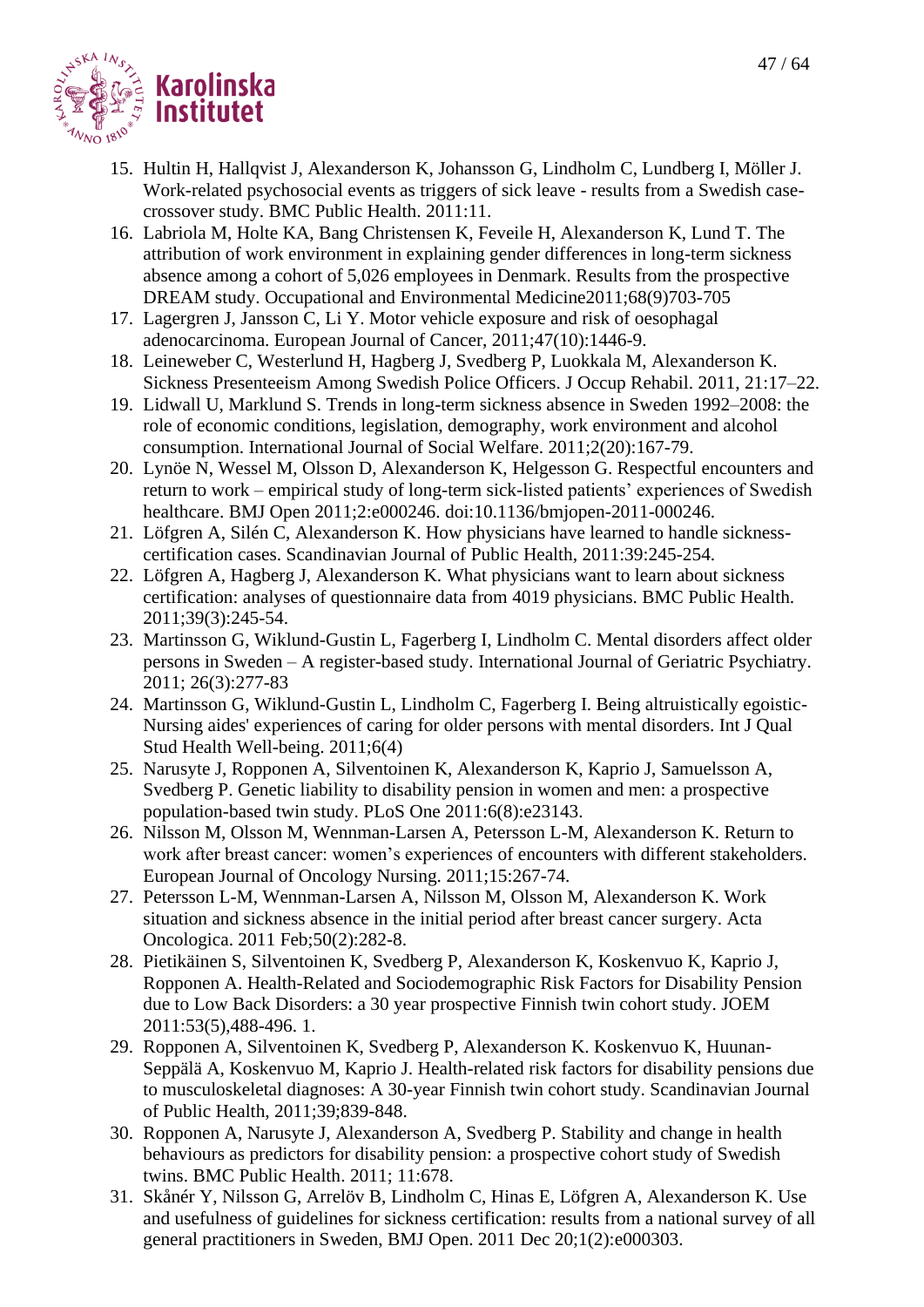

- 32. Sunnevång C, Boström O, Lie A, Stigson H. Census Study of Fatal Car-to-Car Intersection Crashes in Sweden Involving Modern Vehicles. Traffic Injury Prevention DOI:10.1080/15389588.2011.576285 Pub Med 2011
- 33. Upmark M, Hagberg J, Alexanderson K. Negative encounters with social insurance officers: experiences of women and men on long-term sick leave. International Journal of Social Welfare, 2011:20(3)309-317.

#### **Editorial**

Stenbeck M, Allebeck P. Do the planned changes to European data protection threaten or facilitate important health research? European Journal of Public Health, 2011:21(6), 682-683.

#### **Book chapters, Swedish**

- 1. Alexanderson K. Läkares arbete med sjukskrivning: Förutsättningar och problem. I: Mellan arbete och sjukdom. Rapport från forskarseminariet i Umeå 19-20 januari 2011. Försäkringskassan. Socialförsäkringsrapport; 2011:3. s. 85-99. [\(http://www.forsakringskassan.se/irj/go/km/docs/fk\\_publishing/Dokument/Rapporter/socia](http://www.forsakringskassan.se/irj/go/km/docs/fk_publishing/Dokument/Rapporter/socialforsakringsrapporter/2011/socialforsakringsrapport_2011_3.pdf) [lforsakringsrapporter/2011/socialforsakringsrapport\\_2011\\_3.pdf\)](http://www.forsakringskassan.se/irj/go/km/docs/fk_publishing/Dokument/Rapporter/socialforsakringsrapporter/2011/socialforsakringsrapport_2011_3.pdf)
- 2. Eckerlund I, Håkansson J, Norlund A. Fallgropar vid hälsoekonomisk läkemedelsvärdering. Läkemedelsboken 2011-2012.
- 3. Kadefors R, Wikman A. "Inklusion och exklusion om arbetslivslängd i olika yrken" i Gillberg G, Bergqvist T, Ivarsson L (red). Arbete: passion och exploatering. Arbetsliv i omvandling nr 03/2011. Linnéuniversitetet, Växjö.
- 4. Petersson L-M, Eckerlund I, Håkansson J, Norlund A, Arving C. Omvårdnad vid rehabilitering. Nationellt vårdprogram 2011. Omvårdnad vid bröstcancer. [http://www.karolinska.se/oc.](http://www.karolinska.se/oc) s. 56-61.

# **Scientific reports**

- 1. Alexanderson K, Marklund S, Mittendorfer-Rutz. E, Svedberg P. Studier om kvinnors och mäns sjukfrånvaro: Sektionen för försäkringsmedicin, Karolinska Institutet. 2011.
- 2. Jansson C, Alexanderson K. Innebär sjukskrivning i muskuloskeletala diagnoser en ökad risk för sjuk- och aktivitetsersättning eller förtida död bland kvinnor och män? En rikstäckande prospektiv kohortstudie: Sektionen för försäkringsmedicin, Karolinska Institutet. 2011.
- 3. Lindholm C, Mittendorfer Rutz E, Hinas E, Kjeldgård L, Alexanderson K. Samband mellan sjuk- och aktivitetsersättning och risk för förtida död bland kvinnor och män: Sektionen för försäkringsmedicin, Karolinska Institutet. 2011.
- 4. Lindholm C, Ringbäck Weitoft G, Mittendorfer Rutz E, Kjeldgård L, Alexanderson K. Sjukskrivning och risk för förtida död bland kvinnor och män: Sektionen för försäkringsmedicin, Karolinska Institutet. 2011.
- 5. Marklund S, Alexanderson K, Gustafsson K, Lundh G, Linder J, Svedberg P. Långtidssjukskrivna kvinnor och män som genomgått försäkringsmedicinska utredningar: Sektionen för försäkringsmedicin, Karolinska Institutet. 2011.
- 6. Mittendorfer Rutz E, Kjeldgård L, Wikman A, Alexanderson K. Sjukskrivning i psykiska diagnoser och risk för att få sjuk- eller aktivitetsersättning eller för förtida död: Sektionen för försäkringsmedicin, Karolinska Institutet. 2011.
- 7. Mittendorfer Rutz E, Alexanderson K, Kjeldgård L, Wikman A. Sjukskrivning och risk för framtida sjuk- och aktivitetsersättning bland kvinnor och män: Sektionen för försäkringsmedicin, Karolinska Institutet. 2011.
- 8. Stenbeck M, Jonsson U, Heimisdottir M, Melbye M, Salokannel M, Stoltenberg C. Sharing registry data for health research in the Nordic countries – a proposal for increased collaboration. Rapport till NordForsk 2011-12-31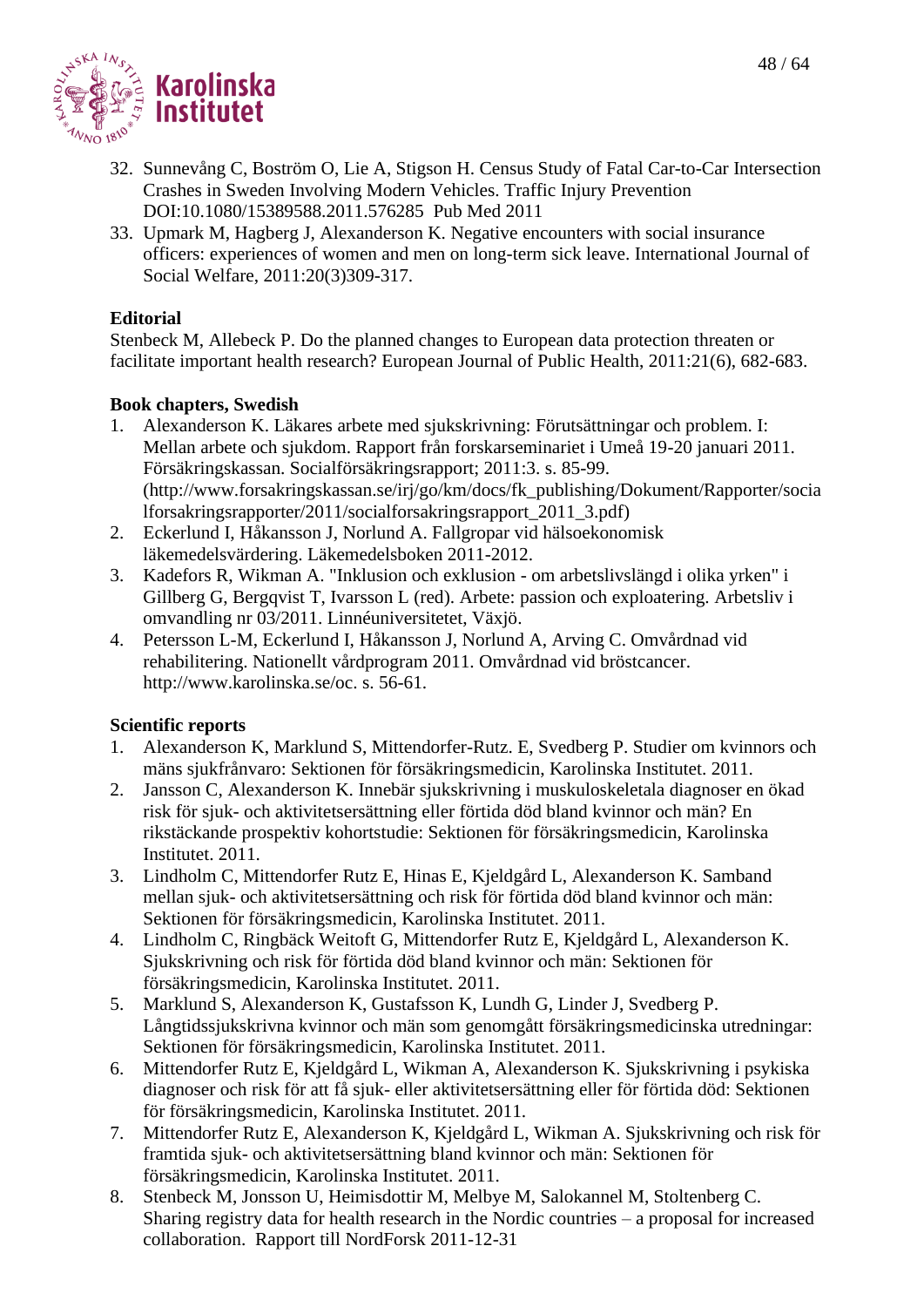

- 9. Svedberg P, Narusyte J, Samuelsson Å, Ropponen A, Lichtenstein P, Alexanderson K. Betydelsen av arv och miljö för sjukskrivning och sjukersättning bland kvinnor och män i en kohort av svenska tvillingar: Sektionen för försäkringsmedicin, Karolinska Institutet. 2011.
- 10. Wikman A, Kjeldgård L, Marklund S, Alexanderson K. Korta sjukskrivningsfall och risk för framtida sjukskrivning respektive sjuk- eller aktivitetsersättning: Sektionen för försäkringsmedicin, Karolinska Institutet. 2011.
- 11. Wikman A, Marklund S, Alexanderson K. Kohortstudier av utveckling av försörjningssituationen över tid: Sektionen för försäkringsmedicin, Karolinska Institutet. 2011.
- 12. Voss M, Alexanderson K. PHIRE Public Health Innovation and Research in Europe. Innovations Report. Poland. European Public Health Association (EUPHA), 2011. [http://www.eupha.org/repository/projects/PHIRE\\_Innovation\\_Reports/Poland\\_PHIRE\\_Inn](http://www.eupha.org/repository/projects/PHIRE_Innovation_Reports/Poland_PHIRE_Innovation_Dec11.pdf) [ovation\\_Dec11.pdf](http://www.eupha.org/repository/projects/PHIRE_Innovation_Reports/Poland_PHIRE_Innovation_Dec11.pdf) *Plus 26 other such reports, one per country:* http://www.eupha.org/site/projects.php?project\_page=29

# **Comment**

Stenbeck M, Allebeck P. Do the planned changes to European data protection threaten or facilitate important health research? Eur J Public Health, 2011:21(6)682-3.

# **Other publications**

- 1. Alexanderson K. Replik: Betydligt mer kunskap behövs om alkoholkonsumtion och sjukfrånvaro. Läkartidningen 2011:18.
- 2. Alexanderson K, Läkares hantering av patienters sjukskrivning; ledning och förutsättningar. Inbjuden talare på konferens om: Välfärd, arbete, hälsa - 250 år med den allmänna försäkringskassan, Försäkringskassan och Göteborgs universitet. 5 December 2011.

# **2010**

# **PhD thesis**

- 1. Lidwall U. Long-term sickness absence. Aspects of society, work and family. Karolinska Institutet, Sektionen för försäkringsmedicin, 2010.
- 2. Löfgren A. Physicians' Sickness Certification Practices Frequency, Problems, and Learning. Karolinska Institutet, Sektionen för försäkringsmedicin, 2010.
- 3. Ydenius A. Integration of Car and Road Infrastructure Design. Crash Severity and Occupant Injury Risk Evaluations in Frontal Real-world Crashes. Karolinska Institutet, Division of Insurance Medicine, 2010.

- 4. Christensson A, Runeson B, Dickman P, Vaez M. Change in depressive symptoms over higher education and professional establishment - a longitudinal investigation in a national cohort of Swedish nursing students. BMC Public Health 2010, 10:343.
- 5. Elfving B, Åsell M, Lüning Bergsten C, Alexanderson K. Exploring activity limitations an sick leave among patients with spinal pain participating in multidisciplinary rehabilitation. Disability and Rehabilitation, 2010;32(4)292-9.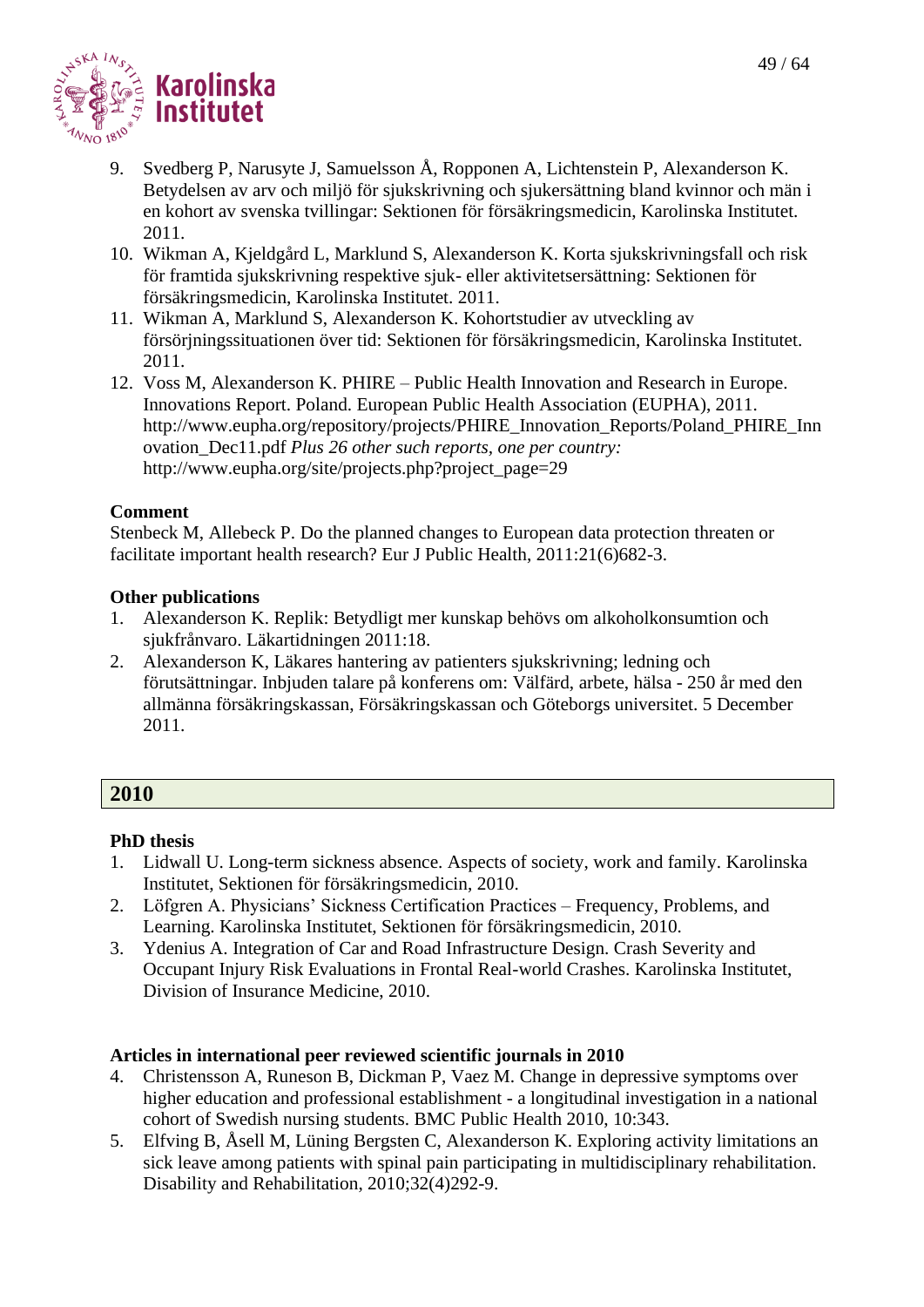

- 6. Engblom M, Alexanderson K, Englund L, Normén G, Rudebeck CE. When physicians get stuck in sick-listing consultations– a qualitative study of categories of sick-listing dilemmas. Work 2010;35:137-142.
- 7. Hagberg J, Vaez M, Alexanderson K. Methods for analysing individual changes in sickleave diagnoses over time. Work. 2010:36:283-293.
- 8. Hultin H, Hallqvist J, Alexanderson K, Johansson G, Lindholm C, Lundberg I, Möller J. Low level of adjustment latitude—a risk factor for sickness absence. European Journal of Public Health, 2010 Dec;20(6):682-8.
- 9. Lidwall U, Marklund S, Voss M. Work-family interference and long-term sickness absence: a longitudinal cohort study. Eur J Publ Health 2010;20(6):676-681
- 10. Lindholm C, Arrelöv B, Nilsson G, Löfgren A, Hinas E, Skåner Y, Ekmer A, Alexanderson K. Sickness-certification practice in different clinical settings; a survey of all physicians in a country. BMC Public Health 2010, 10:752.
- 11. Melchior M, Ferrie J, Alexanderson K, Goldberg M, Kivimaki M, Singh-Manoux A, Vahtera J, Westerlund H, Zins M, Head J. Does sickness absence due to psychiatric disorder predict cause-specific mortality? A 16-year follow-up of the GAZEL occupational cohort study. American Journal of Epidemiology. 2010;172(6):700-7.
- 12. Svensson T, Müssener U, Alexanderson K. Sickness Absence, Social Relations, and Self-Esteem - A qualitative study of the importance of relationships with family, workmates, and friends among persons initially long-term sickness absent due to back diagnoses. Work. 37(2):187-97, 2010.
- 13. Söderberg E, Alexanderson K, Vimarlund V. Experiences of professionals participating in inter-organisational cooperation aimed at promoting clients' return to work. Work. 2010:35;143-151.
- 14. Svedberg P, Salmi P, Hagberg J, Lundh G, Linder J, Alexanderson K. Does multidisciplinary assessment of long-term sickness absentees result in modification of sicklisting diagnoses? Scandinavian Journal of Public Health. 2010:38(6): 657–663.
- 15. Svedberg P, Ropponen A, Lichtenstein P, Alexanderson K. Are self-report of disability pension and long-term sickness absence accurate? Comparisons of self-reported interview data with national register data in a Swedish twin cohort. BMC Public Health, 2010;10:763.
- 16. Vaez M, Hagberg J, Alexanderson K. The panorama of future sick-leave diagnoses among young adults initially long-term sickness absent due to neck, shoulder, or back diagnoses. An 11-year prospective cohort study. BMC Musculoskeletal Disorders 2010;36(3)283-93.
- 17. Vahtera J, Westerlund H, Ferrie J, Head J, Melchior M, Singh-Manoux A, Zins M, Goldberg M, Alexanderson K, Kivimäki M. All-cause and diagnosis-specific sickness absence as a predictor of sustained sub-optimal health: a 14-year follow-up in the GAZEL cohort. J Epidemiol Community Health. 2010 Apr, 64(4):311-7.
- 18. Von Knorring M, de Rijk A, Alexanderson K. Managers' perceptions of the manager role in relation to physicians: a qualitative interview study of the top managers in Swedish healthcare. BMC Health Services Research. 2010,10:271.
- 19. Östlund U, Wennman-Larsen A, Persson C, Gustavsson P, Wengstrom Y. Mental health in significant others of patients dying from lung cancer. Psychooncology. 2010 Jan;19(1):29- 37.

# **Scientific article in Swedish peer reviewed scientific journals**

Aronsson G, Astvik W, Gustafsson K. Arbetsvillkor, återhämtning och hälsa – en studie av förskola, hemtjänst och socialtjänst. Arbete och hälsa. 2010; 44 (7).

# **Scientific reports**

1. Alexanderson K, Ekmer A, Hinas E, Lindholm C, Löfgren A. AT-och ST-läkares önskemål om kompetens och kompetensutveckling i arbetet med sjukskrivningar - rapport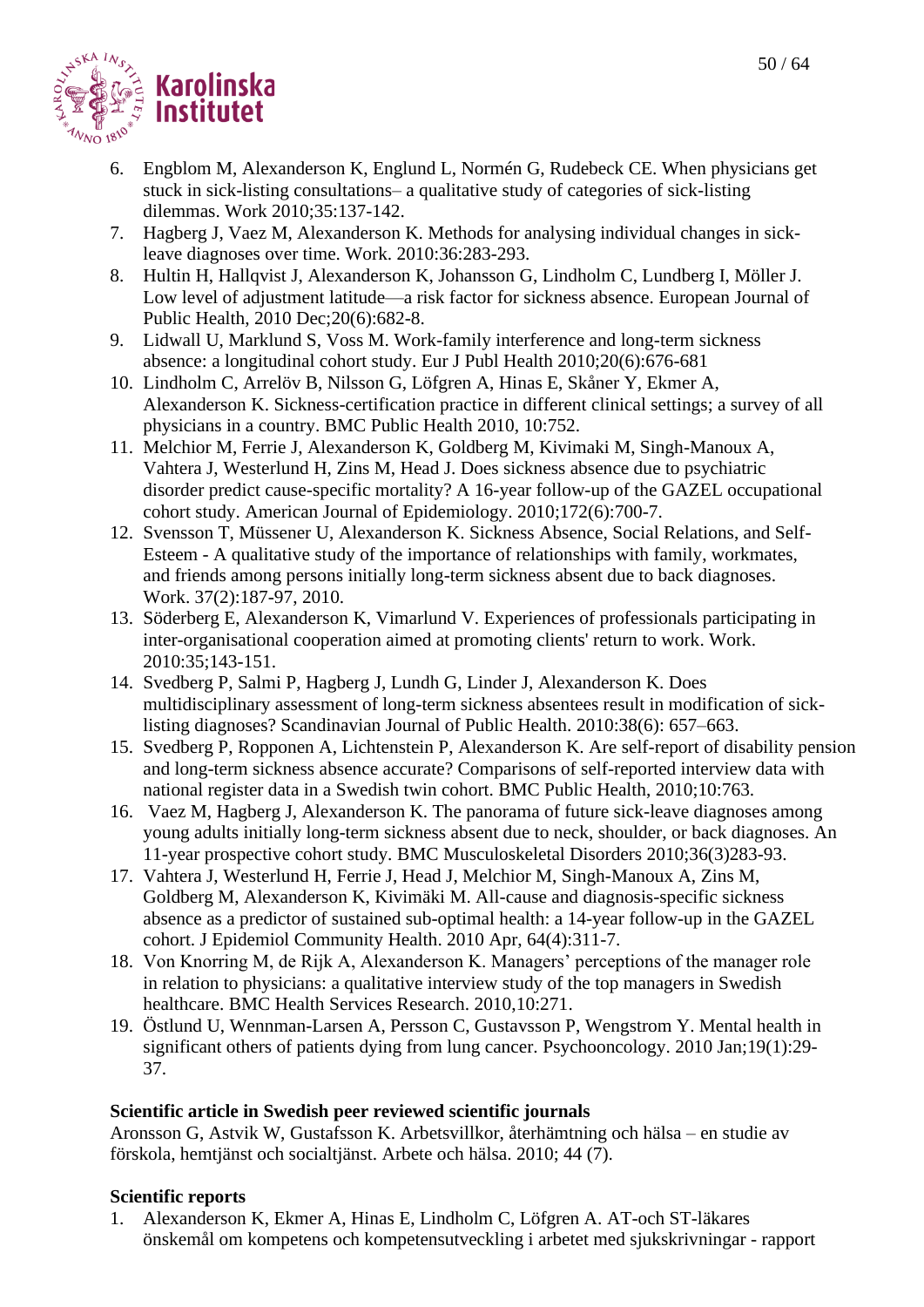

avseende Stockholm. Sektionen för försäkringsmedicin, Institutionen för klinisk neurovetenskap. 2010.

- 2. Ekmer A, Södersten E, Lindholm C, Alexanderson K. Äldre läkares arbete med sjukskrivning; resultat för läkare i åldern 65 år och äldre. Sektionen för försäkringsmedicin, Karolinska Institutet. 2010.
- 3. Kjeldgård L, Ekmer A, Vaez M, Alexanderson K. Sjukfrånvaro bland kvinnor och män inom Polismyndigheten i Stockholms län. Sektionen för försäkringsmedicin, Karolinska Institutet. 2010.
- 4. Korkeila M, Norlund A, Alexanderson K. Finns det samband mellan samsjuklighet och sjukfrånvaro? En systematisk litteraturöversikt. Socialdepartementet, Sociala rådet. SOU 2010:89.
- 5. Lindholm C, Hinas E, Kjeldgård L, Alexanderson K. Läkares arbete med sjukskrivning; Resultat för Kalmar län. Sektionen för försäkringsmedicin, Karolinska Institutet; 2010.
- 6. Lindholm C, Hinas E, Kjeldgård L, Alexanderson K. Läkares arbete med sjukskrivning; Resultat för Gävleborgs län. Sektionen för försäkringsmedicin, Karolinska Institutet; 2010.
- 7. Söderberg E, Lindholm C, Kärrholm J, Alexanderson K. Läkares sjukskrivningspraxis. En systematisk litteraturöversikt. Socialdepartementet, Sociala rådet. SOU 2010:107.

# **Books**

- 1. Marklund, S, Härenstam A. The Dynamic of Organizations and Healthy Work, Work Life in Transition, Nr 05/2010, Växjö.
- 2. Sandahl C, Falkenström E, von Knorring M. Chef med känsla och förnuft. Om professionalism och etik i ledarskapet. Stockholm: Natur & kultur; 2010.

# **Book chapters, Swedish**

- 1. Alexanderson K, Hälsa och försörjningsförmåga i kristider. In: Wijkström F (red). Idéer för framtiden. Sparbanks Akademins skriftserie, Stockholm. 2010:1. s. 174-194.
- 2. Eliasson, MA, Härenstam A. Gubbar, killar och en och annan tjej. Om genusidentiteter i arbetslivet i Härenstam A, Bejerot E (red). Sociala relationer i arbetslivet. Malmö: Gleerups; 2010.

# **Book chapters, English**

- 3. Berntson E, Marklund S. The Dynamic of Organizations and Healthy Work. In: Marklund S, Härenstam A (eds.). Work Life in Transition, Nr 05/2010, Växjö.
- 4. Bolin M, Höckertin C, Marklund S. Organizational effects on working conditions and health. The Dynamic of Organizations and Healthy Work. In: Marklund S, Härenstam A (eds.). Work Life in Transition, Nr 05/2010, Växjö.
- 5. Marklund, S, Härenstam A. Introduction. The Dynamic of Organizations and Healthy Work. In: Marklund S, Härenstam A (red). Work Life in Transition, Nr 05/2010, Växjö.
- 6. Wikman A. Changes in power, influence and organization in Sweden. The Dynamic of Organizations and Healthy Work. In: Marklund S, Härenstam A (eds.). Work Life in Transition, Nr 05/2010, Växjö.

#### **Other publications**

State-of-the-Science Konferens. Trender i barns och ungdomars psykiska hälsa i Sverige. Kungliga Vetenskapsakademien, 12-14 april 2010. Alexanderson K medverkat i slutrapporten.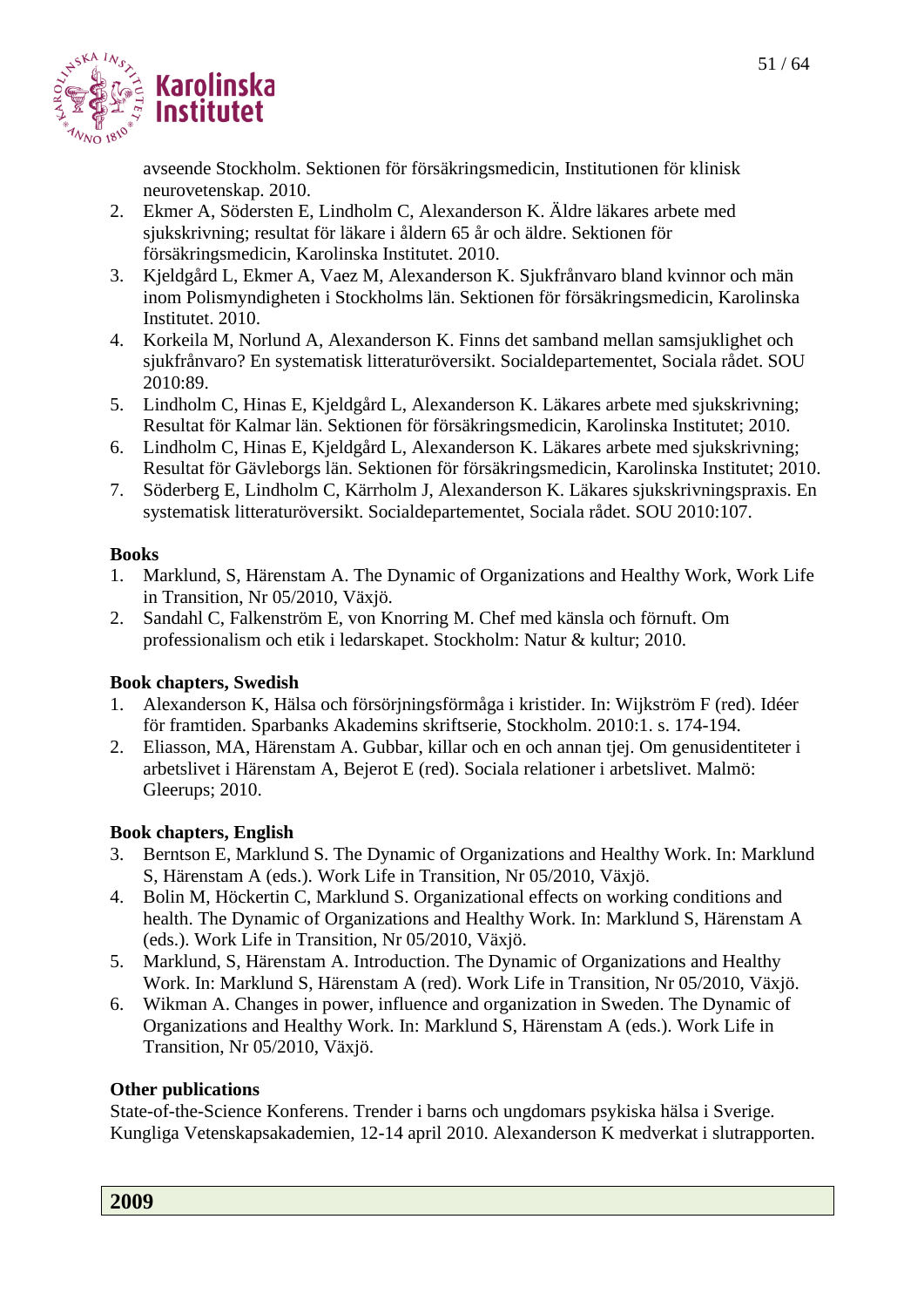



# **PhD thesis**

Stigson H: A safe road transport system – factors influencing injury outcome for car occupants. Karolinska Institutet, Division of Insurance Medicine, 2009.

- 1. Bahmanyar S, Sparén P, Mittendorfer-Rutz E, Hultman CM. Risk of suicide among operated and non-operated patients hospitalized for peptic ulcers. J Epidemiol Community Health. 2009 Dec;63(12):1016-21. Epub 2009 Jul 13.
- 2. Bergström G**,** Bodin L, Hagberg J, Aronsson G, Josephson M. Sickness presenteeism today, sickness absenteeism tomorrow? A prospective study on sickness presenteeism and future sickness absenteeism. J Occup Environ Med. 2009 Jun;51(6):629-38.
- 3. Bergström G, Bodin L, Hagberg J, Lindh T, Aronsson G, Josephson M. Does sickness presenteeism have an impact on future general health? Int Arch Occup Environ Health. 2009 Nov;82(10):1179-90. Epub 2009 Jun 6.
- 4. de Rijk A, Nijhuis F, Alexanderson K. Gender differences in work modification and changed job characteristics during the return-to-work process: a prospective cohort study. J Occup Rehabil 2009 Jun 19 (2)183-93 Epub 2009 Feb 27.
- 5. de Rijk A,Van Lierop B, Janssen N, Alexanderson K, Nijhuis F. A behavioural approach to RTW after sickness absence: the development of instruments for the assessment of motivational determinants, motivation and key actors' attitudes. [Work.](javascript:AL_get(this,%20) 2009;33(3):273-85.
- 6. Elfving B, Åsell; Ropponen A, Alexanderson K. What factors predict full or partial return to work among sickness absentees with spinal pain participating in rehabilitation? Disability & Rehabilitation 2009;31(16):1318-27.
- 7. Engblom M, Alexanderson K, Rudebeck CE. Characteristics of sick-listing cases that physicians consider problematic – analyses of written case-reports. Scand J Prim Health Care 2009; 27 (4):250-255.
- 8. Ferrie J, Vahtera J, Kivimäki M, Westerlund H, Melchior M, Alexanderson K, Head J, Chevalier A, Leclerc A, Zins M, Goldberg M, Singh-Manoux A. Diagnosis-specific sickness absence and all-cause mortality in the GAZEL study. Journal of Epidemiology & Community Health 2009:63:1;50-55
- 9. Festin K, Alexanderson K. Changes in sick-leave diagnoses over eleven years in a cohort of young adults initially sick-listed due to low back, neck, or shoulder diagnoses. J Rehabil Med 2009;41:423-428
- 10. Floderus B, Hagman M, Aronsson G, Marklund S, Wikman A (2009) Work status, work hours, and health in women with and without children, Occup Environ Med, Epubl 2009 June 29.
- 11. Gerner U, Alexanderson K: Issuing sickness certificates: A difficult task for physicians: A qualitative analysis of written statements in a Swedish survey. Scand J Public Health, 2009; 37(1):57-63. Epub 2008 Nov 27
- 12. Gjesdal S, Haug K, Ringdal PR, Mæland JG, Hagberg J, Røraas T, Vollset SE, Alexanderson K. Sickness absence with musculoskeletal or mental diagnoses, transition into disability pension and all cause mortality: A nine-year prospective cohort study. Scand J Public Health 2009;37:387-394
- 13. Gjesdal S, Svedberg P, Hagberg J, Alexanderson K. Mortality among disability pensioners in Norway and Sweden 1990.96: Comparative prospective cohort study. Scand J Public Health 2009; 37 (2):168-175.
- 14. Jensen I**,** Busch H, Bodin L, Hagberg J, Nygren Å, Bergström G**.** Cost-effectiveness of two rehabilitation programmes for neck and back pain patients: A seven year follow-up. Pain 2009 Apr;142(3):202-8. Epub 2009 Feb 13.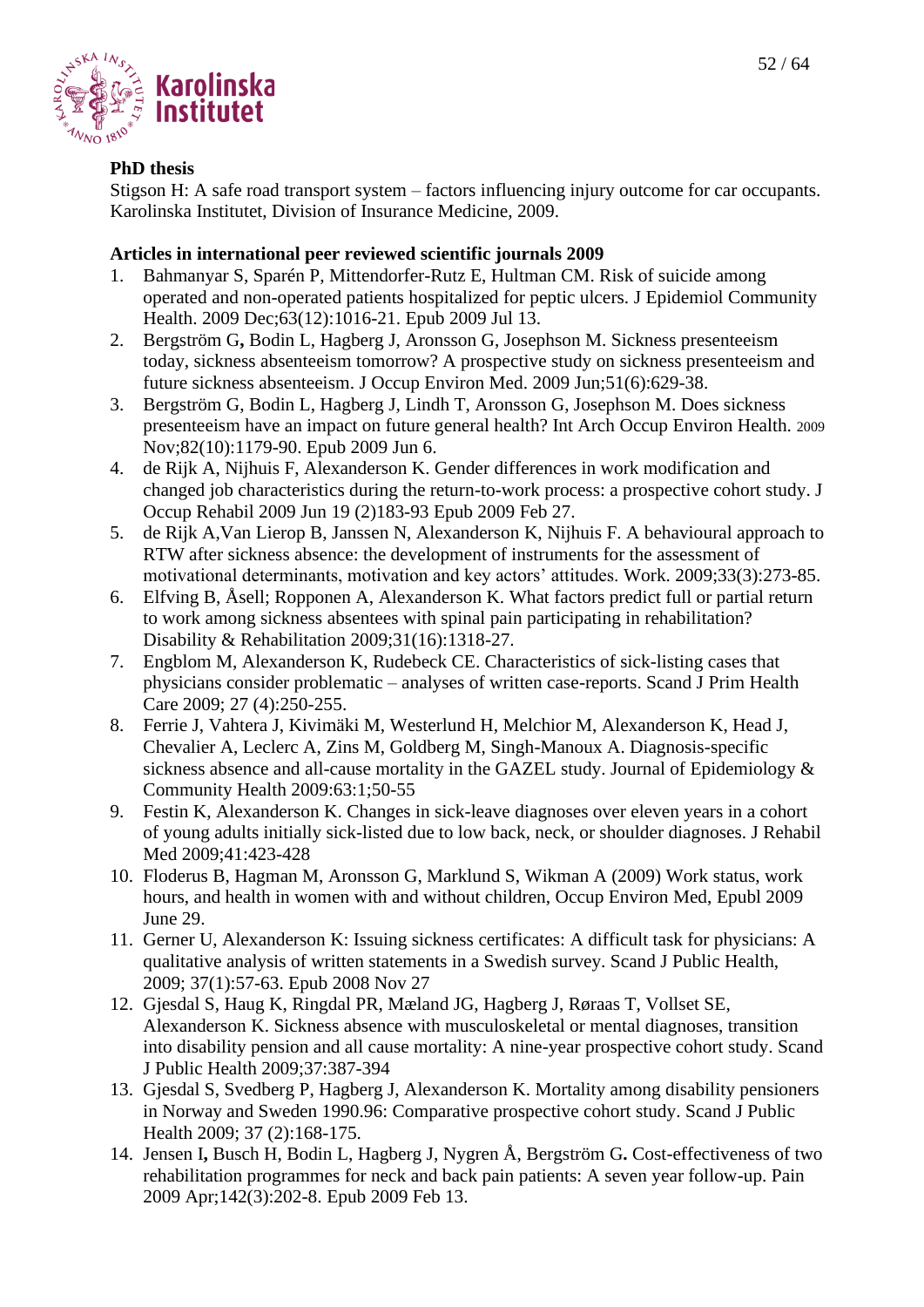

- 15. Johnsson A, Fornander T, Rutqvist LE, Vaez M, Alexanderson K, Olsson M. Predictors of return to work ten months after primary breast cancer surgery. Acta Oncologica 2009; 48 (1):93-98.
- 16. Körlin J, Alexanderson K, Svedberg P. Sickness absence among women and men in the police: A systematic literature review. Scand J Publ Health 2009;37(3)310-319 Epub 2009 Jan 5.
- 17. Kosidou K, Magnusson C, Mittendorfer-Rutz E, Hallqvist J, Gumpert CH, Idrizbegovic S, Dal H, Dalman C. Recent time trends in levels of self-reported anxiety, mental health service use and suicidal behaviour in Stockholm. Acta Psychiatr Scand 2009, Oct 13(1-9)
- 18. Lidwall U, Bergendorff S, Voss M, Marklund S. Long-term sickness absence: Changes in risk factors and the population at risk. International Journal of Occupational Medicine and Environmental Health 2009; 22(2):157-168.
- 19. Lindfors S, Eintrei C, Alexanderson K. Stress factors affecting academic physicians at a university hospital. [Work.](javascript:AL_get(this,%20) 2009;34(3):305-13.
- 20. Lohela M, Björklund C, Vingård E, Hagberg J, Jensen I. Does a change in psychosocial work factors lead to a change in employee health? J Occup Environ Med. 2009 Feb;51(2):195-203.
- 21. Lund T, Bang Christensen K, Vaez M, Labriola M, Josephson M, Villadsen E, Voss M. Sickness absence and associated risk factors in Sweden and Denmark – the cross national HAKNAK study among public sector employees. The European Journal of Public Health, 2009; 19(3):343–349.
- 22. Melchior M, Ferrie F, Alexanderson K, Goldberg M, Kivimaki M, Singh-Manoux A, Vahtera J, Westerlund H, Zins M, Head J. Using sickness absence records to predict future depression in working population: prospective findings from the GAZEL cohort. Am J Public Health. 2009 Aug;99(8):1417-22. Epub 2009 Jun 18.
- 23. Norlund A, Axelsson S, Dahlen G, Espelid I, Mejare I et al. Economic aspects of the detection of occlusal dentine caries. Acta Odontol Scand 2009 Feb; 67(1):38-43.
- 24. Norlund A, Ropponen A, Alexanderson K. Multidisciplinary interventions: review of studies of return to work after rehabilitation for low back pain. J Rehabilitation Med 2009; 41(3)115-121.
- 25. Reinholdt S, Alexanderson K. A narrative insight into disability pensioners' work experiences in highly gender-segregated occupations. Work 2009; 34(3):251-61.
- 26. Reinholdt S, Upmark M, Alexanderson K. Health-selection mechanisms in the pathway towards a disability pension. Work 2009; 34(3)251-61.
- 27. Rezapur-Shahkolai F, Naghavi M, Vaez M, Shokouhi M, Laflamme L. Injury incidence, healthcare consumption and avenues for prevention: a household survey on injury in rural Twiserkan, Iran. Public Health 123 (2009) 384-9.
- 28. Salmi P, Svedberg P, Hagberg J, Lund G, Linder J, Alexanderson K. Multidisciplinary investigations recognize high prevalence of co-morbidity of psychiatric and somatic diagnoses in long-term sickness absentees. Scand J Public Health, 2009; 37(1):35-42.
- 29. Salmi P, Svedberg P, Hagberg J, Lundh G, Linder J, Alexanderson K. Outcome of multidisciplinary investigations of long-term sickness absentees. Disability and Rehabilitation, 2009; 31(2):131-7.
- 30. Svedberg P, Bildt C, Lindelöw M, Alexanderson K. Self-reported health among employees in relation to sex segregation at work sites. Journal of Occupational Health. 2009; 51:223- 231.
- 31. Svedberg P, Gatz M, Pedersen NL. Genetic and environmental mediation of the associations between self-rated health and cognitive abilities. Exp Aging Res 2009 Apr-Jun 35(2)178-201.
- 32. Söderqvist S K, Mittendorfer-Rutz E. Prevention of depression and suicide in Primary Health Care settings: a systematic review of the evidence. Suicidologi 2009, 14 (1) 9-15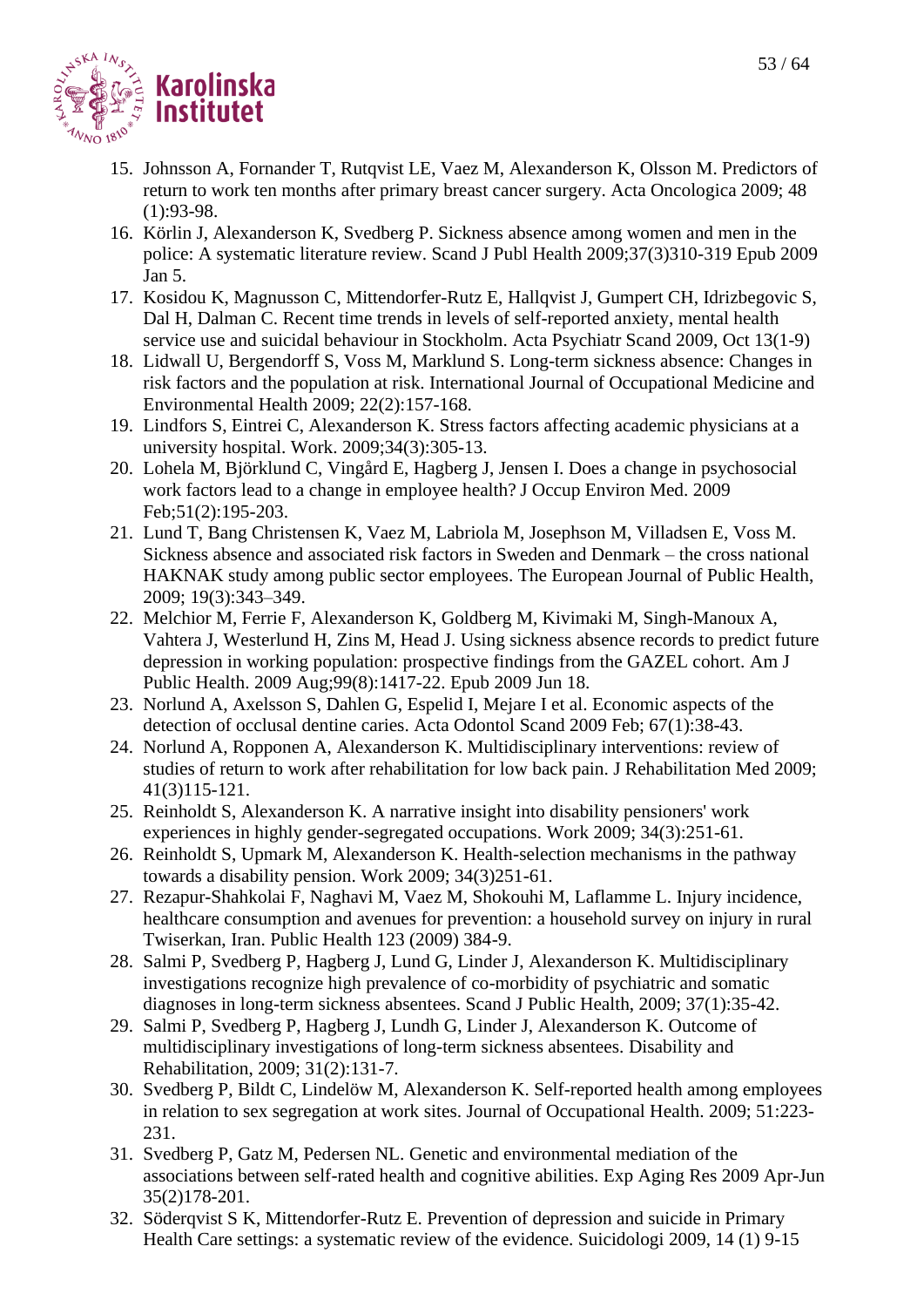

33. Vingård E, Blomqvist V, Karlsson A, Lindberg P, Voss M, Alfredsson L, Josephson M. A physical fitness program during paid working hours - impact on health and work ability among women working in the social service sector. A three year follow up study. Work 2009; 34:339-344.

# **Articles in Swedish scientific journals**

- 1. Alexanderson K. Det första magisterprogrammet i försäkringsmedicin. Socialmedicinsk Tidskrift 2009,86 (6) 518-527.
- 2. Weiner J, Bildt C, Ouchterlony H, Marklund S, Svanholm M. Könsskillnader i ersättning vid arbetsskador – en 10-årsuppföljning av arbetsskador 1994-2004, Arbete & Hälsa, 2009:43(2).

# **Scientific reports**

- 1. Alexanderson K, Arrelöv, B, Ekmer A, Hagberg J, Lindholm C, Löfgren A, Nilsson G, Skånér Y, Söderberg E, Södersten E. Läkares arbete med sjukskrivning – enkät till alla läkare i Sverige 2008, utveckling sedan 2004 i Östergötland och Stockholm. Karolinska Institutet, Sektionen för försäkringsmedicin.
- 2. Alexanderson K, Ekmer A, Lindholm C, Södersten E. Läkares arbete med sjukskrivning; Resultat för Dalarna. Karolinska Institutet, Sektionen för försäkringsmedicin, 2009.
- 3. Lindholm C, Björklund G, Ekmer A, Engström K. Sociala skillnader i sjukfrånvaro i Stockholms län; Resultat från folkhälsoenkät 2002 och 2006. Karolinska Institutets folkhälsoakademi, Institutionen för folkhälsovetenskap 2009.
- 4. Skånér Y, Södersten E, Ekmer A, Arrelöv B, Lindholm C, Alexanderson K. Läkares arbete med sjukskrivning i Stockholms län. Resultat från två enkäter till läkarna i Stockholm år 2004 och 2008. Karolinska Institutet, Sektionen för försäkringsmedicin 2009.
- 5. Svedberg P, Alexanderson K (red). Sjukfrånvaro och arbete inom Polisen. Sektionen för personskadeprevention, Karolinska Institutet 2009.
- 6. Söderberg E, Södersten E, Lindholm C, Alexanderson K. Läkares arbete med sjukskrivning i Östergötland; Resultat från två enkäter 2004 och 2008. Karolinska Institutet, Sektionen för försäkringsmedicin, Linköpings universitet 2009.

# **Book chapters, English**

- 1. Gustafsson K, Aronsson, G, Lindfors P, Lundberg U (2009) Validation of self-rated recovery items against morning salivary cortisol. In M. Christensen (Ed.), Validation and test of central concepts in positive work and organizational psychology. The second report from the Nordic project Positive factors at work, Vol. 2009:564, p. 54-59. Copenhagen: Nordic Council of Ministers.
- 2. Mittendorfer Rutz E**,** Schmidtke A. Chapter 20. Suicide attempts in Europe. In: Wasserman D, Wasserman C. (eds). The Oxford Textbook of Suicidology and Suicide Prevention: A Global Perspective. Oxford University Press; 2009. p. 123-126.
- 3. Vaez M, Laflamme L, Voss M. Student Quality of Life in Higher Education A Transition. In: Preedy, Victor R.; Watson, Ronald R. (eds.) Handbook of Disease Burdens and Quality of Life Measures. Springer; 2009.

# **Book chapters, Swedish**

1. Alexanderson K. Förutsättningar och problem i hälso- och sjukvårdens arbete med patienters sjukfrånvaro. I: Sjukskrivning på gott och ont. Läkardagarna i Örebro 31/3-1/4 2009. Örebro: Läkaresällskap och Svenska Läkaresällskapet. s. 21-26.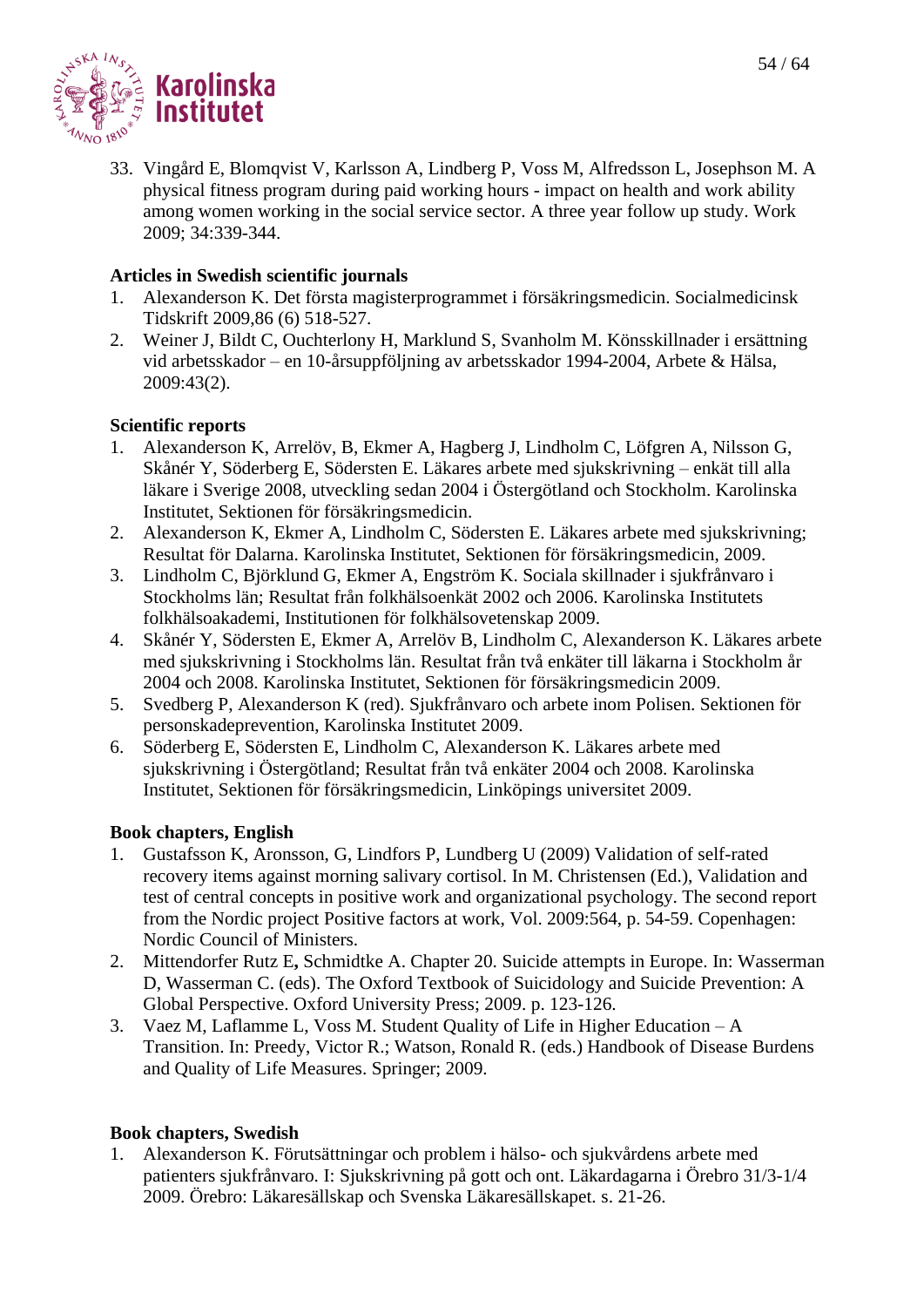

- 2. Carlsson C, Wennman-Larsen A. Ideellt engagemang och närståendes insatser. I Ehrenberg och Wallin (red). Omvårdnadens grunder; ansvar och utveckling. Stockholm: Studentlitteratur; 2009. s. 213-240.
- 3. Hensing G, Alexanderson K. Sjukskrivning och arbetslivsinriktad rehabilitering. I: Herlofson J, Ekselius L, Lund LG, Lundin A, Mårtensson B, Åsberg M, (red). Psykiatri. Lund: Studentlitteratur; 2009. s. 713-718.

#### **Other publications**

Mittendorfer-Rutz E, Wasserman D, Stain R. Höjd kunskapsnivå önskvärd inom suicidprevention. Läkartidningen 2009; 106(21-22) 1480.

#### **2008**

- 1. Bolin M, Marklund S, Bliese P. Organizational impact on psychosocial working conditions. Work 2008; Vol 30:451-459.
- 2. de Rijk A, Janssen N, Alexanderson K, Nijhuis F. Gender differences in return to work patterns among sickness absentees and their associations with health: a prospective cohort study in the Netherlands. International Journal of Rehabilitation Research 2008;31(4):327- 336.
- 3. Fjell Y, Alexanderson K, Nordenmark M, Bildt C. Perceived physical strain in paid and unpaid work and the work-home interface: the associations with musculoskeletal pain and fatigue among public employees. Women & Health 2008; 47(1):21-44.
- 4. Fjell Y, Alexanderson, K, Bildt. Health promoting factors in public workplaces. Italian Journal of Public Health 2008; 5(1): 34-44.
- 5. Floderus B, Hagman M, Aronsson G, Marklund S, Wikman A. Self-reported health in mothers: the impact of age and socioeconomic conditions. Women & Health 2008; 47(2):63-86.
- 6. Gjesdal S, Mæland JG, Svedberg P, Hagberg J, Alexanderson K. Role of diagnoses and socioeconomic status in mortality among disability pensioners in Norway - a populationbased cohort study. Scand J Work Environ Health 2008; 34:6:479-82.
- 7. Gjesdal S, Ringdal P, Maeland JG, Haug K,Vollset SE, Alexanderson K. Mortality after long-term sickness absence: prospective cohort study. European Journal of Public Health 2008; 18 (5):517-21.
- 8. Head J, Ferrie J, Alexanderson K, Westerlund H, Vahtera J, Kivimäki M. Diagnosisspecific sickness absence as a predictor of mortality in the Whitehall II prospective cohort study. BMJ 2008;337;7674; 1-7.Doi.10.1136/bmj.a.1469.
- 9. Johansson B, Brandberg Y, Hellbom M, Persson C, Petersson L-M, Berglund G, Glimelius B. Health related quality of life and distress in cancer patients: results form a large randomised study. British Journal of Cancer 2008;99, 1975-1983.
- 10. Josephson M, Heijbel B, Voss M, Alfredsson L Vingård E. The influence of self reported working conditions and health on full, partial or no return to work after long-term sickness absence. Scand J Work Environ Health 2008;34(6)430-437.
- 11. Josephson M, Lindberg P, Voss M, Alfredsson L, Vingård E. The same factors influence job turn-over and long spells of sick-leave – a 3-year follow-up of Swedish nurses. European Journal of Public Health, , 2008 Aug;18(4):380-5.
- 12. Kaiser P-O, Mattsson B, Marklund S, Wimo A. Heal**t**h and disability pension An intersection of disease, psychosocial stress and gender. Long term follow up of persons with impairment of the loco motor system. Work 31 (2008) 209-**2**19.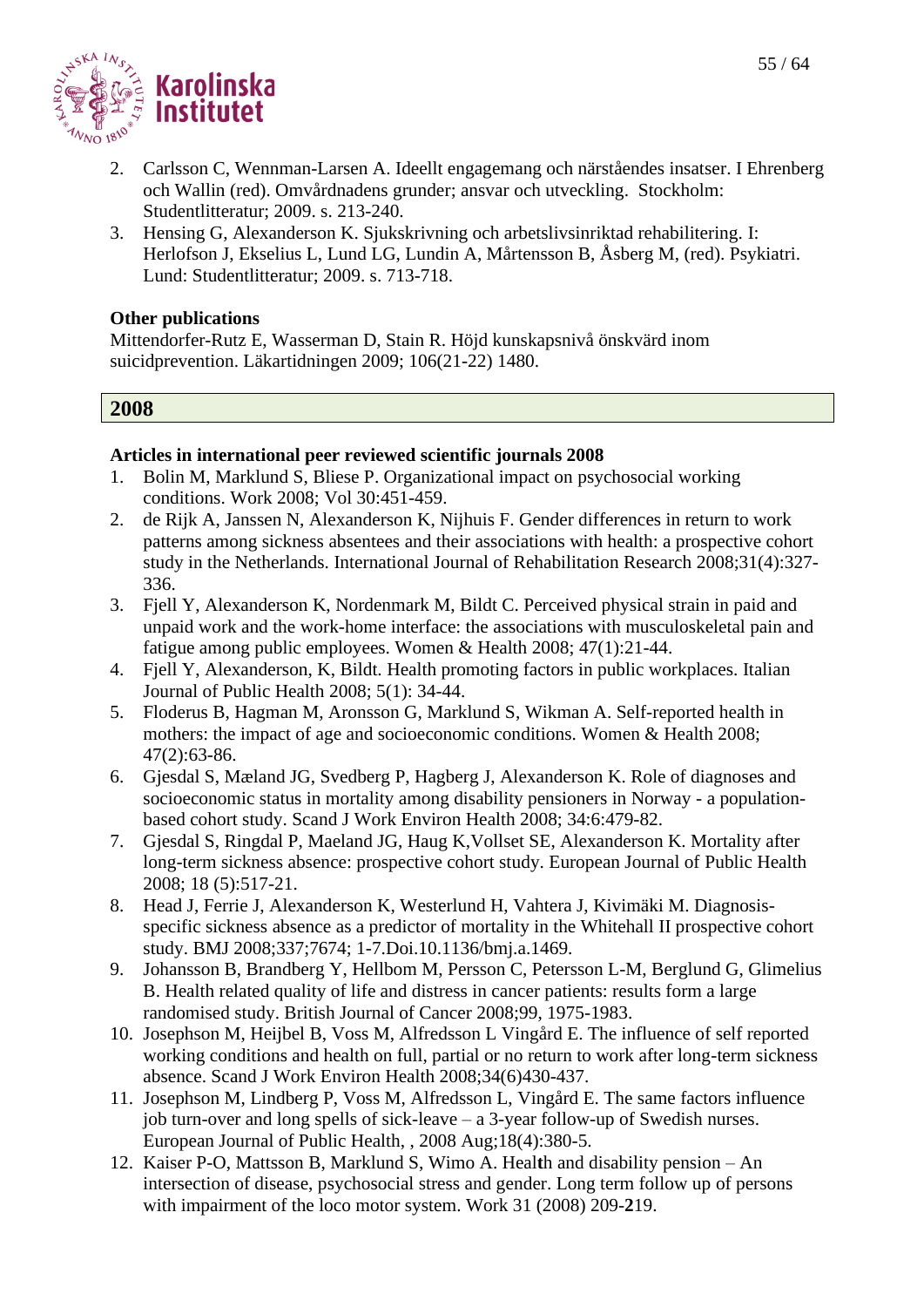

- 13. [Karlsson NE, Carstensen JM, Gjesdal S, Alexanderson KA.](http://www.ncbi.nlm.nih.gov/pubmed/18245150?ordinalpos=8&itool=EntrezSystem2.PEntrez.Pubmed.Pubmed_ResultsPanel.Pubmed_RVDocSum) Risk factors for disability pension in a population-based cohort of men and women on long-term sick leave in Sweden. European Journal of Public Health 2008;18 (3):224-231.
- 14. Lindholm C, Fredlund P, Wamala S. Income distribution and mortality in Sweden. Ital J Public Health 2008;5(4):304-309.
- 15. Marklund, S Bolin M, von Essen J. Can individual health differences be explained by workplace structures?- a multilevel analysis of different health outcomes, Social Science & Medicine 2008; 66: 650-662 .
- 16. Müssener U, Festin K, Upmark M, Alexanderson K. Positive experiences of encounters with healthcare and social insurance professionals among people on long-term sick leave. Journal of Rehabilitation Medicine 2008;40:805-811.
- 17. Müssener U, Söderberg E, Svensson T, Alexanderson K. Encouraging encounters: sicklisted persons' experiences of interactions with rehabilitation professionals. Social Work in Health Care 2008;46 (2):71-87.
- 18. Rasmussen-Barr E, Lundqvist L, Nilsson-Wikmar L, Ljungquist T. Aerobic fitness in patients at work despite recurrent low back pain: A cross-sectional study with healthy ageand gender-matched controls. J Rehab Med 2008;40(5):359-365.
- 19. Sköld UM, Petersson LG, Birkhed D, Norlund A. Cost-analysis of scholl-based fluoride varnish and fluoride rinsing programs. Acta Odontologica Scandinavica 2008: 1-7.
- 20. Staland-Nyman C, Alexanderson K, Hensing G. Associations between strain in domestic work and self-rated health; A study of employed Swedish women. Scandinavian Journal of Public Health 2008;36(1):21-27.
- 21. Svedberg P, Johansson S, Wallander M-A, Pedersen NL. No evidence of sex differences in heritability of irritable bowel syndrome in Swedish twins. Twin Research and Human Genetics 2008;11 (2):197-203.
- 22. Swartling M, Alexanderson K. Wahlström R. Barriers to good sickness certification an interview study with Swedish general practitioners. Scandinavian Journal of Public Health. 2008;36:408-414.
- 23. Vaez M, Laflamme L. Experienced stress, psychological symptoms, self-rated health and academic achievement: a longitudinal study of Swedish university students. Social Behaviour and Personality 2008;36 (2):183-196.
- 24. von Knorring M, Sundberg L, Löfgren A, Alexanderson K. Problems in sickness certification of patients: a qualitative study on views of 26 physicians in Sweden**.** Scandinavian Journal of Primary Health Care 2008;26:22-28.
- 25. Voss M, Josephson M, Stark S, Vaez M, Alexanderson K, Alfredsson L, Vingård E. The influence of household work and of having children on sickness absence among employed women in Sweden. Scand J Public Health 2008;36:564-572.
- 26. Voss, M, Stark, S, Alfredsson, L, Vingard, E, Josephson, M. Comparisons of self-reported and register data on sickness absence among public employees in Sweden. Occupational Environmental Medicine 2008;65 (1):61-7.
- 27. Westerlund H, Alexanderson K, Åkerstedt T, Magnusson Hanson L, Theorell T, Kivimäki M. Work-related sleep disturbances and sickness absence in the Swedish working population 1993-1999. Sleep 2008;31(8)1169-1177.

# **Scientific report**

Gonäs L. Arbetsmarknadskarriär, arbetsvillkor och hälsa. Fakulteten för ekonomi, kommunikation och IT. Karlstad University Studies 2008:2.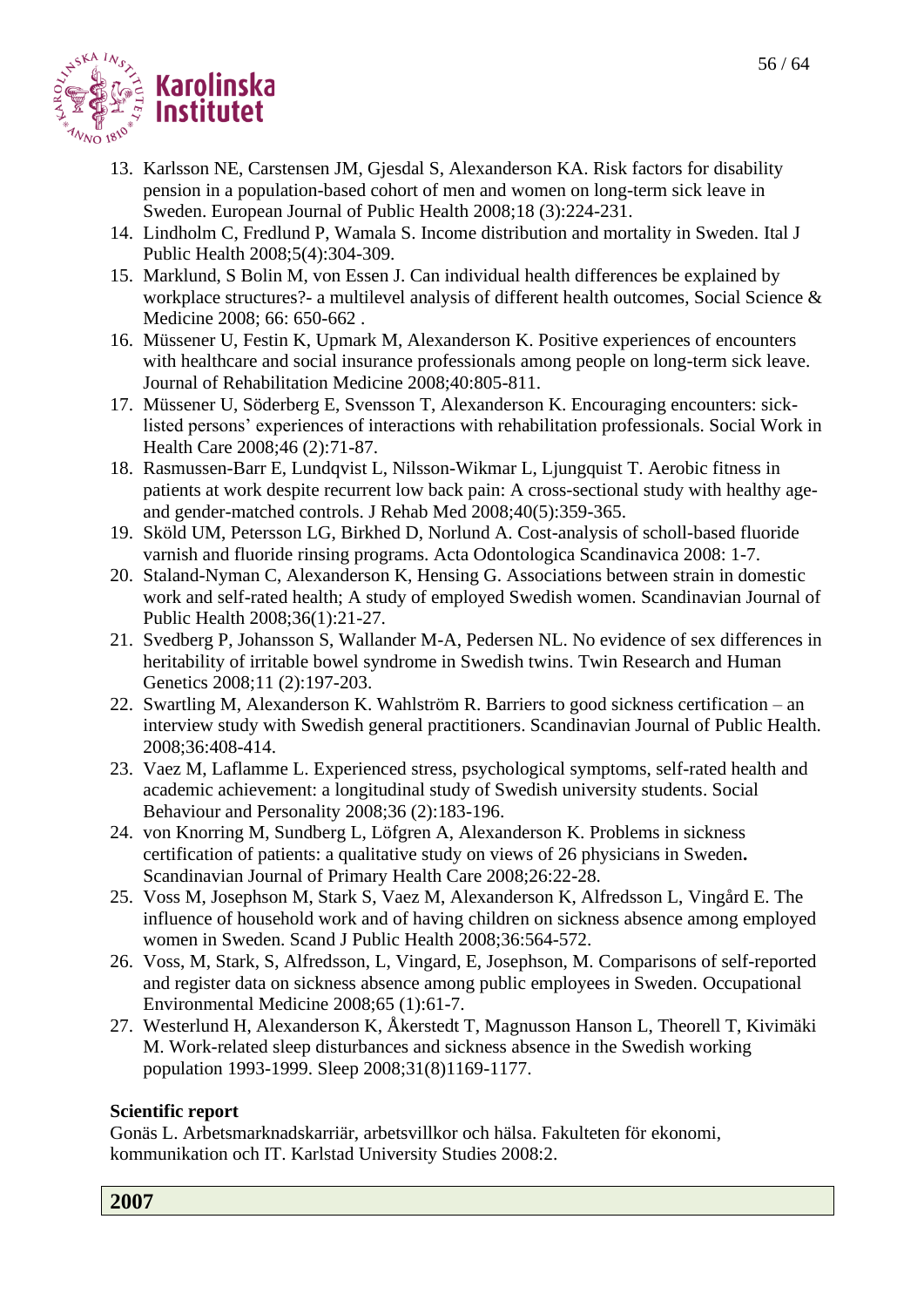

#### **PhD thesis**

- 1. Fjell Y: Working conditions and musculoskeletal pain in public sector employees. Division of Personel Injury Prevention, Karolinska Institutet, 2007.
- 2. Karlsson N: Prospective cohort studies of disability pension and mortality in a Swedish county. Division of Personal Injury Prevention, Karolinska Institutet. 2007.
- 3. Müssener U. Encouraging encounters. Experiences of People on Sick Leave in Their Meetings with Professionals. Division of Social Medicine and Public Health. Department of Health and Society. Linköping Universitet, Linköping 2007.

- 1. Arrelöv B, Alexanderson K, Hagberg J, Löfgren A, Nilsson G, Ponzer S. Dealing with sickness certification – a survey of problems and strategies among general practitioners and orthopaedic surgeons. BMC Public Health. 2007;7:273.
- 2. Berntson E, Marklund S. The relationship between perceived employability and subsequent health, Work & Stress. 2007; 21(3): 279-92.
- 3. Burrows S, Vaez M, Laflamme L. Sex-specific suicide mortality in the South African urban context: The role of age, race and geographical location. Scandinavian Journal of Public Health. 2007;35:133-9.
- 4. Fjell Y, Alexanderson K, Karlqvist L, Bildt C. Self-reported musculoskeletal pain and working conditions among employees in the Swedish public sector. Work. 2007,28;1:33- 46.
- 5. Fjell Y, Österberg, M, Alexanderson K, Karlqvist L, Bildt C. Appraised leadership styles, psychosocial work factors, and musculoskeletal pain among public employees. International Archives of Occupational and Environmental Health. 2007; 81(1):19-30.
- 6. Gjesdal S, Maeland JG, Hagberg J, Alexanderson K. Socioeconomic inequalities and mortality among disability pensioners in Norway – a population-based cohort study. Norsk Epidemiologi. 2007;17(1):29-35.
- 7. Karlsson N, Carstensen J, Gjesdal S, Alexanderson K. Mortality in relation to disability pension: findings from a 12-year prospective population-based cohort study in Sweden. Scandinavian Journal of Public Health. 2007;35:432-41.
- 8. Kivimäki M, Ferrie J, Hagberg J, Head J, Westerlund H, Vahtera J, Alexanderson K. Diagnosis-specific sick leave as a risk marker for disability pension in a Swedish population. Journal of Epidemiology and Community Health. 2007;61:915-20.
- 9. Laflamme L, Vaez M. Car crash and injury among young drivers. Contribution of social, circumstantial and car attributes. Journal of European Association for Injury Prevention and Safety Promotion. 2007;1(14):5-10.
- 10. Löfgren A, Hagberg J, Arrelöv B, Ponzer S, Alexanderson K. Frequency and nature of problems associated with sickness certification tasks: A cross-sectional questionnaire study of 5455 physicians. Scandinavian journal of primary health care. 2007;25(3):178-85.
- 11. Marklund S, Bolin M, von Essen J. Can individual health differences be explained by workplace characteristics? – A multilevel analysis. Social Science & Medicine, 2007. DOI:10.1016/j.socscimed.2007.09.008.
- 12. Swartling MS, Hagberg J, Alexanderson K, Wahlström RA. Sick-listing as a psychosocial work problem: A survey of 3997 Swedish physicians. Journal of Occupational Rehabilitation. 2007; 17:398-408.
- 13. Upmark M, Borg K, Alexanderson K. Gender differences in experiencing negative encounters with healthcare. A study of long-term sickness absentees. Scandinavian Journal of Public Health. 2007;35:577-84.
- 14. Vaez M, Rylander G, Nygren Å, Åsberg M, Alexanderson K. Sickness absence and disability pension in a cohort of employees initially on long term sick leave due to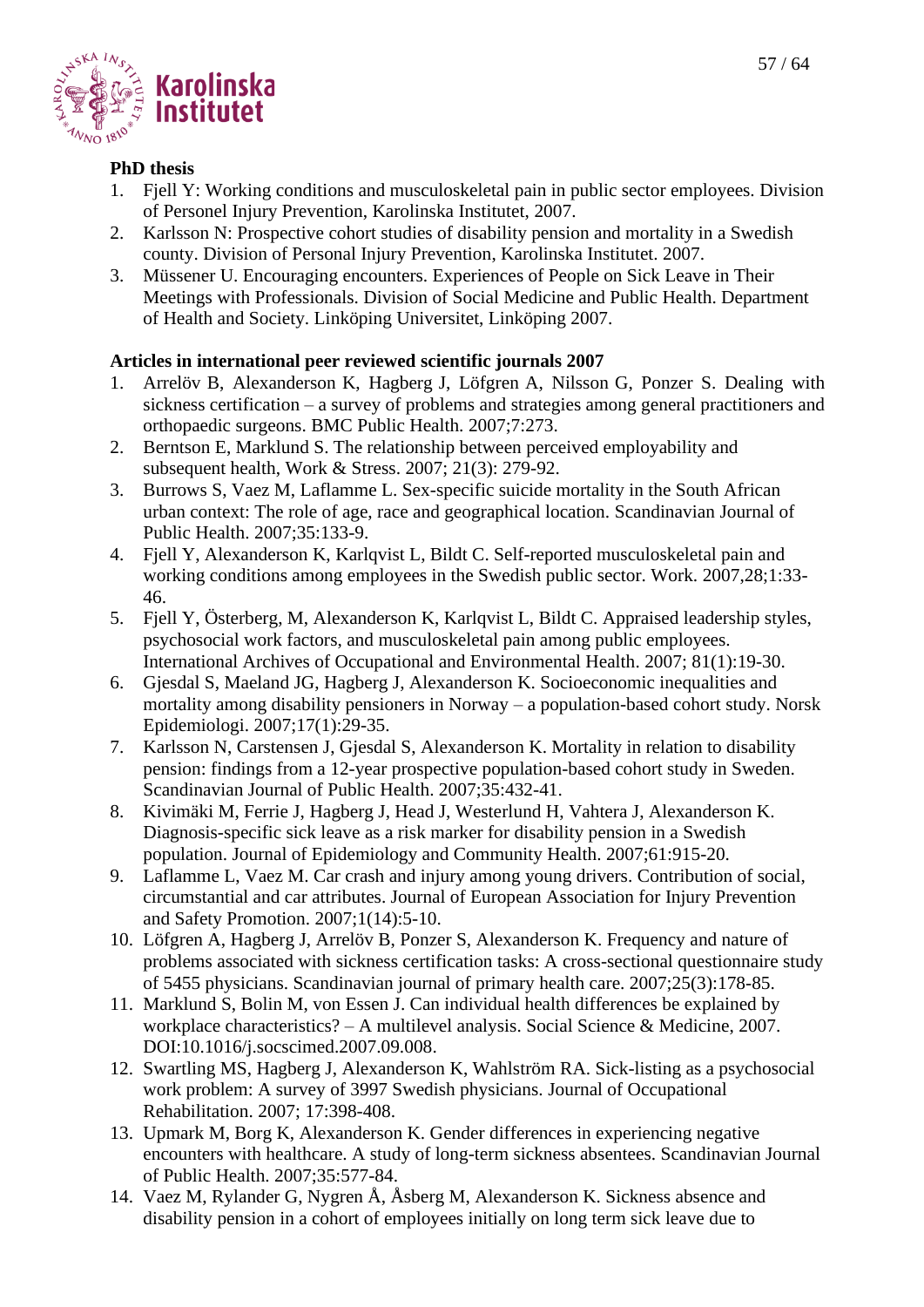

psychiatric disorders in Sweden. Social Psychiatry & Psychiatric Epidemiology. 2007; 42(5):381-388..

- 15. Wimo A, Norlund A: Commentary on "Health economics and the value of therapy in Alzheimer's disease". Cost-effectiveness studies. Alzheimers Dement. 2007 Jul;3(3):157- 61.
- 16. Voss M, Stark S, Alfredsson L, Vingård E, Josephson M. Comparisons of self-reported and register data on sickness absence among public employees in Sweden. Occup Environ Med Published Online First: 17 August 2007. doi: 10.1136/oem.2006.031427

# **Scientific reports**

- 1. Alexanderson K, Von Knorring M, Parmander M, Tyrkkö A. Hälso- och sjukvårdens ledning och styrning av arbetet med patienters sjukskrivning. Sektionen för Personskadeprevention, Institutionen för klinisk neurovetenskap, Karolinska Institutet, 2007.
- 2. Körlin, J., Svedberg, P., Alexanderson, K. Sjukfrånvaro bland kvinnor och män anställda inom polisen [Sickness absence among women and men in the Police]. Sektionen för personskadeprevention, Institutionen för klinisk neurovetenskap, Karolinska Institutet, 2007.

# **Other publications**

Alexanderson K, De Rijk A. Social Security and Health. In: EUPHA, Conference Proceedings Report; 14th European Conference on Public Health 2006, Montreux, Switzerland. 2007: 25- 6.

# **2006**

#### **Articles in international peer reviewed scientific journals 2006**

- 1. Borg K, Söderberg E, Goine H, Marnetoft SU, Alexanderson K. Comparison of seven measures of sickness absence based on data from three counties in Sweden. Work. 2006;26(4):421-8.
- 2. Karlsson N, Borg K, Carstensen J, Hensing G, Alexanderson K. Risk of disability pension in relation to sex and age in a Swedish county; a 12-year prospective cohort study. Work. 2006;27(2):173-9.
- 3. Laflamme L, Hasselberg M, Kullgren A, Vaez M. First car-to-car crashes involving young adult drivers: Main patterns and their relation to car and driver characteristics. International Journal of Injury Control and Safety Promotion. 2006; 13(3):179-186.
- 4. Larsson C, Sydsjö A, Alexanderson K, Sydsjö G. Obstetricians' attitudes and opinions on sickness absence and benefits during pregnancy. Acta Obstretica et Gynecologica. 2006;85:165-170.
- 5. Svedberg, P., Bardage, C., Sandin, S., Pedersen, NL. A prospective study of health, lifestyle and psychosocial predictors of self-rated health. European Journal of Epidemiology. 2006; 21:767-776.
- 6. Svensson T, Müssener U, Alexanderson K. Pride, empowerment, and return to work. On the significance of promoting positive social emotions among sickness absentees. Work 2006; 27: 57-65.
- 7. Vaez M, De Leon AP, Laflamme L. Health-related determinants of perceived quality of life. A Comparison between first-year university students and their working peers. A Journal of Prevention, Assessment & Rehabilitation. 2006;26:167-177.

#### **Articles in Swedish**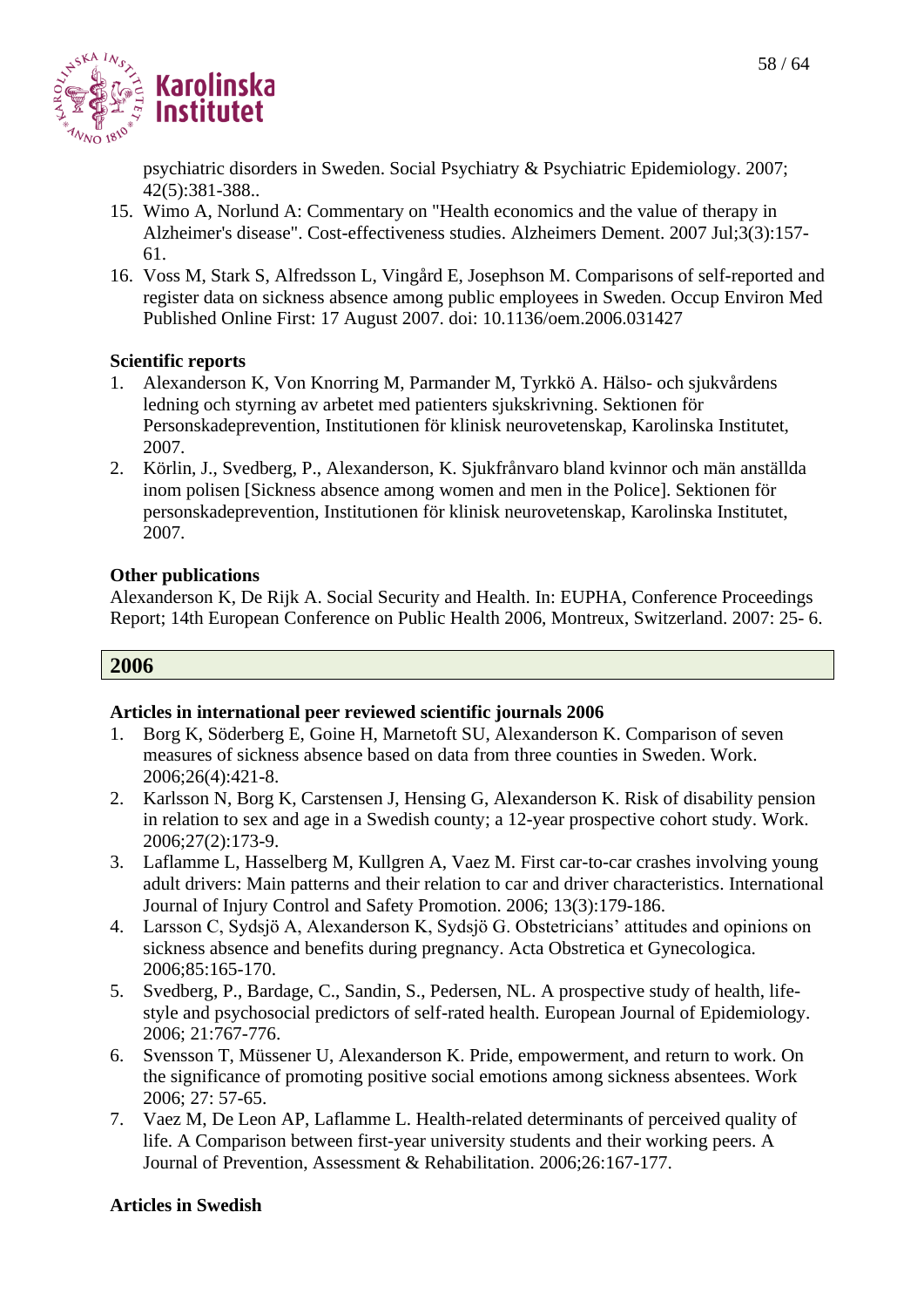

- 1. Jensen IB, Bergström G, Bodin L, Ljungquist T, Nygren Å. Effekter av rehabilitering efter sju år. Utvärdering av två rehabiliteringsprogram i Sverige. Läkartidningen 2006;23:1829- 1839.
- 2. Ludwigson M, Svensson T, Alexanderson K. Begreppet arbetsförmåga en litteraturgenomgång. Arbete och Hälsa. 2006:8: 1-19.

# **Book chapters English**

- 1. Alexanderson K. Sickness absence and the promotion of public health: cooperation between different actors regarding promotion of return to work of sickness absentees. In: Noack H, Kahr-Gottlieb D (red). Promoting the Public's Health. EUPHA 2005, Conference Book. Gamburg: Health Promotion Publications; 2006. p.128-131.
- 2. Gonäs L. Gendered Divisions of Work A Multilevel Approach. In: Gonäs L, Karlsson J. Gender Segregation. Divisions of Work in Post-Industrial Welfare States. London: Ashgate; 2006. p. 29-45.
- 3. Gonäs L, Karlsson J. Divisions of Gender and Work. I: Gonäs L, Karlsson J. Gender Segregation. Divisions of Work in Post-Industrial Welfare States. London: Ashgate; 2006. p. 1-12.
- 4. Gonäs L, Karlsson J. Ch. Dualities and Contradictions. I: Gonäs L, Karlsson J. Gender Segregation. Divisions of Work in Post-Industrial Welfare States. London: Ashgate; 2006. p.163-169.

# **Book chapters, Swedish**

- 1. Alexanderson K. Sjukdom och hälsa- ett allmänt perspektiv. I: Järvholm B, Olofsson C. Försäkringsmedicin. Lund: Studentlitteratur; 2006. s. 22-26.
- 2. Alexanderson K, Järvholm B. Vad beror sjukfrånvaro på? I: Järvholm B, Olofsson C. Försäkringsmedicin. Lund: Studentlitteratur; 2006. s. 70-81.
- 3. Alexanderson K. Sjukfrånvaro skillnader mellan män och kvinnor. I: Järvholm B, Olofsson C. Försäkringsmedicin. Lund: Studentlitteratur; 2006. s. 82-89.

# **Scientific reports, English**

Persson G, Danielsson M, Rosén M, Alexanderson K, Lundberg O, Lundgren B, et al. Health in Sweden - The National Public Health Report 2005. Scandinavian Journal of Public Health. 2006; (67):1-269.

# **Scientific reports, Swedish**

- 1. Gerner U. Läkares roll i samband med sjukskrivning synpunkter från läkare i en enkätstudie: Karolinska Institutet, Landstingen i Stockholm och Östergötland, Försäkringskassans länskontor Stockholm; 2006. Rapport Nr: 49.
- 2. Ljungquist T. Utvärdering av KVÅ/testmodulen. Rapport Stockholms läns landsting/ Landstingsstyrelsens förvaltning/Vårdinformatik 2006.
- 3. Löfgren A, Hagberg J, Alexanderson K. Uppdrag: sjukskrivning. AT- och ST-läkares problem med och önskemål kring kompetensutveckling i arbetet med sjukskrivning. Sektionen för personskadeprevention, Institutionen för klinisk neurovetenskap, Karolinska Institutet, 2006.
- 4. Löfgren A (red) Läkares arbete med sjukskrivning problem och önskemål inom olika kliniska verksamheter. Sektionen för personskadeprevention, Institutionen för klinisk neurovetenskap Karolinska Institutet, 2006.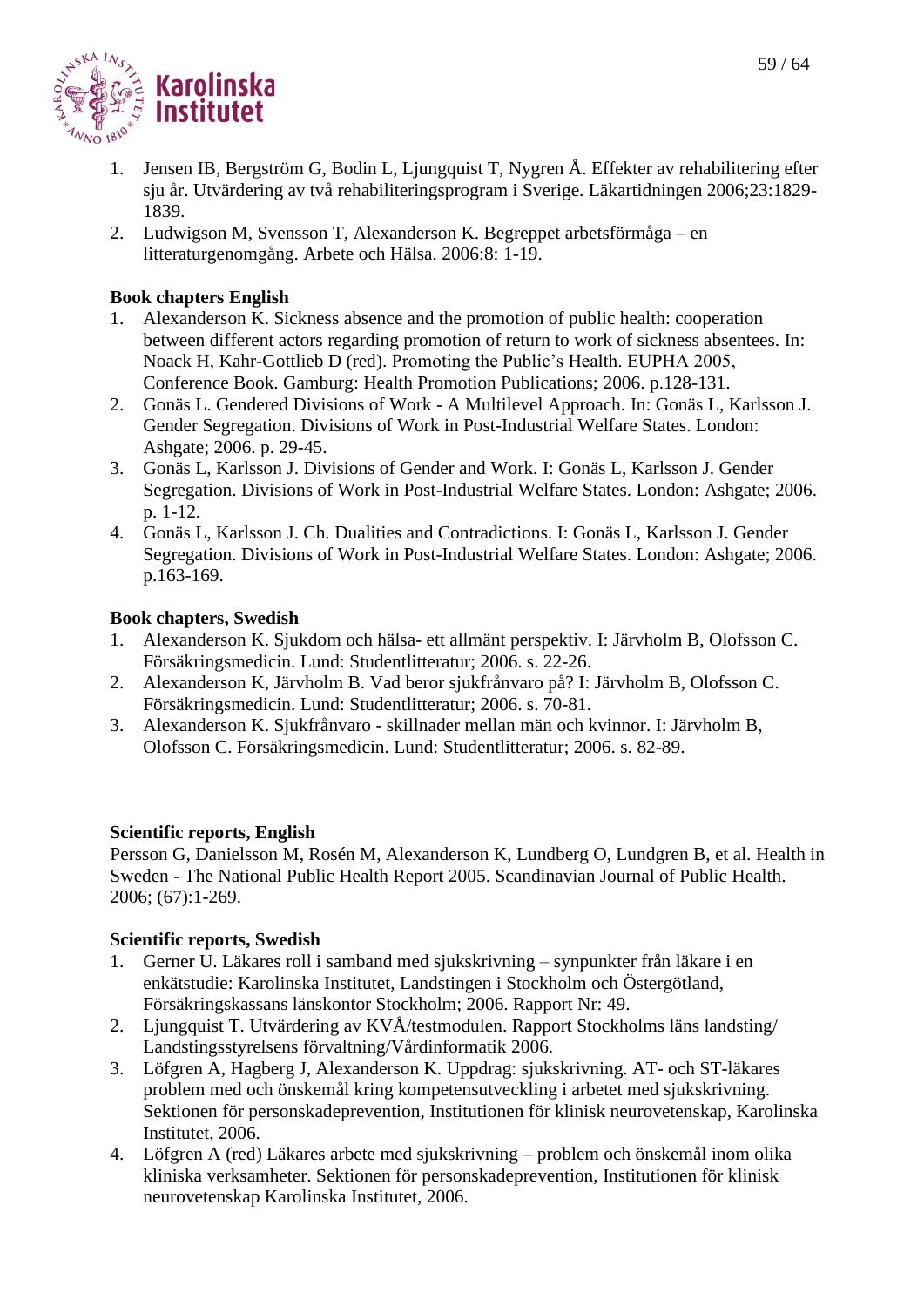

# **2005**

# **PhD thesis**

Söderberg E. Sickness Benefits and Measures promoting Return to Work- Perspectives of Different Actors. Divison of Social Medicine and Public Health. Department of Health and Society. Linköping Universitet, Linköping 2005.

# **Articles in international peer reviewed scientific journals 2005**

- 1. Alexanderson K, Hensing G, Borg K. Sickness absence with low-back, shoulder or neck diagnoses - an 11-year follow-up regarding sickness absence and disability pension. Work. 2005;25:115-124.
- 2. Floderus F, Göransson S, Alexanderson K, Aronsson G. Self-estimated life situation in patients on long-term sick leave. Journal of Rehabilitation Medicine. 2005; 37: 291-299.
- 3. Hasselberg M, Vaez M, Laflamme L. Socioeconomic aspects of the circumstances and consequences of car crashes- a Swedish population-based study of young adult car drivers. Social Science Medicine. 2005;37(1):163-168.
- 4. Jensen IB, Bergström G, Ljungquist T, Bodin L. A 3-year follow-up of a multidisciplinary rehabilitation programme for back and neck pain. Pain 2005;115:273-283.
- 5. Laflamme L, Vaez M, Hasselberg M, Kullgren A. Car safety and social differences in traffic injuries among young adult drivers: a study of two-car injury-generating crashes in Sweden. Safety Science. 2005; 43(1):1-10.
- 6. Söderberg E, Alexanderson K. 'Gatekeepers in sickness insurance': a systematic review of the literature on practices of social insurance officers. Health & Social Care in the Community. 2005;13(3):211-223.
- 7. Söderberg E, Alexanderson K. Sickness certificates as a basis for decisions regarding entitlement to sickness insurance benefits. Scandinavian Journal of Public Health. 2005; 33(3):14-320.
- 8. Vaez M, Laflamme L. Impaired driving and motor vehicle crashes among Swedish youth: an investigation into drivers' sociodemographic characteristics. Accident Analysis & Prevention. 2005;37(4):605-611.
- 9. Vingård E, Lindberg P, Josephson M, Voss M, Heijbel B, Alfredsson L, Stark S, Nygren Å. Long-term sick-listing among women in the public sector and its associations with age, social situation, lifestyle and work factors. A three year follow-up study. Scandinavian Journal of Public Health. 2005;33(5):370-5.
- 10. Wikman A, Marklund S, Alexanderson K. Illness, disease, and sickness absence, an empirical test of differences between concepts of ill health. Journal of Epidemiology and Community Health. 2005;59: 450-454.

# **Book chapters, English**

- 1. Alexanderson K. Research on sickness absence and disability pension. In: Tellnes G (ed). Urbanization and Health. New challenges to health promotion and prevention. Oslo: Unipub förlag; 2005. p. 306-15.
- 2. Alexanderson K. Sickness absence and the promotion of public health: cooperation between different actors regarding promotion of return to work of sickness absentees. In: Noack H, Kahr-Gottlieb D (eds). Promoting the Public's Health. EUPHA 2005, Conference Book. Gamburg,: Health Promotion Publications; 2006. p. 128-131.

# **Scientific reports**

1. Alexanderson K, Arrelöv B, Hagberg J, Karlsryd E, Löfgren A, Ponzer S, Thomsen H, Söderberg E. Läkares arbete med sjukskrivning – en enkätstudie. Sektionen för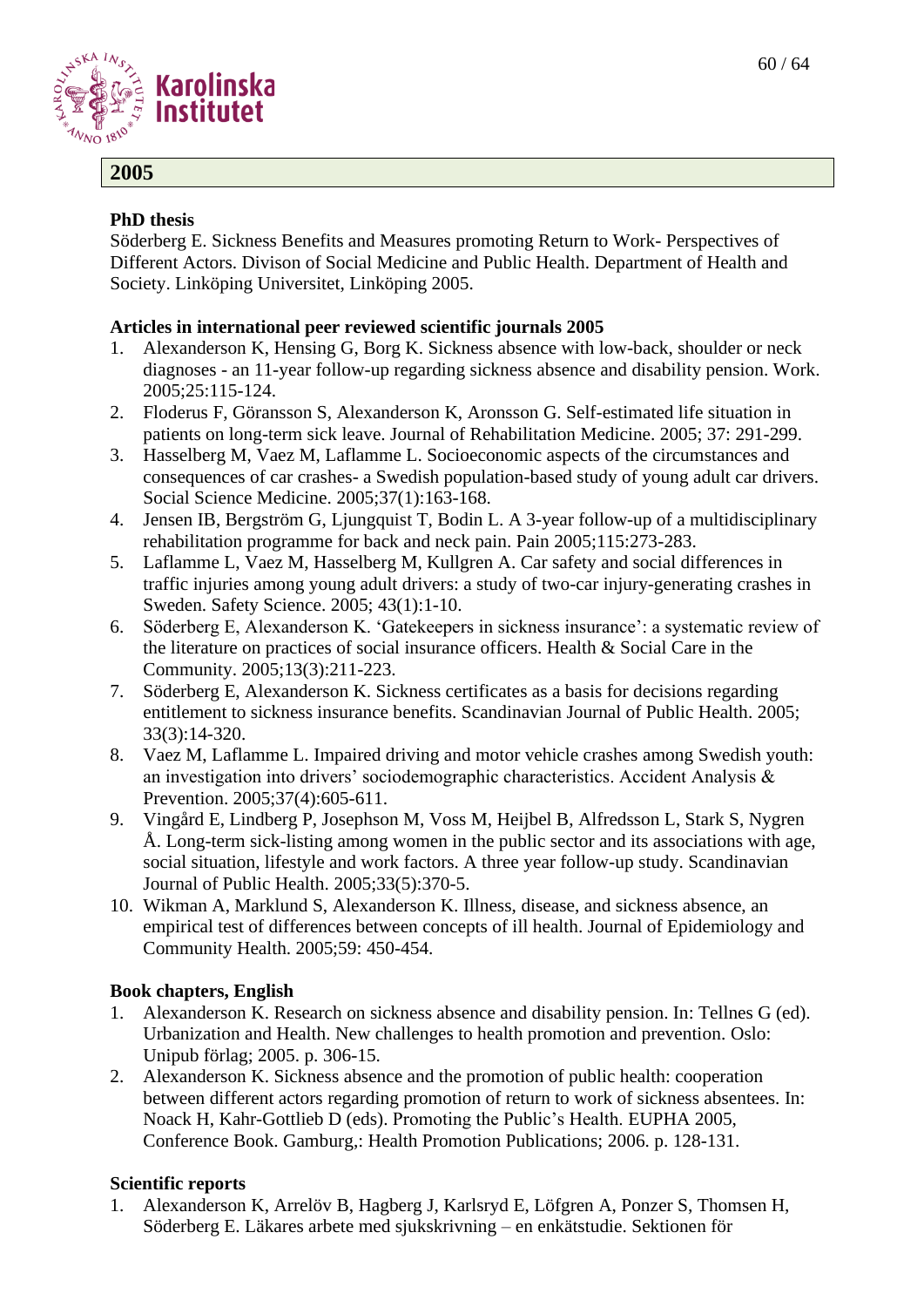

personskadeprevention, Institutionen för klinisk neurovetenskap, Karolinska Institutet, 2005.

- 2. Alexanderson K, Brommels M, Ekenvall L, Karlsryd E, Löfgren A, Sundberg L, Österberg M. Problem inom hälso- och sjukvården kring handläggning av patienters sjukskrivning. Stockholm: Sektionen för personskadeprevention, Institutionen för klinisk neurovetenskap, Karolinska Institutet, 2005.
- 3. Alexanderson K, ed. Bilaga till rapporten 'Problem inom hälso- och sjukvården kring handläggning av patienters sjukskrivning'; sex delstudier. Stockholm: Sektionen för personskadeprevention, Institutionen för klinisk neurovetenskap, Karolinska Institutet; 2005.
- 4. Boman, J, Lindfors, S, Nordqvist, C, Nordström, L, Alexanderson K. Konstruktiva strategier för att hantera stress bland disputerade specialistläkare vid ett universitetssjukhus. Sektionen för personskadeprevention, Institutionen för klinisk neurovetenskap, Karolinska Institutet, 2005.
- 5. Erikson R, Alexanderson K, Kvist J, Palme M, Olsson E. Ett forskningspolitiskt experiment; En utvärdering av Arbeids- og sosialdepartementets stöd till trygdeforskartjänster vid tre forskningsenheter. Oslo. Norges Forskningsråd, 2005.
- 6. Karlsryd E, Östling E. Läkare anser om kontakter med Försäkringskassan i samband med sjukskrivningsärenden. Karolinska Institutet, Landstingen i Stockholm och Östergötland, Försäkringskassans länskontor Stockholm; 2005. Rapport Nr: 47.
- 7. Lindfors, S, Alexanderson K, Eintrei C, Gotthard R, Nordström L, Karlsson N. Stressande faktorer bland disputerade specialistläkare anställda på ett universitetssjukhus. Sektionen för personskadeprevention, Institutionen för klinisk neurovetenskap, Karolinska Institutet, 2005.

# **2004**

- 1. Borg K, Hensing G, Alexanderson K. Prediction of future low levels of sickness absence among young persons sick listed with back diagnoses. Work. 2004; 23 (2):159-167.
- 2. Borg K, Hensing G, Alexanderson K. Risk factors for disability pension over eleven years in a cohort of young persons initially sick-listed with low back, neck, or shoulder diagnoses: an analysis using the Cox-regression model with time-dependent covariates. Scandinavian Journal of Public Health. 2004;32:272-278.
- 3. Farley C, Vaez M, Laflamme L. Does promoting bicycle-helmet wearing reduce head injuries? Health Education. 2004;104(4):290-330.
- 4. Hensing G, Alexanderson K. The association between sex segregation, working conditions and sickness absence among employed women. Occupational and Environmental Medicine. 2004;61(7):1-6.
- 5. Klanghed U, Svensson T, Alexanderson K. Positive encounters with rehabilitation professionals reported by persons with experience of sickness absence. Work. 2004;22:247-54.
- 6. Leijon M, Hensing G, Alexanderson K. Sickness absence due to musculoskeletal diagnoses: association with occupational gender segregation. Scandinavian Journal of Public Health. 2004; 32(2):94-101.
- 7. Perk J, Alexanderson K. The Swedish Council on Technology Assessment in Health Care Sick leave due to coronary artery disease or stroke. Scandinavian Journal of Public Health. 2004;32( 63):181-206.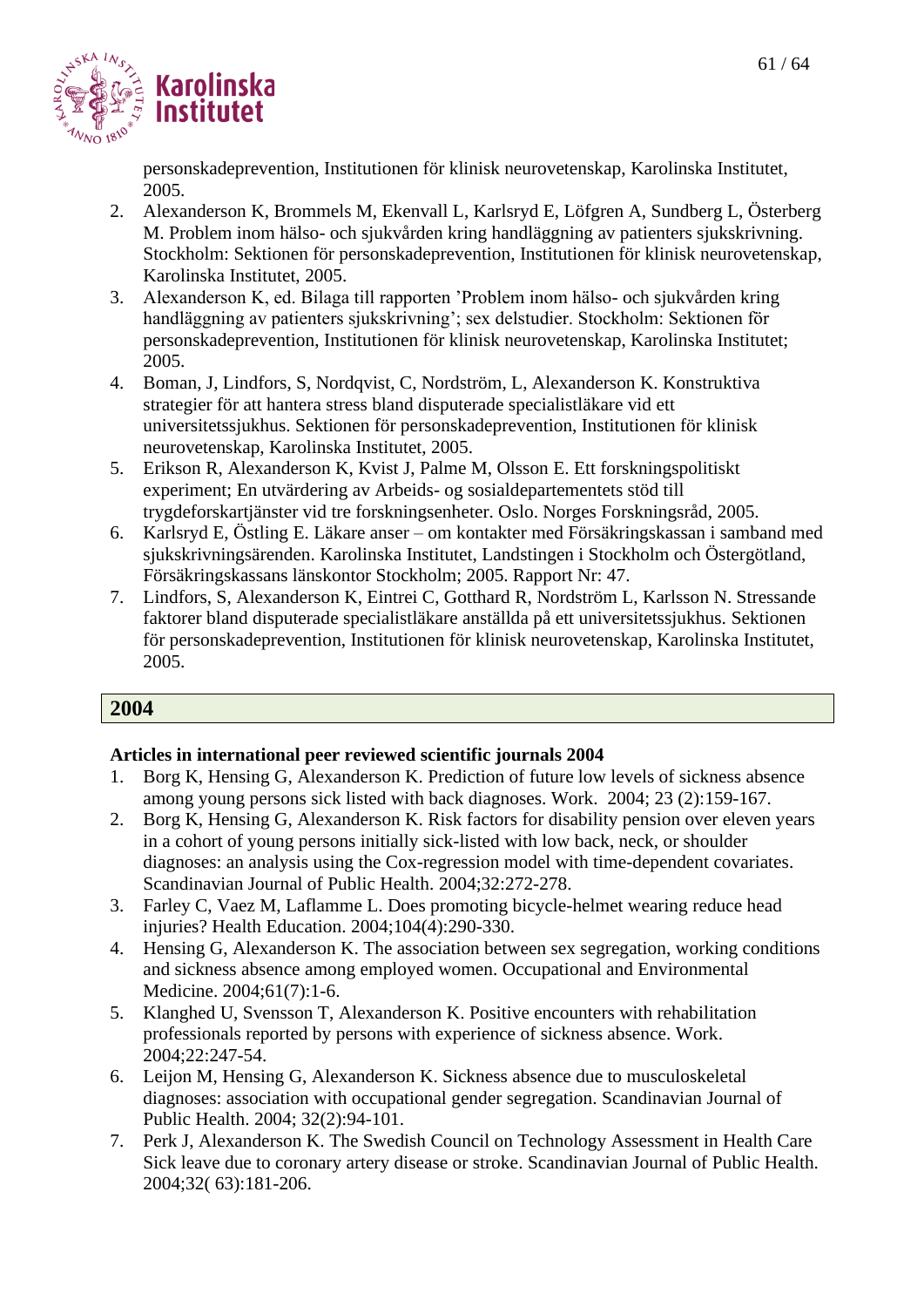

- 8. Wahlström R, Alexanderson K. The Swedish Council on Technology Assessment in Health Care; Physicians' sick-listing practices. Scandinavian Journal of Public Health. 2004;32(63):222-55.
- 9. Vaez M**,** Kristenson M, Laflamme L. Perceived quality of life and self-rated health among firs-year university students. A comparison with their working peers. Social Indicators Research. 2004;68:221–34.
- 10. Vaez M, Ekberg K, Laflamme L. Ratings of health and quality of life by young working people: Are there occupational or education-based differences? Work, A Journal of Prevention, Assessment & Rehabilitation. 2004;23(3):193-198.
- 11. Vaez M, Ekberg K, Laflamme L. Abusive events at work among young working adults: magnitude of the problem and its effect on self-rated health. Industrial Relation. 2004;59(3):569-584.
- 12. Vingård E, Alexanderson K, Norlund A. The Swedish Council on Technology Assessment in Health Care: Consequences of being on sick leave. Scandinavian Journal of Public Health. 2004;32(63):207-215.
- 13. Vingård E, Alexanderson K, Norlund A. The Swedish Council on Technology Assessment in Health Care: Sickness Presence. Scandinavian Journal of Public Health. 2004;32(63):216-221.
- 14. Voss M**,** Floderus B, Diderichsen F. How do job characteristics, family situation, domestic work, and life style factors relate to sickness absence? A study based on Sweden Post. Journal of Occupational and Environmental Medicine. 2004;46:1134-1143.
- 15. Voss M, Nylén L, Floderus B, Diderichsen F, Terry P. Unemployment and early causespecific mortality. A study based on the Swedish twin registry. Am J Public Health 2004;94:2155-2161.
- 16. Östlund G, Cedersund E, Borg K, Hensing G, Alexanderson A. Domestic strain a hindrance in rehabilitation? Scandinavian Journal of Caring Sciences. 2004;18: 49-56.

# **Reports/books, English**

- 1. Alexanderson K, Norlund A (Editors). Sickness absence causes, consequences, and physicians' sickness certification practice. A systematic literature review by the Swedish Council on Technology Assessment in Health Care (SBU). Scandinavian Journal of Public Health. 2004;32(63):1-263.
- 2. Alexanderson K, Norlund A. Sickness absence causes, consequences, and physicians´ certification practice. A systematic literature review by the Swedish Council on Technology Assessment in Health Care. Stockholm; 2004. Report No.: 167:2003.

# **Book chapters, English**

- 1. Alexanderson K, Norlund A. The Swedish Council on Technology Assessment in Health Care: Aim, background, key concepts regulations and current statistics. Scandinavian Journal of Public Health. 2004;32(63):12-30.
- 2. Alexanderson K, Norlund A. The Swedish Council on Technology Assessment in Health Care. Future need for research. Scandinavian Journal of Public Health. 2004;32(63):256- 258.
- 3. Alexanderson K, Norlund A. Methods used for the systematic literature search and for the review of relevance, quality, and evidence of studies. The Swedish Council on Technology Assessment in Health Care. Scandinavian Journal of Public Health. 2004;32(63):31-35.
- 4. Alexanderson K, Norlund A. Preface: Evidence based medicine and the Swedish Council on Technology Assessment in Health Care. Scandinavian Journal of Public Health. 2004;32(63):3-4.

#### **Book chapters, Swedish**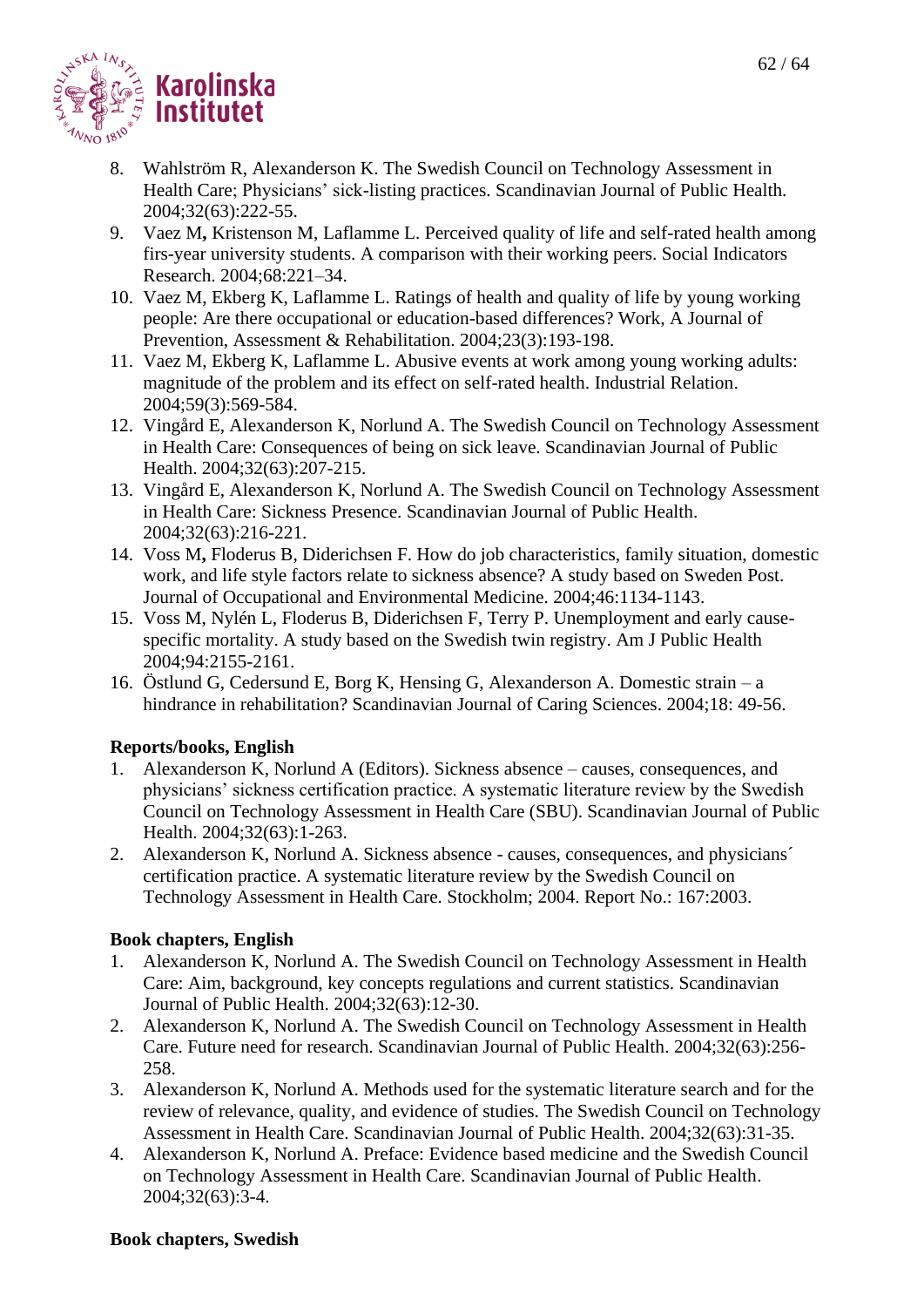

- 1. Alexanderson K. Den könssegregerade arbetsmarknaden samband med sjukdom. Positiva effekter av könsintegration, negativa av könssegregering? I: Den könsuppdelade arbetsmarknaden. Betänkande av utredningen om den könsuppdelade arbetsmarknaden. Statens offentliga utredningar SOU 2004:43; s. 421-432.
- 2. Alexanderson K. Sjukfrånvaro. I: Hovelius B, Johansson E. Kropp och genus i medicinen. Lund: Studentlitteratur ;2004. s.239-248.
- 3. Alexanderson K. Sjukskrivning och livsstil kommunicerande kärl. Läkardagarna i Örebro 2004:74. Svenska Läkaresällskapet, s. 10-13.

#### **Other publications**

- 1. Alexanderson K, Hensing G. More and better research needed on sickness absence. Editorial. Scandinavian Journal of Public Health. 2004;32:321-323.
- 2. Alexanderson K. Comments on Arai and Skogman Thoursie: Sickness Absence: Person and Establishment Effects. Invited commentary to paper. Swedish Economic Policy Review. 2004;11:11-14.

#### **2003**

#### **PhD thesis**

Borg K. Sickness Absence with Musculoskeletal Diagnoses - An eleven Year Follow-up of Young Person. Division of Social Medicine and Public Health. Department of Health and Society. Linköping University, Linköping 2003.

- 1. Bendtsen P, Hensing G, Alexanderson K. Self-perceived excessive alcohol consumption among employed women; association with health and psychosocial factors. Addictive Behaviour, 2003;28:777-783.
- 2. Ljungquist T, Nygren Å, Jensen I, Harms-Ringdahl K. Physical performance tests for people with spinal pain – sensitivity to change. Disability and Rehabilitation 2003;25:856- 866.
- 3. Ljungquist T, Nygren Å, Jensen I, Harms-Ringdahl K. Physical performance tests for people with long-term spinal pain – aspects of validity. Journal of Rehabilitation Medicine 2003;35:69-75.
- 4. Messing K, Punnett L, Bond M, Alexanderson K et al. Be the Fairest of Them All: Challenges and Recommendations for the Treatment of Gender in Occupational Health Research. American Journal of Industrial Medicine. 2003; 43: 618-629.
- 5. Nordqvist C, Holmqvist C, Alexanderson K. Views of Laypersons on the Role Employers Play in Return to Work When Sick-Listed. Journal of Occupational Rehabilitation. 2003; 13(1): 11-19.
- 6. Östlund GM, Borg KE, Wide P, Hensing GKE, Alexanderson K. Clients perceptions of contact with professionals within healthcare and social insurance offices. Scandinavian Journal of Public Health. 2003; 31: 1-6.
- 7. Söderberg, E, Alexanderson, K. Sickness practices of physicians: a review of the literature. Scandinavian Journal of Public Health. 2003;31:460-474.
- 8. Svensson T, Karlsson A, Alexanderson K, Nordqvist C. Shame-Inducing Encounters. Negative Emotional Aspects of Sickness-Absentees Interactions with Rehabilitation Professionals. Journal of Occupational Rehabilitation. 2003; 13(3): 183-195.
- 9. Sydsjö A, Alexanderson K, Dastserri MA, Sydsjö G. Gender Differences in Sick Leave Related to Back Pain Diagnoses. Spine. 2003; 28(4): 385-38.